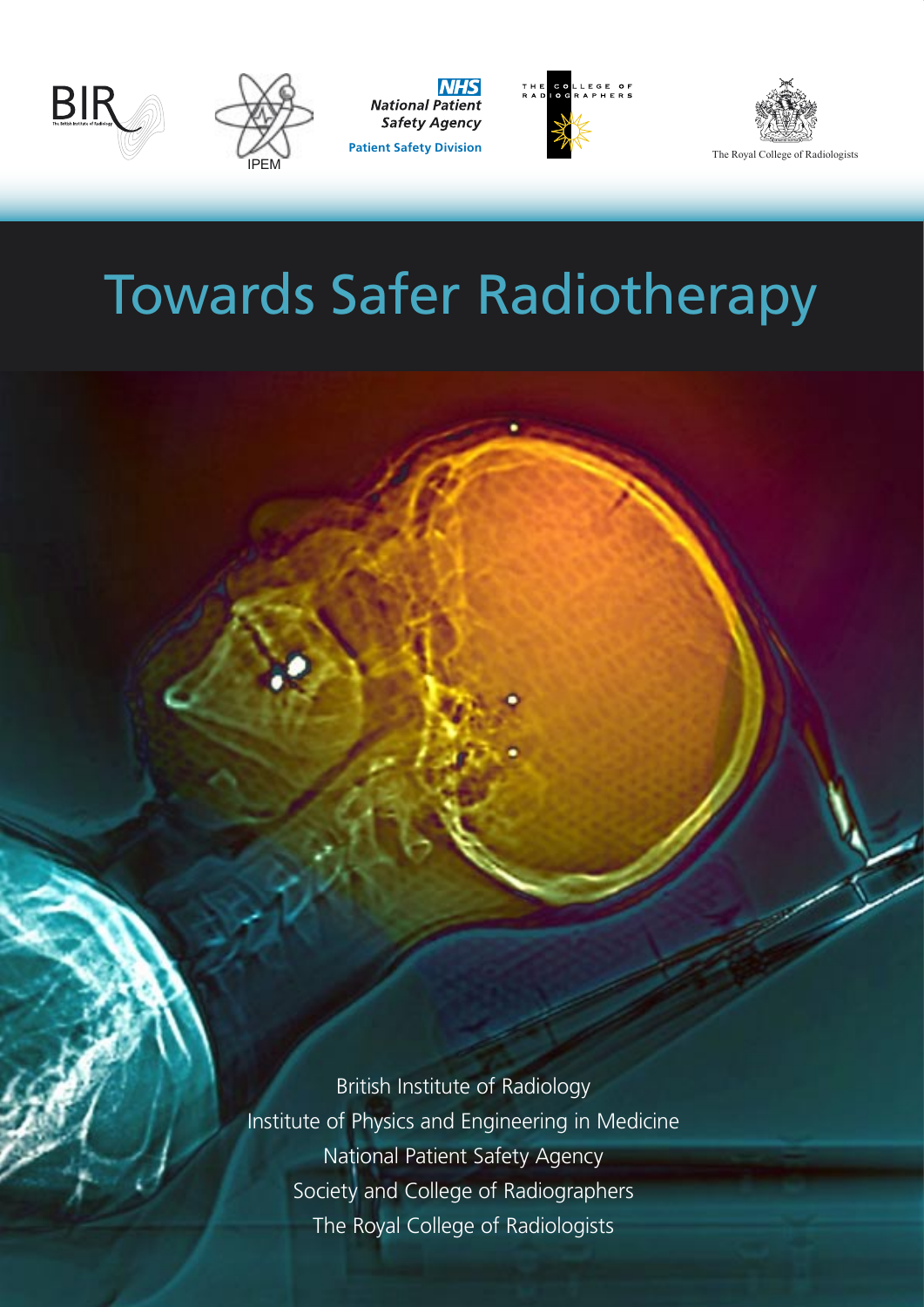# **Contents**

| Foreword<br>4                                                     |                                                 |    |  |
|-------------------------------------------------------------------|-------------------------------------------------|----|--|
| 5<br><b>Executive summary</b>                                     |                                                 |    |  |
| Introduction<br>Chapter 1                                         |                                                 | 7  |  |
| Nature and frequency of human errors in radiotherapy<br>Chapter 2 |                                                 | 8  |  |
| Chapter 3                                                         | Defining and classifying radiotherapy errors    | 18 |  |
| Chapter 4                                                         | Prerequisites for safe delivery of radiotherapy | 24 |  |
| Chapter 5<br>Detection and prevention of radiotherapy errors      |                                                 | 35 |  |
| Chapter 6                                                         | Learning from errors                            | 48 |  |
| Dealing with consequences of radiotherapy errors<br>Chapter 7     |                                                 | 53 |  |
| 58<br>Summary of recommendations                                  |                                                 |    |  |
| Appendices                                                        |                                                 |    |  |
| 61<br>Appendix 3.1                                                |                                                 |    |  |
| Appendix 4.1<br>69                                                |                                                 |    |  |
| Appendix 6.1                                                      |                                                 | 70 |  |
| References                                                        |                                                 |    |  |
| Further reading                                                   |                                                 | 77 |  |
| Glossary of terms                                                 |                                                 | 78 |  |
| Abbreviations<br>82                                               |                                                 |    |  |
| Membership of Working Party<br>84                                 |                                                 |    |  |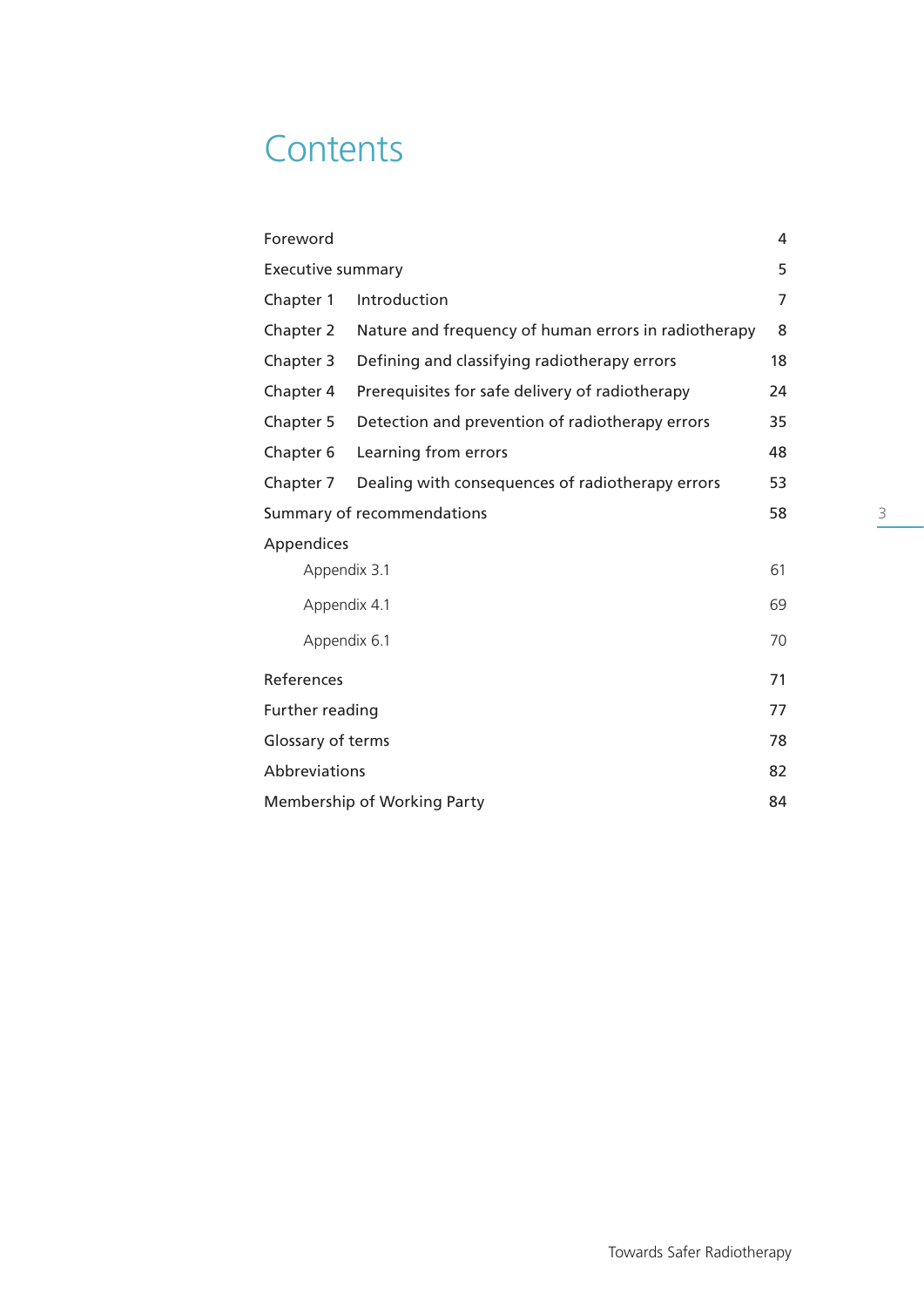# Foreword

In my Annual Report on the State of Public Health in 2006,<sup>1</sup> I drew attention to the problem of radiotherapy safety. Overall, radiotherapy in the United Kingdom offers a first-rate service providing high-quality care to the vast majority of patients every year. However, in a number of unfortunate cases over the last few years, overdoses of radiation led to severe harm to patients. It is recognised that these are uncommon events, yet their impact on the patient, staff involved and the wider health service are devastating. Not only does it compromise the delivery of radiotherapy, it calls into question the integrity of hospital systems and their ability to pick up errors and the capability to make sustainable changes.

While further investment in radiotherapy is a continuing desirable goal, the patient safety movement has started to establish that changing the culture of an organisation involves steps more sophisticated than just investment and human resources.

I am delighted that the inclusion of a key role for the Chief Executive Officer of NHS trusts has been touched upon, in addition to key recommendations about communication and multidisciplinary procedures. We need to strengthen our reporting mechanisms at both a local and national level, and I strongly support the involvement of every staff member in this process. The advent of regular departmental and divisional meetings to review incident reports is a step forward, not just for those that plan action but also for those that communicate mitigating factors to all involved, including the patient.

It would appear that *in vivo* dosimetry offers an opportunity to add another safeguard in the process of care to protect patients and its promotion, in line with the recommendation I made in my annual report in 2006, is to be applauded.

We still have not yet mastered the art of harnessing all available knowledge, both national and international, to reduce adverse events in healthcare. This report represents another important effort to achieve this goal and to ensure we give every patient the care they rightfully deserve.

in Donaldon

SIR LIAM DONALDSON CHIEF MEDICAL OFFICER DEPARTMENT OF HEALTH

# **Reference**

1. Sir Liam Donaldson. *2006 Annual Report of The Chief Medical Officer. On the State of Public Health*. London: The Department of Health, 2007. http://www.dh.gov.uk/en/Publicationsandstatistics/Publications/AnnualReports/DH\_076817 (last accessed 8/2/08)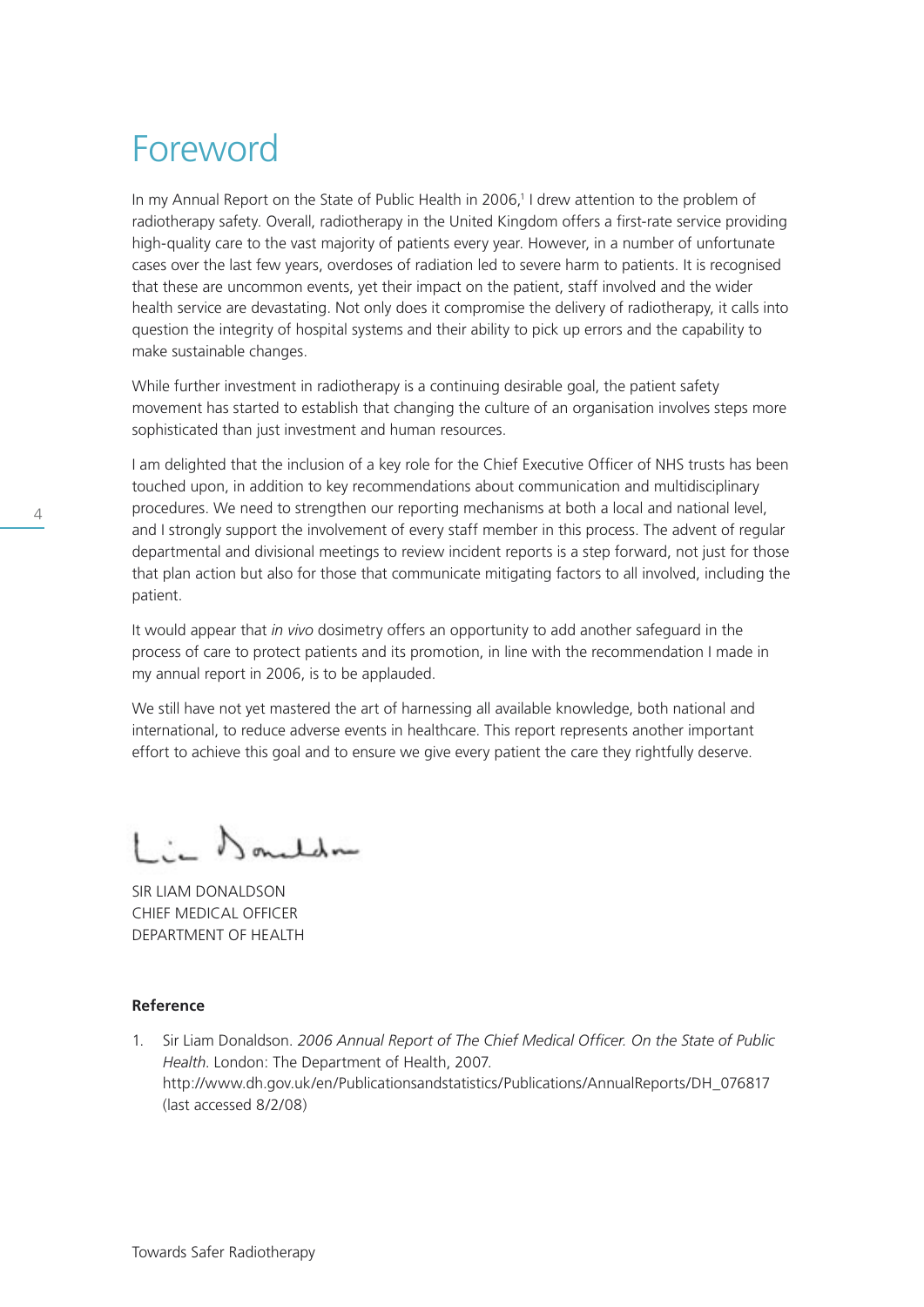# Towards Safer Radiotherapy

# Executive summary

# **Background**

Radiotherapy is a highly complex, multi-step process that requires the input of many different staff groups in the planning and delivery of the treatment. Though errors are rare, when they do occur the consequences can be significant for the patient.

Radiotherapy is generally safe. During the period May 2000 to August 2006, 181 incidents affecting 338 patients were reported in the UK under the Ionising Radiation (Medical Exposure) Regulations (IR(ME)R) 2000; an incidence of approximately 40 per 100,000 courses of radiotherapy. Of these, 24 were likely to have a clinically significant adverse outcome, which equates to around 3 per 100,000 courses of radiotherapy.

Complexity arises from the wide range of conditions treated, technologies used and professional expertise needed. This complexity is compounded by the multiple steps involved and the fact that processes are continually changing in the light of research and the introduction of new technologies.

#### **Key recommendations**

- The delivery of accurate treatment is the responsibility of all staff and each department must develop a safety-conscious culture. The chief executive should ensure that such a culture exists and that the processes for safe delivery of radiotherapy are in place and appropriately resourced.
- All departments should have an externally accredited quality management system to monitor that radiotherapy is delivered as intended and in accordance with protocols, to maintain and continually improve the quality of the service and to investigate and learn from incidents, errors and near misses. However, for such systems to function, they must have the commitment from senior management of the healthcare organisation and be properly resourced.
- Regular reviews should be conducted to ensure that protocols remain up to date, and that the staffing levels and skills mix are appropriate for the numbers of patients treated and complexity of treatments delivered. Excessive workload and a poor working environment can endanger patient safety.
- Good multidisciplinary working with clear communication is essential for a safer radiotherapy department and such a culture must be actively developed. Patients and staff should be encouraged to question and raise concerns to which the healthcare organisation is required to respond.
- The training records of all staff should be kept up to date and support for training provided to maintain competency, particularly when new techniques are introduced.
- The working environment needs to be carefully designed to ensure staff can work without inappropriate interruptions.
- The introduction of new techniques needs to be carefully planned with thorough risk assessment, review of staffing levels and skills required, and documentation updated. All staff involved in the process should undergo specific training in the new treatment technique or process prior to clinical use.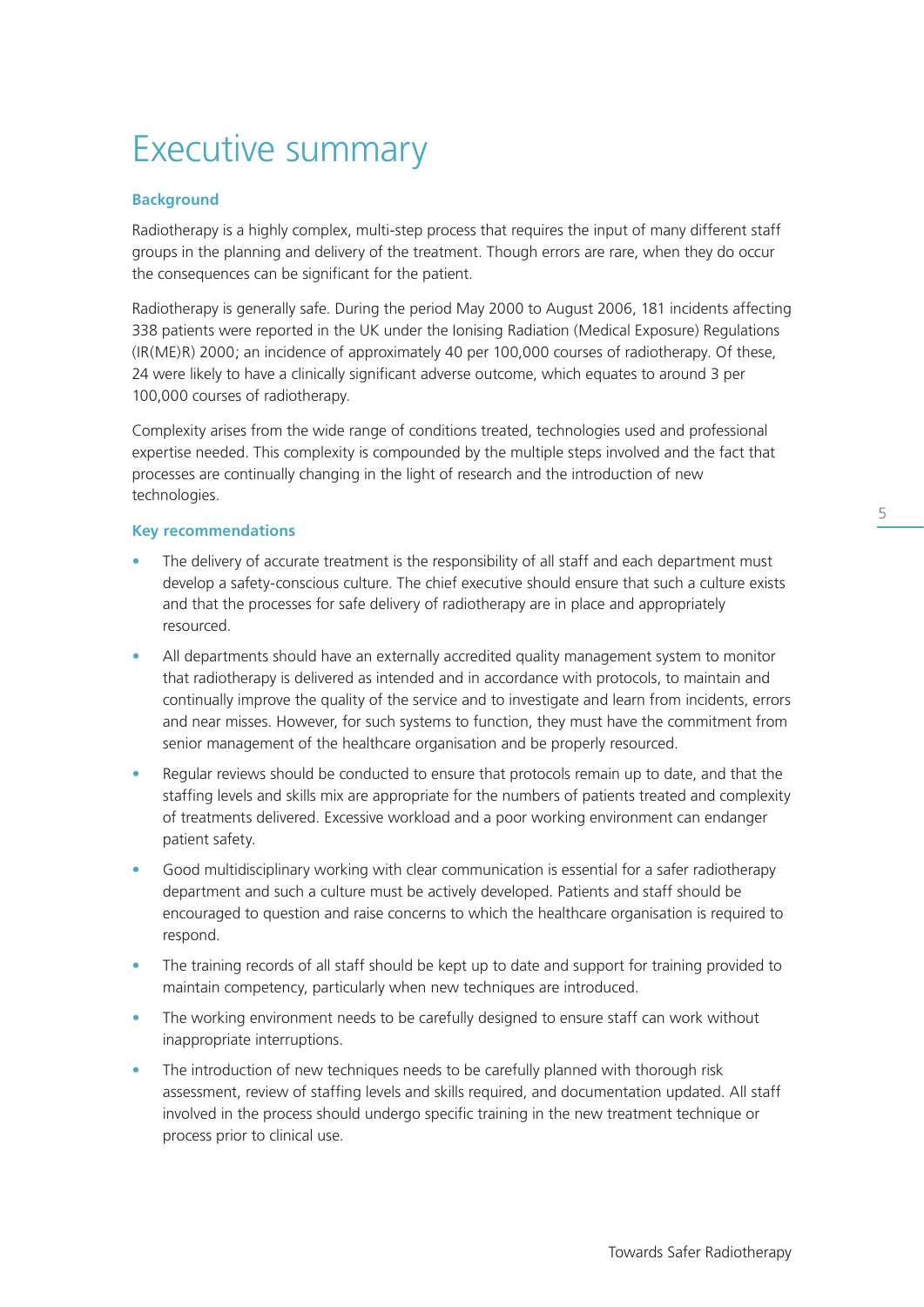- This report contains detailed recommendations about making the radiotherapy process safer. The fine details of checks and verification procedures and how they are performed are critical in ensuring that they are effective and have the greatest chance of detecting an error.
- Such checking procedures should be regularly reviewed to ensure that they add value and to eliminate those that have become redundant.
- All radiotherapy centres should have protocols for on-treatment verification imaging. This should be used to ensure there is no gross positional error.
- *In vivo* dosimetry, which is the use of detectors to measure the amount of radiation delivered, can detect some significant errors. It is recommended that all radiotherapy centres should have protocols for *in vivo* dosimetry and this should be in routine use at the beginning of treatment for most patients. Patients should only be excluded from this procedure according to clear departmental protocols.
- When a clinically significant incident occurs, it is essential that the patient is informed and offered appropriate support. It is also important to offer support to the staff involved in such an incident.
- Each department must have a system for reporting and analysing errors. The lessons learnt should be fed back to the staff in multidisciplinary meetings. It is recommended that the radiotherapy pathway coding system set out in this report is used to aid the sharing of information and learning between centres.
- A new UK reporting, analysis and learning system for radiotherapy is proposed and it is recommended that all healthcare organisations with radiotherapy facilities should participate in this to facilitate the dissemination of knowledge throughout the UK on how to prevent errors in radiotherapy.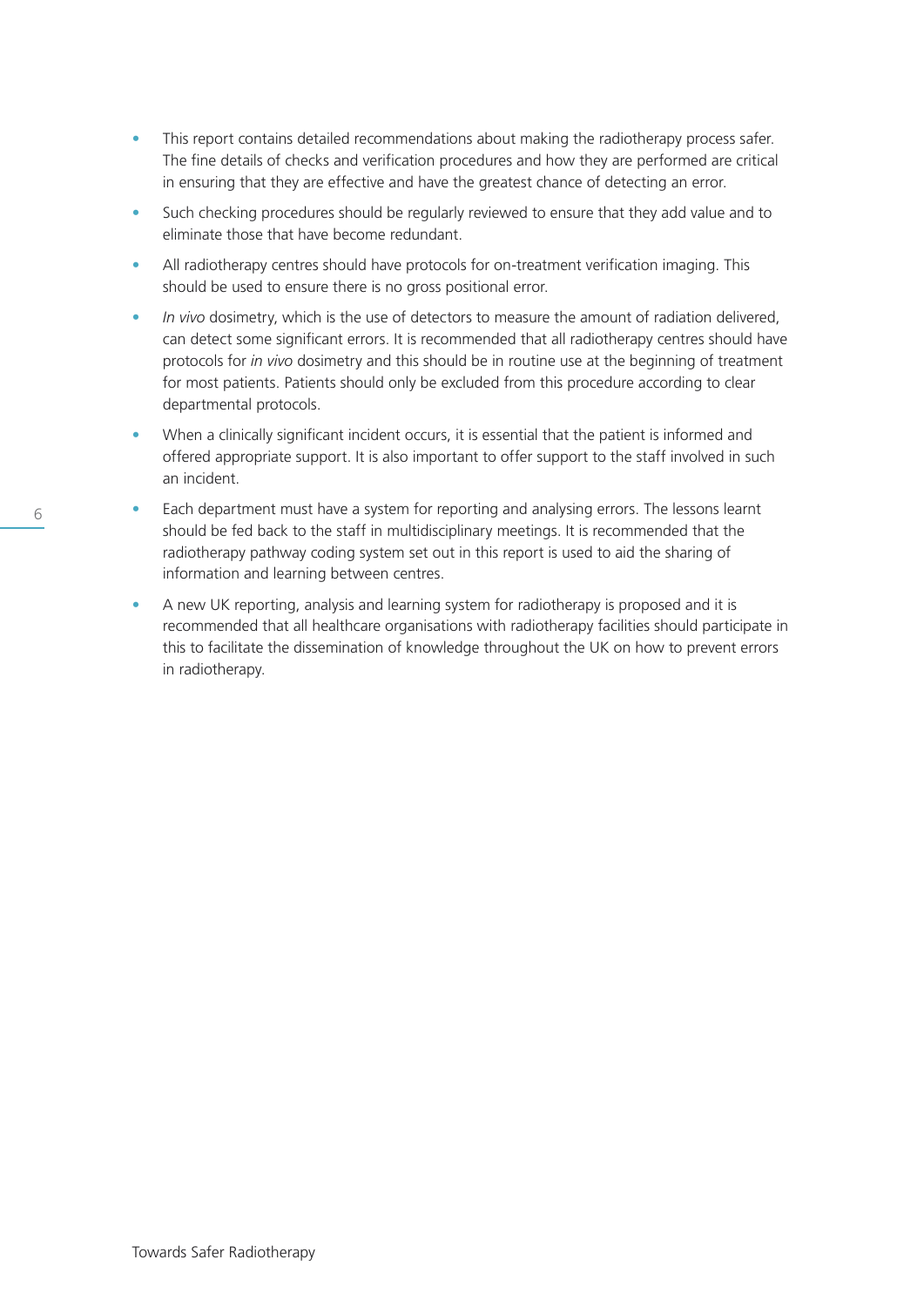# Chapter 1: Introduction

Radiotherapy has been an essential component of the treatment of cancer for many years, with approximately half of all cancer patients requiring radiotherapy at some time in their illness.<sup>1-3</sup> It forms part of the treatment of 40% of patients who are cured of their cancer.<sup>4</sup>

Radiotherapy is a highly complex process, involving many steps and many individuals in the planning and delivery of the treatment. Such complexity leads to a multitude of opportunities for errors to occur. Though major incidents are infrequent, the consequences can be extremely serious, as evident from the few, but disturbing high-profile incidents that have been reported recently.<sup>5–7</sup>

All parties involved in radiotherapy have a personal and collective responsibility for patient safety. Accordingly, in June 2006, The Royal College of Radiologists established a multidisciplinary working party to:

- Review the causes of errors and incidents
- Find ways of reducing occurrence of errors
- Increase detection before harm can occur
- Find ways of reporting errors and near misses to the whole radiotherapy community, thereby facilitating knowledge and learning which might prevent repetition
- Make recommendations on the role of education in developing a risk-aware culture.

The working party consisted of representatives from The Royal College of Radiologists (RCR), the Society and College of Radiographers (SCoR), the Institute of Physics and Engineering in Medicine (IPEM), the National Patient Safety Agency (NPSA), the Health Protection Agency (HPA), the British Institute of Radiology (BIR) and patients who worked together to produce this report, with a view to finding practical and cultural solutions which will result in patient safety being optimised.

The purpose of this document is to look at ways of reducing errors in radiotherapy which are caused by individual human error or failure of systems of work. Where evidence exists to support recommendations it has been quoted. The analysis does not include errors which resulted from failure of equipment. Clinical decision-making about indications for treatment, dose and fractionation is not reviewed. This is increasingly becoming subject to protocol and peer review in multidisciplinary meetings, although there is substantial variation in practice.<sup>8</sup> It is known that there are considerable differences between clinicians in target delineation<sup>9-13</sup> and quidance is now becoming available to inform practice.<sup>14-19</sup>

Though this report is primarily aimed at the radiotherapy community and healthcare organisations with radiotherapy facilities, it is hoped that it will also provide a source of information for other healthcare professionals, patients and other interested parties. The report has, therefore, been written in a way that also enables non-specialists to understand and appreciate the issues under consideration without the need for extensive additional reading.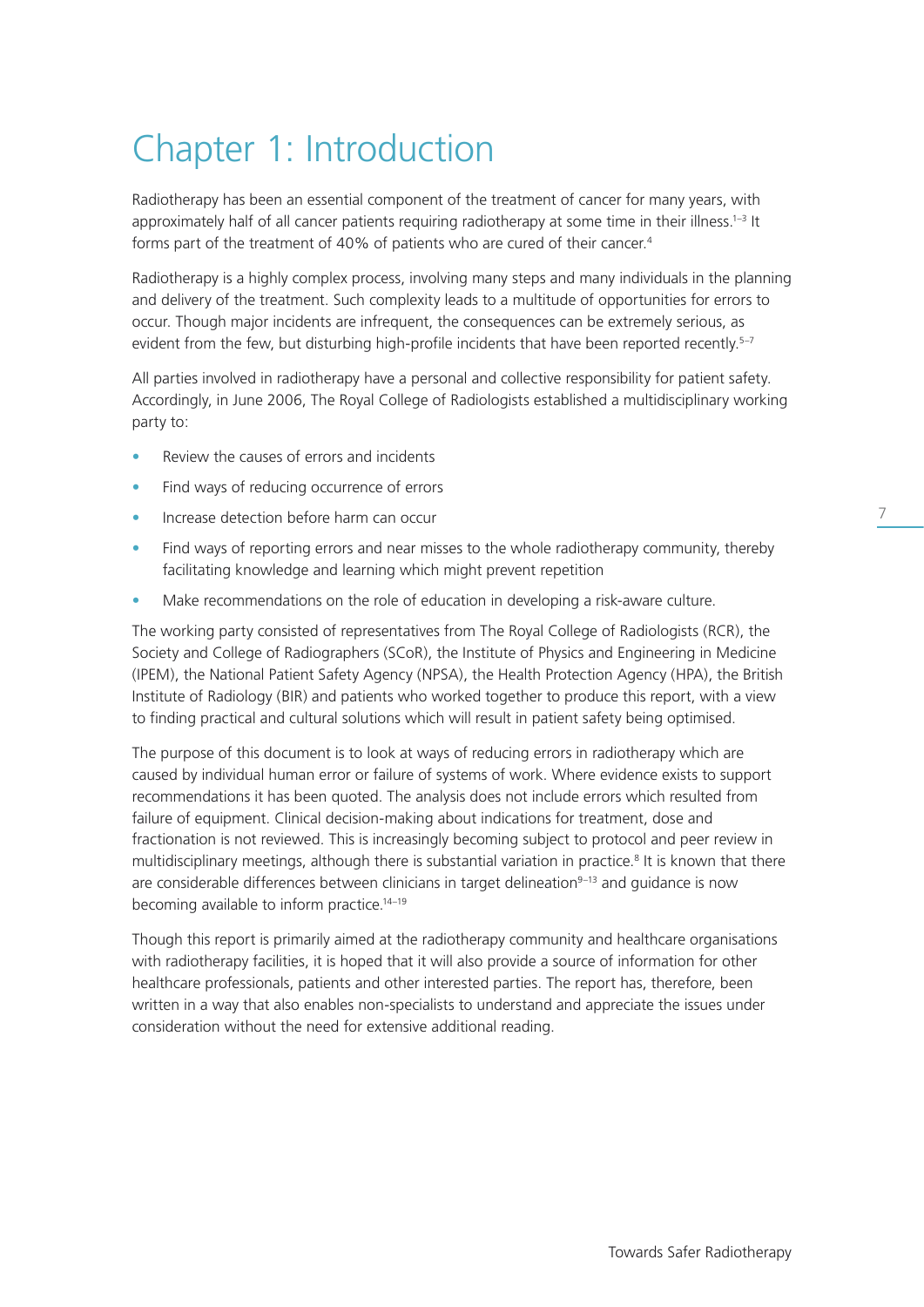# Chapter 2: Nature and frequency of human errors in radiotherapy

In any system errors are inevitable but, by understanding why they occur, systems can be put into place to minimise their frequency and maximise detection before harm can be done. The actions and failures of individual people play a central role, but their thinking and behaviour is strongly influenced and constrained by their working environment and by wider organisational processes.<sup>20</sup> Major incidents almost always evolve over time, involve a number of people and a number of broader contributory factors. For example, a change in a radiotherapy planning system without matching changes to other procedures may unexpectedly result in an error being made when a number of events converge many months later.<sup>5</sup> This scenario has been most clearly delineated in Reason's model of organisational accidents which provides the basis for a practical approach to incident analysis (Figure 2.1).<sup>21</sup>



# **Figure 2.1 Reason's model of organisational accident**

Reproduced with the kind permission of BMJ Publishing

There is extensive literature on errors and their causes and it is not possible to cover all the issues within this report. For a fuller account, the reader is referred to the Further Reading section on page 77. When analysing incidents we can distinguish three key steps. First, one has to consider the chain of events leading up to the incident, the narrative of events and problems. Second, one examines this narrative to identify specific errors and problems that occurred during the process. This report provides a template list of possible errors to aid this process. Third, one looks for the causes of these errors that, in the terms of the framework, are referred to as contributory factors. The identification of the process problems and contributory factors shows the vulnerabilities of the system and provides the basis for safety enhancement and quality improvement initiatives discussed later in the report.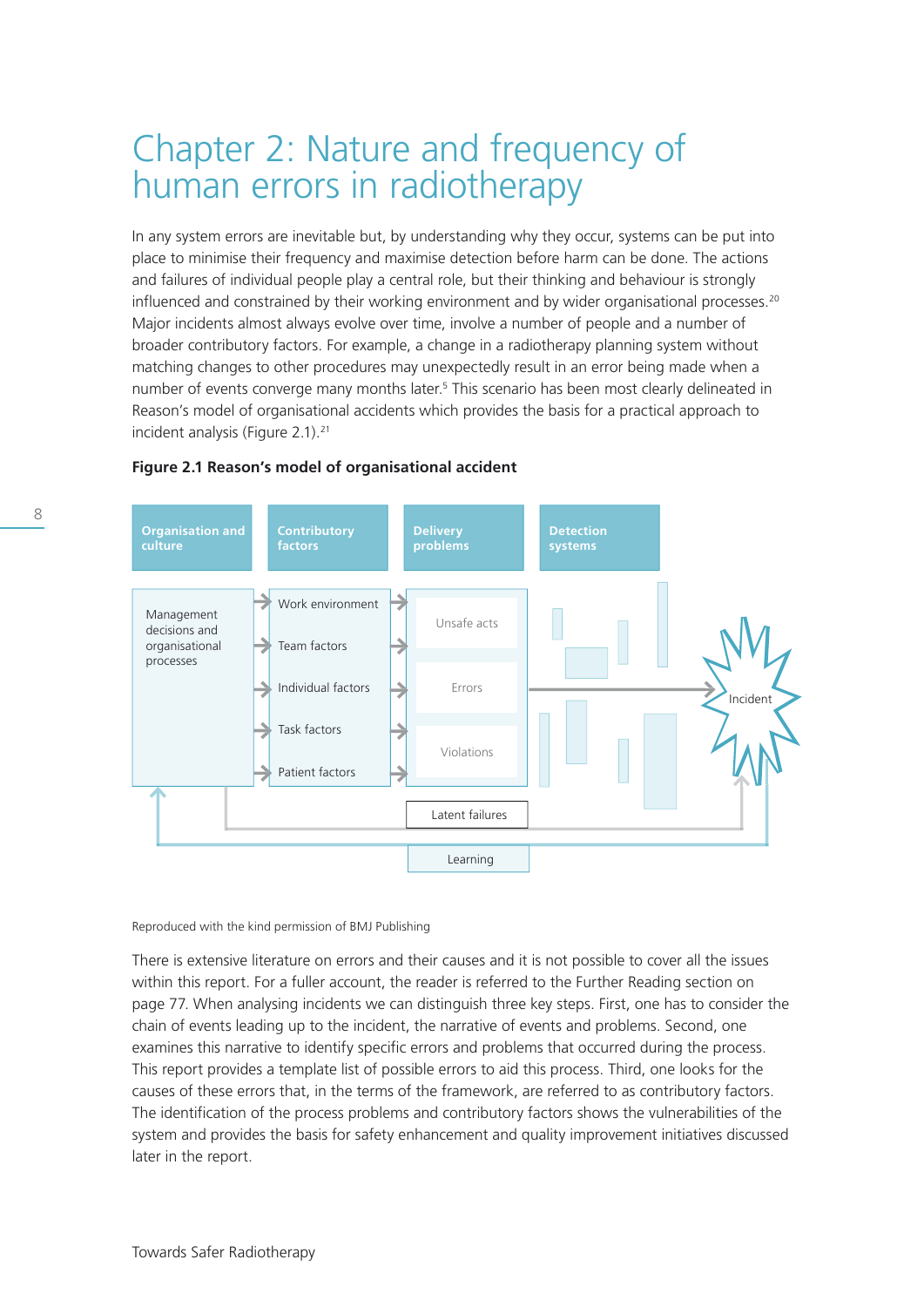# **2.1 Contributory factors**

Here, by way of introduction to the report, we outline some of the contributory factors that are of particular importance in radiotherapy incidents. These issues are discussed in greater detail in later chapters.

### **2.1.1 Lack of training, competence or experience**

 Training and experience alone do not provide protection against an individual making a mistake. However, one benefit of experience is the ability to recognise one's own and one's colleagues' mistakes and to rectify these before they lead to an adverse event. UK departments historically have a variety of equipment often of differing ages from multiple manufacturers. This combined with different staffing mix means that very different protocols and policies exist locally (itself a source of error) so it is imperative that new staff receive specific local training when they move departments.<sup>22</sup>

#### **2.1.2 Fatigue and stress**

 Fatigue and stress affect both experienced and inexperienced staff and can be caused by a number of issues within work and their personal life. Staff who are suffering from fatigue and stress may function less efficiently so it is important that healthcare organisations (trust, health board or private radiotherapy facility) consider strategies to reduce these negative influences in the workplace when assigning tasks. It is worth noting that whereas it might seem that the less experienced person is more likely to make mistakes, the more experienced person, by reason of having a greater number of responsibilities, may be more prone to errors due to distraction and workplace stress.

 One such task which requires intense concentration and carries a high level of responsibility is data checking. It can be tiring and difficult to do for long periods due to the repetitive nature of some elements of the process. It is important that this is recognised by management so that staff only carry out such tasks for short periods with sufficient breaks from these duties. Therefore, they should be able to alternate data checking with other more diverse activities.

### **2.1.3 Poor design and documentations of procedures**

 The more complex the process, the more opportunities there are for errors to occur. If steps are not clearly laid out and documented in protocols (standard operating procedures), then staff may be unclear about the proper sequence and the likelihood of error is increased, particularly for procedures that are rarely performed. There are enormous challenges in documenting procedures, in particular to find the balance between simplicity and completeness. As a general rule, the more difficult the process is to perform, the greater the need for clear instruction and the more difficult it is to document.

 Though ideally procedures should be written for all scenarios, inevitably in healthcare some situations cannot be predicted and treatments will have to be designed on a one-off basis. In such cases, it is important that this is carried out by experienced staff with the appreciation of the risks and potential implications of decisions.

#### **2.1.4 Over-reliance on automated procedures**

It is important to recognise that automated systems can go wrong, particularly in complex circumstances that the programmer cannot predict or for which a programmed system may be inappropriate. Without experience, it is difficult to recognise that an error has been made because the system has been seen to be safe and reliable in the past. Over-reliance on such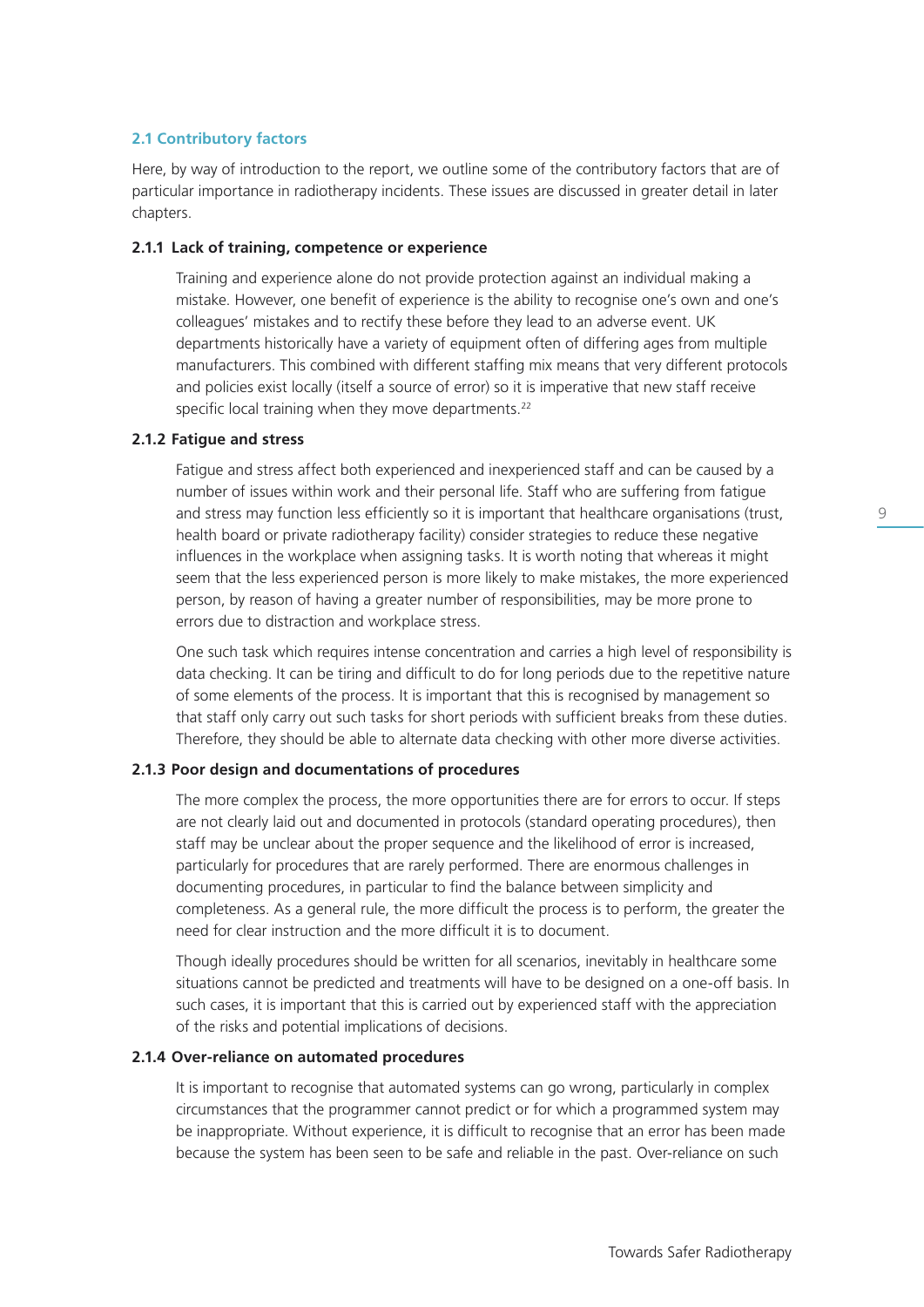technology tends to impair individuals' expertise if they no longer have to exercise their skills on a regular basis.

#### **2.1.5 Poor communication and lack of teamworking**

 This is one of the most frequent causes of errors, and misunderstandings and incorrect assumptions have been implicated in a number of radiotherapy incidents.<sup>6</sup>

 Poor communication is more likely if staff roles and responsibilities are not clear. Units which maintain strong professional boundaries, rather than fostering multidisciplinary working, are likely to experience communication problems between professions.

#### **2.1.6 Hierarchical departmental structure**

 Historically, the hierarchical structure in healthcare has made junior members of the team reluctant to question senior staff. Hierarchical structures make it more difficult to point out failure to comply with protocol.

 All healthcare professionals have a responsibility as defined in their code of conduct to question decisions that affect patient care.<sup>23–25</sup> However, a junior member of staff may feel uncomfortable in questioning the work of a much more senior colleague whom they observe to be ignoring the established protocol that they have been trained to use. Conversely, a more senior person may also feel constrained from pointing out the non-compliance of a junior, particularly in a different professional group, for fear of their comments being seen as a form of bullying. Managers should be aware of these issues and seek to establish and maintain an open and fair culture which encourages the discussion of safety issues.

#### **2.1.7 Staffing and skills levels**

 There must be adequate resources in place to meet the demands of the service with sufficient staff, of the correct skills and experience, to carry out the workload. Staff should be given time to carry out the necessary tasks without undue pressure.

 Inadequate support services may also be a threat to safety if staff are diverted from their clinical duties to deal with routine administrative matters.

# **2.1.8 Working environment**

Errors may be precipitated by such factors as poor design of equipment, poor room layout or the physical features of the workplace; for instance, excessive heat or cold.<sup>6</sup>

 Staff cannot provide a safe and effective service with poorly designed, poorly maintained or out-of-date equipment. The support and active engagement of management is critical to maintaining and operating a safe service.

# **2.1.9 Changes in process**

 In complex processes, any alteration may have an unexpected knock-on effect many steps downstream. This particularly applies to the implementation of new technology; for example, new computer planning systems.5,7,26

 One of the effects of introducing new processes and equipment may be to make redundant the checking and verifying procedures that had previously been considered as essential. This should be considered in the introduction of change because continuing with an unnecessary step is potentially harmful because it distracts from remaining critical procedures.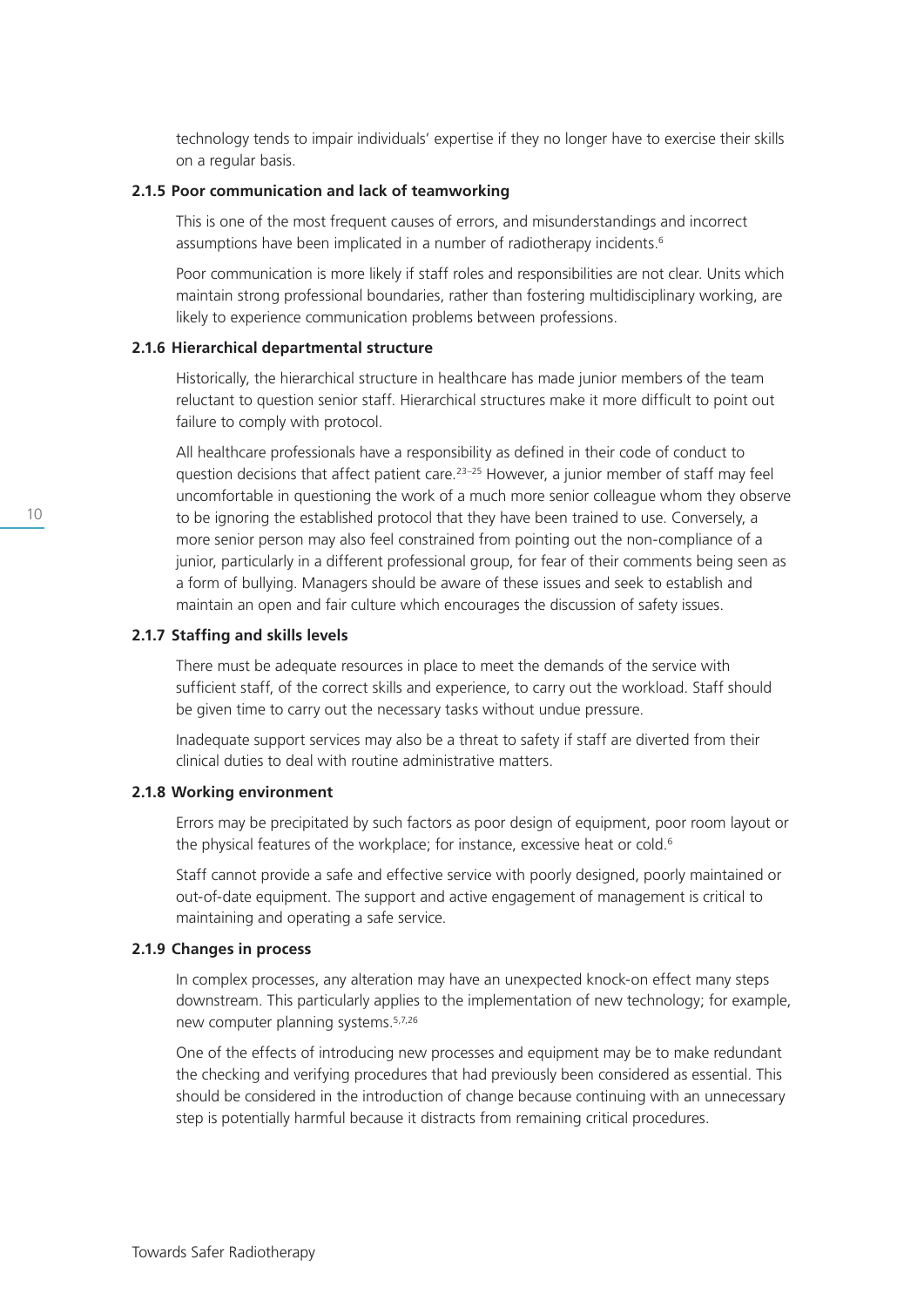# **2.2 The frequency of errors in radiotherapy in the UK**

- 2.2.1 Recently published articles and broadcasts $27,28$  have led to the perception in some quarters that radiotherapy is a treatment where a patient is at higher risk of an adverse event occurring than in other medical specialties. While there are inevitably risks of human error in any medical procedure, the available data detailed below show that the risks are relatively low in radiotherapy. Since the majority of radiotherapy treatment is delivered on an outpatient basis – where the diagnosis is known and the patient is not at any immediate risk of injury or death – this is to be expected.
- 2.2.2 Prior to 2000, although it was custom and practice for radiotherapy incidents to be recorded and investigated locally, there was no legal requirement to report radiotherapy errors other than those attributed to equipment failure.<sup>29-31</sup> However, a number of incidents occurred that led to external investigation, in particular due to the number of patients affected. Two such incidents, which occurred in the late 1980s and early 1990s, are briefly described in Table 2.1, overleaf.
- 2.2.3 In May 2000, the Ionising Radiation (Medical Exposure) Regulations 2000 (IR(ME)R) $^{32}$  came into force in England, Wales and Scotland, with separate, but equivalent, legislation in Northern Ireland. These regulations are laid down as criminal law. The Regulations state: 'Where the employer knows or has reason to believe that an incident has or may have occurred in which a person, while undergoing a medical exposure was, otherwise than as a result of a malfunction or defect in equipment, exposed to ionising radiation to an extent much greater than intended, he shall make an immediate preliminary investigation of the incident and, unless that investigation shows beyond a reasonable doubt that no such overexposure has occurred, he shall forthwith notify the appropriate authority and make or arrange for a detailed investigation of the circumstances of the exposure and an assessment of the dose received'.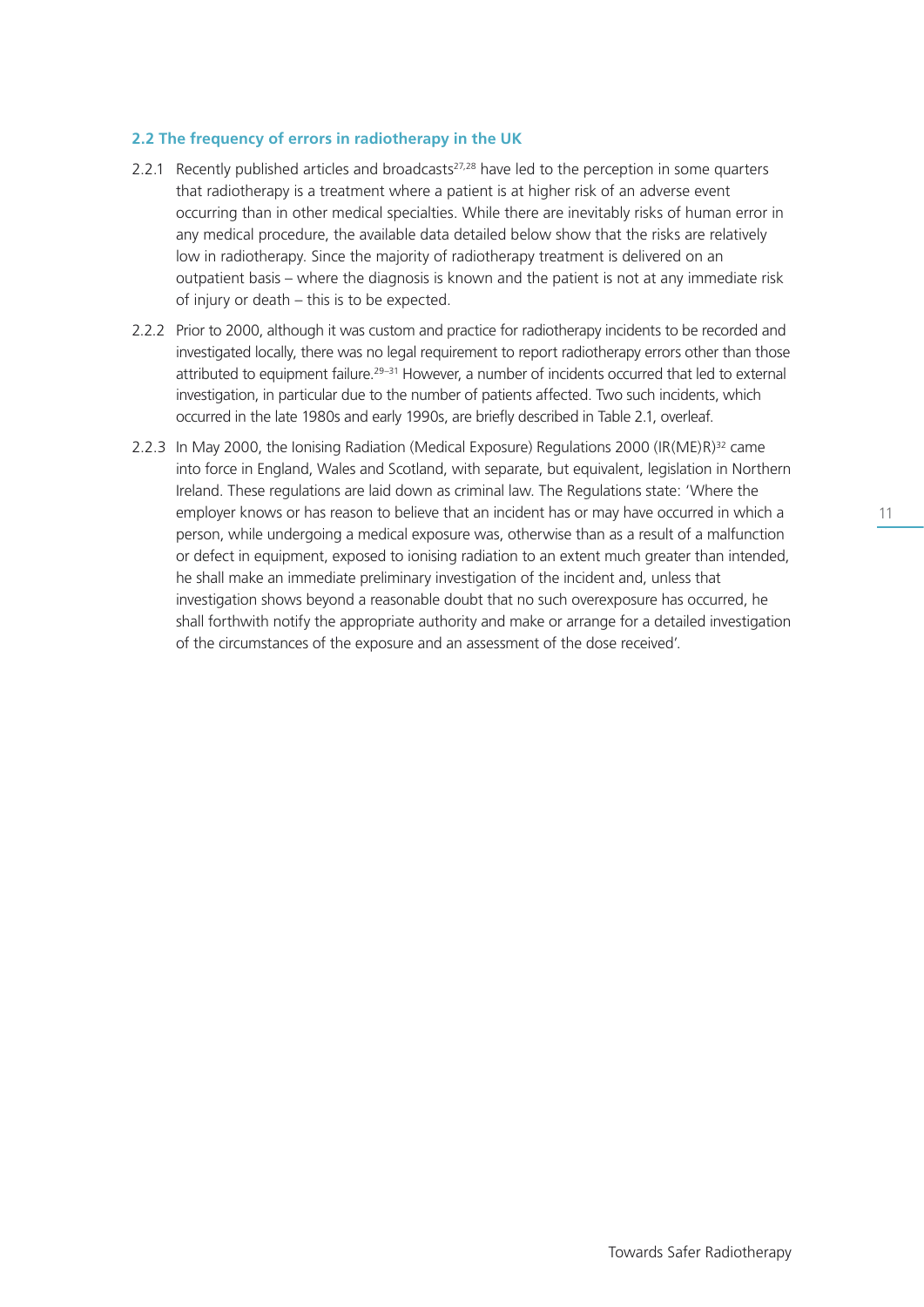# **Table 2.1. Examples of radiation incidents reported to Department of Health prior to IR(ME)R**

| <b>Centre A</b>                                                                                                                 |  |
|---------------------------------------------------------------------------------------------------------------------------------|--|
| <b>Incident</b>                                                                                                                 |  |
| 207 patients received doses 25% higher than intended                                                                            |  |
| <b>Error</b>                                                                                                                    |  |
| Miscalibration of the radiation output from a new Cobalt-60 source                                                              |  |
| <b>Underlying cause</b>                                                                                                         |  |
| Failure explicitly to include a factor required for the calculation of radiation output<br>and the lack of an independent check |  |
| <b>Contributory factors</b>                                                                                                     |  |
| Understaffing of physicists and clinical oncologists, unclear management structure,                                             |  |
| poor communication                                                                                                              |  |
|                                                                                                                                 |  |
| <b>Centre B</b>                                                                                                                 |  |
| <b>Incident</b>                                                                                                                 |  |
| 1,094 patients received doses between 20% and 30% lower than intended                                                           |  |
| <b>Error</b>                                                                                                                    |  |
| Use of inappropriate correction factors when introducing isocentric treatment<br>techniques                                     |  |
| <b>Underlying cause</b>                                                                                                         |  |
| Misunderstanding of algorithm used in treatment planning system                                                                 |  |
| <b>Contributory factors</b>                                                                                                     |  |
| Lack of full commissioning of planning computer before first use. Understaffing,                                                |  |
| lack of training on new ways of working, unclear management structure and                                                       |  |
| responsibilities, unclear protocols                                                                                             |  |
|                                                                                                                                 |  |
|                                                                                                                                 |  |

- 2.2.4 Guidance to the legislation issued by the Department of Health in 2000 indicated that the term 'much greater than intended' should be interpreted as 10% or more than that intended for a whole course of treatment, or 20% or more than that intended for any given fraction. This threshold was based on a judgement of the level of overexposure that would place the patient at risk of adverse outcome from their treatment. However, it should be noted that only incidents where the dose is *greater* than that intended are reportable, even though underdose can also result in adverse outcome for the patient. This guidance is currently under revision.<sup>33</sup>
- 2.2.5 The exact number of incidents which result in under exposures is unknown because these are not reportable under  $IR(ME)R<sup>32</sup>$  though if detected before completion of the course they can often be corrected. Some incidents resulting in underdose have been reported (Table 2.2) and have been fully investigated and measures put in place to minimise the risk of recurrence.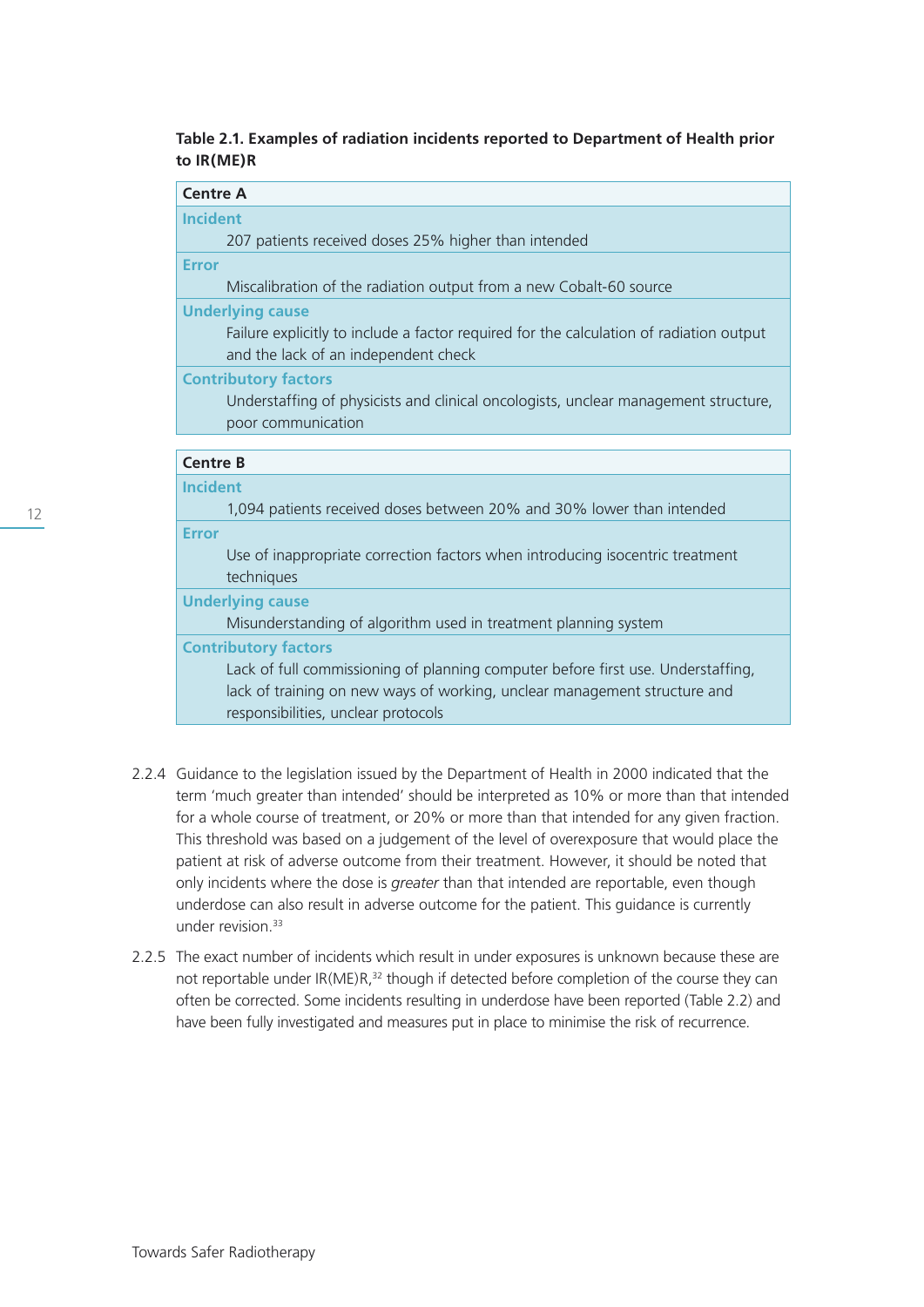# **Table 2.2. Example of a radiation underdose incident reported to Department of Health after May 2000**

| <b>Centre C</b>                                                                  |  |  |
|----------------------------------------------------------------------------------|--|--|
| <b>Incident</b>                                                                  |  |  |
| 132 patients received doses lower than intended (including 20 patients 5–10% and |  |  |
| 5 patients >10% lower than intended)                                             |  |  |
| <b>Error</b>                                                                     |  |  |
| Incorrect application of wedge factor                                            |  |  |
| <b>Underlying cause</b>                                                          |  |  |
| Misunderstanding of the meaning of the wedge factor for asymmetric, dynamically  |  |  |
| wedged beams when the dose prescription point is not on the central axis         |  |  |
| <b>Contributory factors</b>                                                      |  |  |
| Complexity of process                                                            |  |  |

# **2.3 Incidents reported under IR(ME)R 2000 in England, Scotland and Wales**

- 2.3.1 The appropriate authorities in England, Wales and Scotland have permitted this working party to carry out an analysis of their anonymised data on incidents reported under IR(ME)R<sup>32</sup> between May 2000 and August 2006. This is the first time these data have been published.
- 2.3.2 During this period, 181 incidents involving radiotherapy were reported under IR(ME)R to the appropriate authority in England, Scotland and Wales. The numbers reported each year are given in Table 2.3a and outlined in Table 2.3b.

| <b>Period</b> | No. of incidents |
|---------------|------------------|
| May-Dec 2000  | 7                |
| 2001          | 13               |
| 2002          | 19               |
| 2003          | 36               |
| 2004          | 32               |
| 2005          | 35               |
| Jan-Aug 2006  | 39               |
| <b>Total</b>  | 181              |

**Table 2.3a. Annual numbers of incidents reported under IR(ME)R in UK**

# **Table 2.3b. Outline of causes of the 181 radiation incidents reported under IR(ME)R**

| Cause                                                        | No. of incidents |
|--------------------------------------------------------------|------------------|
| Incorrect referral information                               | 5                |
| Patient identification error                                 | $\overline{4}$   |
| Element of the design or delivery of an individual treatment | 167              |
| Inadvertent exposure of a foetus                             | 3                |
| Equipment error rather than human error (and therefore       | $\mathcal{P}$    |
| reportable to Health and Safety Executive)                   |                  |
| <b>Total</b>                                                 | 181              |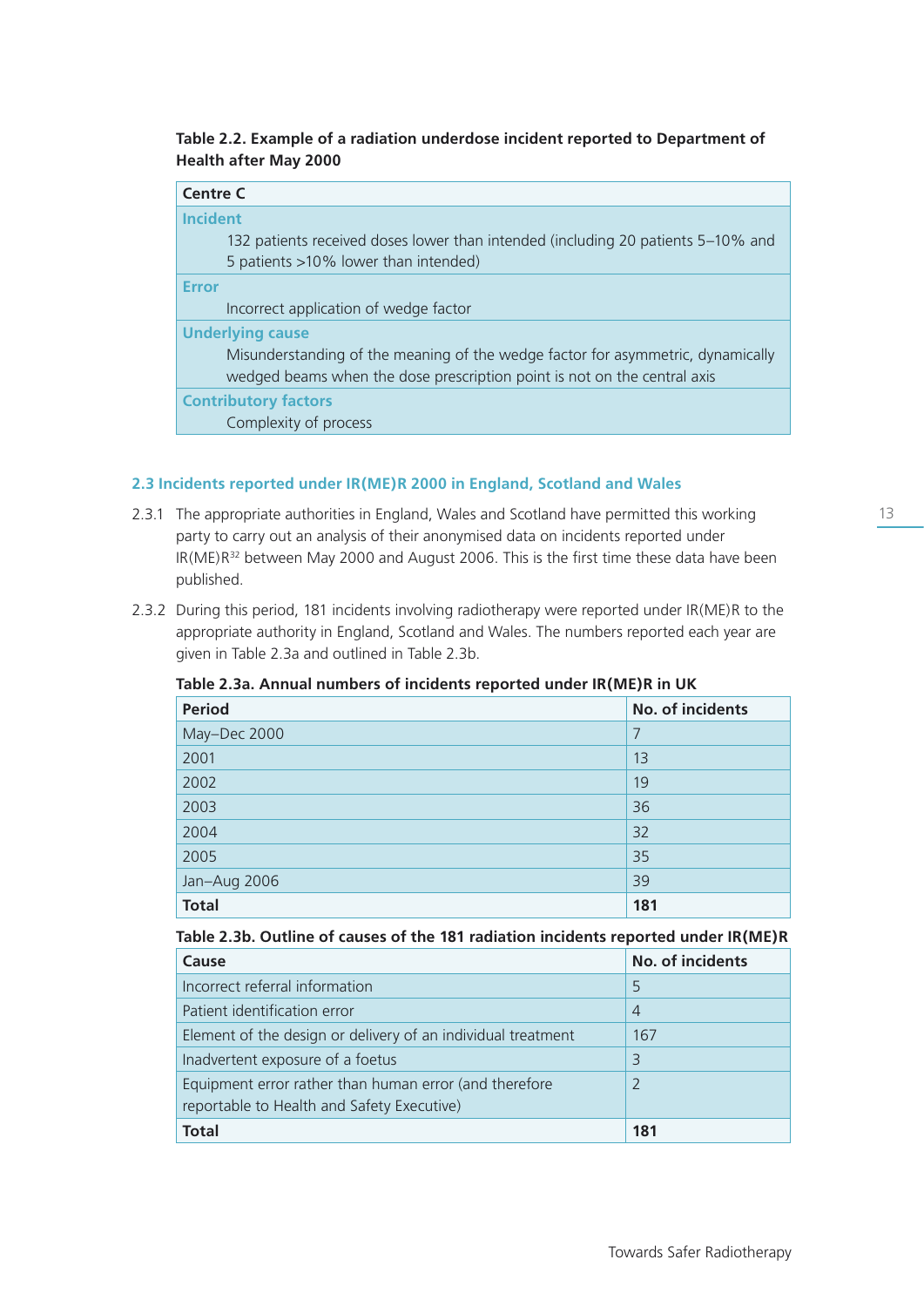- 2.3.3 There was an average of 30 incidents reported per year from the 60 radiotherapy departments in the UK; that is, an average of three reported incidents per department during 2000–06.
- 2.3.4 One incident was an underexposure and as such there was no legal requirement to report it.
- 2.3.5 Three incidents involving the unintended exposure of a foetus throughout a radical treatment course also did not technically need to be reported, as protocols were in place and had been followed. In each case, it had been documented that before treatment the patients had been asked their current pregnancy status and advised they should avoid becoming pregnant during treatment. In each case, the patient failed to disclose her pregnancy to treatment staff.

# **2.4 Analysis of incidents reported under IR(ME)R in England, Scotland and Wales**

- 2.4.1 A number of key features should be noted.
	- All reported incidents were investigated by the appropriate IR(ME)R authority. Subsequently, the healthcare organisation was required to put systems in place locally to minimise the risk of such an event occurring again.
	- In about 80% of the 181 cases, the patient was not expected to suffer any adverse clinical effects from the error.
	- Three incidents occurred as a result of a patient not being identified correctly on one single visit (fraction) for treatment, which was part of a longer course.
	- Four incidents involved systemic failures that affected the treatment of more than one patient. The numbers of patients who potentially could have experienced adverse clinical effects due to the error were four, 11, 14 and 132 patients respectively. In all cases the clinical impact of the errors was small.
	- Over 90% of incidents were attributed to an error in carrying out a practical aspect of the treatment design, preparation or delivery.
	- The other 10% occurred as a result of a failure to supply correct details at referral or an incomplete or erroneous treatment prescription.
- 2.4.2 Two examples of incidents that have been reported and investigated under IR(ME)R by the appropriate authority are described briefly in Table 2.4.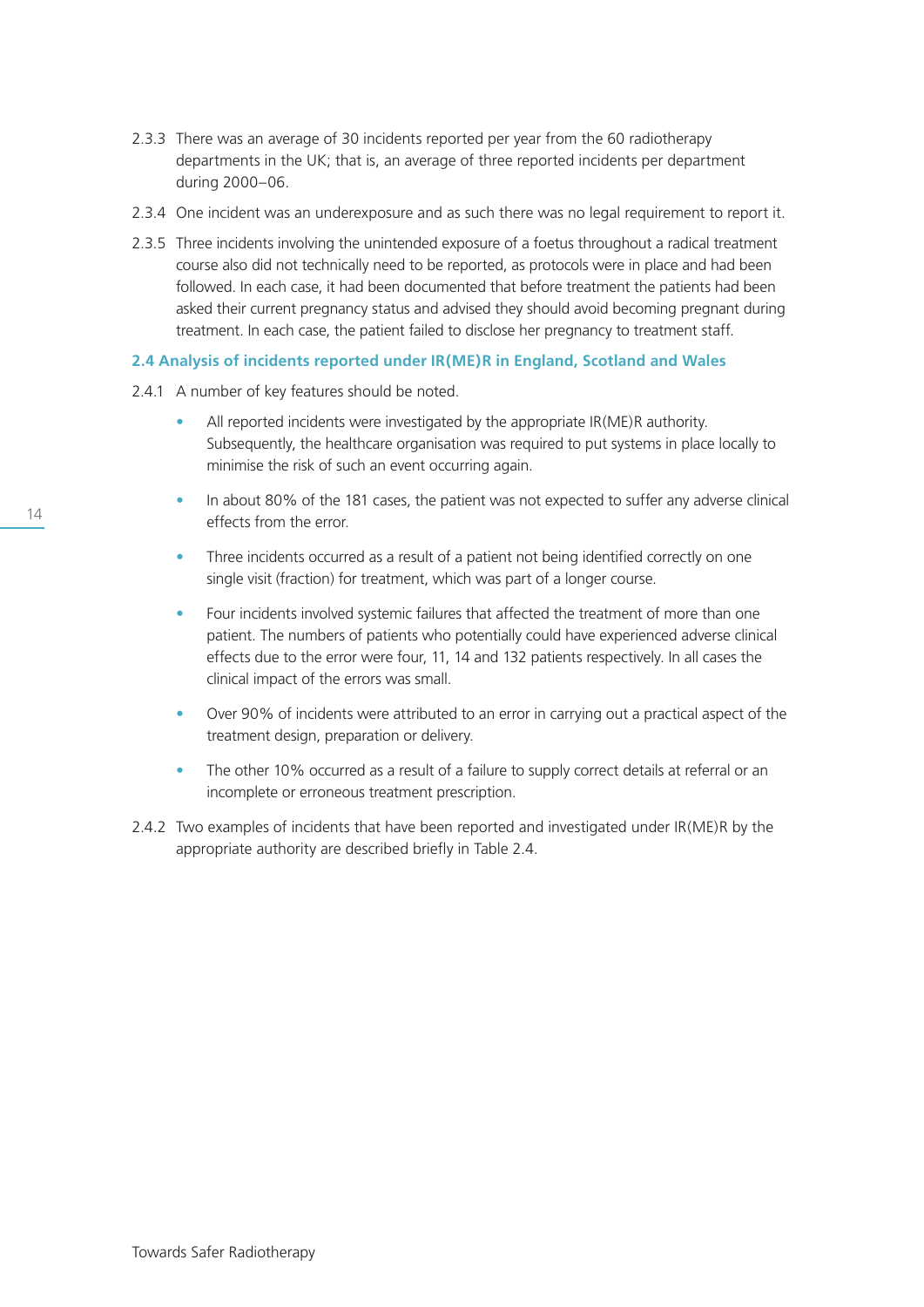|  | Table 2.4. Examples of radiation incidents investigated under IR(ME)R |  |  |  |  |
|--|-----------------------------------------------------------------------|--|--|--|--|
|--|-----------------------------------------------------------------------|--|--|--|--|

# **Incident**

 One patient treated for 14 fractions without the planned wedge on one of two fields, resulting in an overdose of approximately 135%

**Error**

The wedge data was not entered into the treatment record and verify system

# **Underlying cause**

 Transcription error from paper to electronic system, not detected on data entry check before treatment started

**Contributory factors**

 Manual entry of data required. Poor working environment at the treatment unit with frequent interruptions and distractions. Daily pretreatment checks were not effective on several levels

### **Centre E**

**Incident**

One patient received an overdose of 58% during cranio-spinal irradiation

**Error**

A correction factor was not applied

**Underlying cause**

 When a new planning process was introduced, the method of calculation of daily dose was changed for majority of treatments, but not for highly complex plans. Not all staff were aware of this

# **Contributory factors**

 Staffing and skills mix inadequate, lack of training and supervision, potential impact of a change of process not being adequately analysed, documentation for a complex procedure not kept up to date, poor management and unclear accountability

- 2.4.3 Of the 181 incidents, 34% involved a dose of  $\geq$  Gy, 40% 2–5 Gy, 10% 5–10 Gy and 16%  $\geq$ 10 Gy. Those involving <5 Gy were mainly during fractionated courses and therefore could be compensated and those 5–10 Gy mainly in patients receiving single fraction palliative treatments.
- 2.4.4 For the purposes of this report, the 29 incidents involving >10 Gy were analysed in detail. Five of these incidents were assessed as not expected to have adverse clinical consequences because the error was detected early and could be compensated for during the remaining fractions of treatment, such that the originally intended radiobiological effect could be achieved.
- 2.4.5 The causes of error for the subgroup of 29 patients are summarised in Table 2.5.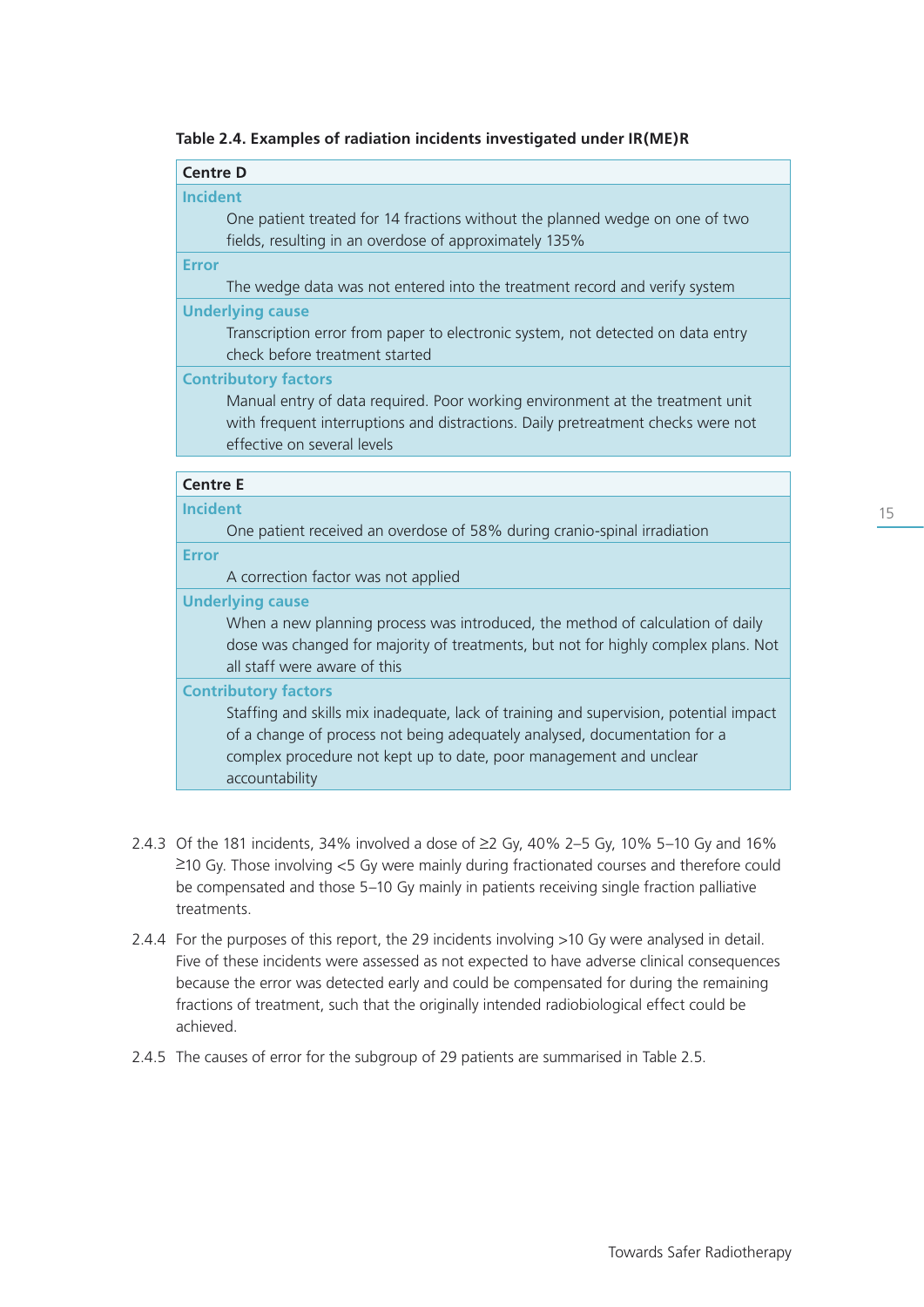| Cause                                                             | <b>Number</b>            |
|-------------------------------------------------------------------|--------------------------|
| Wrong side/site being planned or wrong prescription               | 7                        |
| Technical complexity and unintended overlap of concomitant        | $\overline{\phantom{0}}$ |
| treatment areas                                                   |                          |
| Patient changing position after set-up by therapeutic             | 1                        |
| radiographers                                                     |                          |
| Error in calculation                                              | 5                        |
| - failure to interpret prescription correctly                     |                          |
| - failure to use the correct data or input the correct dose per   |                          |
| fraction into the planning computer                               |                          |
| Incorrect manual data entry into the LinAc Record & Verify (R&V)  | $\overline{4}$           |
| system                                                            |                          |
| Incorrect set-up details being recorded at treatment preparation  | $\overline{3}$           |
| stage                                                             |                          |
| Incorrect interpretation of, or failure to follow, patient set-up | 7                        |
| details on the LinAc                                              |                          |
| <b>Total</b>                                                      | 29                       |

Table 2.5. Errors with <sup>2</sup>10 Gy than the dose intended over course of treatment

### **2.5 Risk to patients of an adverse incident during radiotherapy treatment delivery**

- 2.5.1 To place the number of incidents in context, it is necessary to consider the numbers of courses and fractions of treatment delivered. There are no definitive data on radiotherapy activity within the UK for the period covered by this review (2000–06). However, a survey conducted by the RCR showed that in England, in 2005, 110,344 patients were prescribed 1,414,192 fractions.<sup>8</sup> Validation was obtained from the Radiotherapy Episode Statistics (RES) project. A sample of activity for the financial year 2004–05 from 36 English centres allows an estimate for the whole of England of 107,219 patients prescribed 1,503,474 fractions.<sup>34</sup> The RES figures are in line with the RCR findings. Scaling these figures to include Scotland, Wales and Northern Ireland, the total courses and fractions for the UK in 2004–05 were approximately 130,000 and 1,740,000 respectively.<sup>8</sup>
- 2.5.2 The 181 incidents reported in the UK during the first 6.3 years of IR(ME)R being in place affected 338 patients. Based on a figure of 130,000 courses of radiotherapy delivered annually, this equates to a reported incidence rate of approximately 40 per 100,000 courses of radiotherapy. Of these, 24 (all involving >10 Gy above the dose prescribed) were predicted to result in an adverse clinical outcome for the individual patients, which equates to around 3 per 100,000 courses of radiotherapy.
- 2.5.3 It is recognised that the data presented here may not fully represent the rate of clinically significant radiotherapy errors. There may be under-reporting of incidents and significant errors involving doses much less than intended are not reportable under IR(ME)R.<sup>32</sup> There may also have been error due to equipment failure that would have been reported to the Health and Safety Executive (HSE) under the Ionising Radiations Regulations 1999<sup>29</sup> (IRR99) rather than IR(ME)R.<sup>32</sup>
- 2.5.4 Safety is a concern across the whole of healthcare not only within the UK but worldwide. It is reported that 10% of people who receive healthcare in industrialised countries will suffer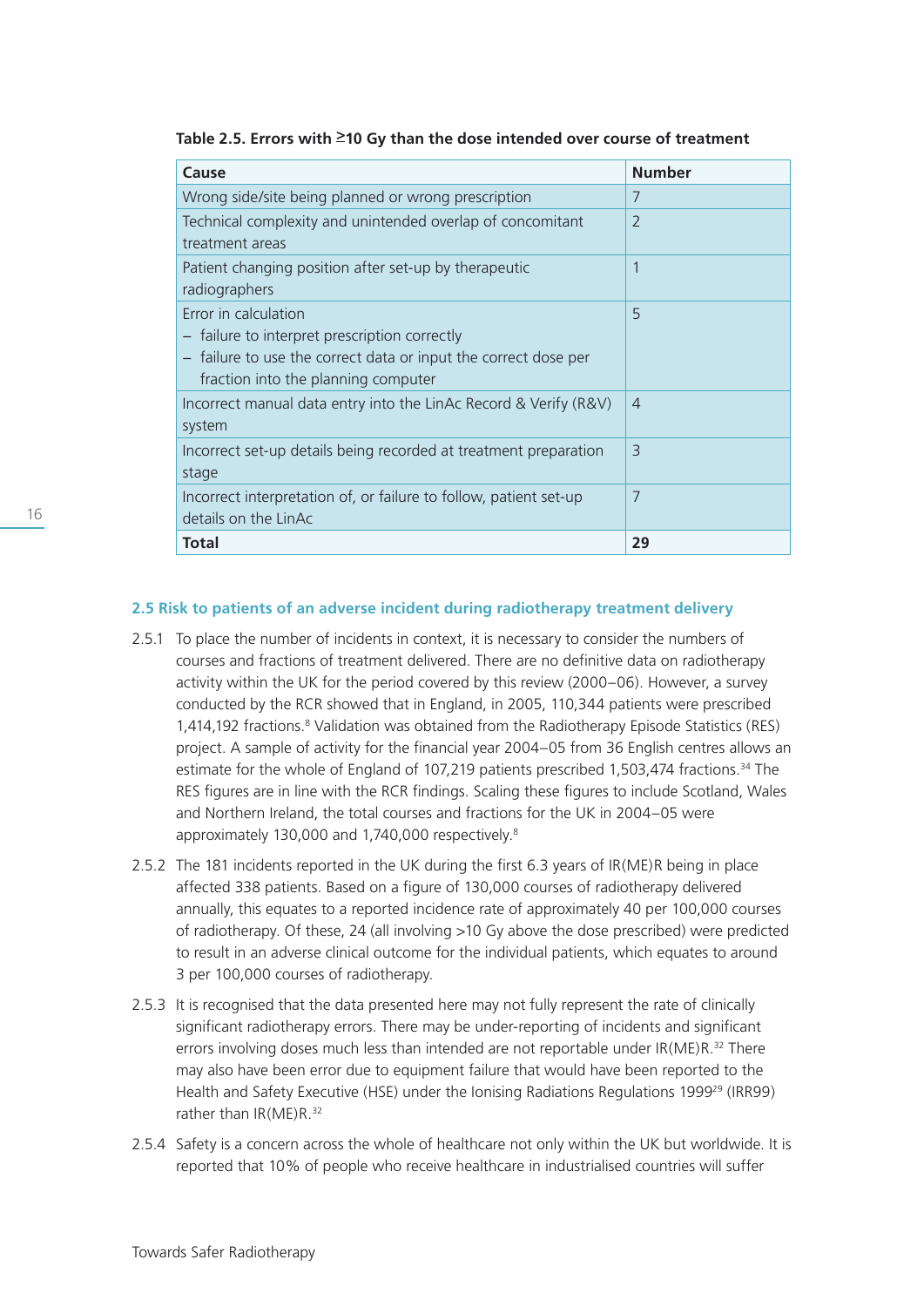because of preventable harm and adverse events.35 Although the definition of an adverse event may be much broader in this context than the specific criterion for reporting incidents under IR(ME)R in the UK, it is apparent that the frequency of harm caused by radiotherapy incidents in the UK is not exceptional by these standards. Therefore, the available evidence suggests that, in the broader context of healthcare, radiotherapy is not a major cause of harm to patients.

2.5.5 Comparison with the incidence of significant radiotherapy errors in other countries would not be helpful in the context of this report. Principally, this is because the basis on which errors are reported vary from country to country and the few reports that are available tend to concentrate on those incidents in which multiple patients are affected.<sup>36</sup> Some single centres have published their local safety data. 37,38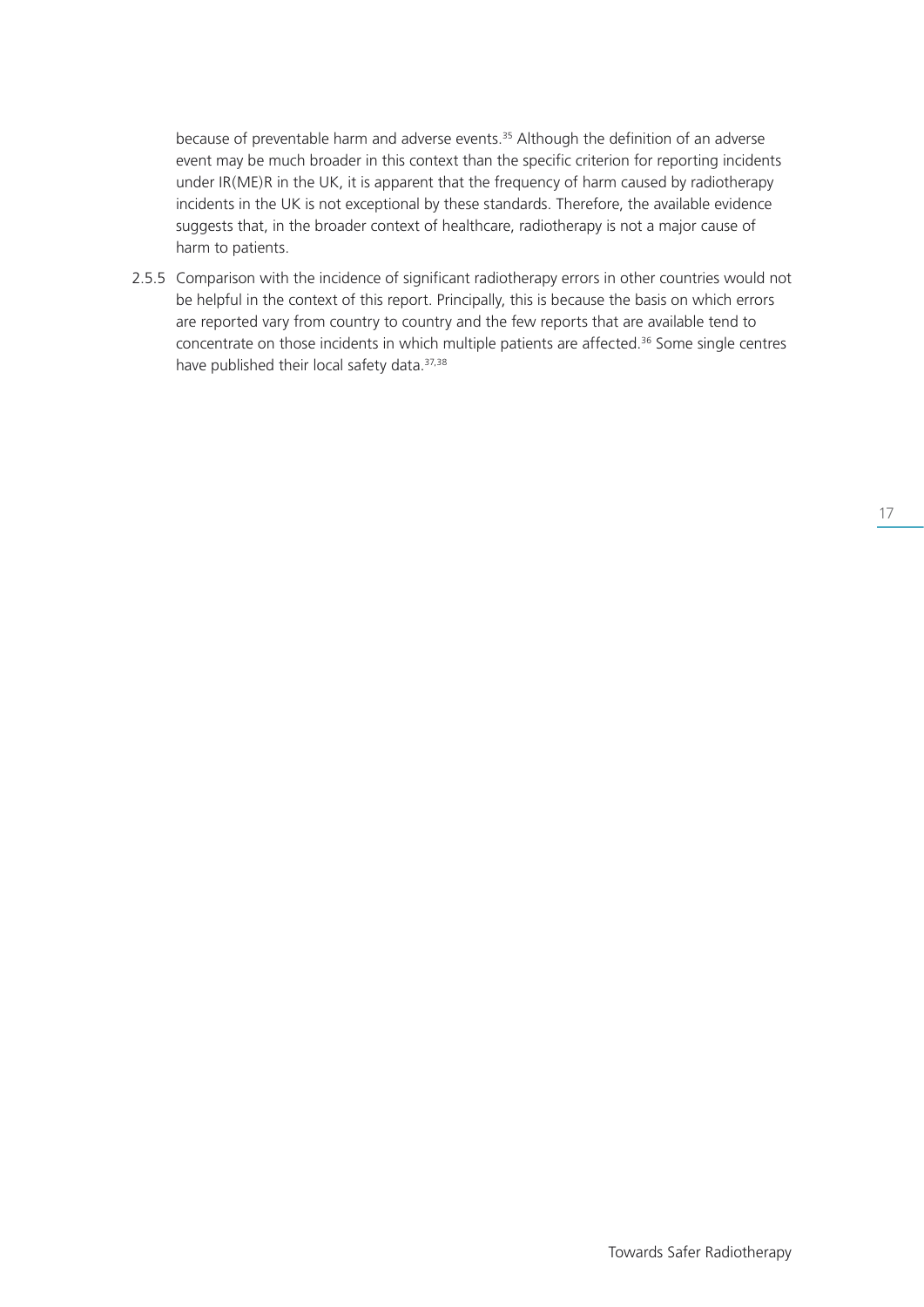# Chapter 3: Defining and classifying radiotherapy errors

When discussing radiotherapy errors and incidents, it is essential to have a clear definition of these terms to aid interpretation, reporting and comparison.

In the UK, following the report into the Exeter incident,<sup>39,40</sup> all radiotherapy centres were encouraged to develop a quality management system; generally known as a 'QART' (quality assurance in radiotherapy) system. One of the functions of the QART system is to record and report errors, to examine what has gone wrong and why, to effect actions to correct the immediate situation and prevent recurrence. Most, if not all, departments will analyse their statistics to identify systematic problems, see what lessons can be learnt and improvements made. However, a major difficulty arises when attempts are made to share and compare error data between centres due to the individuality of the systems developed.

Information on reportable radiotherapy errors is collected nationally via the statutory bodies (see Chapter 6). However, analysis of errors of lesser magnitude and 'near misses', at anything other than local level, is hampered by a lack of consistency in terminology and agreement on definitions at national level.

There is a wealth of literature pertaining to error terminology in medical practice and the effect this terminology has on how collected data are interpreted. A key point reflected by Tamuz *et al*41 is that the capacity for learning and the accumulation of knowledge is directly affected by how potentially dangerous events are categorised and interpreted. There is also evidence that for effective analysis, medical error should be defined in terms of failed processes that are clearly linked to adverse outcomes.42

An error classification system is thus proposed which seeks to:

- 1. Define the terms used to avoid ambiguity
- 2. Provide a decision grid to arrive at an outcome-based severity classification for each event
- 3. Provide a detailed radiotherapy pathway coding system, which enables definition and coding of the point along the pathway at which the event occurred.

The overall objective is to enable departments to not only review their own practice, but also to provide a framework that can be used to share data nationally, potentially via a database (see Chapter 6). It is recognised that some departments already use a similar approach, but national consistency is required for meaningful analysis and learning to be achieved.

# **3.1 Terminology and definitions**

### **3.1.1 The problem**

 Confusion can occur because the same term is used with different meanings, and the same event may be described using different terms. In his book *Human Error*, Reason defines an error as 'a failure of a planned sequence of (mental or physical) activities to achieve its intended outcome when the failures cannot be attributed to chance'.<sup>43</sup>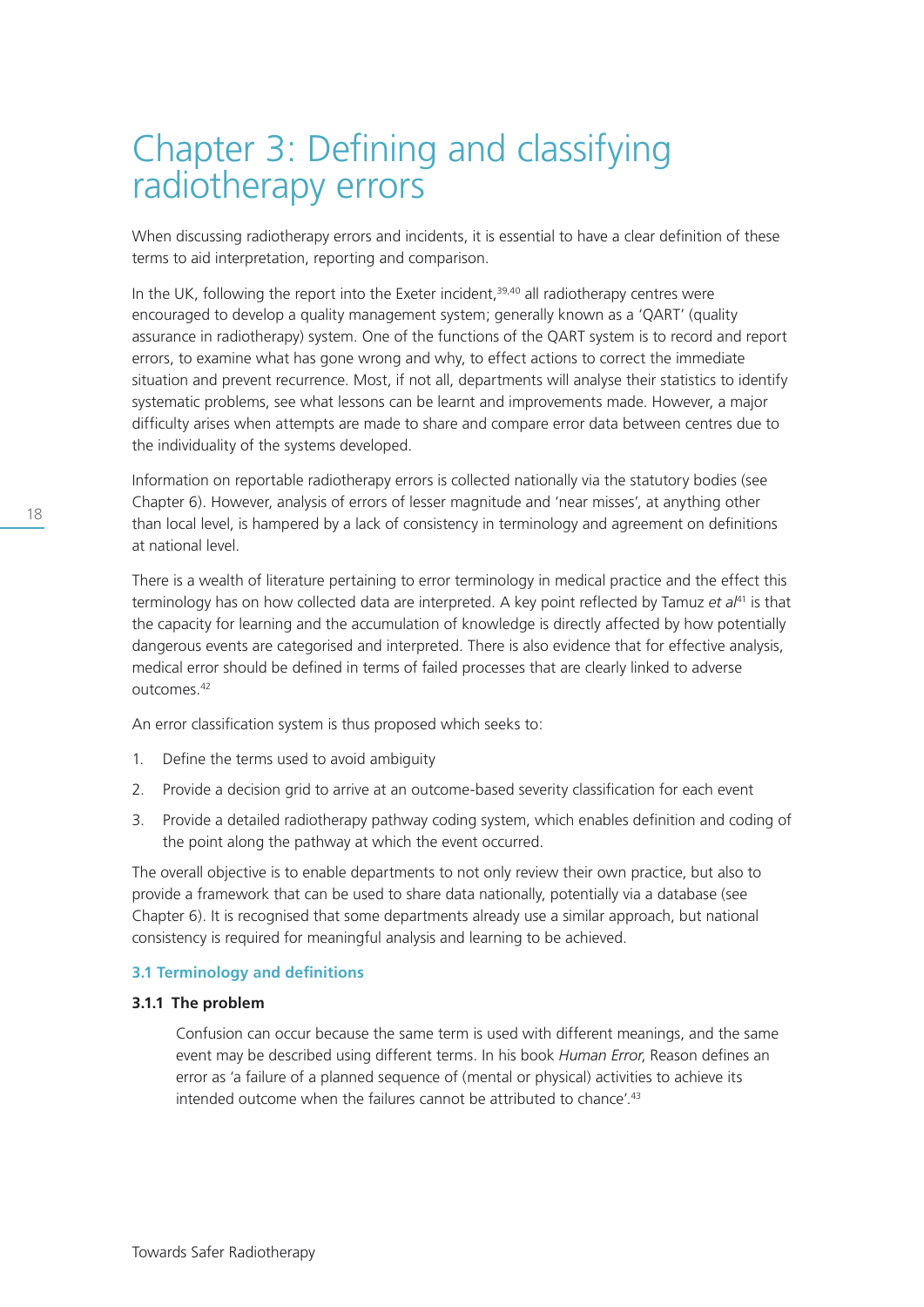However, any literature review or discussion with a group of professionals involved in this field will reveal a wide range of terms in use, including: error, fault, mistake, clinical adverse event, clinical incident, radiation incident, serious untoward incident, reportable error, correctable error, potential error, non-compliance, non-conformance, near miss, exception, to name but a few.

# **3.1.2 Proposed solution**

 To avoid such confusion, it is proposed to limit radiotherapy error terminology to the following terms, defined below. Each of these occurrences is a 'non-conformance' in the parlance of radiotherapy quality systems. In this context, a non-conformance is an allembracing term that includes any deviation of a process from that specified.

| Radiotherapy error      | A non-conformance where there is an unintended divergence<br>between a radiotherapy treatment delivered or a radiotherapy<br>process followed and that defined as correct by local protocol.<br>Following an incorrect radiotherapy protocol is also a radiotherapy<br>error and can lead to radiation incidents (defined below) such as<br>those in Centres B and C in Tables 2.1 and 2.2.          |
|-------------------------|------------------------------------------------------------------------------------------------------------------------------------------------------------------------------------------------------------------------------------------------------------------------------------------------------------------------------------------------------------------------------------------------------|
|                         | Not all radiotherapy errors lead to radiation incidents - for<br>example, because the error is detected before the patient is<br>treated or because the error happens not to affect the treatment<br>delivery.                                                                                                                                                                                       |
| Radiation incident (RI) | A radiotherapy error where the delivery of radiation during a<br>course of radiotherapy is other than that which was intended by<br>the prescribing practitioner as defined in IR(ME)R and which<br>therefore could have resulted, or did result, in unnecessary harm<br>to the patient.                                                                                                             |
| Correctable RI          | An RI that can be compensated for, such that radiobiologically the<br>final outcome is not different in terms of clinical significance from<br>that which was intended. The term 'non-correctable' is not used<br>in this terminology.                                                                                                                                                               |
| Reportable RI           | An RI that falls into the category of reportable under any of the<br>statutory instruments - IR(ME)R, <sup>32</sup> IRR99 <sup>29</sup> and so on. A reportable<br>RI will generally be clinically significant, but may not be if it is a<br>correctable RI (such as a 20% overdose on the first fraction where<br>the doses in the remaining fractions have been reduced to<br>compensate).         |
| Non-reportable RI       | An RI not reportable as above, but of potential or actual clinical<br>significance. An example would be a 10% underdose over the<br>whole course of treatment due to a calculation error. Underdoses<br>are not reportable under IR(ME)R. However, reporting clinically<br>significant RIs to the statutory authority is good clinical<br>governance even if there is no legal requirement to do so. |
| Minor RI                | A RI in the technical sense but one of no potential or actual clinical<br>significance. The term 'major' RI is not used in this terminology.                                                                                                                                                                                                                                                         |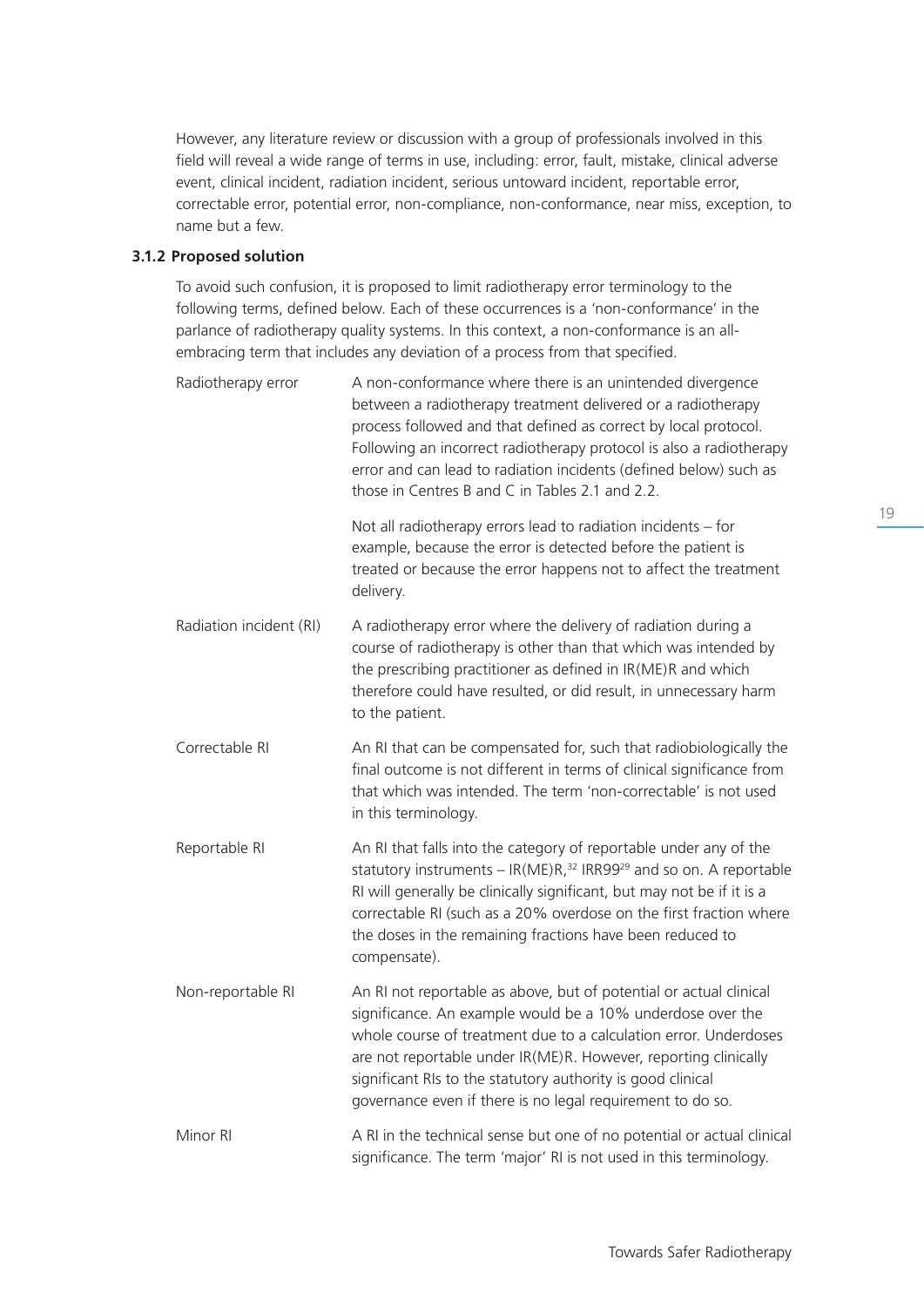| Near miss             | A potential radiation incident that was detected and prevented                                                            |  |
|-----------------------|---------------------------------------------------------------------------------------------------------------------------|--|
|                       | before treatment delivery. However, mistakes in plans, calculations                                                       |  |
|                       | etc do not constitute near misses if they were detected and                                                               |  |
|                       | corrected as part of the checking procedure before authorising for                                                        |  |
|                       | clinical use. Notice that the term 'miss' is used in the context of                                                       |  |
|                       | falling short of being an actual RI, rather than in the narrower                                                          |  |
|                       | sense of a geometric miss.                                                                                                |  |
| Other non-conformance | None of the above; that is, non-compliance with some other<br>aspect of a documented procedure but not directly affecting |  |

radiotherapy delivery.

### **3.1.3 Consistency with the WHO classification**

 The World Health Organization (WHO) has produced a list of preferred terms and definitions in connection with patient safety.44 The above uses of the terms 'error' and 'incident' are consistent with the WHO definitions. In the WHO list, the term 'near miss' is defined as an incident that did not cause harm. In the error classification grid (Figure 3.1), a 'near miss' is shown as arising from a radiotherapy error that did not result in a radiation incident, which is an apparent contradiction to the WHO definition. However, a near miss does indeed arise from an incident (the commission of the radiotherapy error) which does not result in a radiation incident (because, for instance, it is detected in time). Hence, the usage of the term here is consistent with that of the WHO. The term 'minor radiation incident' is also a near miss in the WHO parlance, since it is a radiation incident that did not cause harm. Nevertheless, the term 'minor radiation incident' is used to distinguish between the near miss that is not a radiation incident and that which is a radiation incident.

#### **3.2 Correctable radiation incidents**

- 3.2.1 When an error is detected after only a few fractions, an alteration in the field parameters or the dose delivered can usually ensure that the final treatment delivered to the patient is within tolerance of the intended dose. Examples of such calculations have been published elsewhere.45,46 The incident is then called a 'correctable radiation incident' as defined above.
- 3.2.2 However, if an error is not detected until late in a course of treatment complete compensation may not be possible. In such cases, the exact radiobiological consequences of an error can be difficult to establish due to the numerous factors involved.<sup>47</sup> In these circumstances, external advice may be sought from an expert in clinical radiobiology. A number of specialists in the UK currently offer advice, but the final decision and responsibility as to the correct course of action rests with the practitioner who prescribed the treatment.

#### **3.3 Radiotherapy error classification grid**

A decision grid is proposed (Figure 3.1) that enables the error to be graded into one of five severity classifications (Levels 1–5), using the definitions given above. Note that, while a level 1 reportable radiation incident may not be clinically significant if it is correctable, it is nevertheless considered to be of the highest severity by virtue of the requirement to report it to the appropriate statutory authority.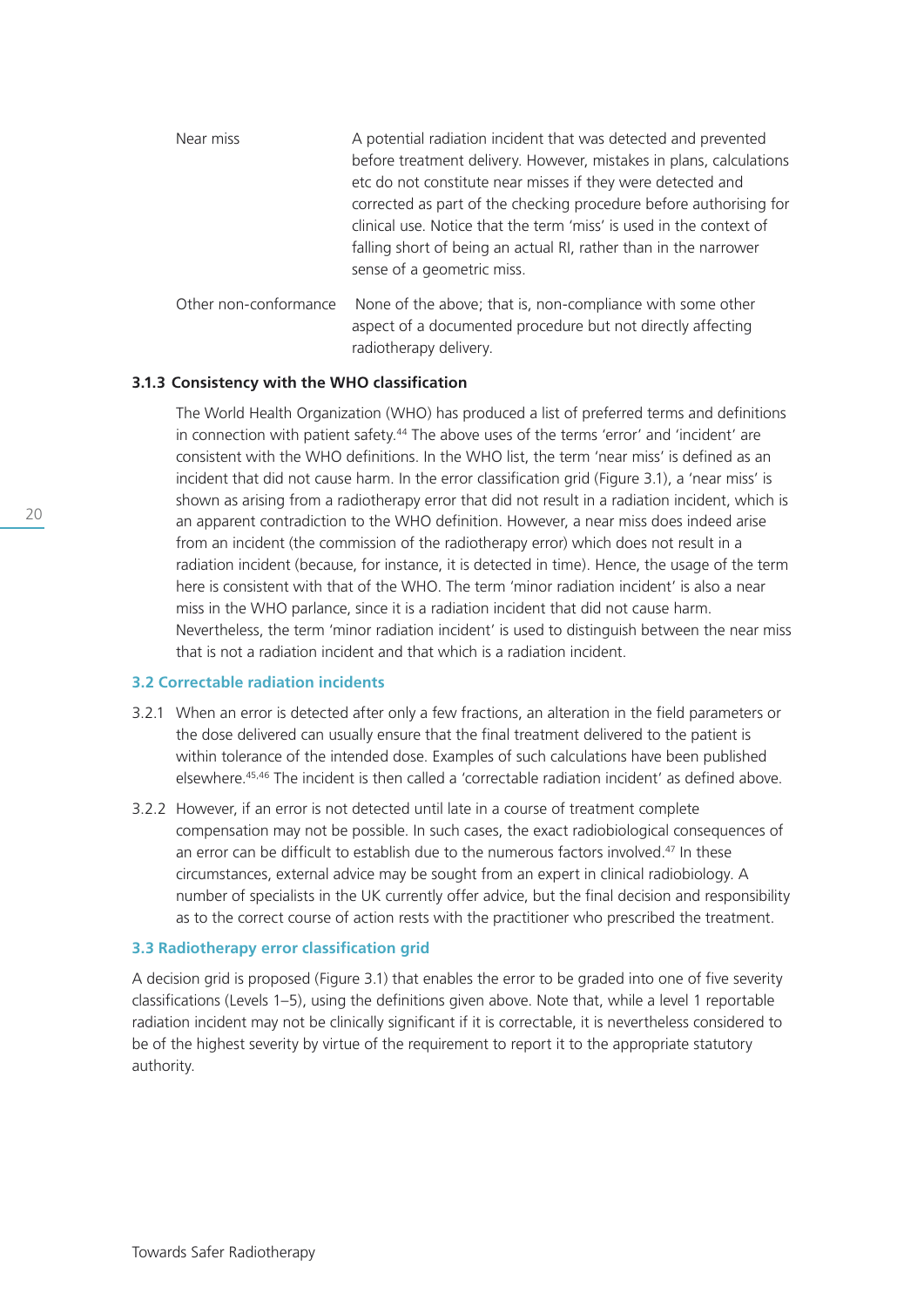**Figure 3.1. Classification of radiotherapy errors** 



# **3.4 Radiotherapy pathway coding system**

In order to enable classification of the point(s) where errors occur, the radiotherapy pathway has been broken down into constituent elements and each one assigned a code (Appendix 3.1). It is recognised that while the pathway will be broadly similar, the specific steps may vary between departments due to local variations in protocols. The intention is to be as inclusive as possible. If a step does not occur in a given department, it will obviously not feature in any statistics generated by their error data within their QART system. Equally, it may occur but not feature if no errors are recorded at this point.

Errors are generally multi-factorial and will therefore generate more than one coding. There will usually be a primary point along the pathway at which the error is initiated, and additional points which contribute to the outcome.

By examining internal error reports and establishing where along the pathway errors occur, departments can produce a clear picture of where problems originate and, by using the decision grid, assign a severity grading to each event.

Table 3.1 demonstrates the classification of a variety of errors according to Figure 3.1, and their coding according to Appendix 3.1. It is intended to be illustrative rather than exhaustive.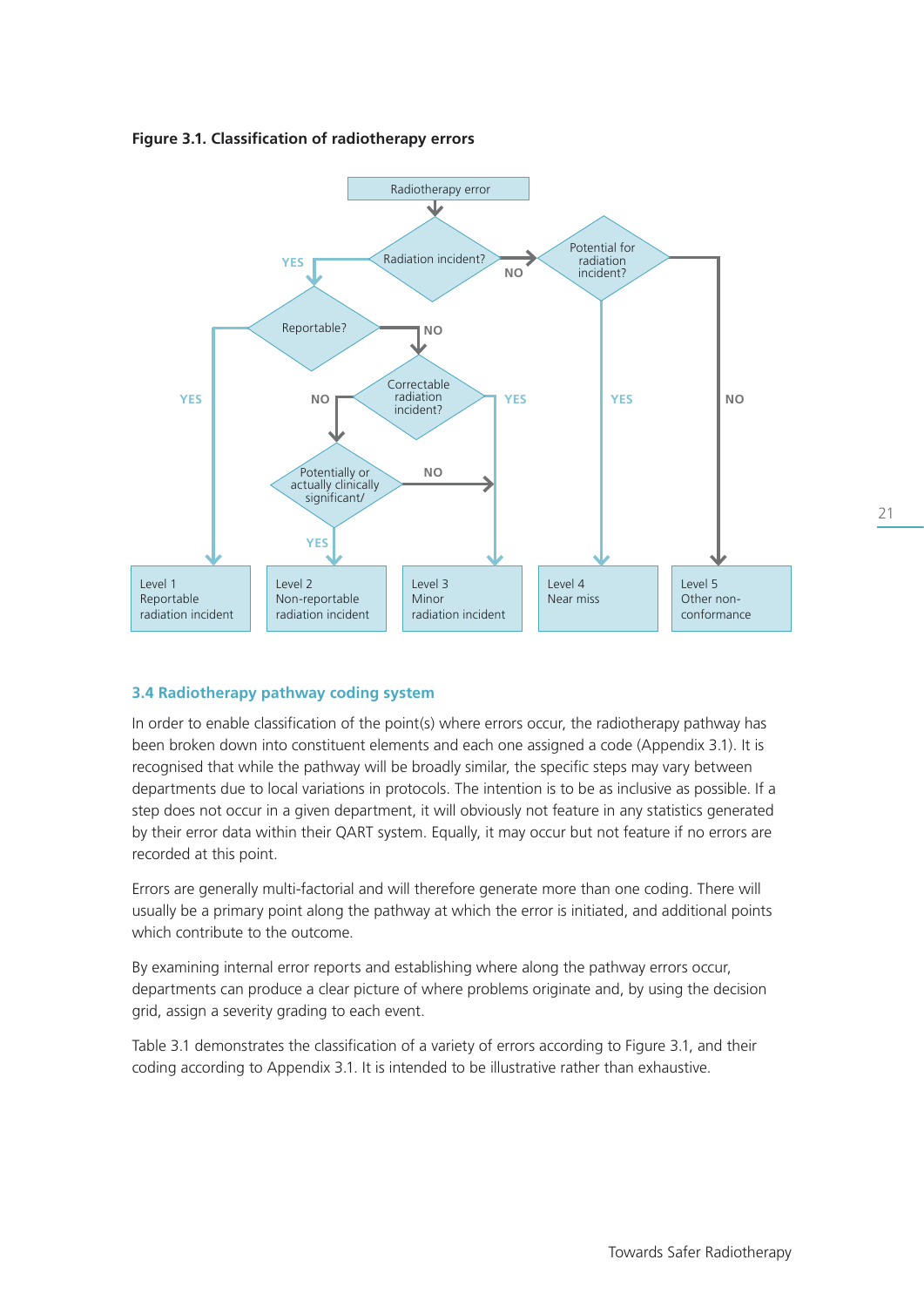|                | iable 5.1. Examples of classification of faulotificially errors using rigure 5.1 and Appendix 5.1                                                                                                                                                                                      |                                                                                                                                                                   |                                  |                             |
|----------------|----------------------------------------------------------------------------------------------------------------------------------------------------------------------------------------------------------------------------------------------------------------------------------------|-------------------------------------------------------------------------------------------------------------------------------------------------------------------|----------------------------------|-----------------------------|
|                | Description of error                                                                                                                                                                                                                                                                   | <b>Severity classification</b><br>(Figure 3.1)                                                                                                                    | Pathway coding<br>(Appendix 3.1) |                             |
|                |                                                                                                                                                                                                                                                                                        |                                                                                                                                                                   | Primary<br>point                 | Additional<br>points        |
| $\mathbf{1}$   | Wrong side of body planned and treated for whole course<br>due to incorrect volume outlining                                                                                                                                                                                           | 1 Reportable RI (IR(ME)R)                                                                                                                                         | 11i                              | 11t, 5a,<br>10 <sub>c</sub> |
| $\overline{2}$ | Identification procedure not followed, incorrect patient<br>taken into simulator and irradiated                                                                                                                                                                                        | 1 Reportable RI (IR(ME)R)                                                                                                                                         | 10a                              |                             |
| 3              | Wedged treatment beam delivered with wedge out for<br>whole course due to data transcription error results in<br>dose much greater than intended                                                                                                                                       | 1 Reportable RI (IR(ME)R)                                                                                                                                         | 12f                              | 12g, 13v                    |
| $\overline{4}$ | Wedged treatment beam delivered with wedge out for<br>whole course due to equipment failure results in dose<br>much greater than intended                                                                                                                                              | 1 Reportable RI (IRR99)                                                                                                                                           | 3f                               |                             |
| 5              | Staff receive an overexposure while working outside linear<br>accelerator due to excess scatter from maze                                                                                                                                                                              | 1 Reportable RI (IRR99)                                                                                                                                           | 1 <sub>b</sub>                   | 3k                          |
| 6              | Position of isocentre tattoo poorly documented and<br>treatment field centred on mole. Chest fields treated for 1<br>of 12 fractions with isocentre 2 cm from intended position                                                                                                        | 2 Non-reportable RI (non-<br>correctable to area<br>overdosed, non-reportable<br>due to dose level)                                                               | 10j                              | 10 <sup>1</sup>             |
| $\overline{7}$ | Field treated for all 30 fractions with incorrectly<br>programmed monitor units delivering 5% above intended<br>dose. No correction possible.                                                                                                                                          | 2 Non-reportable RI (Dose<br>below IR(ME)R threshold)                                                                                                             | 12f                              | 12q                         |
| 8              | Field treated for 10 of 30 fractions with incorrectly<br>entered monitor units delivering 5% above intended dose;<br>radiobiological equivalence calculation done and dose<br>compensated over rest of course                                                                          | 2 Minor RI (Correctable RI,<br>non-reportable due to<br>dose level below IR[ME]R<br>threshold)                                                                    | 12f                              | 12q                         |
| 9              | Patient identified and set up correctly using hardcopy<br>plan, different patient's plan selected on computer but<br>sufficiently similar for treatment parameters to be within<br>machine tolerance, incorrect monitor units delivered to<br>20% below intended dose for one fraction | 2 Non-reportable RI<br>(Correctable RI, non-<br>reportable under IR[ME]R<br>as underdose)                                                                         | 13c                              | 13hh                        |
| 10             | Bolus omitted from treatment field for 2 of 10 fractions                                                                                                                                                                                                                               | 3 Minor RI                                                                                                                                                        | 13 <sub>S</sub>                  | 13hh                        |
| 11             | Processor chemicals not replenished as protocol and films<br>consequently of such poor quality that had to be repeated<br>with consequent additional patient exposure                                                                                                                  | 3 Minor RI                                                                                                                                                        | 3h                               |                             |
| 12             | Patient treated with 6MV when linear accelerator<br>designated non-clinical for this energy in logbook due to<br>query over output. Subsequent investigation shows no<br>actual problem with output and patient has received<br>correct treatment                                      | 4 Near miss                                                                                                                                                       | 3j                               |                             |
| 13             | Incorrect monitor units programmed into R&V computer,<br>checked to protocol, signed as correct. Verbal checks in<br>treatment room identify error before irradiation occurs                                                                                                           | 4 Near miss (NB: but had<br>error been detected via<br>12g checking procedure it<br>would not constitute a<br>near miss, merely part of<br>that checking process) | 12f                              | 12q                         |
| 14             | Treatment plan completed by junior dosimetrist but not<br>checked and signed to protocol by senior before issue and<br>input into R&V system. Patient received 5 of 20 fractions<br>before omission noticed, plan then checked found to be<br>correct and signed off                   | 4 Near miss                                                                                                                                                       | 11k                              | 11t                         |
| 15             | TLD readings within tolerance but not shown to clinician<br>and signed off within timeframe defined in departmental<br>protocol                                                                                                                                                        | 5 Non-conformance                                                                                                                                                 | 13h                              |                             |
| 16             | Patient not told to wait for review clinic and misses skin<br>check required in treatment protocol                                                                                                                                                                                     | 5 Non-conformance                                                                                                                                                 | 14a                              |                             |

# **Table 3.1. Examples of classification of radiotherapy errors using Figure 3.1 and Appendix 3.1**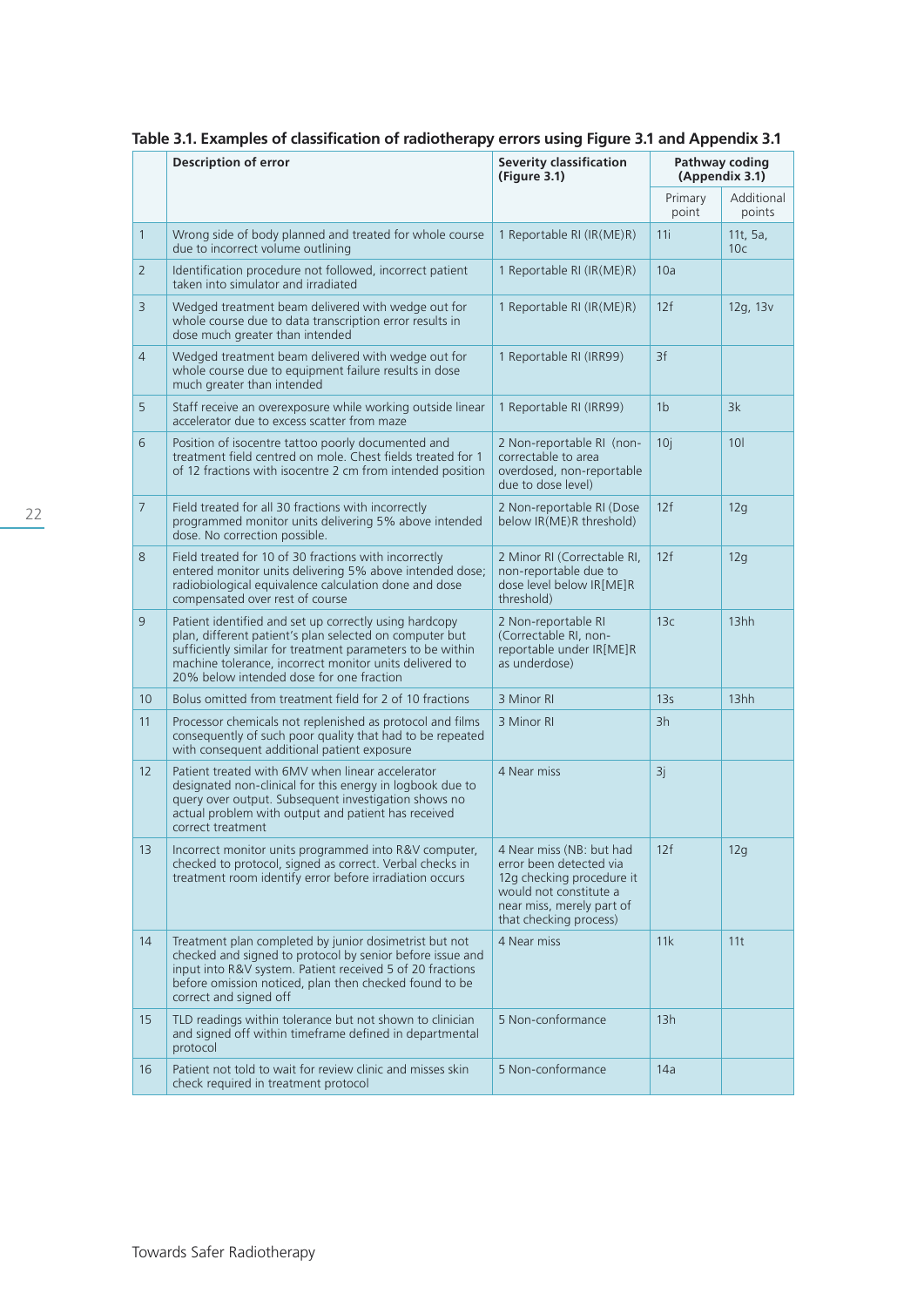Radiotherapy centres should use:

- The decision grid to classify the severity of radiotherapy errors and
- The radiotherapy pathway coding system in Appendix 3.1 to identify where errors occur in a consistent manner.

# **3.5 Analysis of the data**

This system can define what has happened rather than determine the reasons for the error. As discussed in Chapter 2, the causes of errors are complex and require in-depth analysis. However, by highlighting frequently occurring problems, the system can aid further investigation and suggest generic recommendations applicable to all radiotherapy centres. This will be discussed further in Chapter 6.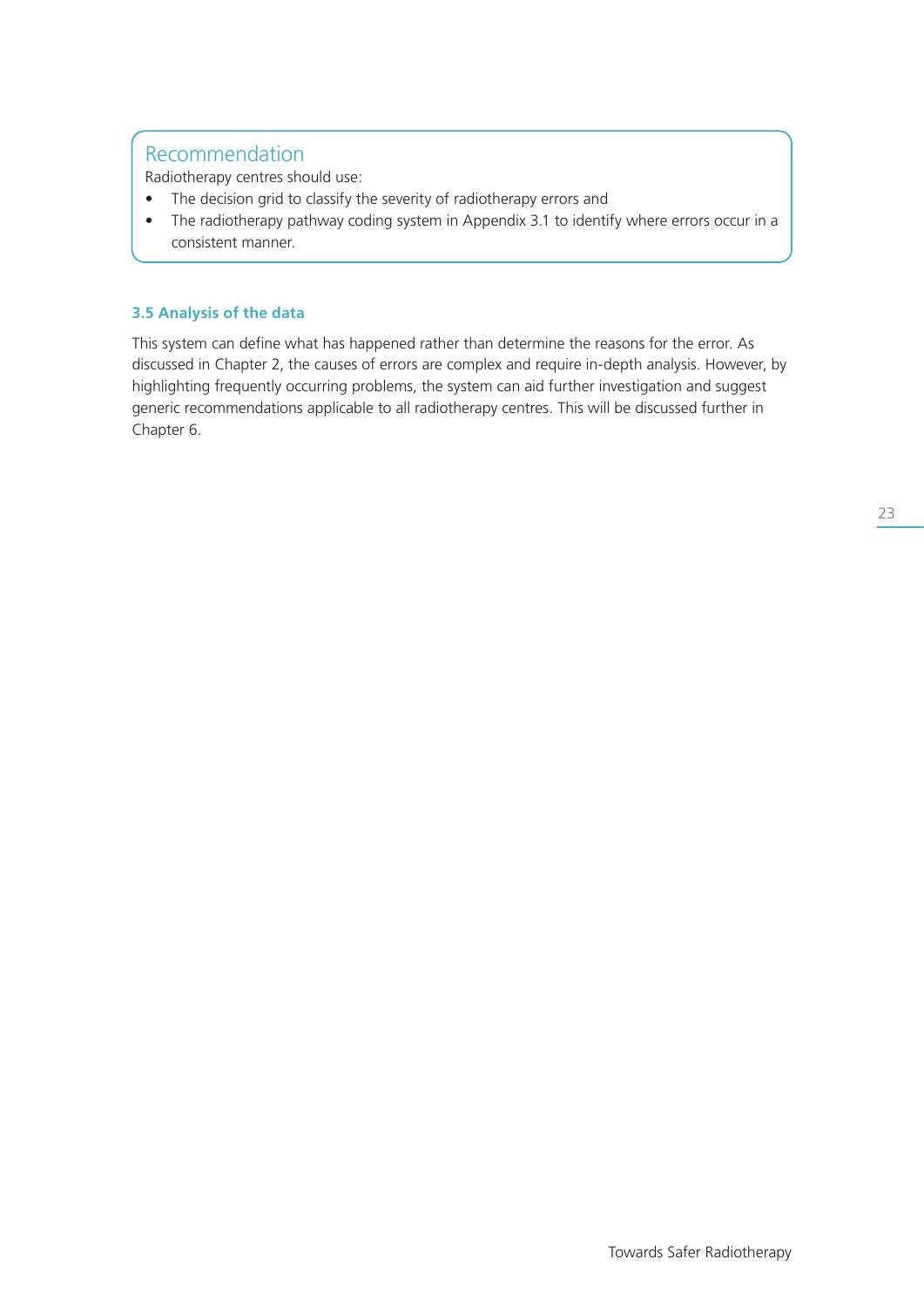# Chapter 4: Prerequisites for safe delivery of radiotherapy

Patients undergoing radiotherapy expect the best possible care with the minimum risk of sideeffects or complications. The balance between disease control and side-effects means that treatment should only commence after a detailed consultation with the patient, leading to explicit consent to treatment.48–50

In addition, it is incumbent on organisations providing radiotherapy and on all the professional staff involved in its delivery to ensure that this delicate balance is not adversely affected by errors and untoward incidents in any part of the delivery process. This chapter addresses the prerequisites for the safe delivery of service and reviews the recommendations that contribute to this overall objective.

### **4.1 Radiotherapy services are complex and dynamic**

Complexity arises from the wide range of conditions treated, technologies used and professional expertise needed. This complexity is compounded by the fact that processes are dynamic, continually changing in the light of research and the introduction of new technologies. Complexity and change increases the probability of incidents and errors reinforcing the need to design delivery systems which, as far as possible, ensure safety and efficacy.

Safe radiotherapy depends on:

- An adequately trained professional workforce practising together in a multidisciplinary environment
- Robust operational and management systems which facilitate safe and effective practice
- Equipment which is designed with safety in mind and which is up to date and maintained to high standards.

### **4.2 Workforce**

- 4.2.1 The professional workforce directly involved in the delivery of radiotherapy includes, for example, clinical oncologists, therapeutic radiographers, clinical scientists and clinical technologists. Tasks should be assigned in relation to competency rather than professional background, so as to maximise the benefits of skills mix.<sup>51</sup> More details of the training and qualifications required can be found by referring to professional organisations and regulatory bodies.52–54
- 4.2.2 In addition to the achievement of core qualifications, competence to practise in a particular centre depends on specialised training in local procedures and practices. There is considerable diversity in operational practice and equipment throughout the UK and internationally. This diversity is one of the drivers for local training.
- 4.2.3 Following initial attainment of competence, all professional staff need to maintain their skills by lifelong learning through continuing professional development (CPD), which is a requirement for the maintenance of registration in most regulatory frameworks. Maintenance of competency is particularly important in radiotherapy due to the fast pace of change as new techniques and equipment are introduced. Training should include safety aspects, learning from radiotherapy incidents and quality assurance methodology. This should form an essential part of CPD. The maintenance of up-to-date training records is essential as is adequate funding for staff training.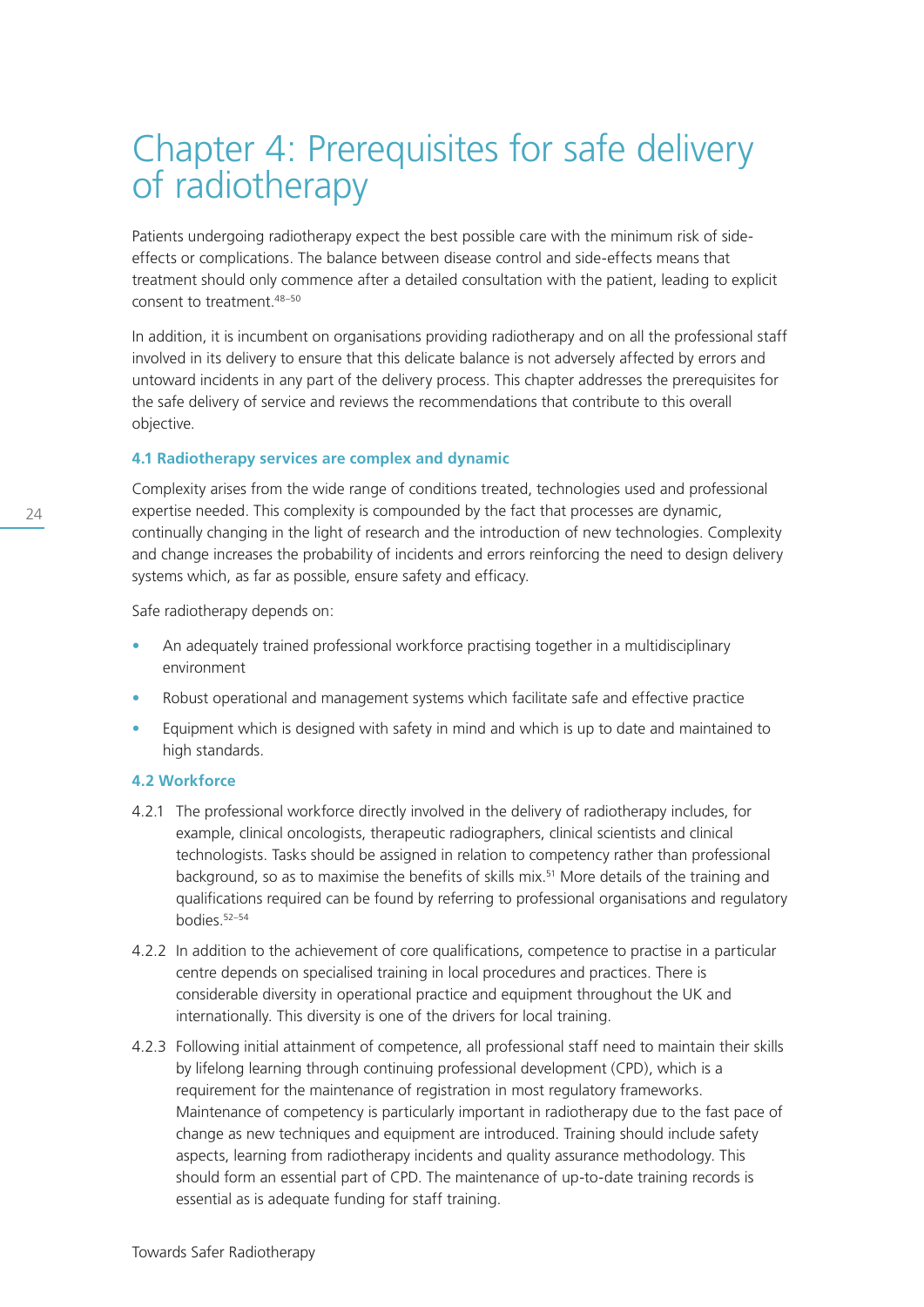- 4.2.4 A safe radiotherapy service is dependent on an appropriate number and mix of staff. Advice on staffing requirements is available from professional bodies. The actual number and skills of staff required depends not only on the number of patients treated but also on other factors, such as complexity of treatment and local equipment.<sup>3,55</sup>
	- Currently the recommended number of clinical oncologists per centre is based on the number of new patients referred per year, but account should be taken of the case mix, complexity of treatments and other factors such as peripheral clinics.<sup>56</sup>
	- The baseline figure for the complement of therapeutic radiographers and support staff required for core service delivery is based upon the number of linear accelerator (LinAc) hours within a centre.<sup>57</sup> Additional therapeutic radiographers will be required to support functions beyond those listed as core and this must be borne in mind when considering staffing numbers and skills mix.
	- The numbers of radiotherapy physics staff and clinical scientists can be calculated by following guidance from the Institute of Physics and Engineering in Medicine.<sup>53</sup>
	- Other departmental duties, such as teaching, research and development, should be taken into account when establishing appropriate staffing levels.
- 4.2.5 As neither the number of patients nor technical complexity remains constant and particularly because these changes often occur progressively rather than by significant incremental change, it is necessary to continually review staffing requirements and to review skills mix in the light of change.

 To ensure that the safe delivery of radiotherapy is maintained, each centre should formally review its skills mix and staffing levels at intervals of no more than two years and ensure these comply with national guidance. Additional reviews should be carried out during the planning of new treatment techniques or procedures and before they are introduced.

- 4.2.6 The safe delivery of radiotherapy is highly dependent on communication at many different levels and between different staff groups and with patients. Clear communication reduces the risk of incidents and errors.
	- The Baldwin Report<sup>26</sup> following the discovery of underdosage of patients treated over a ten-year period concluded that a failure of effective communication between the different professional groups was at least contributory to the initial error and to the delay in its discovery.
	- Clear job descriptions should be available for the clinical head of radiotherapy and for all those involved in work done for the radiotherapy department. There should be a written service agreement for providers of essential support services to radiotherapy. The responsibility and authority for the clinical management of a radiotherapy department should rest with a clinical oncologist to whom the lead radiotherapy physicist and the radiotherapy service manager should be accountable for these elements of their work. Regular meetings should be held between the clinical head of radiotherapy, the lead radiotherapy physicist and the radiotherapy service manager (lead therapeutic radiographer) to ensure integration in service provision.<sup>58</sup>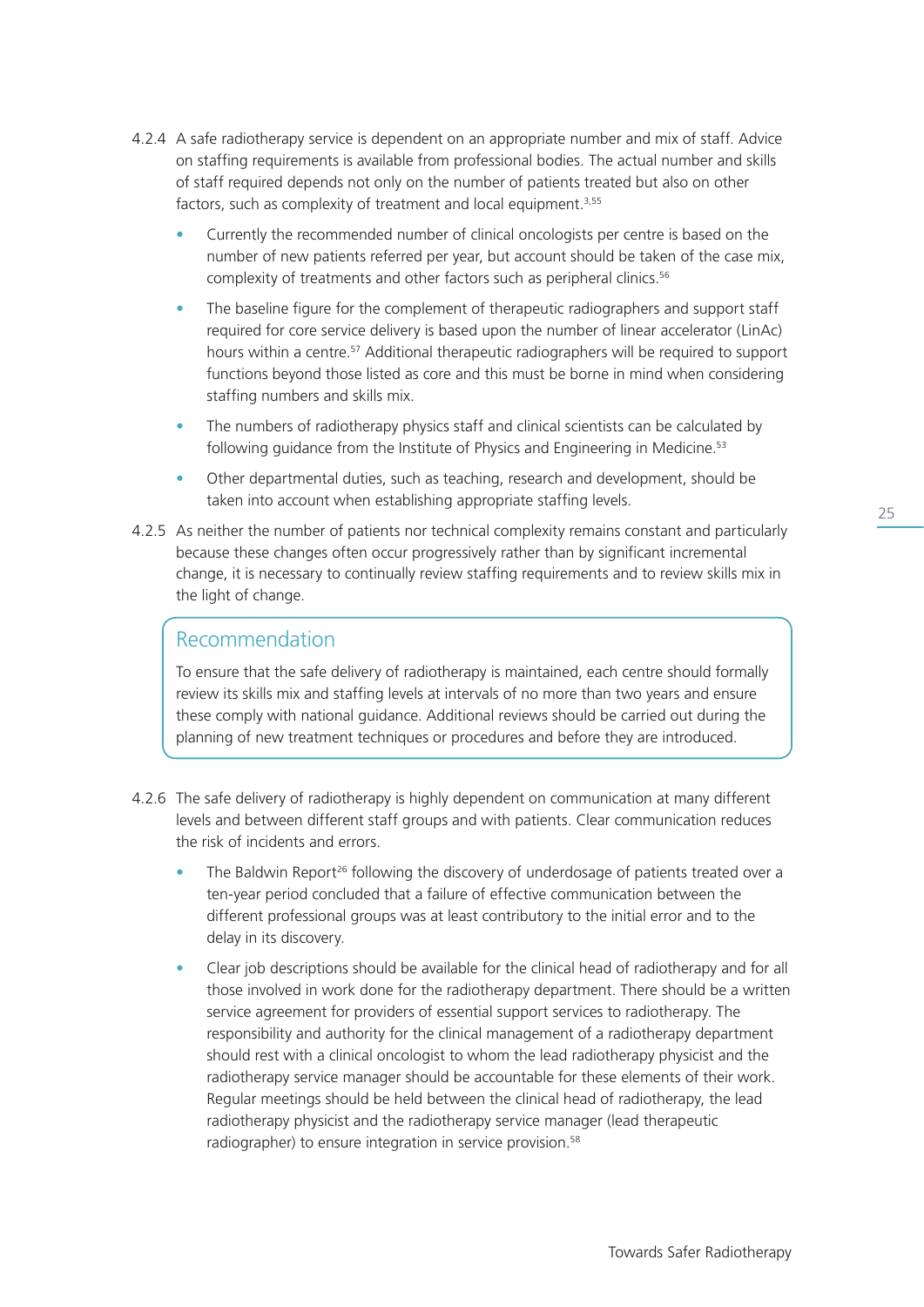- The multidisciplinary team of professionals involved in radiotherapy has a common goal including the avoidance of errors and untoward incidents. Vincent<sup>20</sup> has pointed out that teams can erode or create safety. Erosion is a consequence of members of the team working alone, perhaps assuming the roles and functions of others. In contrast, creation, or at least improvement, of safety follows from continual effective communication in a climate of supportive interprofessional reinforcement.
- Communication in this environment has to find the delicate balance between respect for specific knowledge, skills and status and the right of each member of the team and patients to challenge statements and assumptions which bear on the safe outcome of the process.

 Each radiotherapy centre should hold regular multidisciplinary management meetings. In addition, there should be regular multidisciplinary meetings to discuss operational issues, including the introduction of new technologies and practices. These meetings should be informal to encourage interprofessional challenge, while respecting professional boundaries and qualifications.

4.2.7 While the multidisciplinary team has a role in the general management of each centre, it is also necessary to recognise that specific multidisciplinary teams will need to be formed for more specific tasks.

Examples include:

- Individual patient reviews of complex cases
- Technique development, such as introduction of intensity modulated radiotherapy (IMRT) for a particular tumour site
- Equipment procurement.

 While multidisciplinary communication is important, one must also recognise that communication within each professional group is equally important. In this environment, there are particular dangers that can arise from hierarchy where those at lower levels can be reluctant to challenge their senior colleagues who are likely to have been involved in their training and are equally likely to be involved in their future career progression.

- 4.2.8 The ability of staff to talk to their colleagues and superiors about safety incidents is an important feature of creating a culture which is open and fair, and which is non-punitive. This does not mean that staff are not accountable for their actions but rather organisations need to demonstrate the right balance between both accountability and openness.<sup>59</sup> Deference is little defence against the adverse effects of errors and untoward incidents.
- 4.2.9 Based on a model developed by Professor James Reason, the National Patient Safety Agency (NPSA) has created the Incident Decision Tree (IDT) to help organisations take a systematic, transparent and fair approach to decision-making with staff who have been involved in a safety incident (Appendix 4.2).<sup>59</sup> More information on the use of the IDT is available on the NPSA website: www.npsa.nhs.uk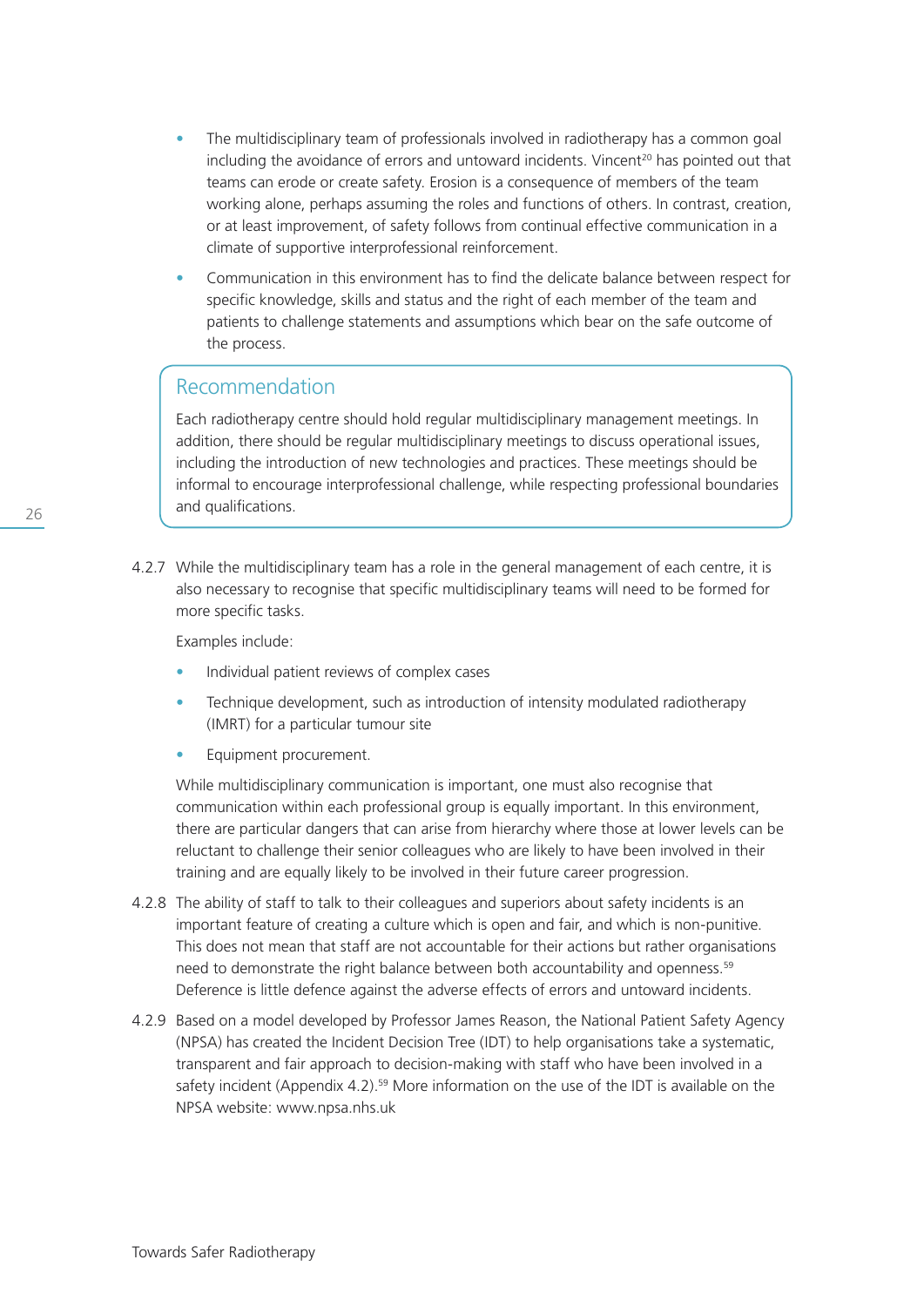Multidisciplinary working with clear communication is essential for a safe radiotherapy department and such a culture should be actively developed. Questioning irrespective of position within the organisation should be actively encouraged. Those reporting uncertainties and errors should be given due credit for professional behaviour.

# **4.3 Systems**

4.3.1 Radiotherapy treatment may be delivered by external beam radiotherapy, or via the application of sealed radioactive sources (brachytherapy), or through a combination of the two. For treatments to be delivered as intended, tasks have to be correctly executed according to well-defined protocols as part of the QART system.

 The need for procedures to be documented, audited and continually reviewed has been recognised and a framework based on the International Standard ISO9001:2000 (formerly BS5750 / ISO 9000)60 was recommended by the Bleehen report *Quality Assurance in Radiotherapy*. 40

 A requirement for each radiotherapy department to have documented quality systems has subsequently been included in the English Department of Health's *Manual of Cancer Services* 2004.<sup>61</sup> The QART system should cover all radiotherapy processes, from the time of the decision to treat the patient, up to the first outpatient follow-up appointment and include radiation therapy equipment quality control.

 To function properly and remain up to date, the QART system requires the commitment and financial support of the management of the healthcare organisation.

# Recommendation

 Each department should have a fully funded, externally accredited quality management (QART) system in place.

- 4.3.2 The underlying objectives of a QART system are:
	- To deliver radiotherapy treatment as intended by the prescriber and in accordance with departmental protocols
	- To continually improve the quality of treatment delivery by reviewing non-conformances
	- To involve all staff in learning from incidents, errors and near misses.
- 4.3.3 To achieve these objectives, all routine procedures should be carried out in accordance with documented and approved management protocols and all non-routine work that may affect treatment outcome is to be approved through a system of written 'concessions'. The management protocols, management structure and organisational charts should be subject to continual review (at a minimum every two years), and changes introduced wherever and whenever appropriate to improve the effectiveness and efficiency of the radiotherapy department.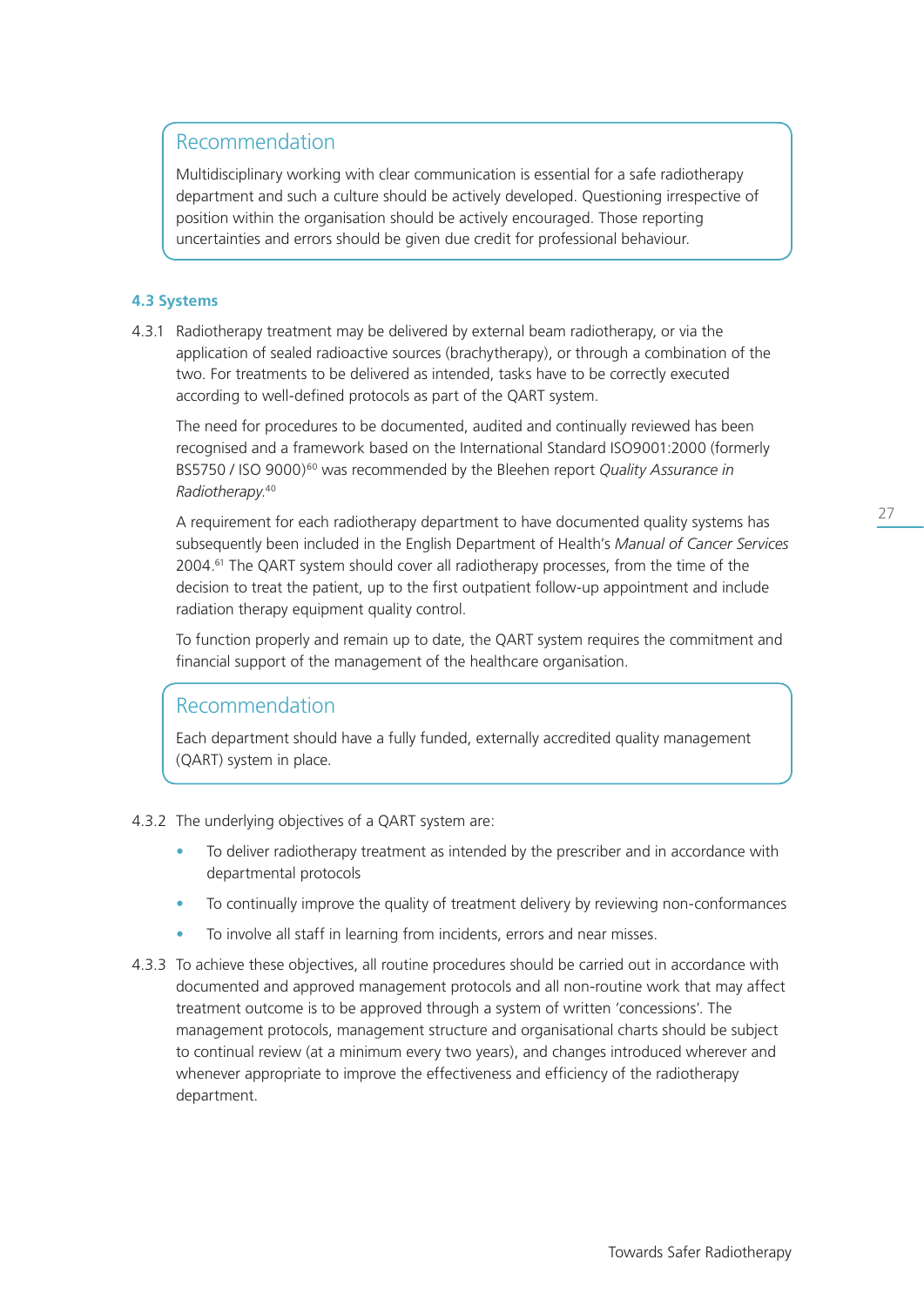All procedures should be documented and subject to review every two years or whenever there are significant changes.

The radiotherapy department management structure should be reviewed every two years.

4.3.4 While the radiotherapy department can ensure the establishment of a quality management system, it is vital that it is supported by the healthcare organisation at the highest level. Responsibility for the control of the quality management system should be vested in a quality management representative, appointed by the healthcare organisation, who is entrusted with the necessary authority together with senior managers from the relevant operational sections. The quality management representative should be a member of the radiotherapy risk management committee which reports directly or ultimately to the clinical governance/ clinical risk assurance committee at the executive level of the healthcare organisation. Quality policy and objectives should be reviewed at least annually. This review will include setting objectives for the coming year that will demonstrate commitment to continual improvement.

# Recommendation

 Quality policy and objectives should be reviewed at least annually and reported to a management representative appointed by the healthcare organisation.

4.3.5 For a quality management system to be effective, participation of all personnel within the radiotherapy centre must be mandatory, and knowledge and understanding of the quality policy disseminated to all staff. This should include training in how errors may occur in radiotherapy and how they may be detected and prevented.

# Recommendation

 Training in the operation of the quality management system should be part of the mandatory induction for all staff in each radiotherapy centre.

4.3.6 The IR(ME)R require detailed accountability.<sup>32</sup> This requirement may be fulfilled by a quality system, but only after revision in the light of the regulations. A radiotherapy department working under an accredited quality system will not necessarily satisfy all the requirements of IR(ME)R.

### **4.3.7 Documentation**

 A key element of a quality system is its supporting documentation which must be maintained by a robust system for document control. The documents should include:

- Quality management procedures and protocols (standardised operating procedures)
- Detailed work instructions
- Data sheets (such as machine output factors)
- Departmental forms, such as radiotherapy treatment request forms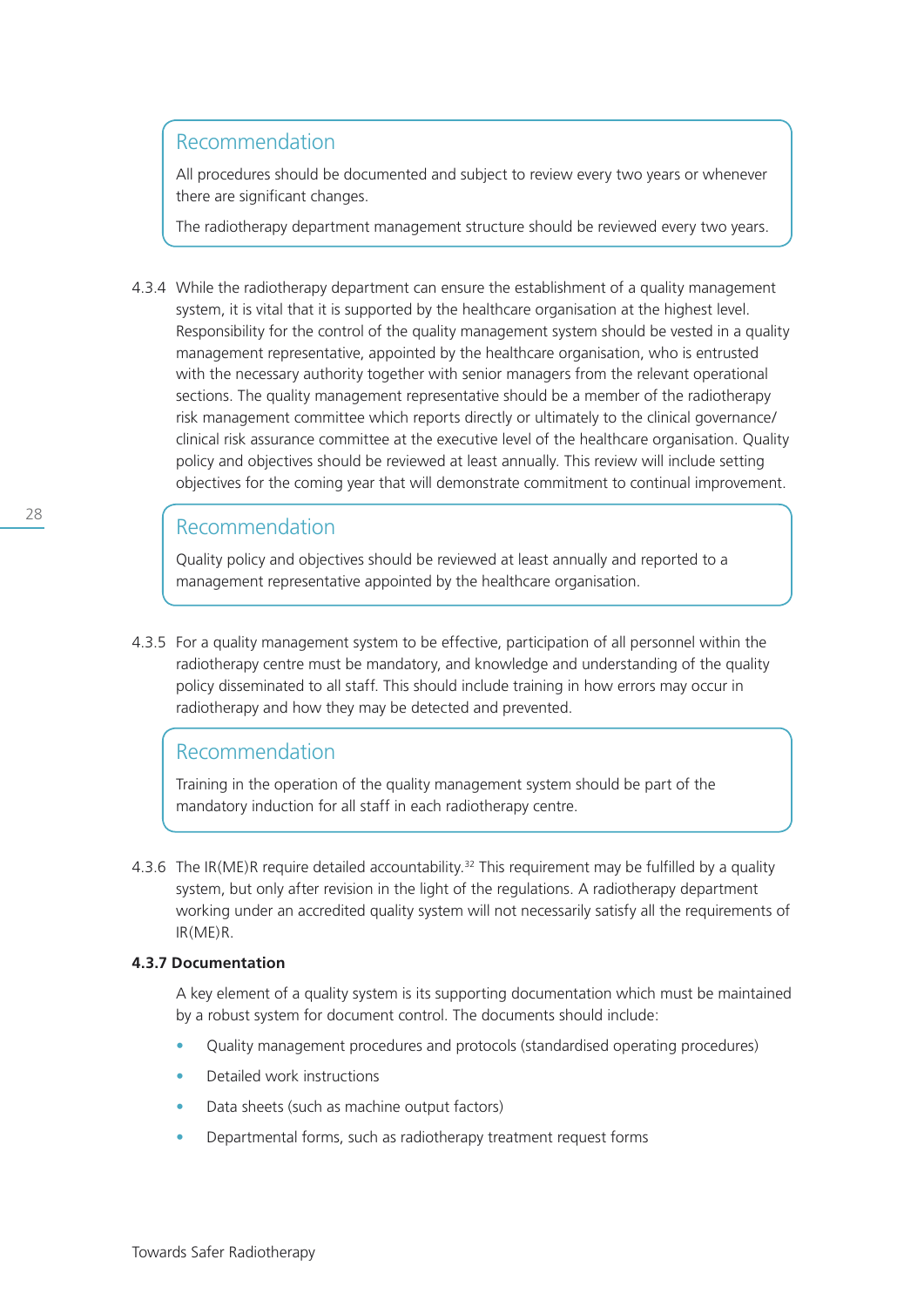• Electronic information; for example, programmes and data within treatment planning systems and treatment machines.

 In addition to these classes of documents, the operation of the system will generate records – for example, of the treatments delivered or quality control checks – which are also subject to strict controls. Each radiotherapy centre should maintain lists of records that will include a description of the relevant records and identify storage requirements including location and retention period.

#### **4.3.8 Non-conformance and concessions**

 Management procedures and work instructions cannot apply on every occasion and may need modification to take account of individual circumstances. When this is decided on prospectively, it is termed a concession. This should be documented in writing and should include consideration of the risks involved in the change. An unintended change is termed a non-conformance and may or may not be detected and unreported. Any work activity that does not comply with a documented management procedure and/or work instruction is defined as non-conformance.

 Any non-conformance that arises through equipment malfunction, operator error etc that is identified retrospectively should be documented and corrective action taken to minimise any consequences and prevent recurrence. Not all non-conformities will result in errors and incidents as defined in Chapter 3 but all should be analysed and used as a prompt for the continual improvement of systems.

 In some circumstances, non-conformances are anticipated, but judged to be unavoidable due to unforeseen circumstances. Such non-conformances may be authorised by issuing a concession, which will be limited either to a specific occurrence or for a specified time to allow remedial action to be taken. A concession must not be used as a way of avoiding the rigours of the quality management system, rather as a pragmatic solution to imperfect conditions. As with non-conformances, all concessions should be analysed and used as a prompt for the continual improvement of systems.

# **An example of a concession**

 A small centre with three linear accelerators is in the process of replacing one of them. The working day for the remaining two machines has been extended and there is pressure on the physics department's quality control programme. The schedule of testing within the quality assurance system includes monthly checks on beam flatness at all gantry angles. After careful consideration of the risks involved including a review of the records of machine performance, it is agreed that the frequency of this test be reduced to every three months.

A concession is written to relax the schedule for a limited period of nine months.

#### **4.3.9 Audit and review**

 The purposes of audit and review within a quality management system are related but distinct.

- Audit is a process to ensure that procedures are being followed.
- Review is a process to ensure that the procedures and work instructions are fit for purpose.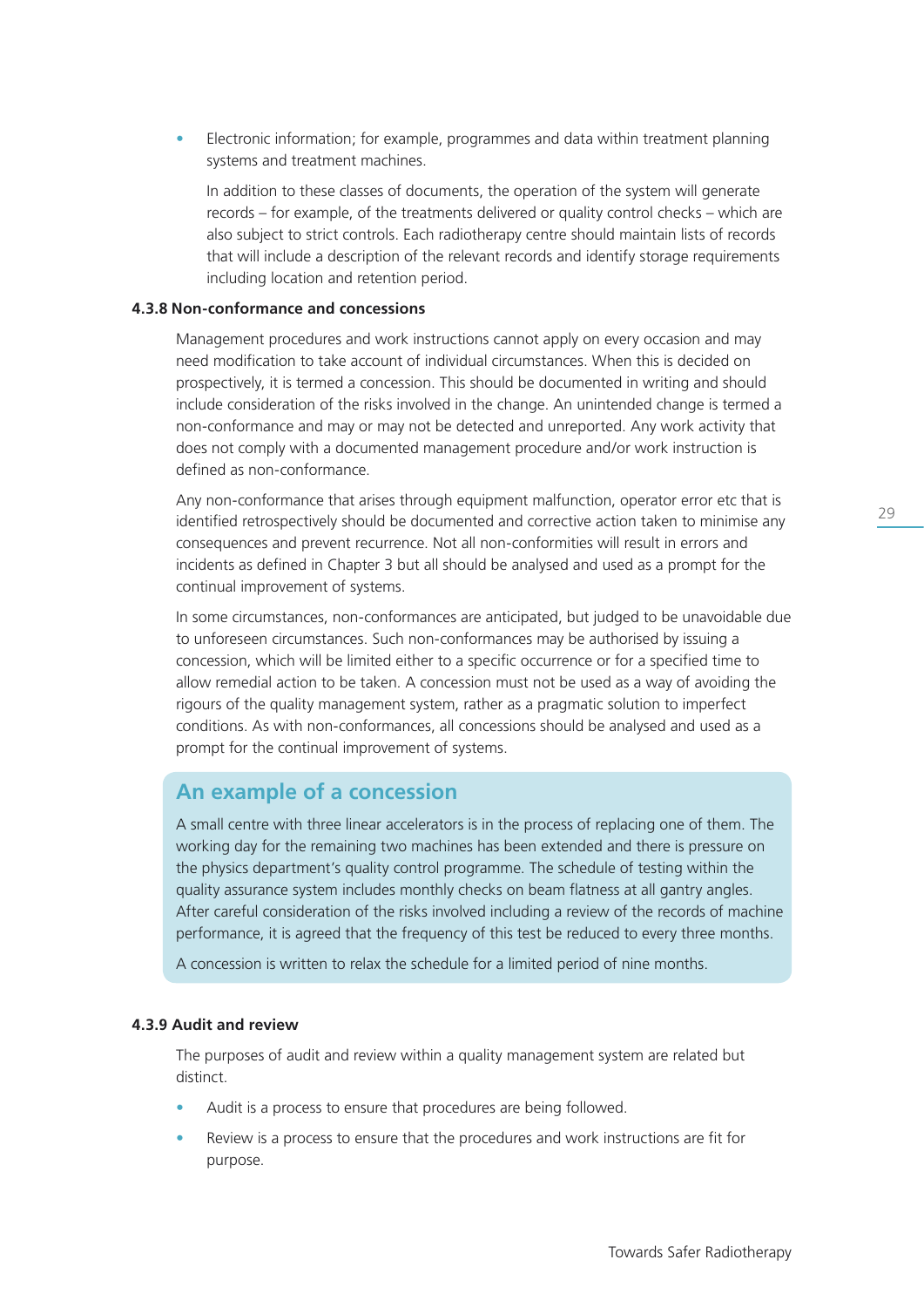The audit process should ideally:

- Be carried out by auditors who are independent of those whose procedures are being audited
- Provide an opportunity for multidisciplinary co-operation and for cross-disciplinary appreciation of all the tasks that comprise the overall process
- Be thorough and challenging but not prescriptive.

 If problems are identified, a review of the process and, if required, remedial action should be agreed by the auditor and department.

- 4.3.10 Multidisciplinary review of procedures especially when they are to be modified is essential. For example, a modification in a pretreatment procedure such as change from conventional to CT simulation might require new data (or at least review of the old data) from the medical physics team and also changes in working practices for clinical oncologists and therapeutic radiographers.
- 4.3.11 Audit in the context of quality management systems is usually considered at two levels:
	- Internal audit carried out within the radiotherapy organisation
	- External audit, by an appropriate inspection body, necessary to achieve and maintain external registration.

 External and therefore independent registration is not a prescriptive requirement of the Bleehen Report<sup>40</sup> but it is recognised as being beneficial in terms of public confidence and provides an incentive to maintain the quality system which is somewhat onerous. A further benefit of registration is that it can be used to promote radiotherapy as a generally safe medical intervention.

- 4.3.12 Comparative audits between departments can provide valuable opportunities to ensure safe delivery of radiotherapy and consistency of patient outcomes. Examples include:
	- Audits based on the peer-review process designed to assess centres against the cancer standards<sup>61</sup>
	- Audits with the initial purpose of testing the dissemination of dosimetry standards from the National Physical Laboratory (NPL) to individual centres. These were introduced by IPEM (previously the Institute of Physical Sciences in Medicine) in the early 1990s and are organised on informal, geographically based networks with the support of the NPL.

 As these dosimetric audits have developed, some networks have extended the purpose to include an in-depth audit of specific clinical techniques.

- Quality assurance for clinical trials has ensured consistency between those centres participating. This has led to substantial changes in practice in both prostate cancer with the RT01 trial<sup>62</sup> and in breast cancer with the Standardisation of Breast Radiotherapy (START) trials.63
- In addition, national audits of radiotherapy practice have been shown to improve treatment delivery. For example, an audit to assess interruptions to radical radiotherapy in head and neck cancer has been undertaken.<sup>64</sup> This demonstrated that compliance with the agreed standards was best when there was a formal departmental protocol. A repeat audit has shown improvement.<sup>65</sup>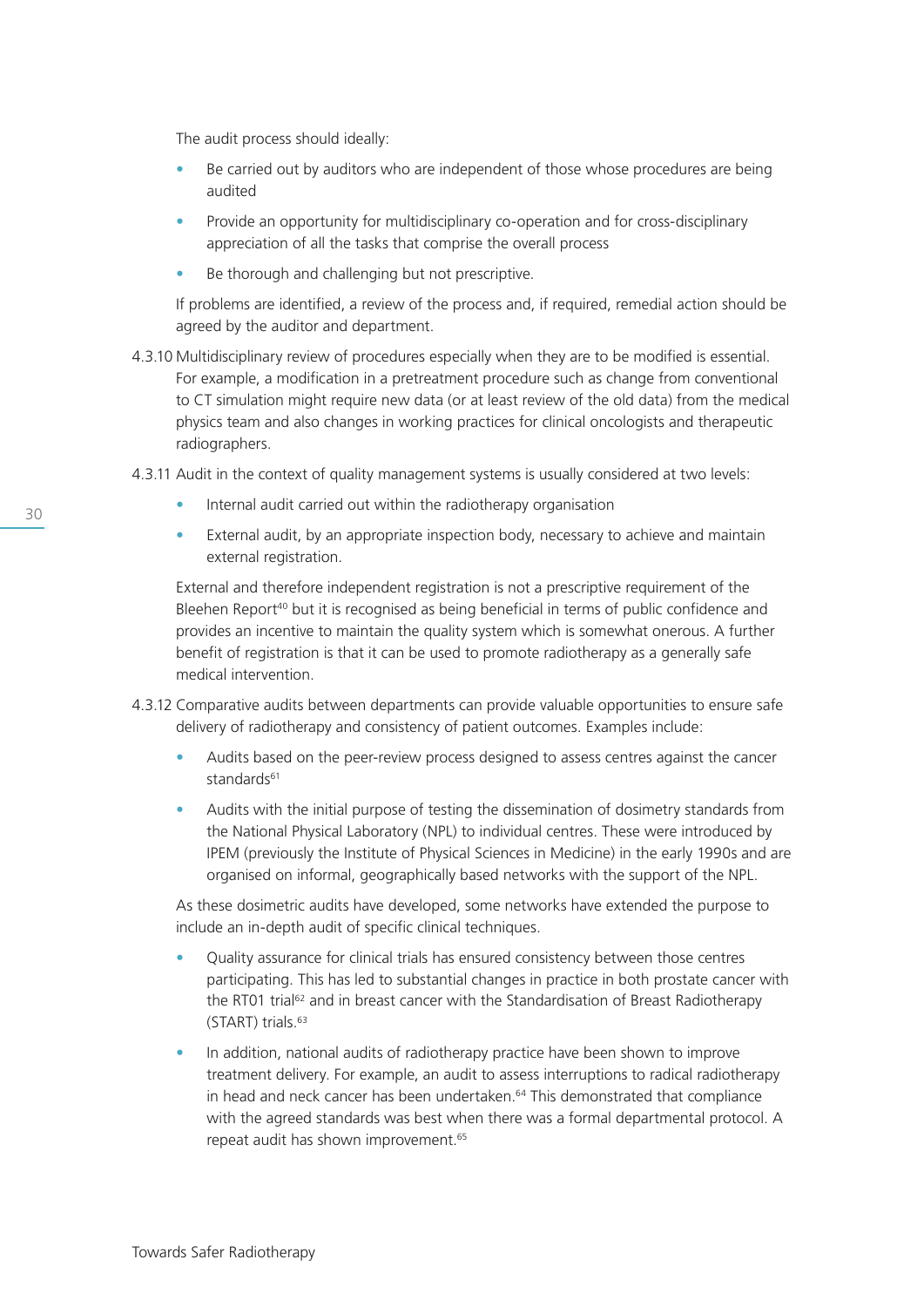All centres should participate in dosimetric audit networks.

# **4.3.13 Training and recording of training**

 Within a quality management system, each procedure and work instruction should either state or imply the level of training and qualification required for each task, recognising that in many cases the requirement is for competency-based training in addition to minimum academic or professional qualifications. This should be resourced appropriately by the healthcare organisation.

 These training records are an essential requirement of IR(ME)R and should be reviewed regularly. Further training or retraining must be provided if staff do not meet the requirements.

 Evidence of competency should be held in training records which are controlled documents within the quality management system.

 Features within the NHS electronic staff record (ESR) and the Electronic Tool for the Knowledge and Skills Framework (e-KSF) may simplify achievement of this requirement.

# Recommendation

 Training records should be created and maintained for all staff involved in radiotherapy. They should be detailed and specific to particular procedures. Funding to support training should be available.

# **4.4 Equipment**

The manufacture and supply of radiotherapy equipment is highly regulated at a national and international level.

Basic standards of safety are ensured by compliance with standards; for example, the British Standards Institution *Medical electrical equipment. Particular requirements for safety of electron accelerators in the range 1 MeV to50 MeV*66 and standardisation of functional performance specification is given in the associated standard, *Medical electron accelerators. Functional performance characteristics.*<sup>67</sup>

In addition to those items covered by specific standards, all commercially available medical devices supplied in the European Community must be 'CE marked' – a requirement that ensures certification of fitness for state purpose and safety.

While these arrangements provide a degree of confidence that the vast majority of radiotherapy equipment is well designed and manufactured, they do not provide a guarantee that risks related to the use of equipment are eliminated.

### **4.4.1 Procurement**

 The procurement of radiotherapy equipment is the opportunity to specify requirements which will enhance overall safety of the service. Major items are usually procured by a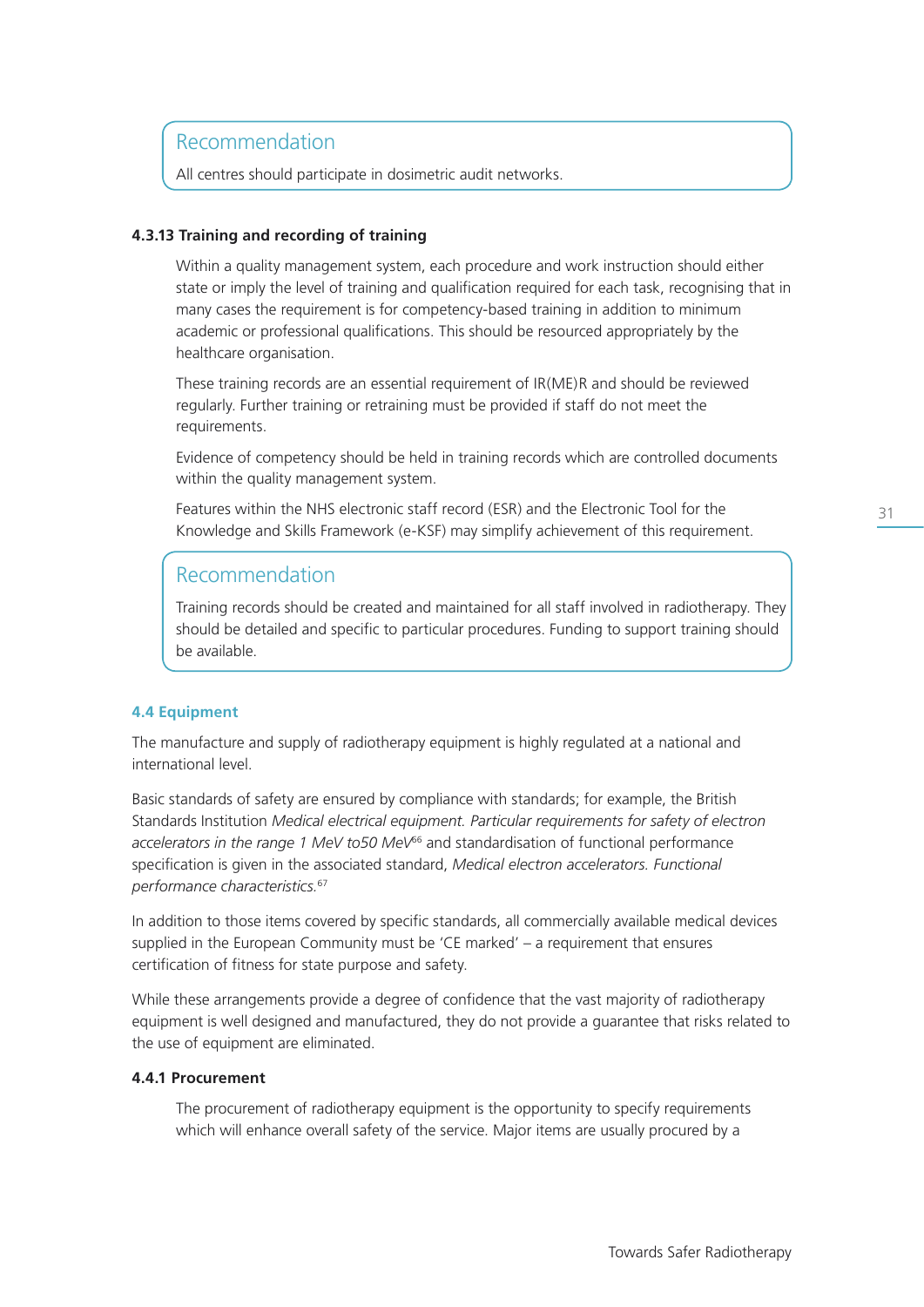tendering process in which the radiotherapy department specifies a series of requirements against which potential suppliers offer their products.

Consideration with respect to safety should include:

- Compatibility with other equipment to enable easy transfer of patients between machines
- Ease of connection with existing equipment
- Training requirements; for example, many different types of machine will require specific training
- Appropriateness to meet clinical needs.

# Recommendation

 The criteria used in the evaluation of equipment with the procurement process should include a review of both the positive and negative implications of performance specifications for patient and staff safety.

# **4.4.2 Commissioning of radiotherapy equipment**

 The commissioning of radiotherapy equipment prior to clinical use is critical to its future safe operation. It is at this point when specific work instructions are developed and data that will be used during its operation (for example, for treatment planning) are collected and processed. Any errors that are introduced at this stage and not detected will potentially affect all patients for whom the equipment is used.

 The commissioning process for linear accelerators is discussed in depth in *Acceptance Testing and Commissioning of Linear Accelerators*68 by IPEM and while this is specific to one class of radiotherapy equipment, the same principles can be applied to other machines and software, such as simulators, including CT simulators, and treatment planning systems.

 In addition to the individual items of equipment, radiotherapy centres have become increasingly dependent on information technology and electronic communication. This is an inevitable consequence of the introduction of computer-controlled devices, such as multi-leaf collimators. Manual transcription of such a large quantity of data is impractical and if attempted would be error prone.

 Indeed, there is abundant evidence that error rates have been significantly reduced after the implementation of electronic transfer of data between planning systems and treatment machines.69,70 However, because electronic transfer is accepted as being highly reliable, it is extremely important to ensure that any electronic links including networks are rigorously tested as they are established. The IPEM report 93 *Guidance for the Commissioning and Quality Assurance of a Networked Radiotherapy Department*71 provides detailed and specific guidance on this topic. Failure to identify incompatibilities between data structures across a networked facility would embed errors which, particularly for data items that are perhaps accessed infrequently, could be the source of error for the life of the network.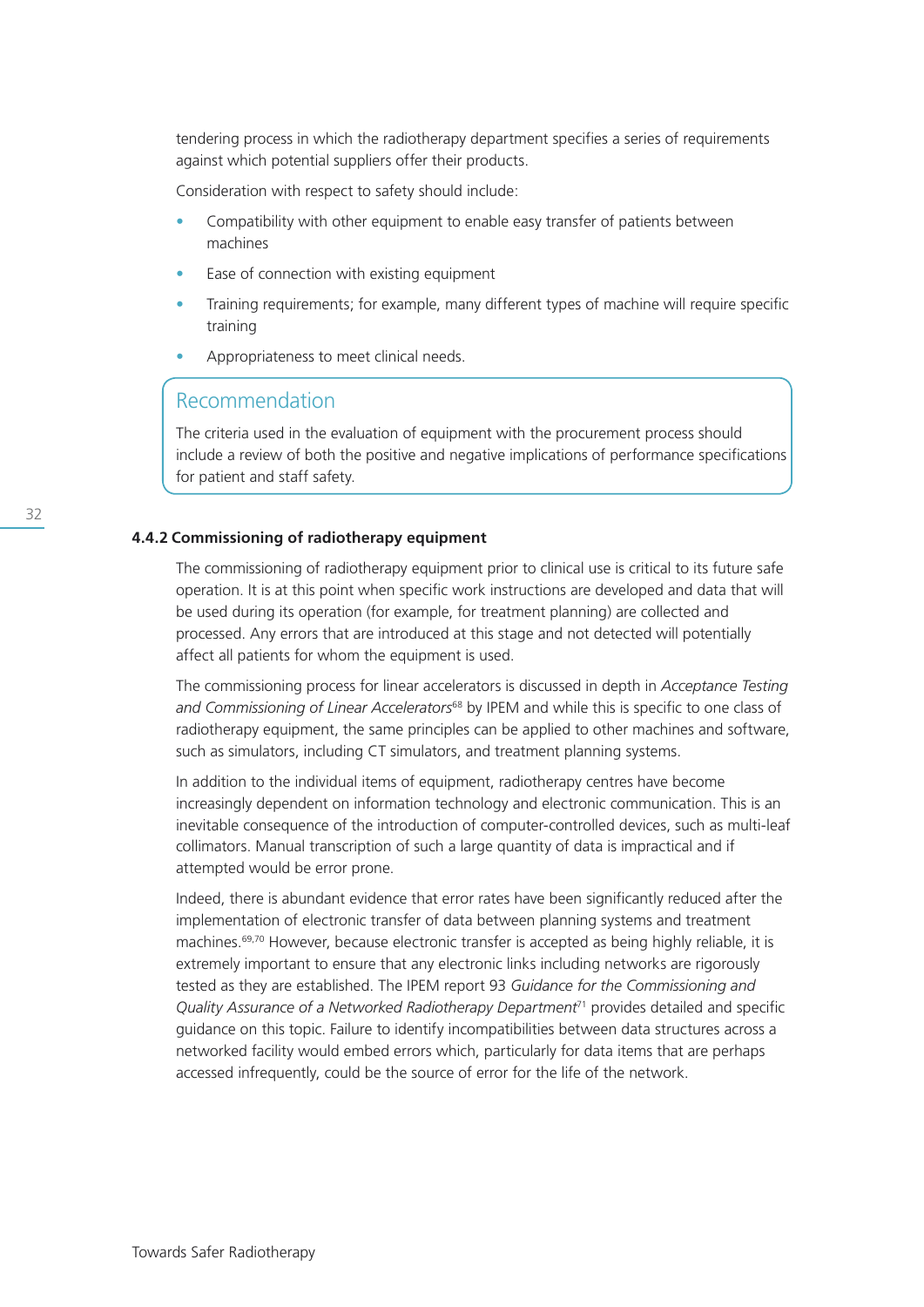Commissioning of radiotherapy equipment should be carried out against a written plan taking into account factors, including:

- Compliance with functional specification
- Clinical requirements
- Statutory and regulatory requirements
- Appropriate good practice guidance
- Safety issues.
- 4.4.3 Commissioning is usually associated with new equipment but also applies to equipment returned to service after major maintenance activity or enhancement by the addition of new features and functions.
- 4.4.4 In particular, in the case of linear accelerators and other treatment machines, the concept of a definitive calibration to establish the radiation output upon which all future treatment will be based is an important requirement to ensure a safe service. Definitive calibration requires two separate measurements – the results of which should be reconciled before the equipment is used clinically.
- 4.4.5 In addition to the commissioning of equipment including software, similar processes have to be followed in the development of a local application of specific clinical techniques; for example, the implementation of 3D conformal radiotherapy for the treatment of breast cancer. Commissioning of new clinical techniques requires documentation of the method employed and collection and presentation of the data which will be used. Ideally, it will include rigorous testing of the technique including, where possible, the application of the technique to an appropriate anthropomorphic phantom during which verification measurements can be taken.
- 4.4.6 For new or changed techniques, additional verification procedures should be considered for the initial cohort of patients. This might include more frequent portal imaging and *in vivo* and transit dosimetry.

# Recommendation

 When new or changed treatment techniques or processes are to be introduced, a risk assessment should be undertaken and consideration given to additional verification procedures for the initial cohort of patients.

# **4.4.7 Quality control**

 A comprehensive quality control programme is vital to ensure the correct and safe functioning of all radiotherapy and radiotherapy-related equipment throughout its operational life.

 A comprehensive guide to physics aspects of quality control in radiotherapy has been published in Report 81 by IPEM.72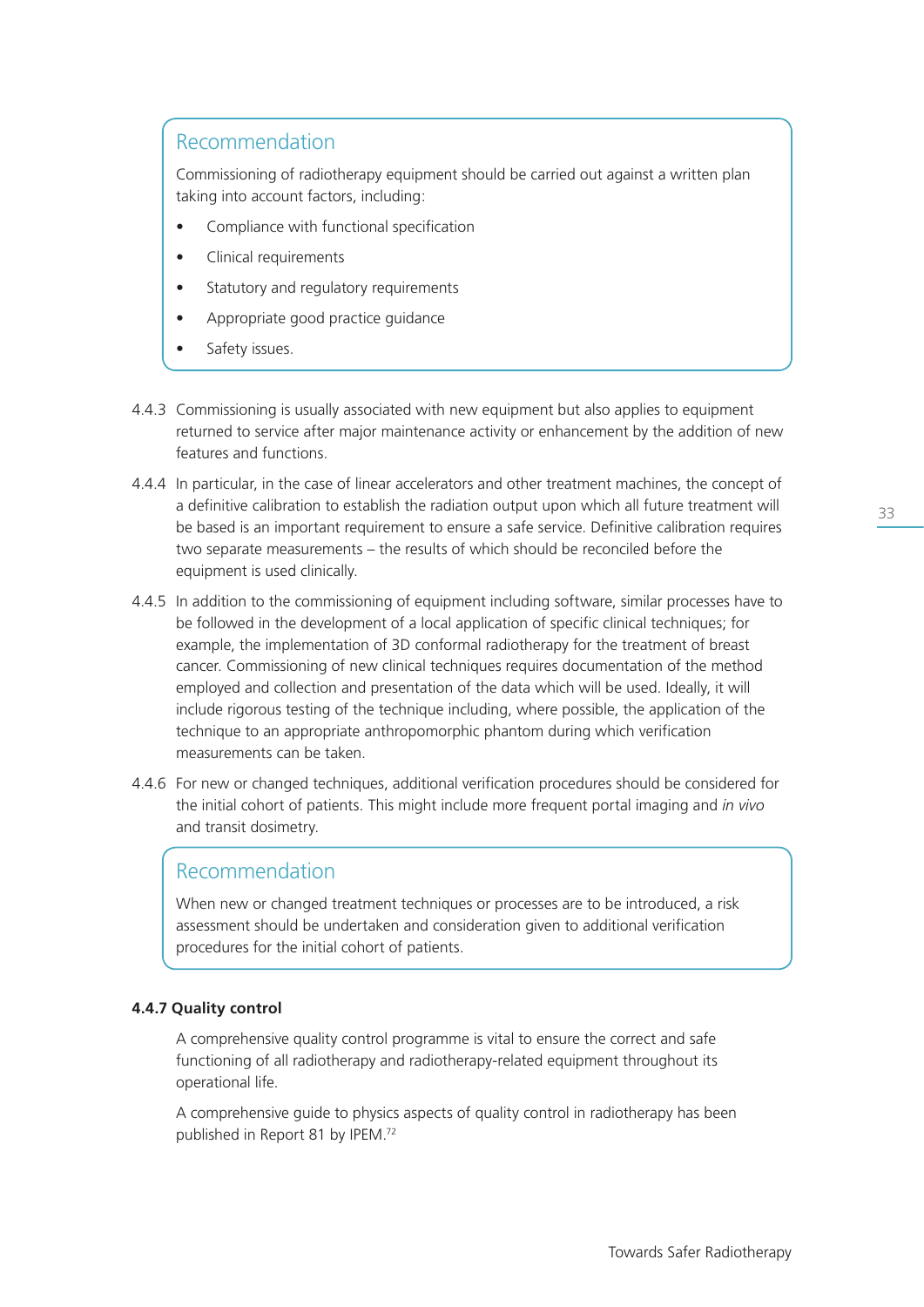In addition to these scientific and technical activities, radiotherapy departments require effective planned preventative maintenance (PPM) and repair arrangements to be implemented. This may be carried out by the manufacturers or by in-house engineering personnel.

 The Medicines and Healthcare products Regulatory Agency (MHRA) has published guidance on equipment management in *Managing Medical Devices. Guidance for healthcare and social services organisations.*<sup>73</sup>

 In all cases, as a requirement of a safe and effective service, responsibility for ensuring that adequate quality control checks are carried out following any PPM or repair work, prior to the equipment being handed back for safe clinical use is vested in a medical physics expert.

# Recommendation

 All departments should have an agreed schedule of equipment quality control and planned preventative maintenance.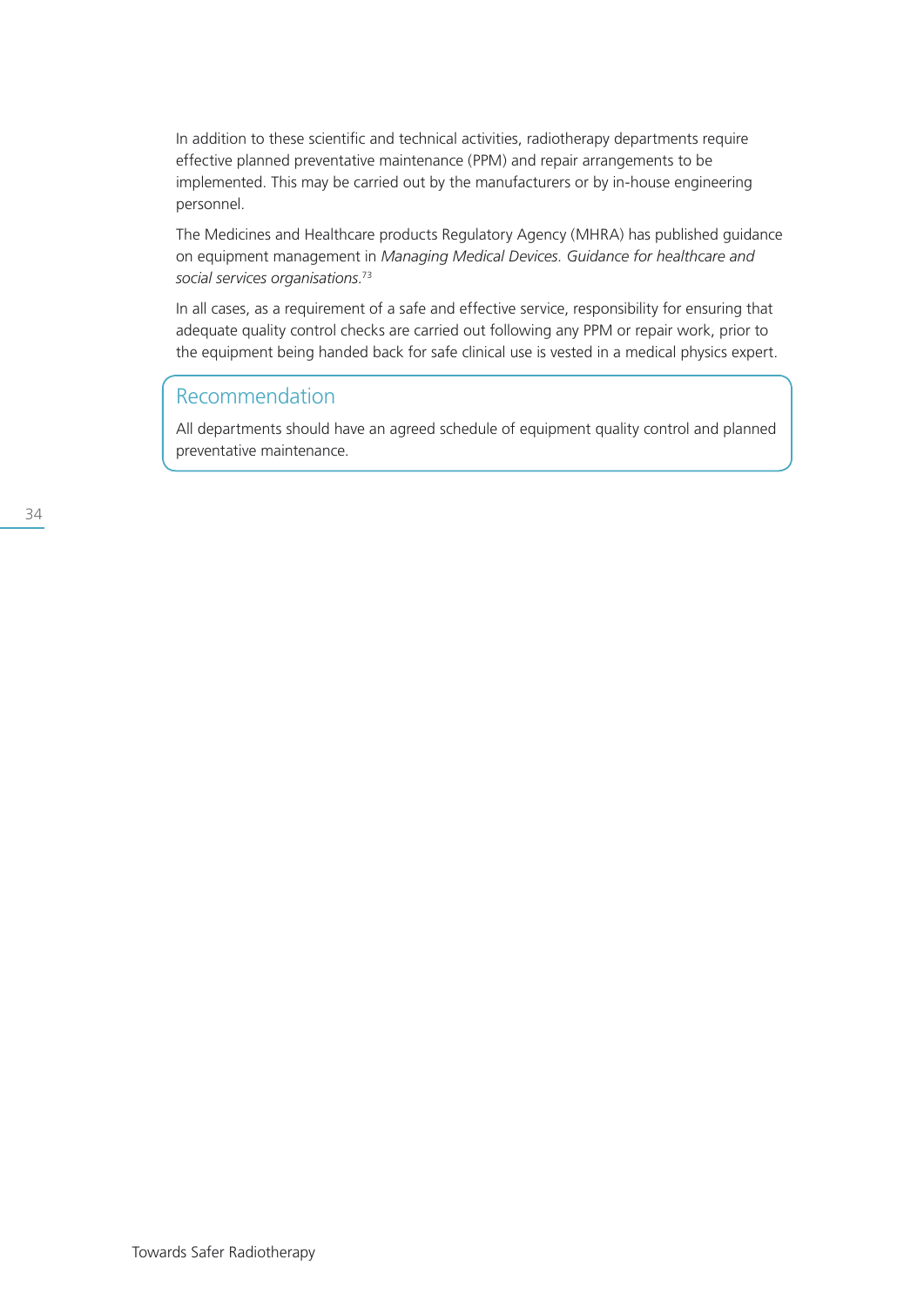# Chapter 5: Detection and prevention of radiotherapy errors

# **5.1 Detection procedures**

The previous chapters have identified the causes and classification of errors and set out the prerequisites for a safe service. These include robust systems for the detection of errors so that they can be corrected and harm to patients avoided.

This chapter describes a range of procedures for the detection of errors at the different points along the patient pathway. There are five general principles.

- Departmental protocols must clearly define two types of procedures: i) checks (confirmation of data generated by calculation or by some other manipulation, such as image fusion) and ii) verifications (confirmation that data recorded are consistent with source data). There should be explicit instructions about what should be checked, how this should be performed and the criteria against which the result will be judged; for example, a tolerance of 2% in dose or 2 mm in positional accuracy.
- Procedures to verify data should be active, eliciting a specific detailed response rather than a passive reaction in which case the answer 'yes' might suffice. This principle applies both to questioning of patients or colleagues (where open questions should be used; see Table 5.1, page 37), and to interaction with computerised systems in which case entering data is an active response. Simply approving data that is presented is passive. Active procedures can help to overcome the problem of involuntary automaticity, $74$  where one perceives what one is expecting rather than what is actually present.
- The checking of any procedure or calculation should usually be carried out following a different method from that originally used (see Box 5.1 and Section 5.7.1). Checking a result by a different method avoids the possibility of repeating the same mistake.
- To avoid distraction, all radiotherapy planning, checking and verifying procedures should be carried out in a quiet, undisturbed environment.<sup>75</sup>
- The frequency and effectiveness of checking and verifying procedures should be audited to ensure they are of value.

# **Box 5.1. Reverse checking in everyday life** Reverse checking is relatively common in everyday life. For example, it is used when reading back a telephone number which has been taken down as dictation. Similarly, the addition of a column of figures can be checked by adding in reverse from below rather than going down from above. Reverse checking of subtraction calculations is also common.

| <b>Forward calculation</b> | <b>Reverse check</b> |
|----------------------------|----------------------|
| 1134                       | 276                  |
| $-858$                     | $+858$               |
| 276                        | 1134                 |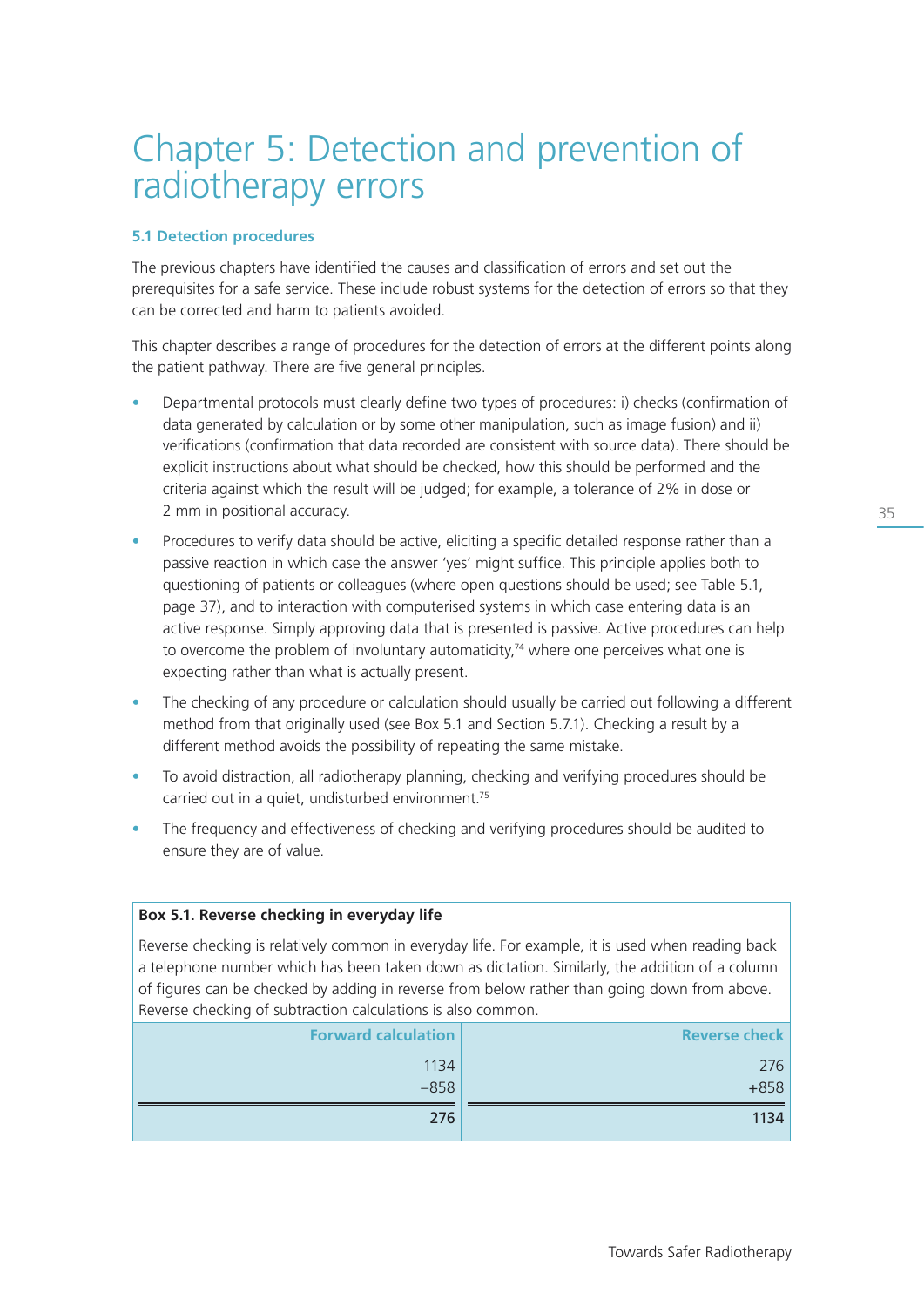The precise details of checking and verifying procedures are vital to their value. Procedures used should elicit an active response and should, as far as possible, be independent of the original method. Interruptions during radiotherapy planning and checking procedures should be minimised.

### **5.2 Patient pathway**

Figure 5.1 shows a diagram of the patient pathway. It involves a large number of steps, some of which do not directly involve the patient. Many different professionals are involved. Not all steps are relevant to all patients.

### **Figure 5.1. The patient pathway**

#### **PATIENT PRESENT PATIENT DATA**

# 36

**Consultation** Clinical consultation and consent

**Clinical management decision** Multidisciplinary decision about management Referral for radiotherapy Clinical review of patient data Decision about likely treatment plan

#### **Radiotherapy request**

Decision about treatment plan Radiotherapy booking request

#### **Planning procedures**

Appointment for construction and fitting of immobilisation device Image acquisition for planning

Fusion of image data sets (eg, CT-MRI) Target and organ at risk delineation Treatment planning process and dose calculation Plan checks Data transfer to treatment machine (and simulator if used) Pretreatment verification of treatment plan

Daily identification of patient for treatment

Daily positioning of patient for treatment

Daily setting of treatment machine parameters

Geometric verification of treatment delivered (eg, portal imaging) Dosimetric verification of treatment delivered (eg, *in vivo* dosimetry)

Clinical review on treatment

Completion of treatment and transfer to follow up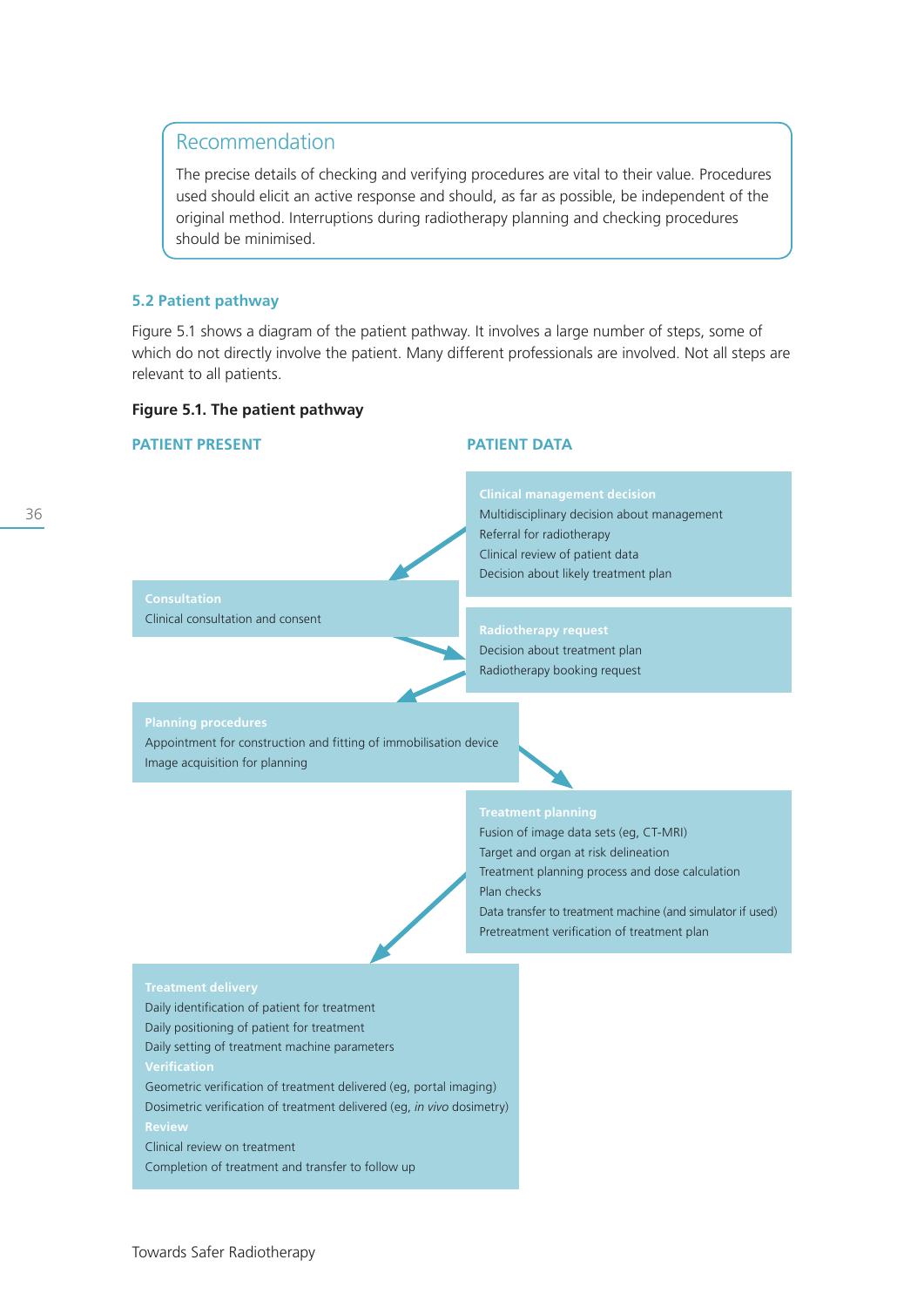# **5.3 Patient identification**

Correct identification is crucial, not only of the patient at all points in the pathway, but also of the correct diagnostic data and specific devices used in treatment.

It is vital that identification verification is performed by asking open questions, which elicit a positive response from the patient (see Table 5.1). It is also essential that they are used on every occasion to verify the correct match of the patient and their data. Patients who cannot identify themselves pose particular problems and the employer must specify the steps to be taken in these circumstances.

|  | <b>Effective</b>                             | Ineffective                                    |  |  |
|--|----------------------------------------------|------------------------------------------------|--|--|
|  | Open questions, eliciting an active response | Closed questions eliciting a 'yes/no' response |  |  |
|  | What is your full name?                      | Are you John Smith?                            |  |  |
|  | What is your date of birth?                  | Were you born on 13 January 1949?              |  |  |
|  | Where do you live?                           | Do you live at 12 Church Street?               |  |  |

|  |  |  |  |  | Table 5.1. Examples of effective and ineffective methods during patient identification |
|--|--|--|--|--|----------------------------------------------------------------------------------------|
|--|--|--|--|--|----------------------------------------------------------------------------------------|

Formal identification must be carried out for all procedures even when the patient is well known. Mistakes are more likely later in treatment than at the beginning.

Automated identification devices have been little used in radiotherapy, but bar-coded wristbands are now being introduced to reduce medication errors and are in use in two radiotherapy departments in the UK. Outpatients may prefer a bar-coded credit card. Some record and verify systems can integrate a photograph of the patient into the treatment room set-up data.

Biometrics are starting to be used in Europe and have the advantage that they cannot be lost or passed between patients. One department uses fingerprint identification at the entry of the department to notify staff of the patient's arrival and then at the entrance of the room to verify that the correct dataset has been called up from the computer. The advantage of such systems is that they compel the use of the identification process and directly link it to treatment.

# Recommendation

Correct patient identification is essential at every step. Procedures eliciting an active response from the patient must be used. The use of new technology to assist patient identification should be explored.

# **5.4 Data identification**

CT scans and other datasets can be mislabelled. Extreme care should be taken with this apparently routine procedure.

# **5.5 Patient documentation**

All relevant notes and imaging should be easily available throughout the planning process to facilitate verification that the treatment being developed is correct.

It is not safe to rely on data entered onto secondary documents (such as radiotherapy request forms).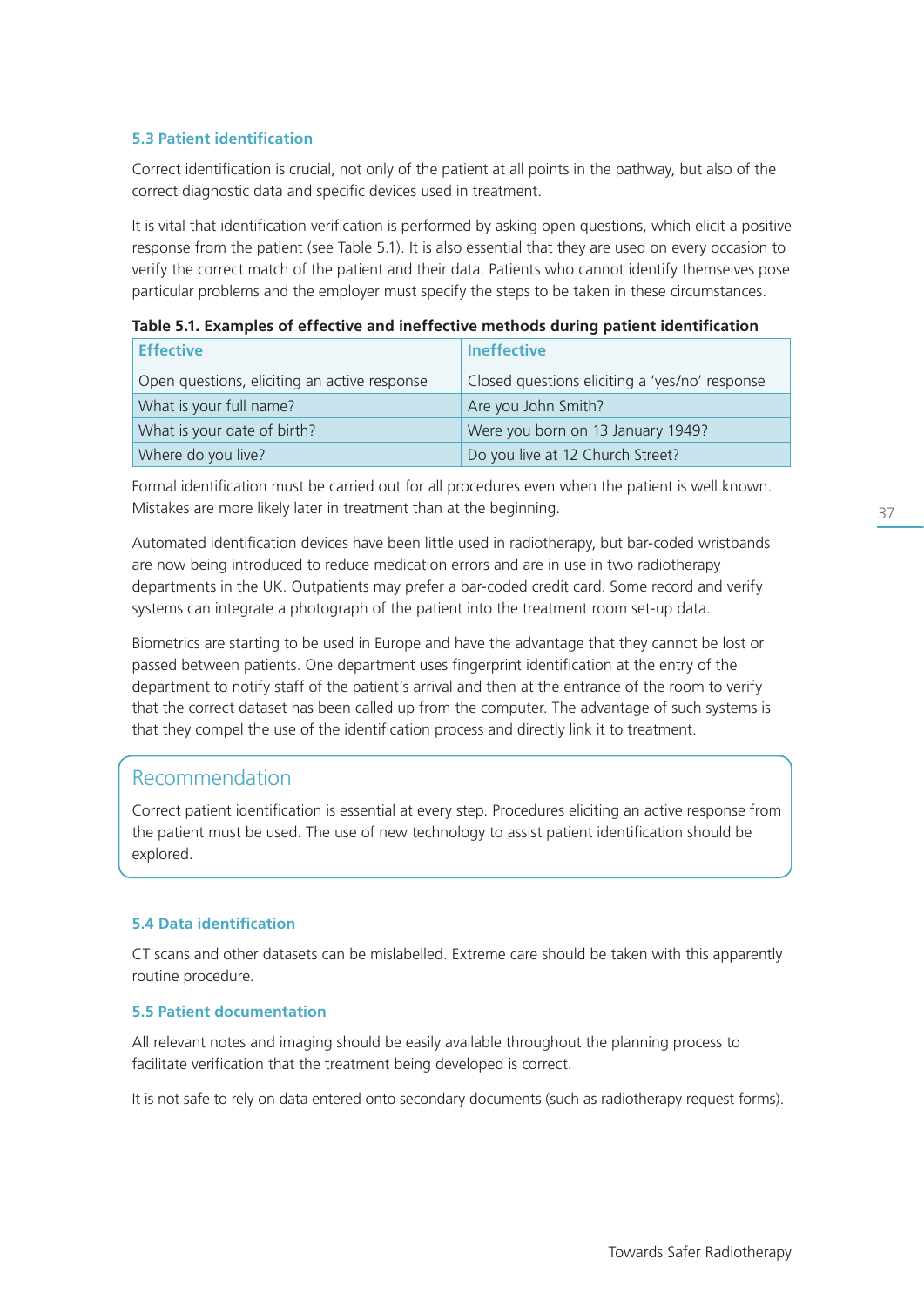## **5.6 Verification and checks of treatment plans**

All treatment plans must be subject to a series of well-defined checks and verifications, documented in protocols. In general, the number of procedures will be greater as the complexity of a treatment increases. However, even the simplest palliative treatment plans require rigorous if simple checks.

The planning process usually requires input from more than one operator. In particular, the role of the prescriber and planner overlap, but are distinct. The term 'planner' is used here to cover a member of a professional group who is entitled by the employer on the basis of assessed competence to carry out defined treatment planning tasks as an operator.

Radiotherapy protocols generally require that the prescriber signs both the prescription and the radiotherapy plan to authorise it. However, other staff groups – such as appropriately trained dosimetrists – can authorise plans according to locally agreed protocols. The precise responsibilities under IR(ME)R should be specified by the employer. The prescriber is acting as a practitioner justifying the exposure, and the dosimetrist, if authorising plans, is acting as an operator.

There are several aspects of treatment plans that must be checked before the planned parameters are transferred, either manually or electronically through a network, to the treatment machine. These can be categorised broadly as:

- Verification of input information
- Checks during the planning process
- Verification of the output information.

Examples of checks and verifications are given in Table 5.2. This is not an exhaustive list. Individual departments need to ensure that their checks and verification procedures are appropriate for their equipment and practice.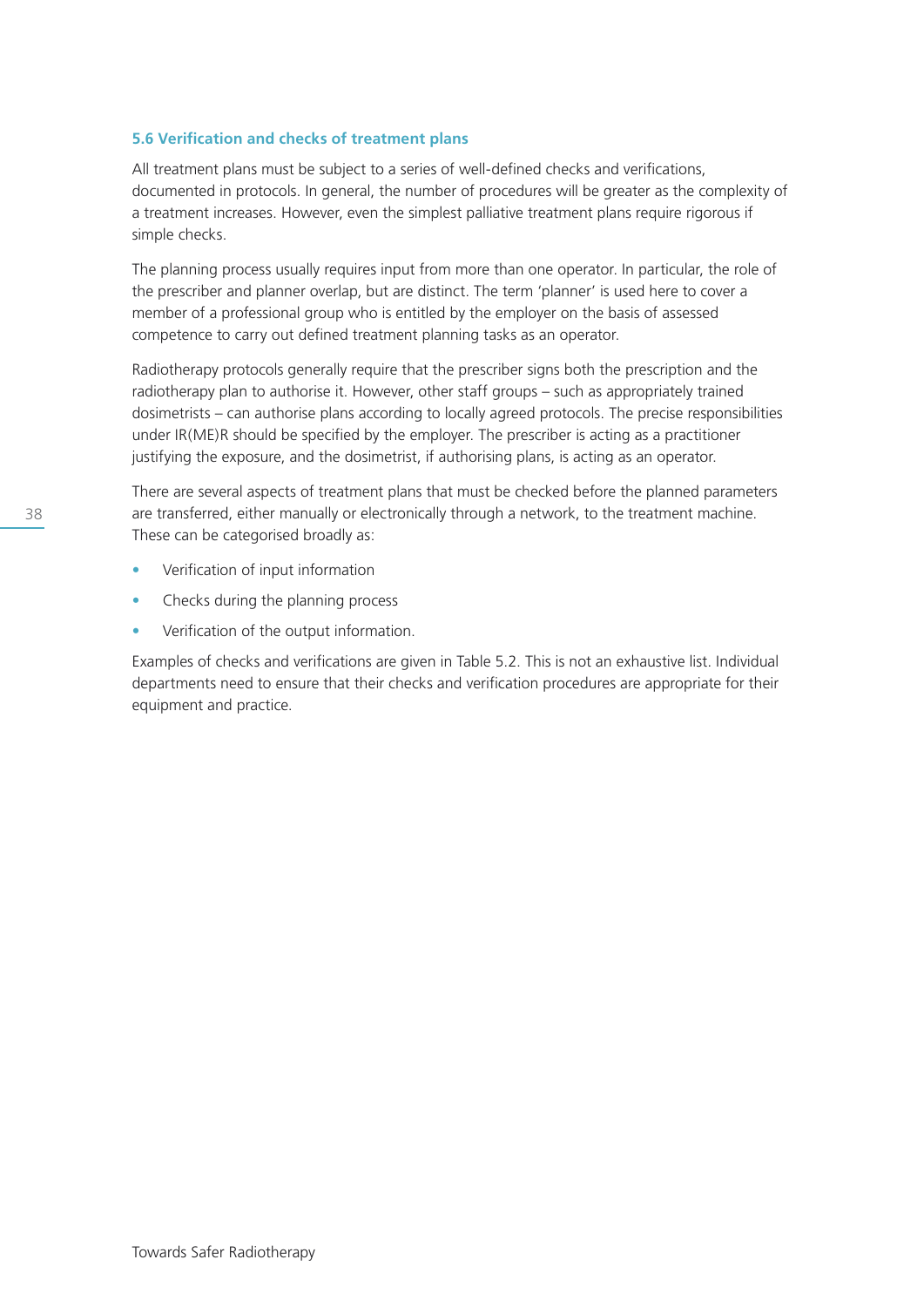## **Table 5.2. Example of checks and verification procedures required during planning of radiotherapy**

|           |                                                                                                                                   | Planner      | Prescriber   |
|-----------|-----------------------------------------------------------------------------------------------------------------------------------|--------------|--------------|
|           | <b>Input information</b>                                                                                                          |              |              |
|           | Correct patient being treated                                                                                                     | $\checkmark$ | $\checkmark$ |
| ٠         | Patient properly referred under IR(ME)R requirements and local<br>procedures                                                      | ✓            | ✓            |
| ۰         | Indication for treatment                                                                                                          |              | $\checkmark$ |
| ۰         | Outline of target and planning-at-risk volumes based upon:<br>Clinical examination<br>Surgical findings                           |              | ✓<br>✓       |
| -         | Imaging results                                                                                                                   |              | ✓            |
|           | Note 1                                                                                                                            |              |              |
| ۰         | Total dose, fraction size, number of fractions                                                                                    |              | $\checkmark$ |
| ۰         | Correct side being treated                                                                                                        |              | ✓            |
|           | <b>Planning process</b>                                                                                                           |              |              |
| $\bullet$ | Has there been a left-right inversion of the image (verify consistency<br>with patient notes, surgical reports etc)?              | ✓            | $\checkmark$ |
| $\bullet$ | Has the appropriate target been outlined (verify consistency with<br>departmental protocol, patient notes, surgical reports etc)? | $\checkmark$ | ✓            |
| $\bullet$ | Does the dose and fractionation schedule conform to departmental<br>protocol? If not, has reasoning been documented?              | $\checkmark$ | ✓            |
| ۰         | Have all appropriate vulnerable organs been outlined according to<br>protocol?                                                    | $\checkmark$ | ✓            |
|           | Note 2                                                                                                                            |              |              |
| ۰         | Are the beam orientations as would be expected for the type of<br>plan?                                                           | $\checkmark$ | ✓            |
|           | Is the geometric relationship between GTV, CTV and PTV consistent<br>with local protocols?                                        | ✓            | ✓            |
|           | Is the beam arrangement and use of wedges appropriate?                                                                            | $\checkmark$ | ✓            |
|           | <b>Output information</b>                                                                                                         |              |              |
|           | Dose distribution within and outside the PTV?<br>Note 3                                                                           |              |              |
|           | Are the DVHs for the vulnerable organs acceptable?<br>Note 4                                                                      |              | ✓            |
|           | Is the displayed focus-skin distance (FSD) for each beam consistent<br>with the measured distance from the axis to the skin?      | ✓            |              |
|           | Are the displayed wedge orientations as would be expected?                                                                        | $\checkmark$ | ✓            |
|           | Are monitor units reasonable compared to expectation?                                                                             | ✓            | ✓            |
|           | Are monitor unit calculations correct?                                                                                            | ✓            |              |

*Note 1:* In clinical practice in the United Kingdom, the decision to treat a patient is usually taken or reviewed in a multidisciplinary meeting. However, the details of target volume, planning-at-risk volumes and dose prescription are not usually reviewed by a separate clinician. In view of the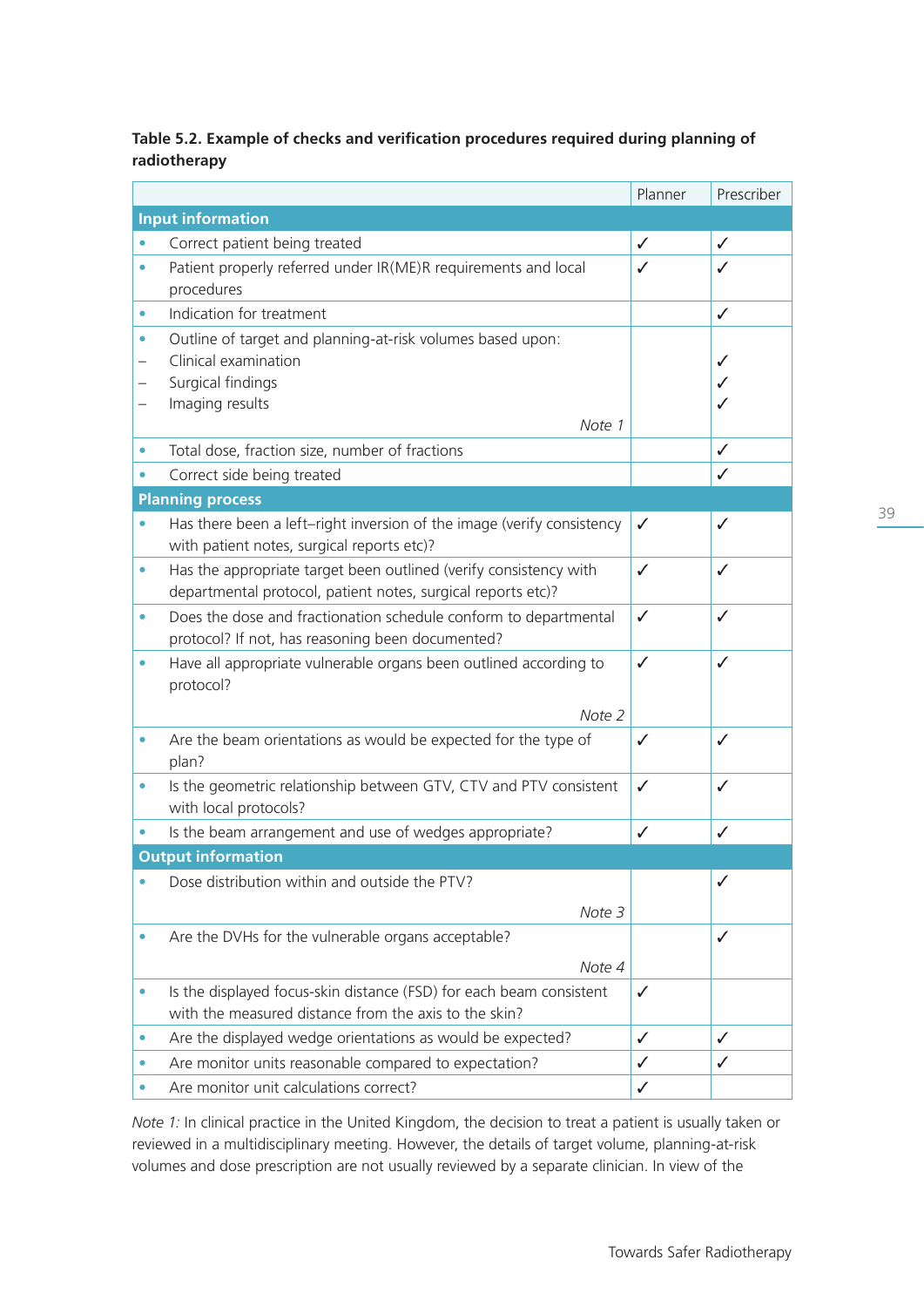known discrepancies between clinicians<sup>9–13</sup> such reviews should be incorporated into clinical practice where time can be identified in job plans.

*Note 2:* This is a task which requires clinical judgement and is usually within the role of the clinical oncologist. Other radiotherapy professionals might be authorised to carry out such checking against departmental protocols on the basis of specific training and assessment of competence. Such training and competence will be documented within departmental training records.

*Note 3*: Normally, the planning target volume (PTV) should conform to ICRU 50 and 62 and be within the range of 95–107% of the prescribed dose. This should be checked by the prescriber both by inspection of the dose-volume histogram (DVH) and also by checking the isodose coverage of the PTV on each CT slice in turn.

*Note 4*: This includes checking that normal tissue dose constraints required by treatment site protocols are met. Again, the prescriber should inspect the dose distribution within these vulnerable organs visually, and not rely solely on the DVHs.

# Recommendation

Each radiotherapy centre should have protocols within its quality system which define what data are to be checked by planners and prescribers along the radiotherapy pathway and how the results of these checks are to be recorded.

## **5.7 Monitor unit calculation checks**

The calculation of monitor units is a critical element for a safe treatment planning process as covered in the above section. It is essential that checks of the monitor unit calculation are carried out before treatment commences and that this check goes back to the prescription in Gy. It is critically important to check both that the correct calculation method has been followed and that the arithmetic result of the calculation is correct.

## **5.7.1 Independent checks**

In England, independent recalculation is mandated under the Cancer Peer Review measures<sup>61</sup> and defines this as: 'A method which is independent of the planning computer and independent of the person producing the computer generated plan, should be in place for checking the monitor unit calculation, based on the following criteria:

- The method should be the responsibility of a Medical Physics Expert, as defined previously
- The method should only be carried out by staff approved by the Medical Physics Expert
- The data used should be independent of the planning computer
- The result of the check using independent data should be within a defined tolerance of the computer'.

For plans generated by treatment planning computers (producing isodose distributions resulting from the combination of two or more beams), calculation of the monitor units and dose to the reference point must be independently checked either by hand using tabulated data or by using another computer program.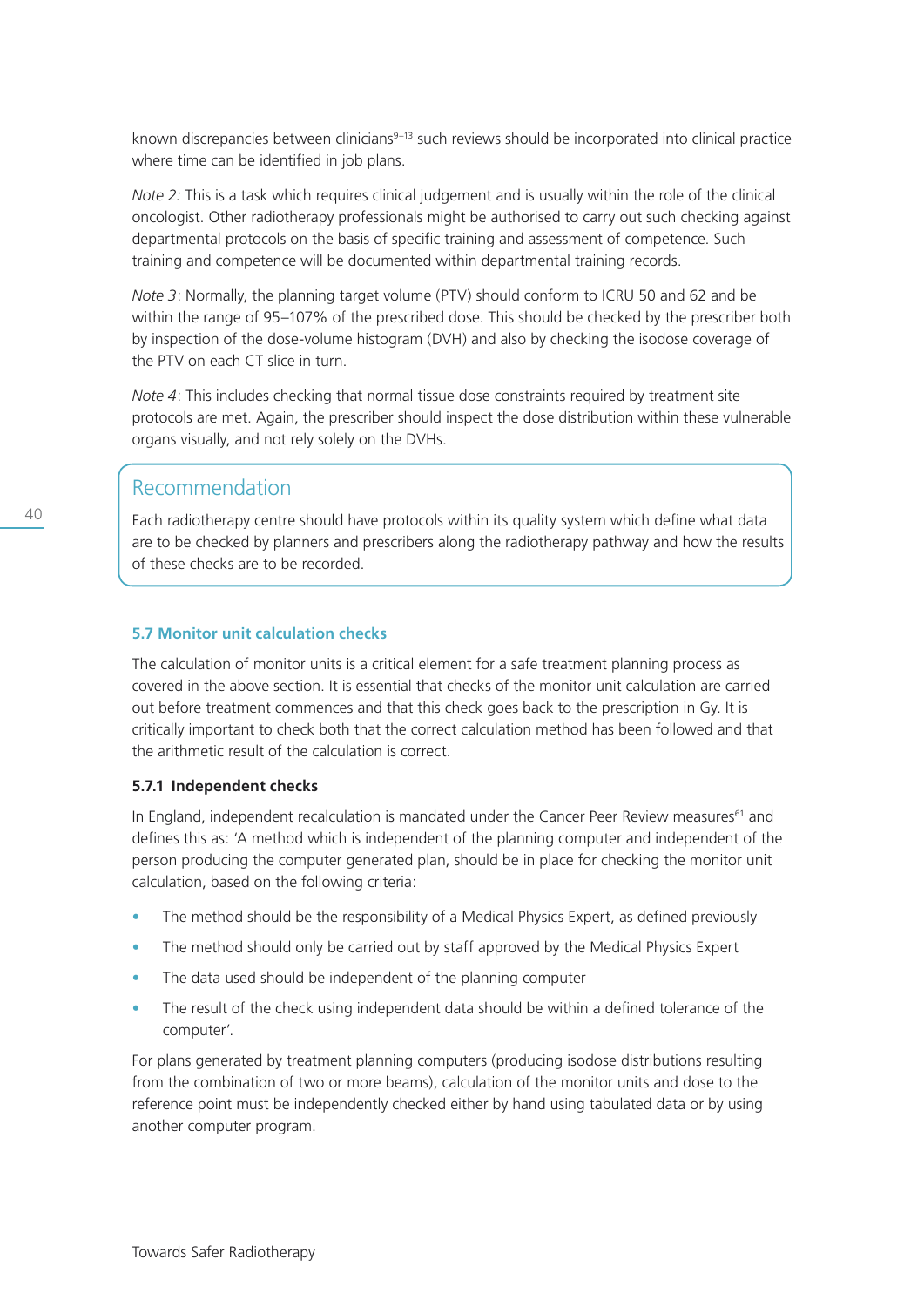Table 5.3 illustrates how such a check can be performed in reverse so that the first calculation gives the monitor units to deliver a chosen dose and the second uses the monitor units to calculate the dose which will be delivered.

## **Table 5.3. Example of reverse checking of monitor units**

| Parallel pair to chest                            |                   |                                            |
|---------------------------------------------------|-------------------|--------------------------------------------|
| Prescription 30 Gy in 10 fractions mid-plane dose |                   |                                            |
| Field size 8.5 x 16 cm                            |                   |                                            |
| Separation 22 cm                                  |                   |                                            |
| Isocentric treatment SSD 89 cm                    |                   |                                            |
|                                                   |                   | Equivalent square 10.95 (tables)           |
|                                                   | <b>Data entry</b> | Separation 22 cm                           |
|                                                   |                   |                                            |
|                                                   |                   | Daily TD 3 Gy (calculated)                 |
| <b>Forward calculation</b>                        |                   | Machine: LA5                               |
|                                                   | <b>Computer</b>   | Looks up depth dose + output factor        |
|                                                   | <b>Output</b>     | Applied dose 189 mu                        |
|                                                   |                   | Manual correction for couch position field |
|                                                   |                   | Applied dose under couch 192 monitor units |
|                                                   |                   | Isocentric parallel pair                   |
|                                                   | <b>Data entry</b> | Expected dose 3 Gy                         |
|                                                   |                   | Field size 8.5 x 16 cm                     |
|                                                   |                   |                                            |
| <b>Reverse calculation</b>                        |                   | Depth 11 cm                                |
|                                                   |                   | Monitor units 189                          |
|                                                   | <b>Computer</b>   | Calculates concordance in terms of percent |
|                                                   | <b>Output</b>     | Issues alert if difference ≥5%             |
|                                                   |                   | Data rechecked if difference is ≥2%        |

# Recommendation

Calculations should be checked by a different entitled operator, preferably using a different method and a separate data set. Reverse checking is an example of the use of a different method.

For IMRT, and other very complex plans, manual checking is not practicable and reliance must be placed on independent computer systems to check the calculated monitor units.

When introducing IMRT, centres should use the planned beams to 'treat' a phantom and compare the measured doses with those calculated for the phantom using the planned beams. Full 3D measurement of dose for the combination of modulated beams is time-consuming and resource-intensive.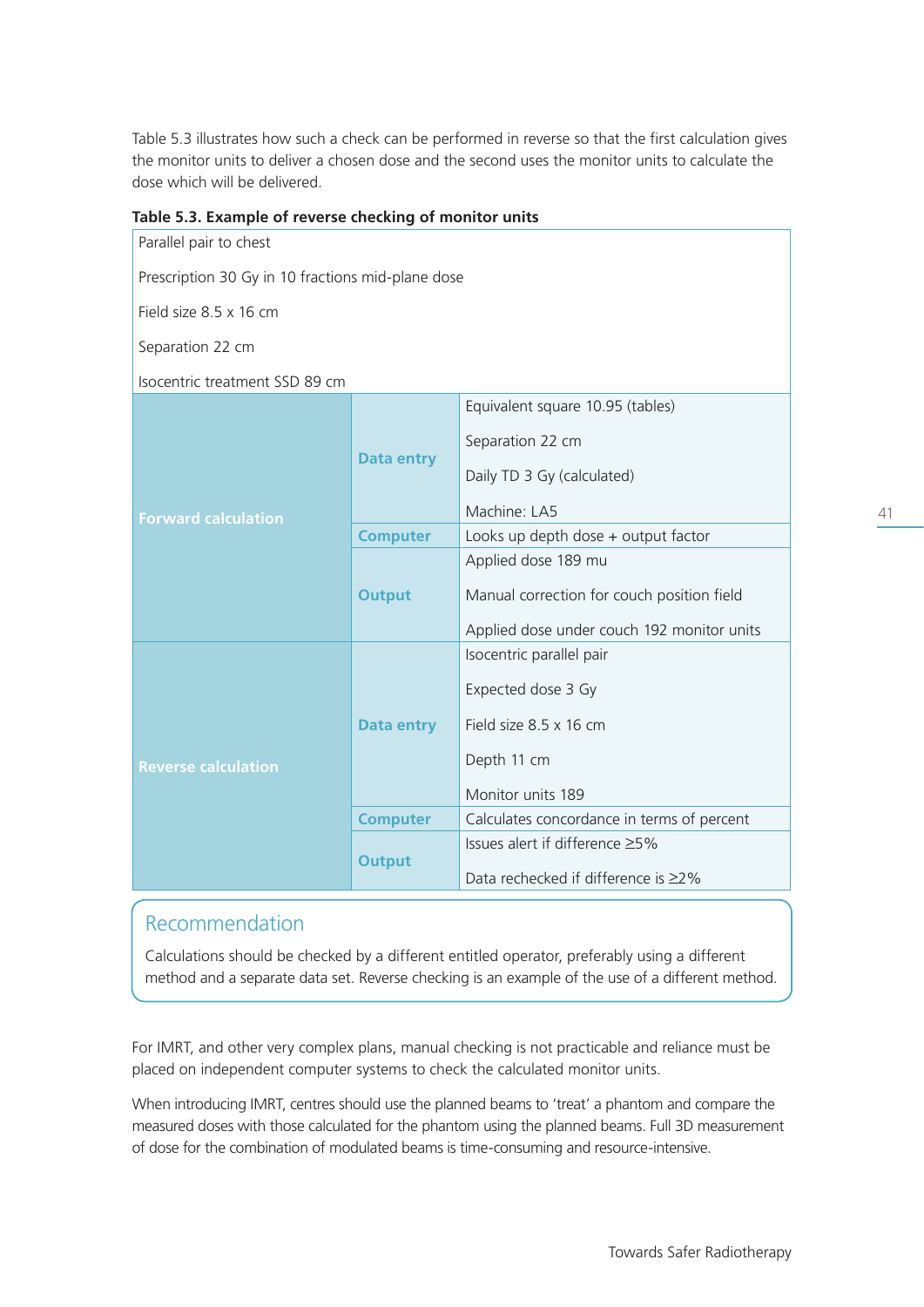However, at the present time and in the absence of simple independent calculation methods, best practice is to carry out measurements of dose from the individual modulated beams as a minimum. An IPEM report *Guidance for the Clinical Implementation of Intensity Modulated Radiation Therapy* is due to be published in 2008 and will provide a comprehensive discussion of this emerging technology including the requirements for checking.76

## **5.7.2 Calculation of monitor units for prescribed dose**

 There must be a clear pathway extending from the prescription in Gy initiated by the prescriber through to the delivered monitor units. It is essential that checks cover the whole pathway and not just a part.

 Some centres have a policy for the treatment planning system to calculate the monitor units required to deliver a normalised dose (for example, 1 Gy) to the International Commission on Radiation Units and Measurements (ICRU) reference point. This system has been implicated in high-profile errors.<sup>5</sup> It is recommended that this additional step be eliminated to remove the requirement for a manual calculation to translate from the normalised to the prescribed dose. However, any change will bring its own risks, and a thorough risk analysis must be undertaken before embarking upon such a project.

# Recommendation

 Protocols should stipulate the calculation of monitor units for the actual dose to be delivered, rather than a normalised dose, to eliminate the need for additional manual calculations. It should be possible to check this as a single procedure.

## **5.7.3 Standardised treatment protocols**

 For some commonly delivered treatments, such as those for prostate and breast cancer, the range of monitor units per fraction falls within a predictable range for the majority of patients. Centres should consider which kinds of treatment fit into such categories and draw up lists of ranges of expected monitor units for certain beam configurations to assist staff in establishing familiarity with standard protocols. This is one of the benefits of experience.

## Recommendation

 The use of standardised treatment protocols allows the definition of an expected range of monitor units, which provides an additional safeguard.

## **5.8 Data transfer**

The output from computerised treatment planning systems includes beam settings and monitor units and so on. These data should be transferred electronically to the treatment machine to avoid transcription errors. If this is not possible because of equipment incompatibility this should be highlighted as a risk and an action plan should be developed to remedy it. Meanwhile, additional verification procedures should be established. It should be recognised that the replacement of equipment provides an opportunity to improve safety in this respect.

When data transfer systems are installed, it is absolutely essential to test their integrity and accuracy during acceptance testing and commissioning.<sup>71</sup>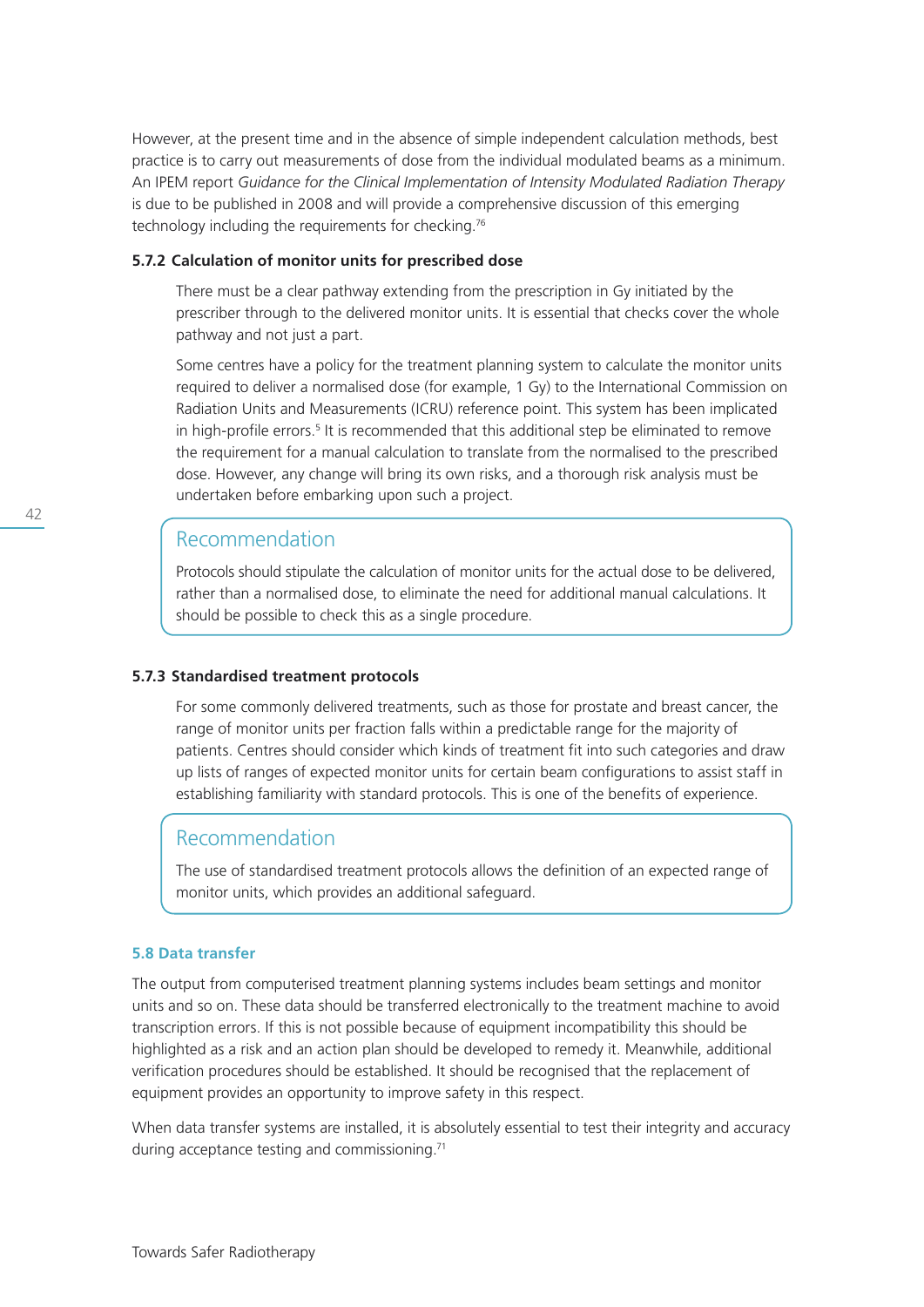Where manual data entry is necessary, careful and detailed verification is required and systems should be established to avoid the dangers of passive acceptance of data.<sup>74</sup>

# Recommendation

Departments should eliminate manual data transfer between computer systems. If this is not possible, then an action plan should be developed to remedy the problem and in the interim the added risk should be recognised and careful additional verification procedures established.

## **5.9 Pretreatment verification**

Having completed a treatment plan, steps must be taken to ensure that the correct region is being treated and that there is adequate coverage of the target. This can be carried out either using a simulator or by portal imaging on the treatment machine; images so obtained should be compared to digitally reconstructed radiographs (DRR) produced by the planning system. In the future, volumetric imaging using tomographic or cone beam techniques may fulfil this role.

Whatever verification procedure is employed, it should be carried out following protocols which define the responsibilities of each operator, detail the method to be employed and the tolerances which are required.<sup>77</sup>

## **5.10 Treatment checks and verifications**

Radiographers undertaking final verification of treatment immediately prior to irradiation act as operators under IR(ME)R.<sup>32</sup> The employer should maintain a list of entitled operators and specify precise responsibilities in written procedures.

Setting the patient up accurately on the treatment machine is crucial to the delivery of the prescribed treatment. This process can conveniently be considered in two parts:

- 1. The physical position and orientation of the patient in relation to the isocentre and direction of the treatment beams
- 2. The setting of the treatment machine, including monitor units, and any beam modification devices, such as wedges or compensators.

## **5.10.1 Positioning of the patient and treatment fields**

### *Correct side*

 During the set-up process, it is essential that the correct side is identified from the source data which will have previously been verified against the original imaging data, surgical reports, histological reports and clinical observations (including the position of scars) etc. Some centres routinely confirm with patients which side is to be treated: this is good practice. Treatment of the correct side should also be confirmed at the set-up for each fraction during a course of treatment.

## *Set-up to field centre*

It is necessary to verify the correct set-up in relation to reference marks such as the tattoos. The use of three tattoos should be considered as this may reduce the risk of incorrect set-up.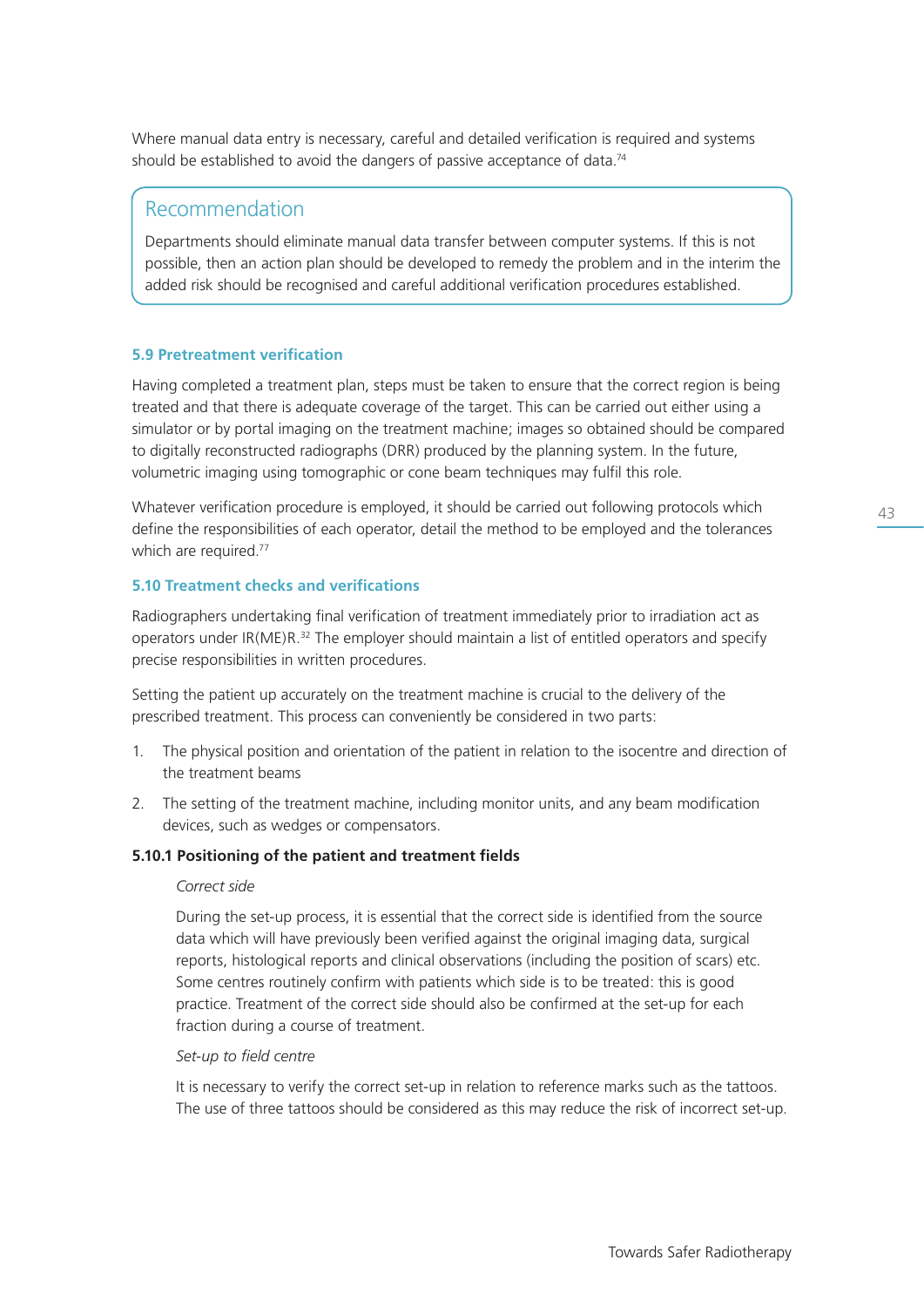Staff should be provided with some or all of the following:

- Clear documentation of the treatment position with any specific immobilisation requirements
- Skin marks outlining the relevant tattoo and field borders
- Clinical photographs of the proposed set-up
- Digitally reconstructed radiographs of the field
- Computer-generated images showing the projected field
- References from surface landmarks, so the location of tattoos can be checked
- Description of tattoos from previous treatments and a clear indication of their relative position to new tattoos.

 If a small shift from a previous tattoo is required, the use of asymmetric fields might be preferable to daily shifts.

# Recommendation

 Each radiotherapy centre should have a clear protocol outlining the steps to be taken to ensure correct patient set-up.

## **5.10.2 Treatment unit verification**

 In most cases, record and verify (R&V) systems include features which allow for the automatic loading of the machine settings for each patient and for the automatic positioning of the treatment machine. Overall, such systems contribute to the avoidance of errors but care has to be taken to avoid the introduction errors by incorrect loading of verification data.78,79

 Clear protocols should exist for the use of R&V systems in assisting treatment set-up. The source documentation should be used by operators to confirm the patient set-up and the beam parameters set on the linear accelerator. This is a particularly challenging situation as operators understandably expect the equipment to perform accurately. Verification should be performed using active rather than passive procedures to reduce the risk of involuntary automaticity.74

 Prior to turning on the treatment beam, the key parameters of monitor units, beam energy and beam modification should be verified and confirmed by both operators using the source documentation. This process should be performed using active verification procedures.

 An explicit protocol should be in place specifying accountability when undertaking a treatment exposure and detailing the responsibilities of each signatory when energising the beam. This should emphasise that active witnessing means that both operators are accountable.

 There are occasions when it is necessary to either record or change machine parameters; for example, couch position on the LinAc. There are risks associated with this task. Protocols should exist detailing the procedures and the responsibilities of each operator and action levels defined within departmental protocols when further action such as resimulation or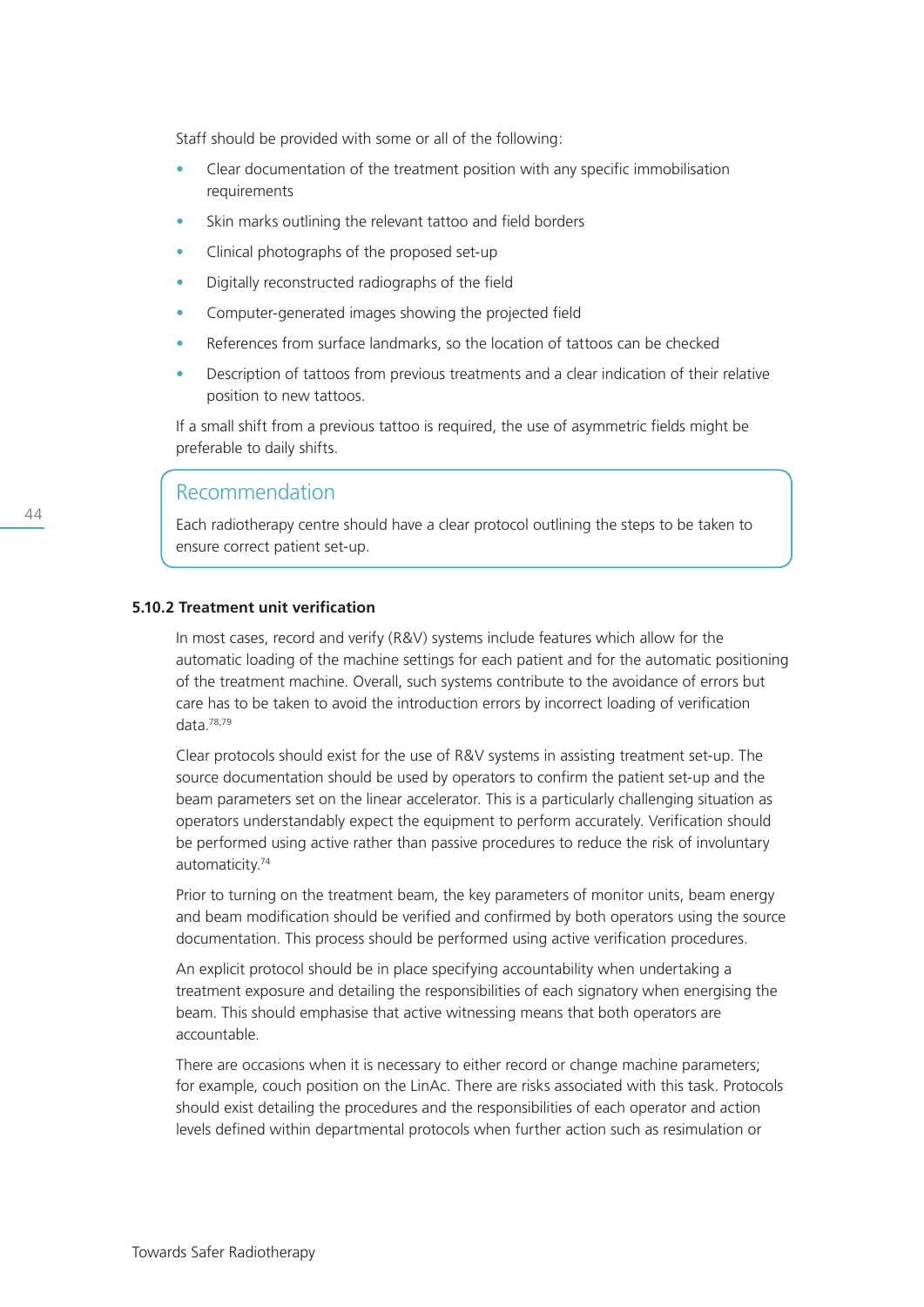discussion with physics should occur. Changes should be documented and the entire prescription verified in accordance with written procedures to ensure accuracy of the data.

## Recommendation

 Checks and verification should be performed independently by entitled operators working to clear protocols, which make explicit the individual's responsibilities and accountability.

## **5.11 On-treatment imaging**

All the check and verification procedures in radiotherapy leading up to treatment are checks of the individual steps of the process. Only two types of checks currently available monitor the outcome of the overall process for individual patients; these are:

- i. Portal imaging which can detect geometric errors
- ii. *In vivo* dosimetry which may detect dose errors.

Geometric verification is critically important in the delivery of radiotherapy but is not dealt with in detail here as guidance is provided in *Geometric uncertainties in radiotherapy: defining the target*  volume<sup>80</sup> and one forthcoming publication.<sup>77</sup> Portal imaging used at the start of a treatment course provides an opportunity to ensure that there is not a gross set-up error.

# Recommendation

All radiotherapy centres should have protocols for on-treatment verification imaging. This should be used as a minimum at the start of a course of radiotherapy to ensure there is no gross positional error. If there is no electronic portal imaging available then film verification should be used if technically possible.

## **5.12** *In vivo* **dosimetry**

5.12.1 *In vivo* dosimetry not only has the potential to detect dosimetric errors but also, if carried out at an early stage in the course of treatment, may allow corrective action to be taken. It is, therefore, an effective method of reducing potential harm to patients and has been recommended by the International Commission on Radiological Protection (IRCP).81

 The uptake of routine *in vivo* dosimetry for all patients has been patchy in the UK and only 30 to 40% of centres currently practise routine *in vivo* dosimetry at the beginning of treatment either for all patients or for subsets of patients.<sup>82</sup> Cost and practicality have been cited as reasons for not implementing *in vivo* dosimetry widely. These issues have been summarised elsewhere.<sup>83</sup> It is accepted that the setting of priorities has to balance the costs and benefits. However, the potential benefits to patients are reinforced by the imperative to maintain public confidence in radiotherapy as a safe form of treatment. *In vivo* dosimetry has now been recommended as a routine procedure by the Chief Medical Officer for England.<sup>84</sup> It is already a legal requirement in Denmark and Sweden and will shortly be so in France.<sup>85</sup>

It is unusual to detect an error using this method.<sup>83</sup> but major overdoses do, on rare occasions, occur and should be detectable using this system.<sup>5-7</sup>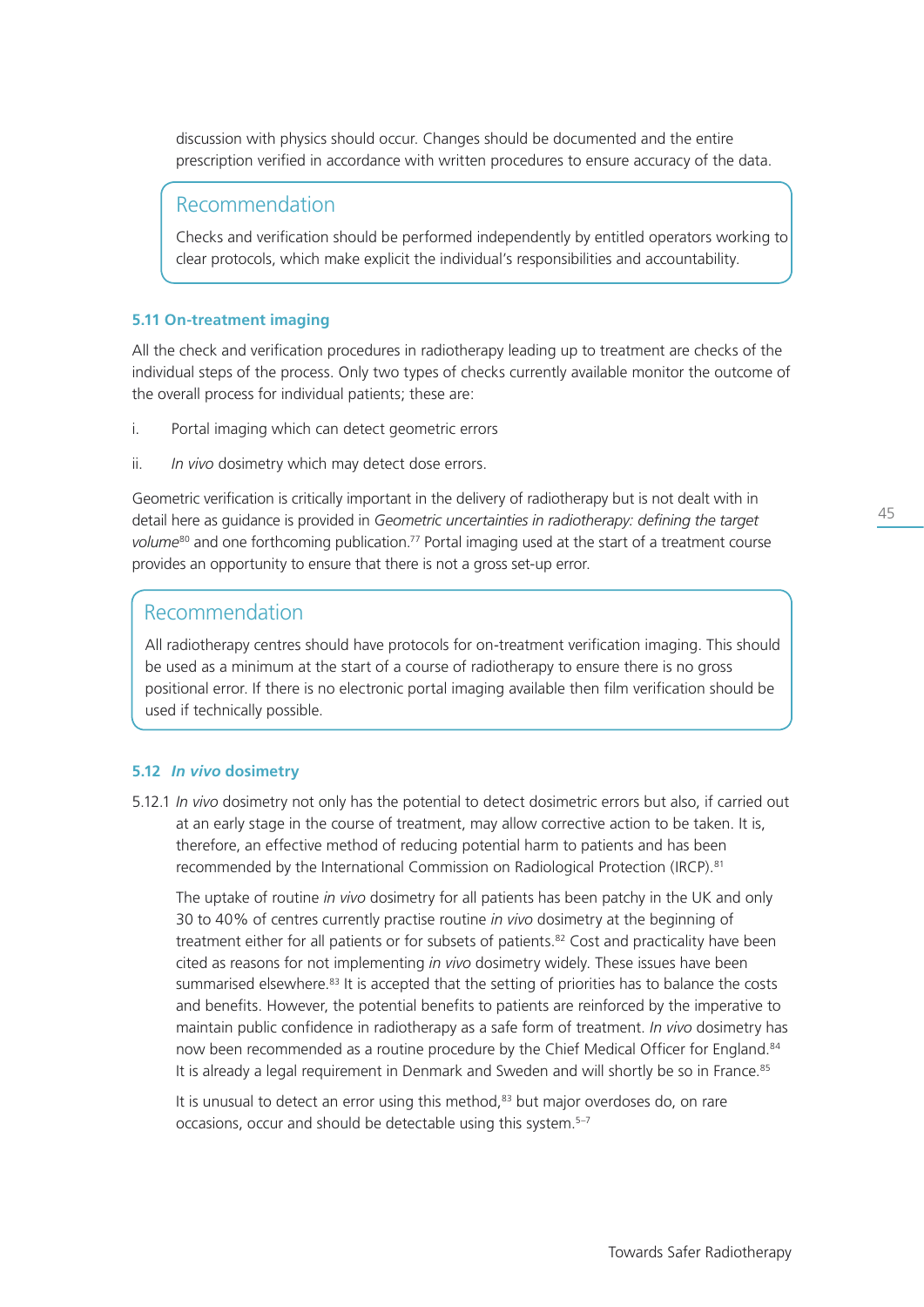# Recommendation

 Each radiotherapy centre should have protocols for *in vivo* dosimetry monitoring. *In vivo* dosimetry should be used at the beginning of treatment for most patients. Patients should only be excluded from this procedure according to clear departmental protocols.

5.12.2 The issues to be considered in providing an efficient and cost-effective service have been considered in detail elsewhere.<sup>83,86,87</sup> The technical details of dosimeter placement are critical, particularly in breast patients. A departmental database should be established to capture the data and permit analysis of trends. This will also assist in setting appropriate action levels as it is important to ensure that small measurement discrepancies do not precipitate needless investigation. The details of implementation and the action to be taken by different staff groups are the key to avoiding unnecessary disruption of patients' treatment. It is essential that any anomalies which exceed agreed action levels are investigated promptly following a departmental protocol.

 Because of daily variation in set-up and the precision of the method, *in vivo* dosimetry is not considered a more accurate approach to patient dosimetry than standard planning and calculation: it is a final check of the calculation pathway. It is common to set an action level of 5% for most sites. For glancing breast and chest-wall fields, difficulties in reproducible diode placement and the intrinsic imprecision of diode measurements may lead to a greater action level, for instance, 10% at such sites. The planned implementation of an *in vivo* dosimetry programme can lead to progressively lower action levels.<sup>88</sup>

 It is imperative that the calculation of the dose expected at the position of the dosimeter is based on verified and appropriate information. In some circumstances, it is possible to obtain the expected reading even though the dose delivered was not as intended: it certainly will not detect an erroneous prescription and other errors are also possible unless the calculation pathway is carefully considered.

# Recommendation

 Each radiotherapy centre's protocols for *in vivo* dosimetry should specify action levels and the procedures to be followed for results outside the tolerance range.

5.12.3 It is now possible to use electronic portal imaging devices (EPIDs) to measure the dose absorbed by the patient (transit dosimetry). This technology is still being developed and is not routinely available. It may have particular application in the verification of IMRT dose delivery. In the future, these technologies will also permit verification of the total dose delivered to the planning target volume, even allowing for changes in the shape of the patient and the tumour over the course of treatment. Research into these technologies should be encouraged and supported.

## **5.13 Clinical review during treatment and its role in error detection**

In the practice of radical radiotherapy, it has been estimated that, in some circumstances, observation (for example, of the skin reaction) can detect those differences of 10% and in some settings 5%.<sup>89</sup> Clinical observation in 'on-treatment review clinics' thus has an important role in monitoring the treatment of patients. It will not detect underdose,<sup>26</sup> but can detect a systematic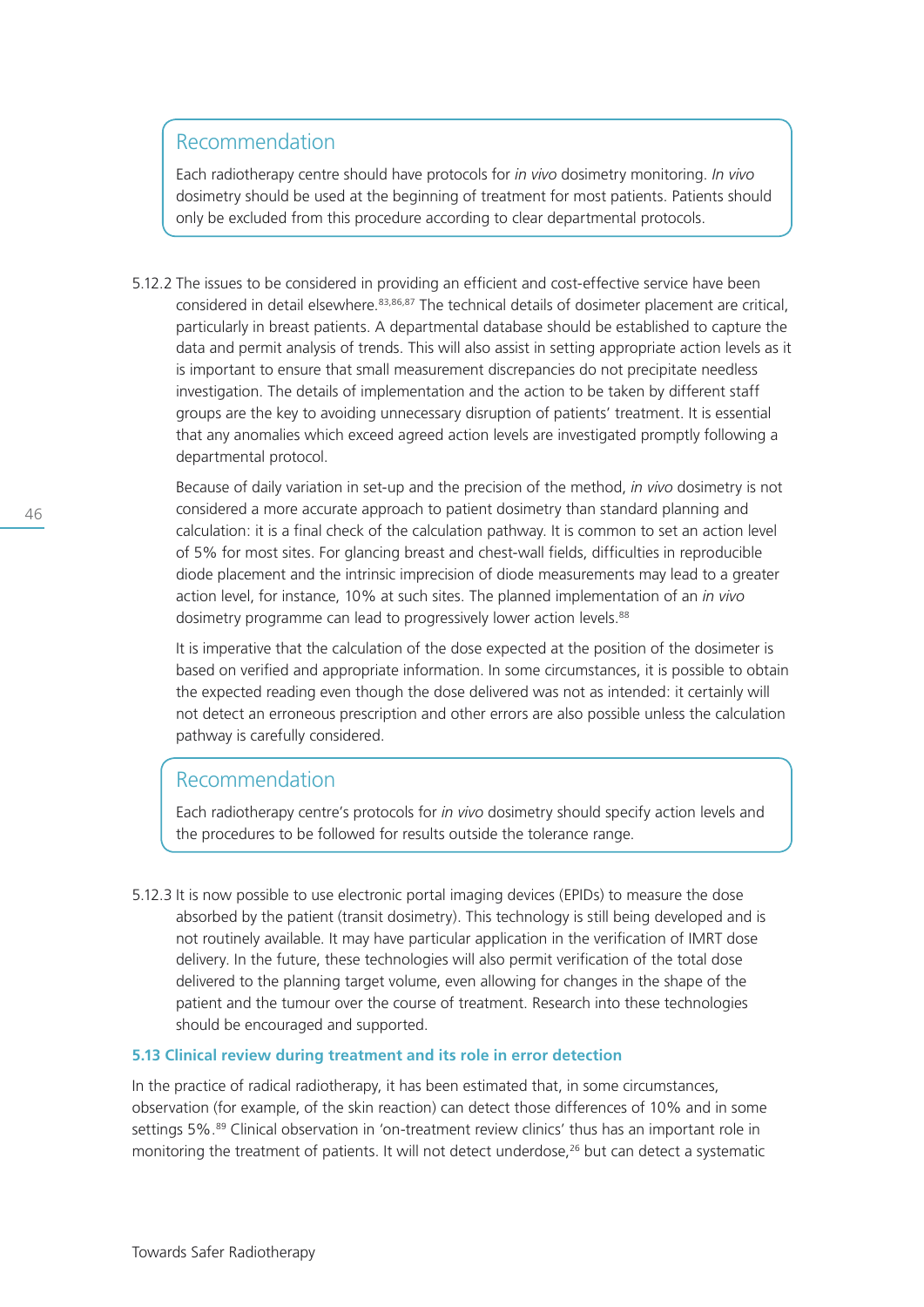overdose affecting a series of patients.<sup>39,90</sup> Review clinics can be delegated to appropriately trained and experienced staff. It is important that any concerns raised are investigated promptly.

## Recommendation

Each radiotherapy centre should have an agreed policy for systematic review of patients on treatment. Concerns raised by staff must be investigated promptly.

## **5.14 Patient concerns and their role in error detection**

Patients are often keen observers of their own treatment. When a change occurs they are likely to remark on it: 'It lasted longer today?' or 'Where is the filter you usually put on the machine?' A clear answer must be given to any concern as it may point to an error. As mentioned earlier (5.10.1), it is good practice to verify with the patient at the start of a treatment course that the correct side is being treated.

# Recommendation

Concerns raised by patients must be taken seriously and investigated promptly.

## **5.15 Communication with patients during treatment**

Patients should be fully informed about the procedures they are to undergo and should have given consent before arrival at the treatment machine.

Some patients are particularly concerned about being alone and immobilised in the treatment room. It should be explained that closed circuit TV is used to observe patients closely and treatment can be suspended if they move or signal. There should be an agreed method of communication between patients and staff, which the patients should be made aware of before the first fraction. It is good practice for this information to also be detailed in written information given to the patient. This could involve raising a hand, speaking though a two-way intercom or an alarm button might be preferable, especially for those patients in head and neck immobilisation shells.

## Recommendation

Patient communication with staff during treatment should be facilitated.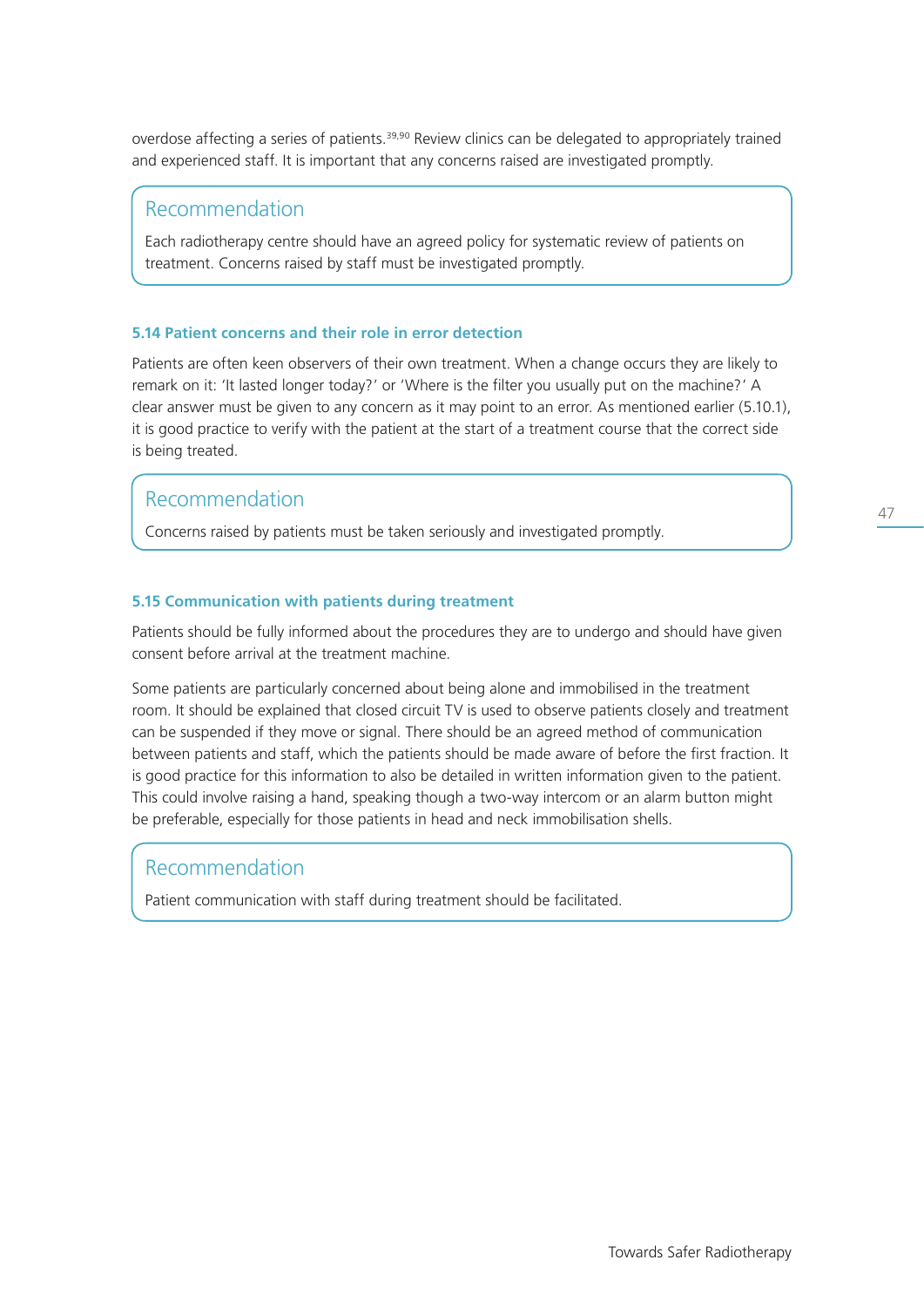# Chapter 6: Learning from errors

Though preventing and detecting errors before harm can occur is important, so is changing practice to prevent recurrence. At present, many opportunities to improve patient safety are lost because information is not shared. Learning from incidents, errors and near misses should be local, national and international.

## **6.1 Local learning**

All UK radiotherapy centres have QART systems, a core function of which is to regularly analyse errors and other non-conformances for trends and pointers for improving the quality and safety of treatment. The impetus for QART itself originated from the investigation into the multiple-patient radiotherapy accident in Exeter.<sup>39</sup> The need for formal, comprehensive quality assurance programmes in radiotherapy is perhaps the most important lesson that has been learned from a single radiotherapy accident.

## **6.1.1 Analysis of incidents and near misses**

 When an incident or near miss occurs, it is important to look at the underlying causes to understand not only what happened, but also why. As discussed in Chapter 3, there are a multitude of human, procedural and environmental factors, which can be contributory (Table 3.1, page 22). For each radiation incident, there is a chain of events that formed the exact circumstances in which error occurred and went undetected. It is important that the investigation is conducted in a timely manner so that important factors are not missed.

 A chronological investigative technique used most commonly in the UK is called 'root cause analysis' or, more broadly, 'systems analysis'. The process is described fully in *The London Protocol*91 but, in essence, involves obtaining information from all possible sources (such as patient records, planning data, staffing rotas) and conducting semi-structured interviews with all individuals concerned, including the patient, to understand the sequence of events, what actually went wrong, and all contributory factors. This information is then compiled to produce a flowchart, which depicts the sequence of events and contributory factors. The most commonly used format is the 'fish-bone' diagram or 'cause and effect' diagram (see Appendix 6.1 and Patton et al<sup>79</sup>). Each incident will have factors in most categories.

 Root cause analysis is time-consuming, but can provide valuable information on the workings of a department and may identify other potential problems. Root cause analysis should be conducted for all level 1 and 2 radiation incidents and other radiation incidents and near misses identified as potentially important by a systematic analysis of less detailed investigations. Practical support for using root cause analysis can be found at the NPSA's web-based e-learning toolkit at

http://www.npsa.nhs.uk/patientsafety/improvingpatientsafety/rootcauseanalysis/

 Once the issues have been established, recommendations and an action plan can be developed to prevent recurrence. This should be disseminated throughout all staff groups involved in the relevant part of the patient pathway.

 The Princess Margaret Hospital in Toronto, Canada, has demonstrated such an approach can reduce the error rate in complex radiotherapy by a third.<sup>38</sup>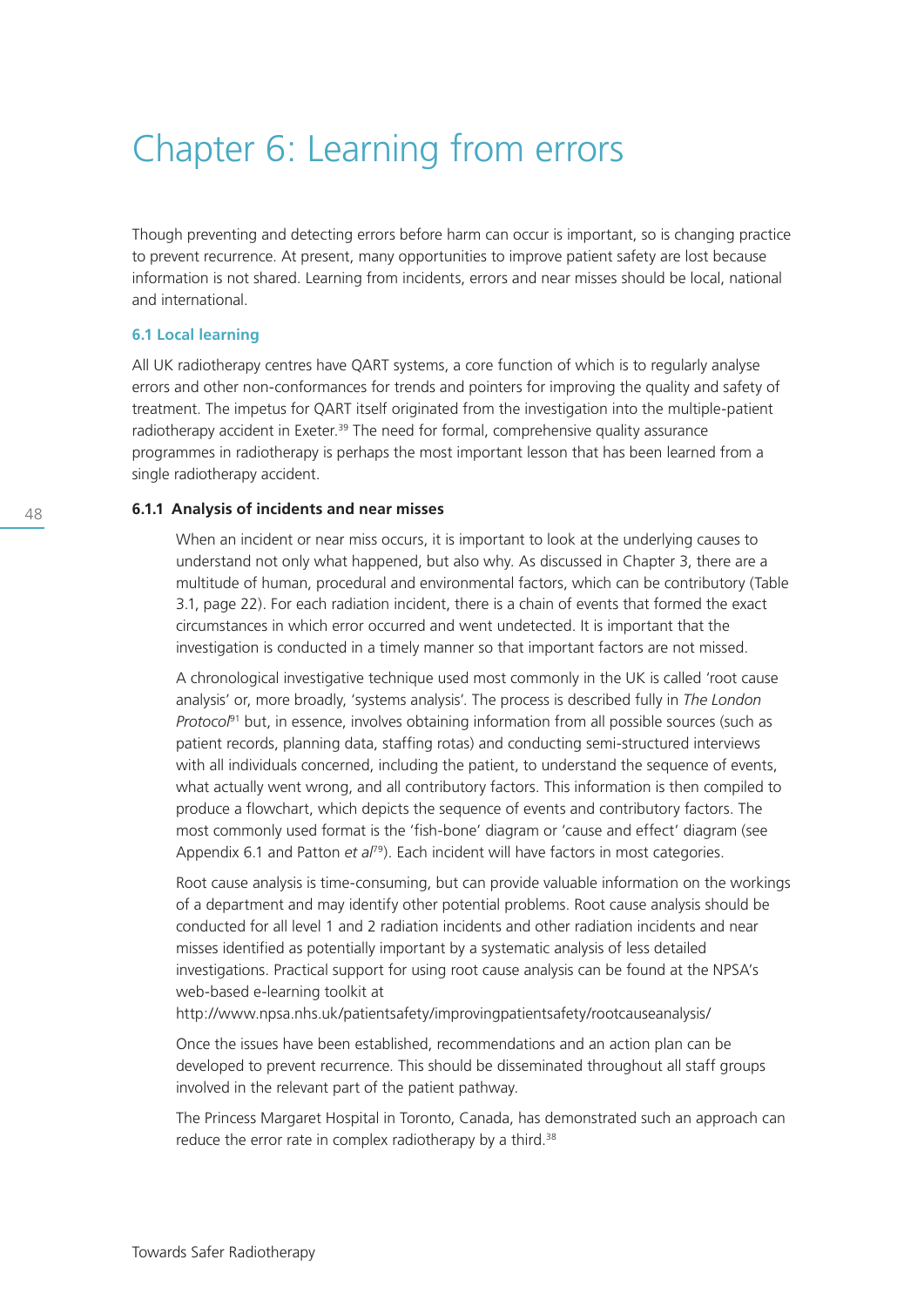# Recommendation

 Following a level 1 or 2 radiation incident, a systematic investigation should be conducted to identify the root causes. To prevent recurrence, the lessons learnt from root cause analysis should be disseminated locally and through a national anonymised learning system.

- 6.1.2 A well-designed quality system should not only learn from local incidents, but also implement best practice from national and international sources such as:
	- Notifications of safety issues in England can be transmitted via the Safety Alert Broadcast System (SABS), which are issued by the Medicines and Healthcare products Regulatory Agency (MHRA – Devices), the Department of Health Estates and Facilities and the NPSA
	- Recommendations from published inquiries into radiotherapy incidents, such as those that occurred in Exeter, North Staffordshire Royal Infirmary and Glasgow and the recommendations published by the RCR, IPEM and SCoR in response to these incidents
	- Analyses of radiotherapy incidents from around the world, such as those published by the Radiation Oncology Safety Information System (ROSIS),<sup>92</sup> the International Atomic Energy Agency (IAEA)<sup>36</sup> and the ICRP.<sup>81</sup>

# Recommendation

 Each radiotherapy centre must operate a quality system, which should ensure best practice is maintained by applying lessons learnt from radiotherapy incidents and near misses from other departments as well as in-house.

## **6.2 National learning**

Though local reporting, investigation and learning following an incident is important, other radiotherapy centres may be equally vulnerable to the same problems. Therefore, the transfer of the knowledge acquired is also an important step to make radiotherapy safer across the country and internationally.

## **6.2.1 National reporting systems**

Reporting systems can be divided into two types – statutory and voluntary.

6.2.1a Statutory reporting system

In a statutory system, the reporting of defined incidents is required by law and not to report would be a criminal offence. There are two functions of statutory reporting systems.

- 1. They provide assurance that serious incidents, resulting in harm or death to patients, are reported, investigated and that appropriate action is taken to prevent recurrence.
- 2. They encourage radiotherapy centres to improve the safety of their radiotherapy practice by increasing accountability.

As discussed in Chapter 2, in the UK, statutory reporting is required under UK law by both IR(ME)R 2000<sup>32</sup> and the IRR99.<sup>29</sup>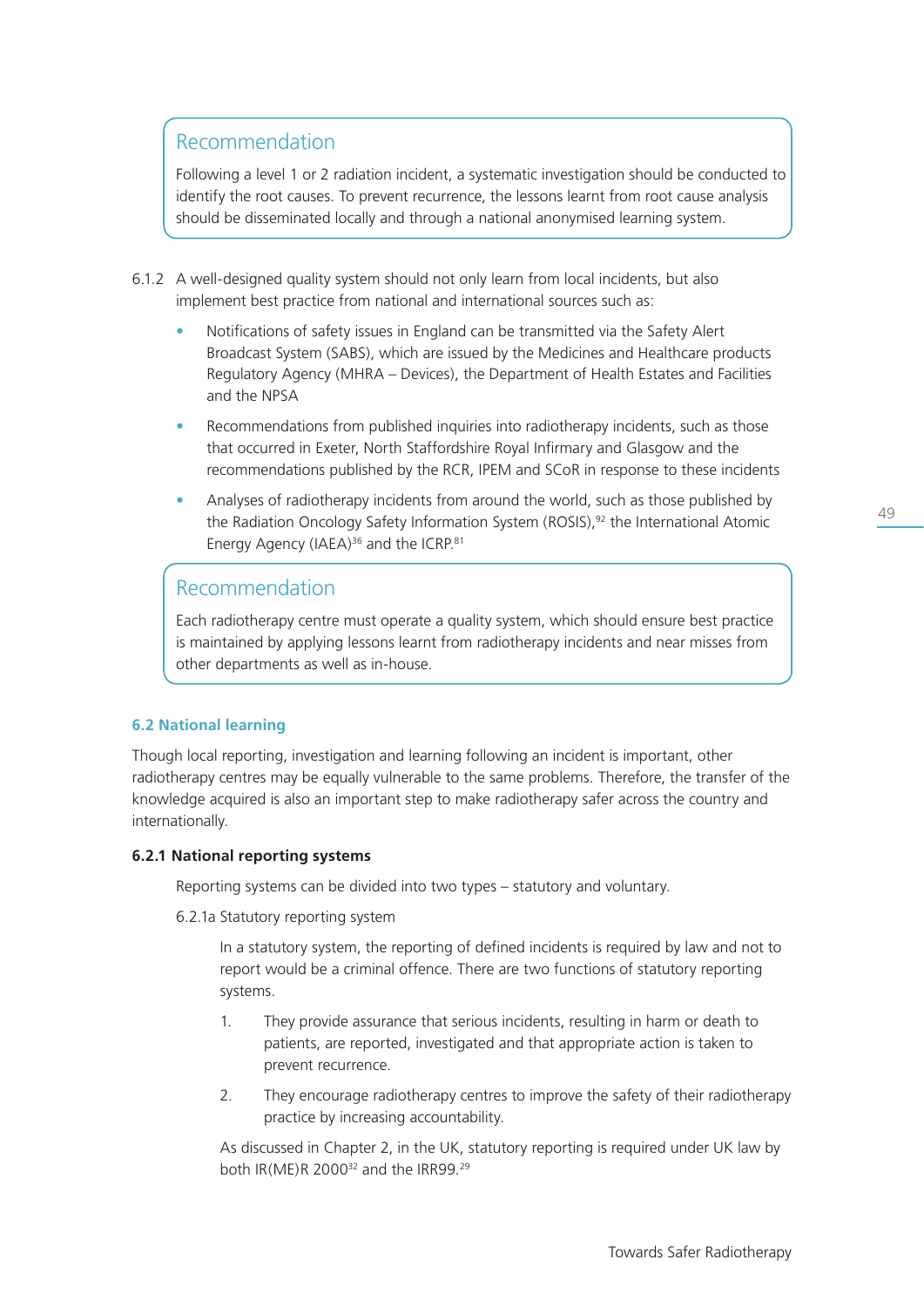#### 6.2.1.b Voluntary reporting systems

In a voluntary reporting system, no penalties are imposed for not reporting. Generally, the severity of incidents reported under such a system is relatively low, with patients suffering little or no injury. Most of the reported episodes are 'near misses'; errors that are detected before starting treatment and before harm can occur.

For every reportable radiation incident, many more near misses or incidents resulting in minimal harm occur. Figure 6.2 shows a diagram originally used in 1931 by Herbert Heinrich, a pioneer of industrial safety, to illustrate the fact that in the workplace, for every fatal incident, there were 30 minor and 300 near misses.<sup>93</sup> Root cause analysis of the minor events and near misses has been shown to provide valuable lessons, which can prevent serious incidents.

Therefore, voluntary, non-statutory reporting systems offer the potential to build a large database of near misses and incidents of low severity, and these data can then be available for analysis and learning by the radiotherapy community in the UK and worldwide.





### **6.2.2 Current voluntary reporting systems in the UK**

 Currently, voluntary reporting is available in England and Wales through the NPSA. Reports to the NPSA are derived from across all areas of healthcare and are by no means exclusive to radiotherapy.

 The ROSIS database is a European collaborative which collects and analyses errors and near misses, but to function fully a long-term guarantee of resources is required, which is difficult for an international venture to secure.<sup>92</sup>

### **6.3 Proposed voluntary UK radiotherapy reporting, analysis and learning system**

The importance of widespread reporting and learning from mistakes was highlighted by the NHS in the publications *An organisation with a memory*94 and *Building a safer NHS for patients*, 95 which first announced the establishment of the NPSA.

Currently, the NPSA collects data on radiotherapy incidents, which occur in England and Wales, but does not have the dedicated specific expertise to analyse data related to radiotherapy. Also, the wide variation in the way in which the errors are recorded means that meaningful analysis must include review of free text of individual incidents. Therefore, the Radiation Protection Division of the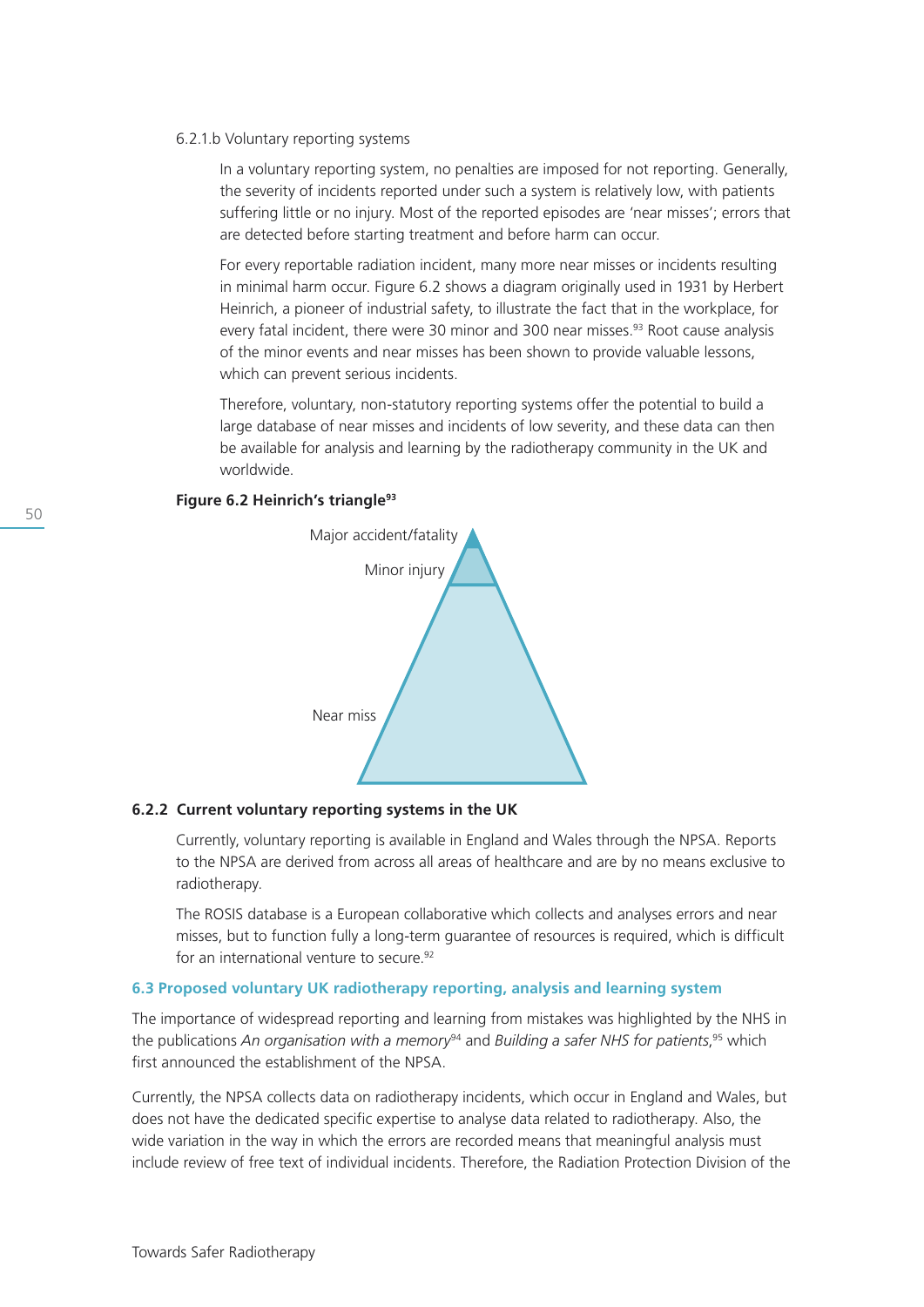Health Protection Agency has been given resources that will enable it to work with the NPSA and other UK organisations to analyse data on non-reportable radiotherapy incidents, minor radiation incidents and near misses and to disseminate the information to the radiotherapy community.

To be an effective resource for learning from incidents and errors, such a system for radiotherapy in the UK should:

- Be operated independently from any enforcement authority
- Receive reports in which the centre can be identified (but treated with total confidentiality) so the centre can be contacted if clarification is required
- Maintain patient confidentiality in accordance with NHS guidelines
- Have the formal endorsement of stakeholders, through their professional bodies.

## Proposed system

- All UK centres will use their existing QART systems to identify all radiation incidents and near misses. In order to harmonise the data recording, the codes for type of error (Figure 3.1) and where in the process the error occurred (Appendix 3.1) will be logged.
- Data will be provided to the HPA for England and Wales by the NPSA and other organisations as necessary. At present, there is no equivalent body to the NPSA in Scotland and Northern Ireland so this would have to be achieved through agreements to share information directly between the HPA and individual centres.
- The HPA will collate the information and analyse the data for frequently occurring problems and trends. Where required, it will request more specific information from centres.
- Using its expertise in radiotherapy practice and previous experience of investigating incidents, the HPA will perform analysis on the data, identifying specific topics (which could include frequently occurring problems or potentially more hazardous infrequent events), and investigate the causes.
- Any recommendations for changes in practice, with regard to the delivery of radiotherapy and the prevention of errors, will be made in collaboration with the professional bodies.

## Recommendation

A specialty-specific voluntary system of reporting, analysis and learning from radiation incidents and near misses should be established. All radiotherapy centres should participate in this to enable national learning from safety learning.

## **6.4 Feedback to radiotherapy centres and staff**

The lessons from radiation incidents and near misses should be disseminated to all radiotherapy centres, front-line staff and healthcare organisations. At present, this occurs formally via safety alert broadcasts (see Section 6.1) and informally via the professional networks of physicists, therapeutic radiographers and clinical oncologists. However, only a minority of possible learning episodes are fed back by these routes and it is anticipated that the proposed system will improve this by improving analysis of incidents and making reporting more worthwhile.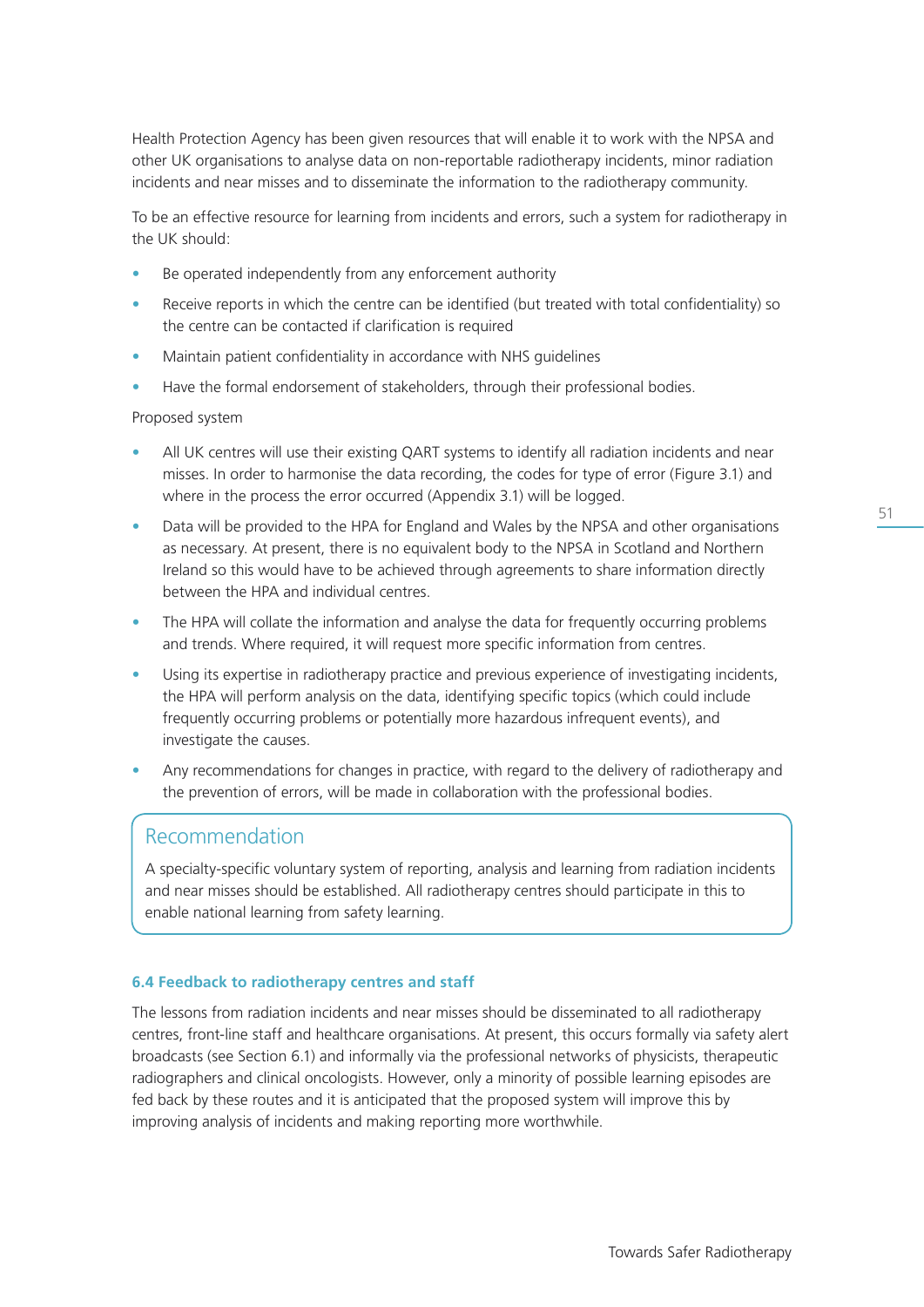To avoid incorrect speculation and consequent inappropriate change of practice, it is important that accurate, if outline, details of a major radiation incident are fed back to other radiotherapy centres as soon as possible. This will help to ensure the safety of other patients.

However, as clearly illustrated by a number of rail accidents<sup>96</sup> actually changing practice can be difficult.

A variety of approaches have been used $97$  such as:

- **Newsletters**
- Emails to front-line staff
- Targeted staff education programmes
- Error prevention manuals
- Regular departmental safety seminars.

Exactly which approach is most effective at producing a sustained change of practice is uncertain, but the development of the proposed UK radiotherapy reporting, analysis and learning system affords a valuable opportunity to evaluate the different approaches and make recommendations which could be applied to other branches of healthcare.

## Recommendation

Information about the error should be shared as early as possible during or after the investigation.

Research into the optimal methods of feeding back lessons learnt from radiotherapy errors should be conducted.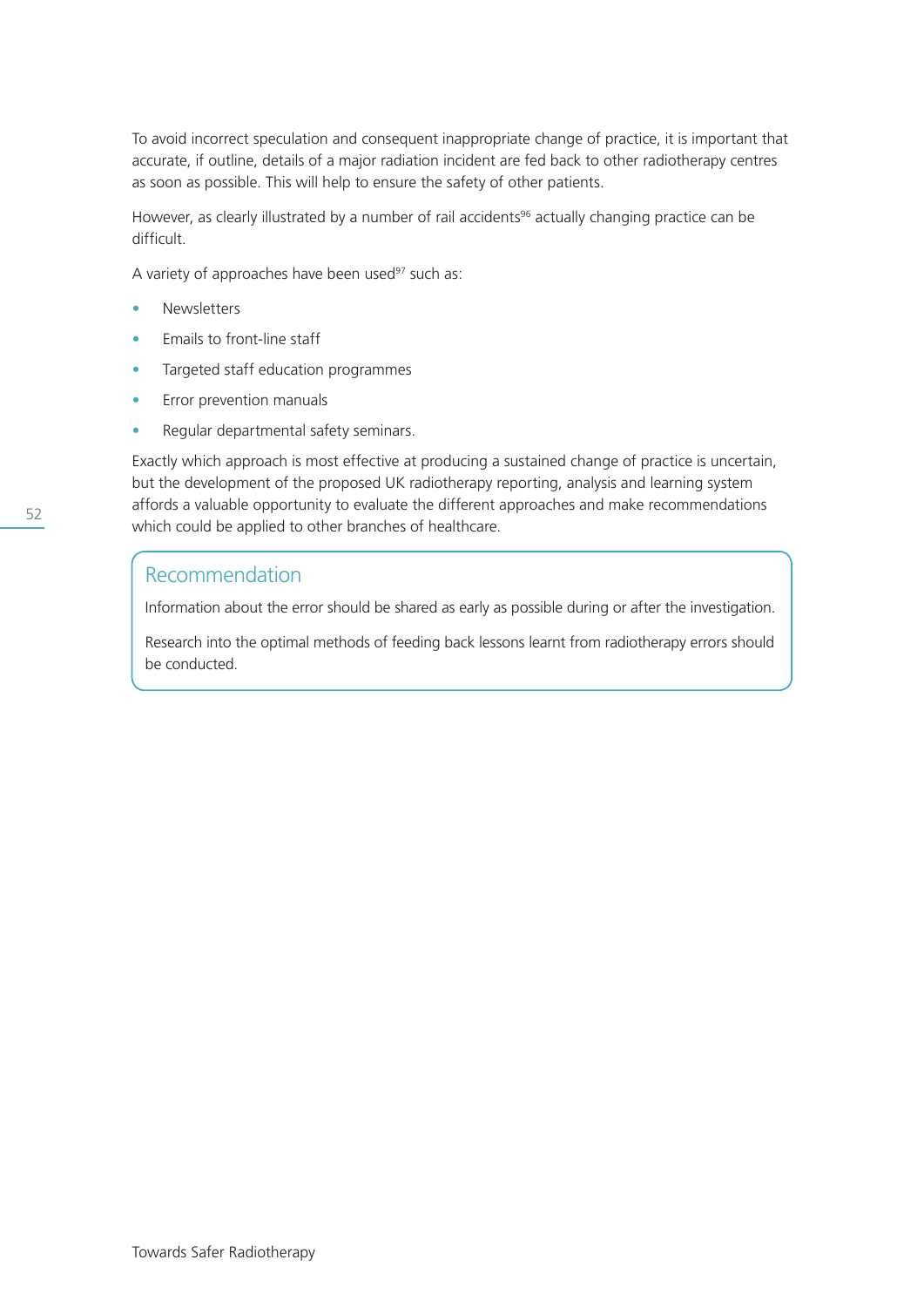# Chapter 7. Dealing with consequences of radiotherapy errors

Generally, the consequences of an error in radiotherapy delivery will be proportionate to the severity of its outcome, both for patients and staff.

The following are possible examples of effects of such an error.

For patients:

- Increased normal tissue toxicity due to overdose
- Reduction in tumour control due to under dose
- Anxiety and fear (of future effects)
- Anger
- Loss of confidence in RT process and staff.

For healthcare professionals:

- Diminished morale
- Feelings of guilt
- Loss of self-confidence
- Anxiety of professional reprisal.

Following the discovery of a clinically significant radiotherapy error (that is, one of level 1 or 2 as set out in Figure 3.1, page 21) both the affected patient(s) and involved healthcare professionals will need support to mitigate adverse effects, physical and psychological, both actual and potential.

## **7.1 General principles of actions to be taken following an error**

- 7.1.1 Healthcare organisations should operate in a culture of openness with both patients and staff, and have a local protocol based on the NPSA's 'Being Open' policy, adapted to suit local requirements.<sup>98</sup>
- 7.1.2 All radiotherapy departments should have clear guidelines in their quality system on error management, and actions to be taken when errors occur.
- 7.1.3 For clinically significant errors, or those that are potentially so, (level 1 or 2) these should:
	- Prevent or minimise further injury to the patient
	- Assess the significance of the deviation in dose before further radiation is delivered
	- Assess if correction can be applied taking into account radiobiological consequences
	- Establish if any other patients on treatment may be similarly affected
	- Prevent or minimise any injury to other patients receiving similar treatment.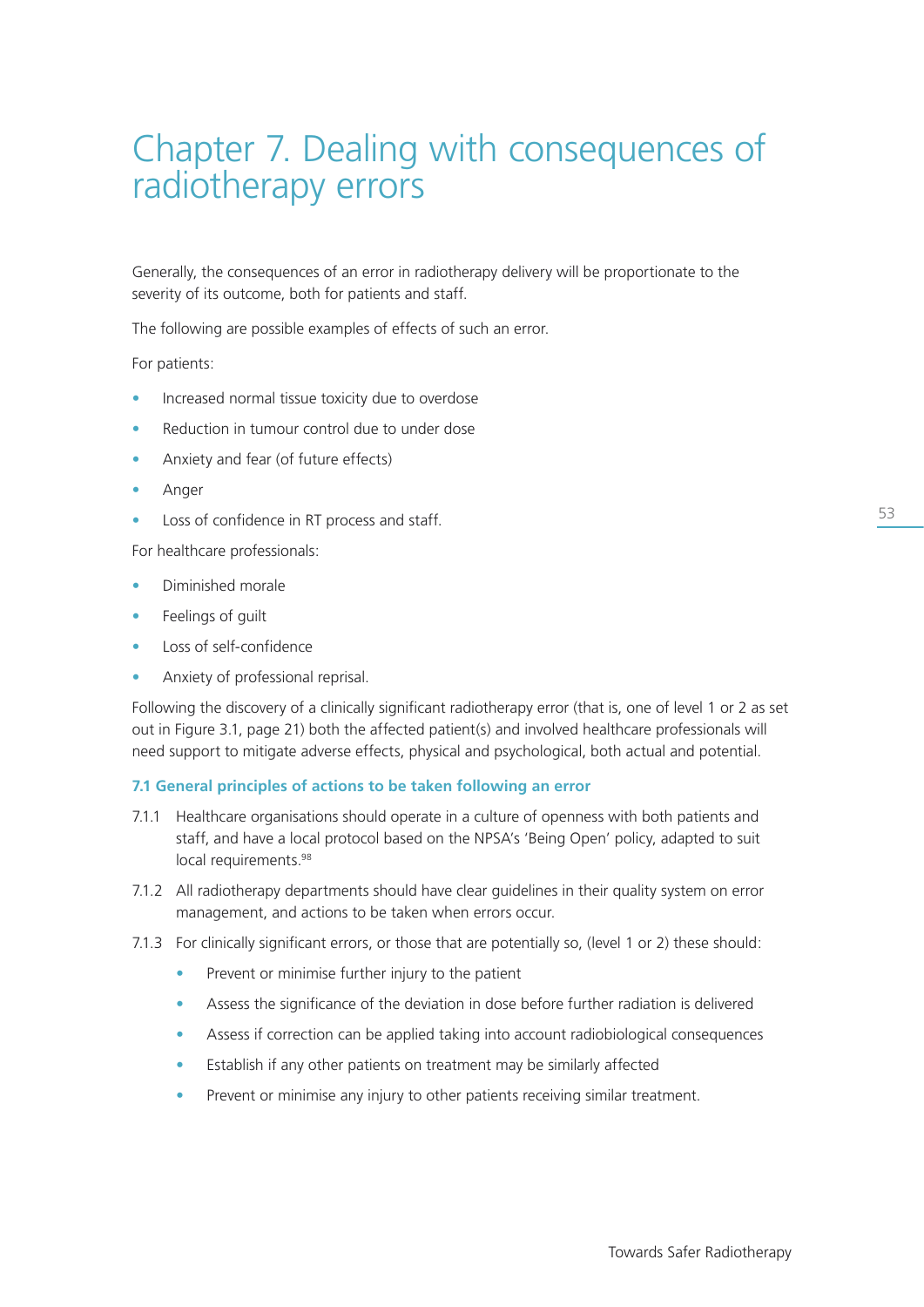- 7.1.4 Some errors may require a retrospective review of previously treated patients to determine whether a similar event has occurred. Following the Stoke incident, the records of more than 1,000 patients were reviewed to assess the impact of a systematic error that resulted in underdosage.<sup>47</sup>
- 7.1.5 If a level 1 or 2 clinically significant error is discovered in the treatment of a patient who has completed their radiotherapy course, a clinical decision needs to be made as to whether their subsequent management needs to be altered.

## **7.2 Errors without clinical significance (level 3–5): patient considerations**

7.2.1 The majority of errors in the radiotherapy pathway fall into these categories and by definition have no consequence to the patient in terms of either tumour control or normal tissue toxicity. An example is given in Box 7.1.

## **Box 7.1**

Treating a single field for one fraction of a 30-fraction course of radiotherapy centred on a mole adjacent to the tattoo. The difference to the tumour control and normal tissue toxicity is within the range of variation accepted in the delivery of radiotherapy. In such a case the treatment can continue as originally intended.

**Level 3 (Minor radiation incident). Code 13k Identification of reference marks**

## **7.3 Clinically significant errors (level 1–2): patient considerations**

7.3.1 In the event of a clinically significant error, or one that is potentially so, it is important that the patient is kept informed throughout the process.<sup>98,99</sup>

The consultations should:

- Involve the clinical oncology consultant
- Involve other staff to provide technical information if required
- Take place in a timely manner
- Include an independent carer or support worker to support the patient
- Be handled in a sensitive and open manner, but without causing unnecessary distress: the response should be proportionate to the potential severity of the outcome of the error
- Describe accurately the circumstances of the error, enabling the patient to have a clear understanding of what has happened and why
- Inform the patient of the most likely clinical consequences of the error
- Describe the recommended corrective action or other treatment
- Inform the patient that the incident will be investigated and reported under appropriate procedures to prevent a recurrence
- Include an apology
- Be accurately documented in the patient's healthcare record.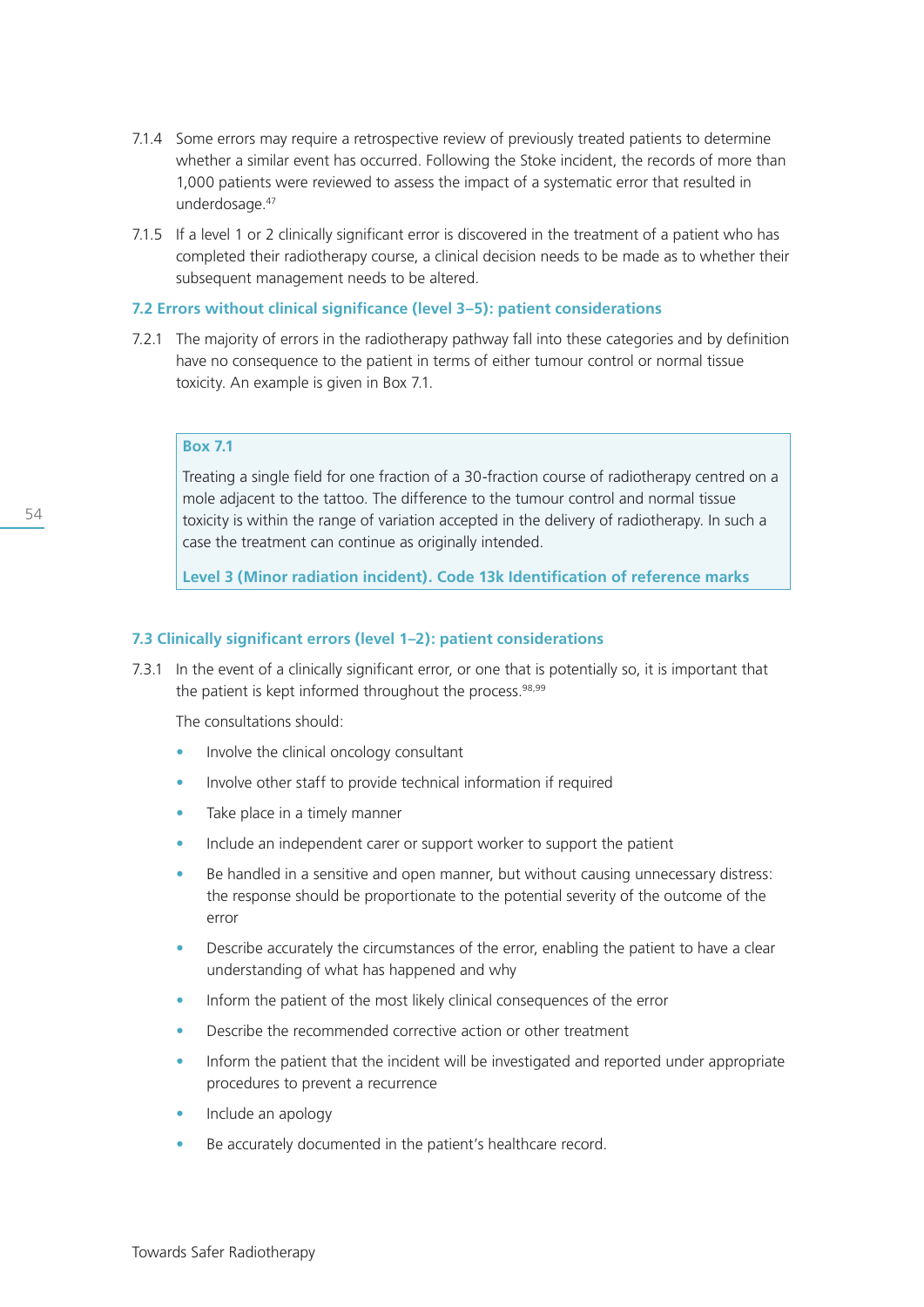- 7.3.2 Advice and support should be offered to the patient. This should include:
	- Written information
	- The opportunity to discuss the issues in a supportive environment with partner or other family members present
	- Referral to support groups if required
	- Referral to independent expert advice if requested
	- Referral for external professional counselling if required
	- Information about who to contact to raise further concerns should the patient wish to escalate the process.
- 7.3.3 When a major error occurs and reaches the public domain, other patients receiving radiotherapy understandably become anxious about their own treatment. It is important that staff:
	- Support and reassure patients whose treatment is unaffected
	- Avoid speculation and discuss only known facts.
- 7.3.4 In circumstances where an error has been detected that affects a number of patients, many of whom have completed treatment, the potentially affected individuals should be contacted and asked to attend for an appointment to discuss the implications. In such circumstances it is recommended that:
	- A telephone helpline be set up to advise other patients who have previously been treated in the department and who may be worried
	- Staff dealing with telephone calls should be trained and work to a script
	- Staff should know how to refer on complex queries
	- All calls should be logged and the advice given and subsequent action recorded and followed up.

# Recommendation

When a clinically significant radiation incident (level 1 or 2) occurs, the patient should be informed that it has occurred and be supported in the management of any potential consequences.

## **7.4 Reporting of incidents or concerns by patients**

Patients and their carers should be given information on how they should raise any concerns they might have or report any incidents which might occur. This information should be given as part of the information, or information pack, provided to patients and their carers at an early stage of their pathway.

• Internally: This should normally be done by the patient initially contacting his or her named nurse/therapeutic radiographer/oncologist. Patients should also be advised of the procedure within the healthcare organisation to escalate the issue beyond this level should they wish to do so. Additional information on this can be found at: www.healthcarecommission.org.uk/ aboutus/complaints/complaintsaboutthenhs.cfm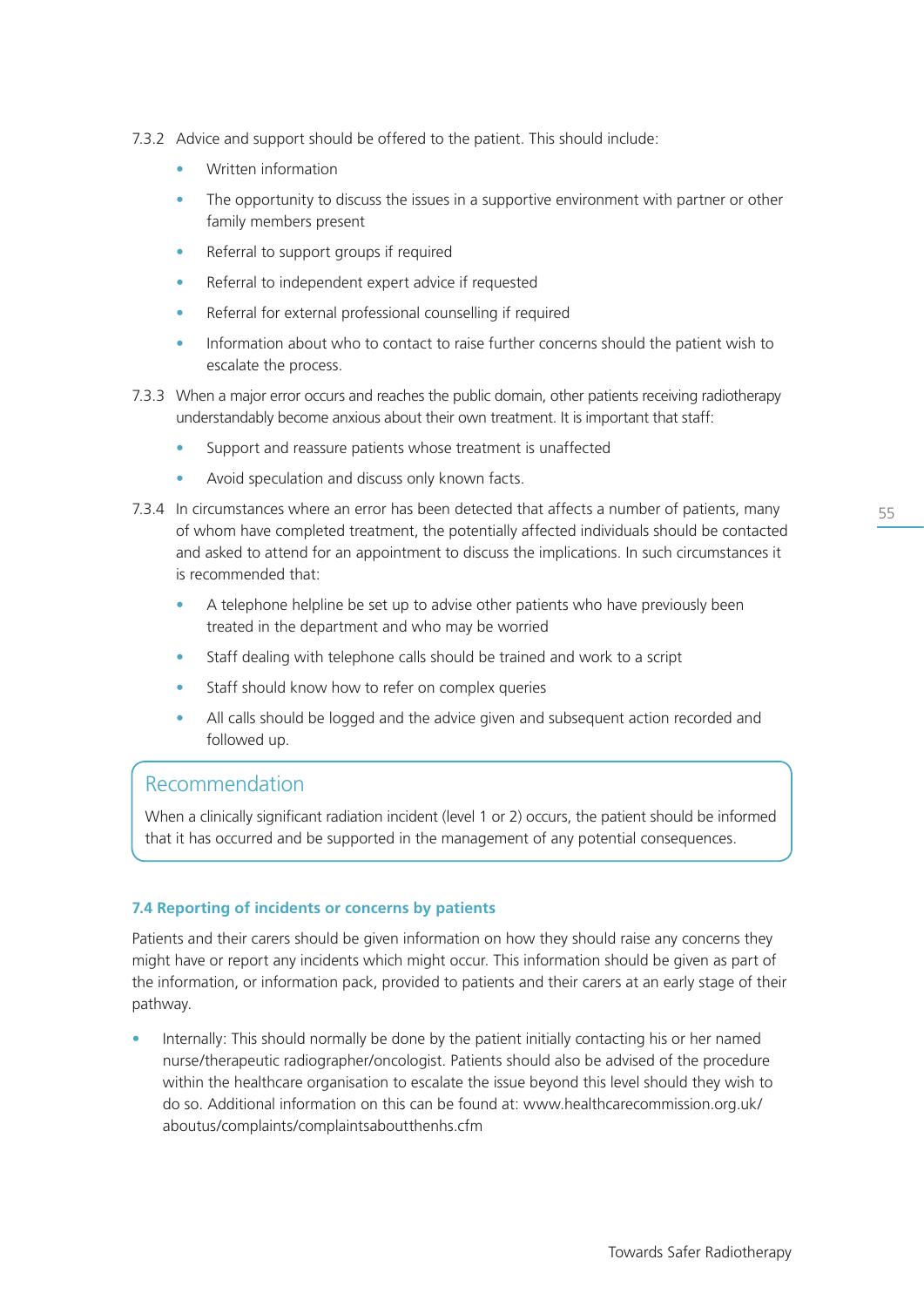- Externally: Patients should use the Medicines and Healthcare products Regulatory Agency (MHRA) Yellow Card form or the NPSA website www.npsa.nhs.uk/public/reporting. Alternatively, in Wales concerns can be reported to www.patienthelp.wales.nhs.uk
- Patients unhappy with the way in which their complaint has been handled by the NHS can contact the Healthcare Commission: http://www.healthcarecommission.org.uk/aboutus/ complaints/complaintsaboutthenhs.cfm gives information about how this can be done and the information required.

## **7.5 Staff support**

- 7.5.1 If a significant or potentially significant incident occurs it is not only distressing for patients, but also staff. Staff involved may need:
	- Information on the process of investigation and reporting
	- Reassurance that blame will not be attributed in cases of inadvertent error or system failure
	- Support from colleagues
	- Support from line managers
	- Support from their professional body or trade union
	- Counselling facilitated either by the healthcare organisation or externally
	- A period of re-training following investigation of the error.
- 7.5.2 When an error occurs, it is important that all staff involved are informed of the nature of the problem to diminish the probability of a repetition before the investigation process is complete. A balance needs to be struck between informing staff and not prejudging the causes.

# Recommendation

When an error occurs, the staff involved should be offered appropriate support.

## **7.6 Informing the wider community**

The need to inform the professions within the wider radiotherapy community when a serious radiotherapy error has occurred has already been discussed in Section 6.4.

There will also be a need to inform management personnel outside the radiotherapy department but within the healthcare organisation. They may need specialist advice from radiotherapy professionals due to a lack of understanding about the details of radiotherapy treatments.

The management of press interest in the event of a serious radiotherapy error should be planned for. Patient confidentiality and the possibility of prosecution may limit publication of details of the incident. It is essential that:

- Healthcare organisations publish clear protocols for staff on how to handle enquiries from the media
- All patients who may have been affected are informed by personal contact before any press release is issued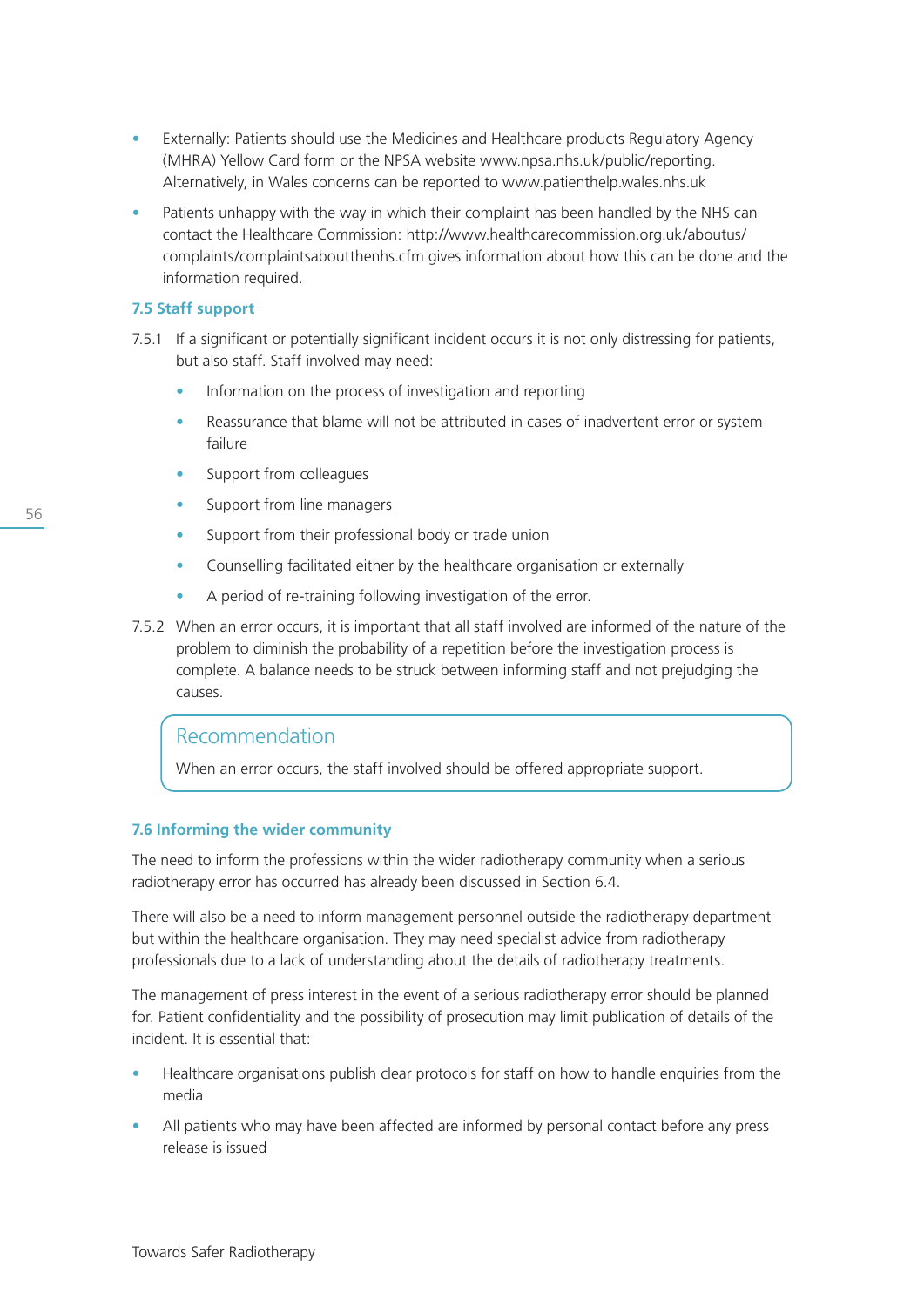- General practitioners of affected patients should also be informed before any press release is issued
- Professional bodies that may become involved should be informed before any press release is issued to enable them to handle media enquiries appropriately, and provide support to their members as necessary
- The healthcare organisation's public relations officer should be contacted for expert advice
- A short clear press statement should be drafted by a trained professional
- A trained spokesperson should be identified and likely press questions should be considered and answers prepared
- The press release should clearly describe the nature of the error if possible
- The risks to other patients in the same and other departments should be explicitly addressed
- The anxiety of other patients caused by media interest should be addressed.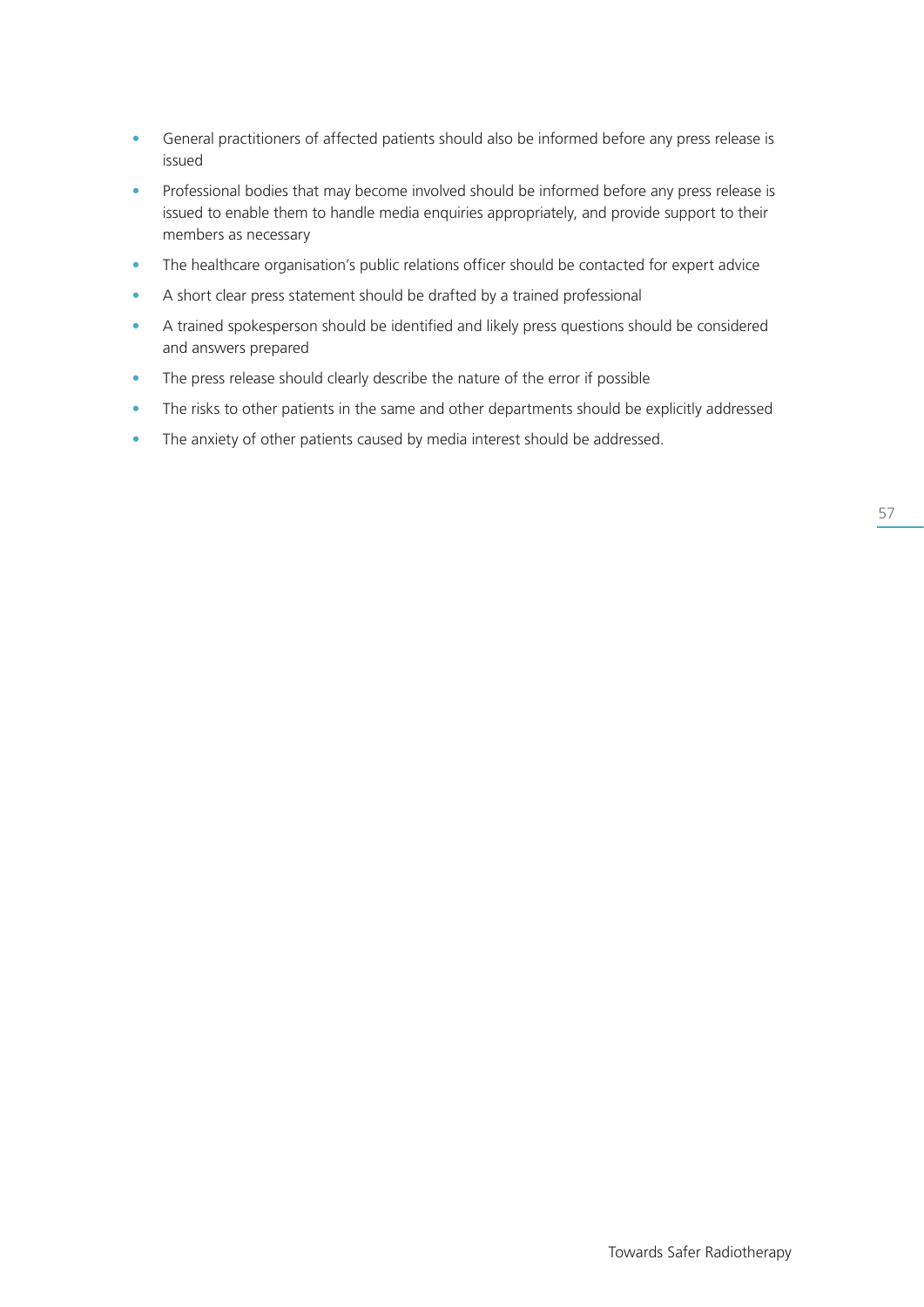# Summary of recommendations

## **Departmental culture, resources and structure**

- 1. Multidisciplinary working with clear communication is essential for a safe radiotherapy department and such a culture should be actively developed. Questioning irrespective of position within the organisation should be actively encouraged. Those reporting uncertainties and errors should be given due credit for professional behaviour (page 27).
- 2. To ensure that the safe delivery of radiotherapy is maintained, each centre should formally review its skills mix and staffing levels at intervals of no more than two years and ensure these comply with national guidance. Additional reviews should be carried out during the planning of new treatment techniques or procedures and before they are introduced (page 25).
- 3. Training records should be created and maintained for all staff involved in radiotherapy. They should be detailed and specific to particular procedures. Funding to support training should be available (page 31).
- 4. The radiotherapy department management structure should be reviewed every two years (page 28).

## **Working practices**

- 5. The precise details of checking and verifying procedures are vital to their value. Procedures used should elicit an active response and should, as far as possible, be independent of the original method. Interruptions during radiotherapy planning and checking procedures should be minimised (page 36).
- 6. Each radiotherapy centre should have protocols within its quality system which define what data are to be checked by planners and prescribers along the radiotherapy pathway and how the results of these checks are to be recorded (page 40).
- 7. Checks and verification should be performed independently by entitled operators working to clear protocols, which make explicit the individual's responsibilities and accountability (page 45).
- 8. Correct patient identification is essential at every step. Procedures eliciting an active response from the patient must be used. The use of new technology to assist patient identification should be explored (page 37).
- 9. Each radiotherapy centre should have a clear protocol outlining the steps to be taken to ensure correct patient set-up (page 44).
- 10. The use of standardised treatment protocols allows the definition of an expected range of monitor units, which provides an additional safeguard (page 42).
- 11. Calculations should be checked by a different entitled operator, preferably using a different method and a separate data set. Reverse checking is an example of the use of a different method (page 41).
- 12. Protocols should stipulate the calculation of monitor units for the actual dose to be delivered, rather than a normalised dose, to eliminate the need for additional manual calculations. It should be possible to check this as a single procedure (page 42).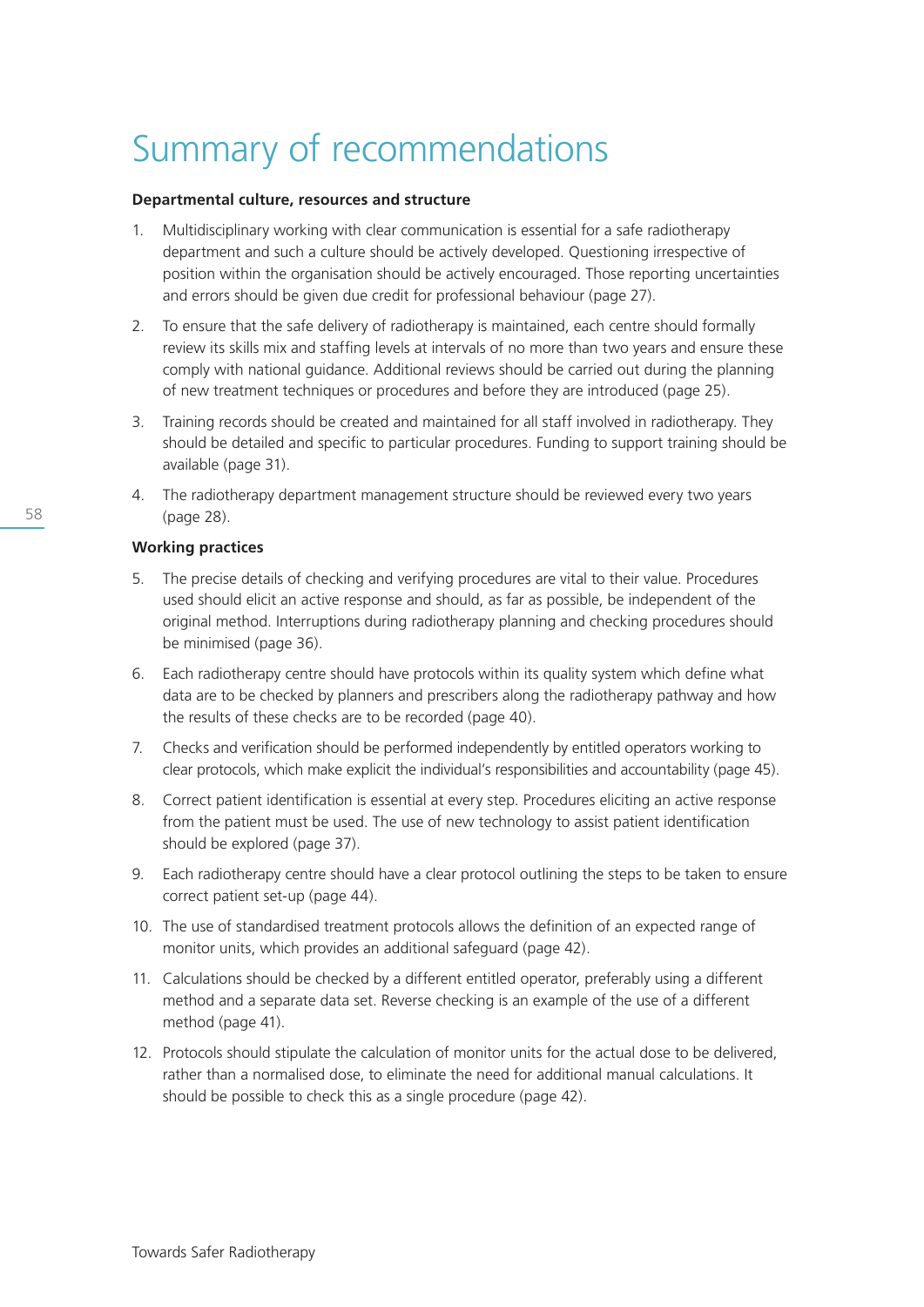13. Departments should eliminate manual data transfer between computer systems. If this is not possible, then an action plan should be developed to remedy the problem and in the interim the added risk should be recognised and careful additional verification procedures established (page 43).

## **Safety management**

- 14. All departments should have an agreed schedule of equipment quality control and planned preventative maintenance (page 34).
- 15. All centres should participate in dosimetric audit networks (page 31).
- 16. All radiotherapy centres should have protocols for on-treatment verification imaging. This should be used as a minimum at the start of a course of radiotherapy to ensure there is no gross positional error. If there is no electronic portal imaging available then film verification should be used if technically possible (page 45).
- 17. Each radiotherapy centre should have protocols for *in vivo* dosimetry monitoring. *In vivo* dosimetry should be used at the beginning of treatment for most patients. Patients should only be excluded from this procedure according to clear departmental protocols (page 46).
- 18. Each radiotherapy centre's protocols for *in vivo* dosimetry should specify action levels and the procedures to be followed for results outside the tolerance range (page 46).
- 19. Each radiotherapy centre should have an agreed policy for systematic review of patients on treatment. Concerns raised by staff must be investigated promptly (page 47).

## **Patient and staff involvement**

- 20. When a clinically significant radiation incident (level 1 or 2) occurs, the patient should be informed that it has occurred and be supported in the management of any potential consequences (page 55).
- 21. Concerns raised by patients must be taken seriously and investigated promptly (page 47).
- 22. When an error occurs, the staff involved should be offered appropriate support (page 56).
- 23. Information about the error should be shared as early as possible during or after the investigation (page 52).
- 24. Patient communication with staff during treatment should be facilitated (page 47).

## **Change management**

- 25. Each radiotherapy centre should hold regular multidisciplinary management meetings. In addition, there should be regular multidisciplinary meetings to discuss operational issues, including the introduction of new technologies and practices. These meetings should be informal to encourage interprofessional challenge, while respecting professional boundaries and qualifications (page 26).
- 26. When new or changed treatment techniques or processes are to be introduced, a risk assessment should be undertaken and consideration given to additional verification procedures for the initial cohort of patients (page 33).
- 27. The criteria used in the evaluation of equipment with the procurement process should include a review of both the positive and negative implications of performance specifications for patient and staff safety (page 32).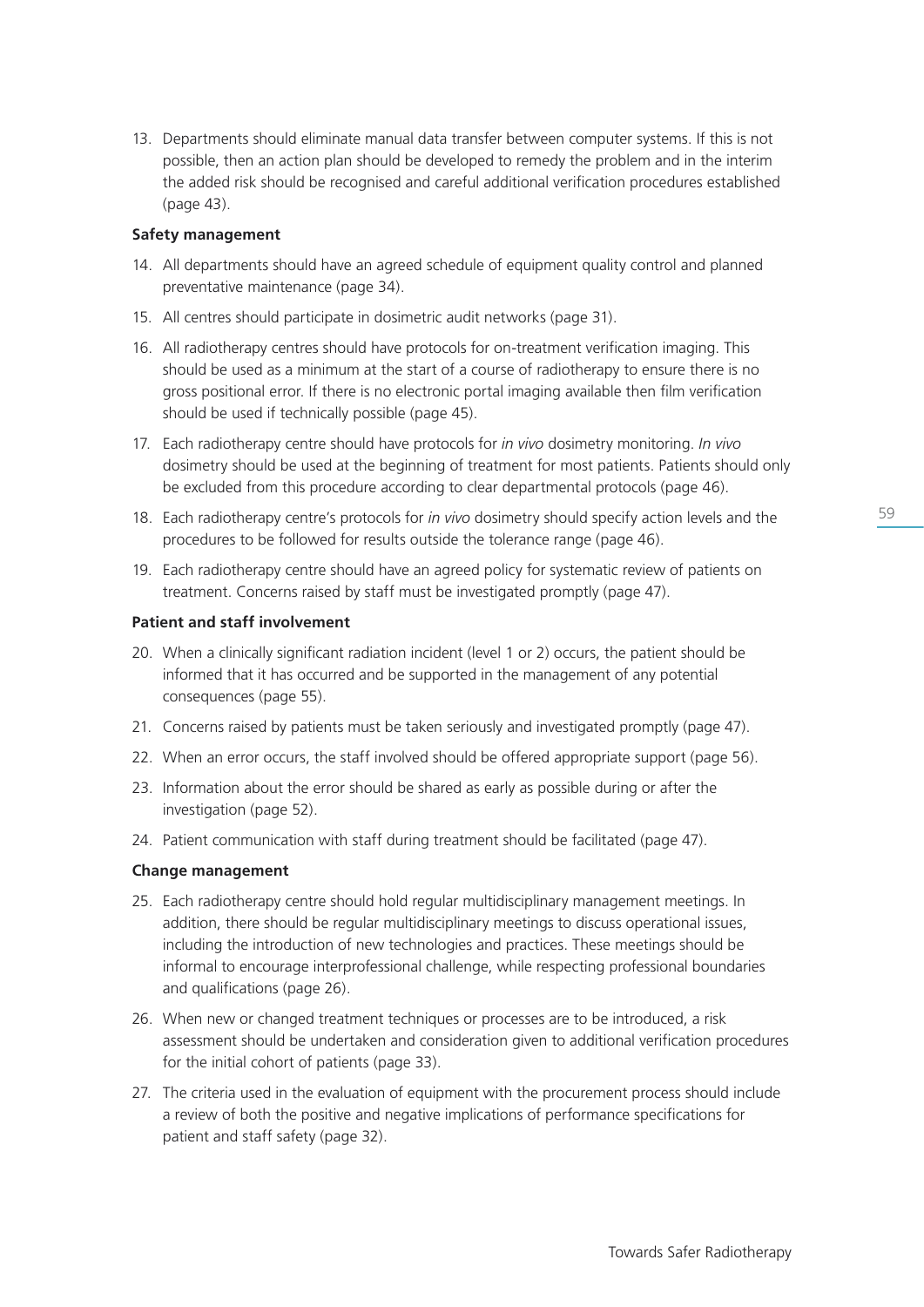- 28. Commissioning of radiotherapy equipment should be carried out against a written plan taking into account factors, including:
	- Compliance with functional specification
	- Clinical requirements
	- Statutory and regulatory requirements
	- Appropriate good practice guidance
	- Safety issues (page 33).

## **Quality assurance systems**

- 29. Each department should have a fully funded, externally accredited quality management (QART) system in place (page 27).
- 30. All procedures should be documented and subject to review every two years or whenever there are significant changes (page 28).
- 31. Quality policy and objectives should be reviewed at least annually and reported to a management representative appointed by the healthcare organisation (page 28).
- 32. Each radiotherapy centre must operate a quality system, which should ensure best practice is maintained by applying lessons learnt from radiotherapy incidents and near misses from other departments as well as in-house (page 49).
- 33. Training in the operation of the quality management system should be part of the mandatory induction for all staff in each radiotherapy centre (page 28).
- 34. Radiotherapy centres should use:
	- The decision grid to classify the severity of radiotherapy errors and
	- The radiotherapy pathway coding system in Appendix 3.1 to identify where errors occur in a consistent manner (page 23).
- 35. Following a level 1 or 2 radiation incident, a systematic investigation should be conducted to identify the root causes. To prevent recurrence, the lessons learnt from root cause analysis should be disseminated locally and through a national anonymised learning system (page 49).

## **Recommendations for national implementation**

- 36. A specialty-specific voluntary system of reporting, analysis and learning from radiation incidents and near misses should be established. All radiotherapy centres should participate in this to enable national learning from safety learning (page 51).
- 37. Research into the optimal methods of feeding back lessons learnt from radiotherapy errors should be conducted (page 52).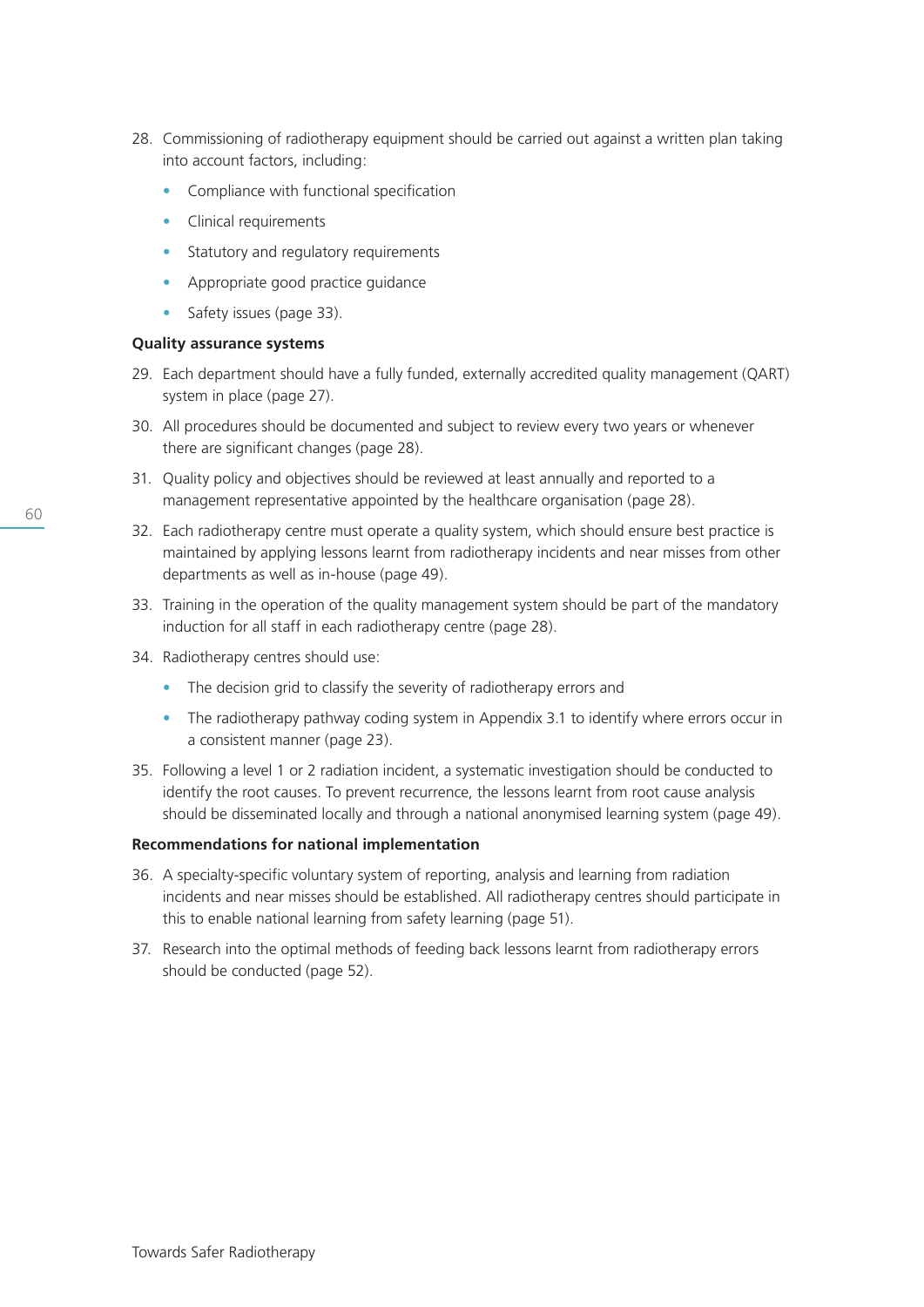# Appendix 3.1. Radiotherapy pathway coding

NB: This coding system was developed and tested with the help of members of the London Radiotherapy Quality Assurance Network. All coding systems are dynamic as systems change and new procedures invented therefore further codes will be have to be added as required.

| Process code   | Activity code                                                                          |
|----------------|----------------------------------------------------------------------------------------|
| $\bf{0}$       | <b>Scientific infrastructure</b>                                                       |
| 0a             | Implementation of national and international codes of practice for radiation dosimetry |
| 0b             | Development of dosimetry algorithms for local application                              |
| Оc             | Development of treatment planning algorithms for local application                     |
| 0d             | Other                                                                                  |
|                | <b>Equipment-specific activities</b>                                                   |
| 1              | Room design                                                                            |
| 1a             | Patient safety                                                                         |
| 1b             | Staff and public safety                                                                |
| 1 <sub>C</sub> | Environmental controls                                                                 |
| 1 <sub>d</sub> | Access control                                                                         |
| 1e             | Other                                                                                  |
| $\overline{2}$ | <b>New equipment</b>                                                                   |
| 2a             | Installation                                                                           |
| 2 <sub>b</sub> | Manufacturer's tests                                                                   |
| 2c             | Acceptance tests                                                                       |
| 2d             | Critical examination under IRR99                                                       |
| 2e             | Customisation and configuration of equipment                                           |
| 2f             | Commissioning                                                                          |
| 2g             | Data recording                                                                         |
| 2h             | Preparation of data files for planning computers                                       |
| 2i             | Other                                                                                  |
| 3              | <b>Routine machine QA</b>                                                              |
| 3a             | Daily consistency checks - geometric parameters                                        |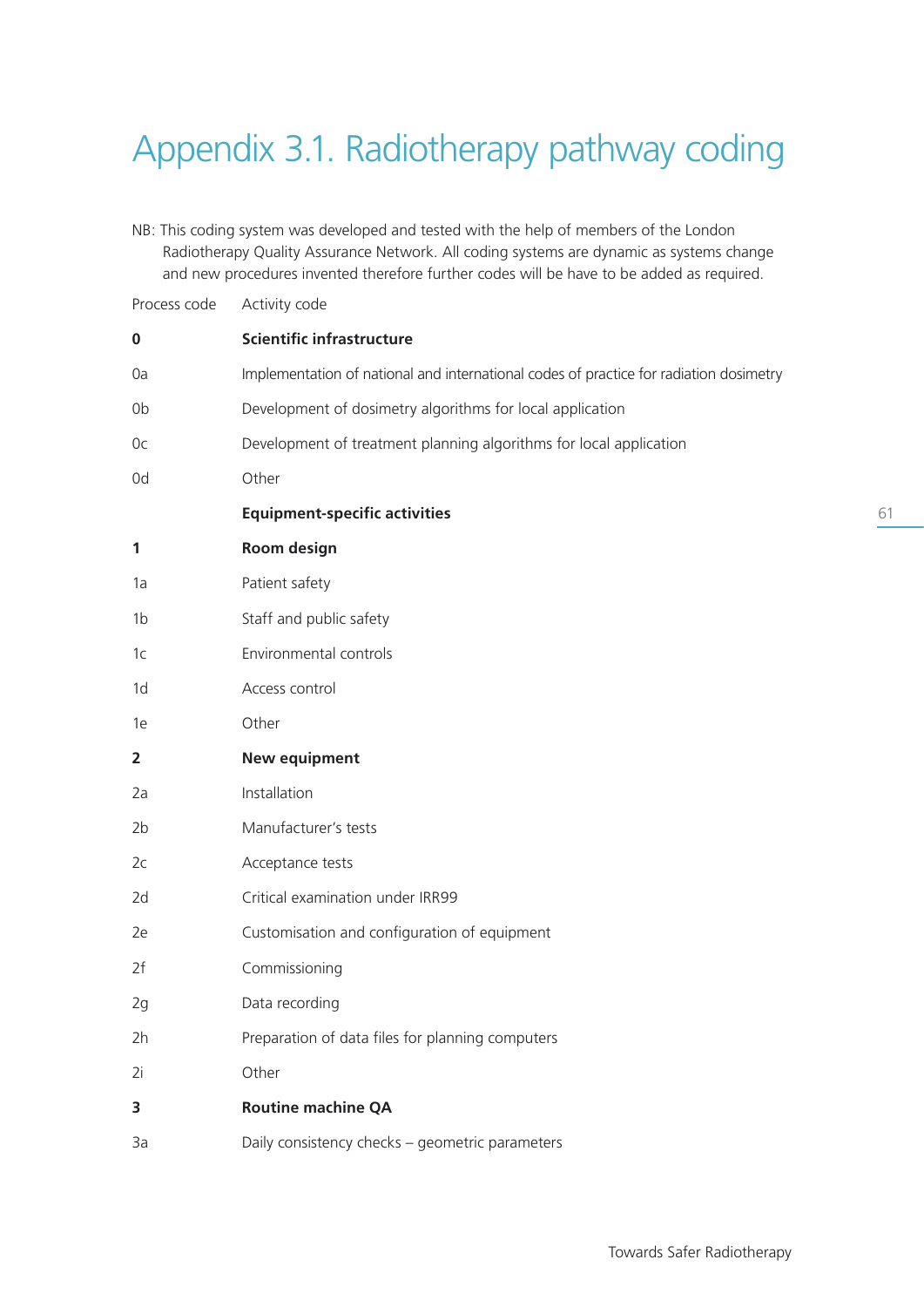| 3b             | Daily consistency checks - dosimetric calibration                                                               |
|----------------|-----------------------------------------------------------------------------------------------------------------|
| Зc             | Daily consistency checks - safety (IRR compliance)                                                              |
| 3d             | Daily verification of accuracy of data transfer between TPS, R&V system and<br>treatment equipment              |
| 3e             | Planned QA programme checks - geometric parameters                                                              |
| 3f             | Planned QA programme checks - dosimetric calibration                                                            |
| 3g             | Planned QA programme checks - safety (IRR compliance)                                                           |
| 3h             | Planned QA programme checks - image quality parameters (including CT, MR,<br>portal, cone-beam, film processor) |
| 3i             | Regular preventative maintenance and repair programme                                                           |
| 3j             | Handover of radiotherapy equipment after planned QA and maintenance                                             |
| 3k             | Routine radiation safety checks                                                                                 |
| 3 <sup>1</sup> | Other                                                                                                           |
|                | <b>Patient-specific activities</b>                                                                              |
| 4              | <b>Referral for treatment</b>                                                                                   |
| 4a             | Identification of patient                                                                                       |
| 4b             | Verification of diagnosis/extent/stage                                                                          |
| 4c             | Choice of dose                                                                                                  |
| 4d             | Choice of modality                                                                                              |
| 4e             | Choice of energy                                                                                                |
| 4f             | Choice of fractionation                                                                                         |
| 4g             | Choice of start date                                                                                            |
| 4h             | Consideration of patient condition/co-morbidities                                                               |
| 4i             | Choice of other interventions and their sequencing                                                              |
| 4j             | Consent process                                                                                                 |
| 4i             | Other                                                                                                           |
| 5              | <b>Communication of intent</b>                                                                                  |
| 5a             | Completion of request for treatment (paper/electronic)                                                          |
| 5b             | Recording of patient ID                                                                                         |
| 5c             |                                                                                                                 |
|                | Completion of required demographics                                                                             |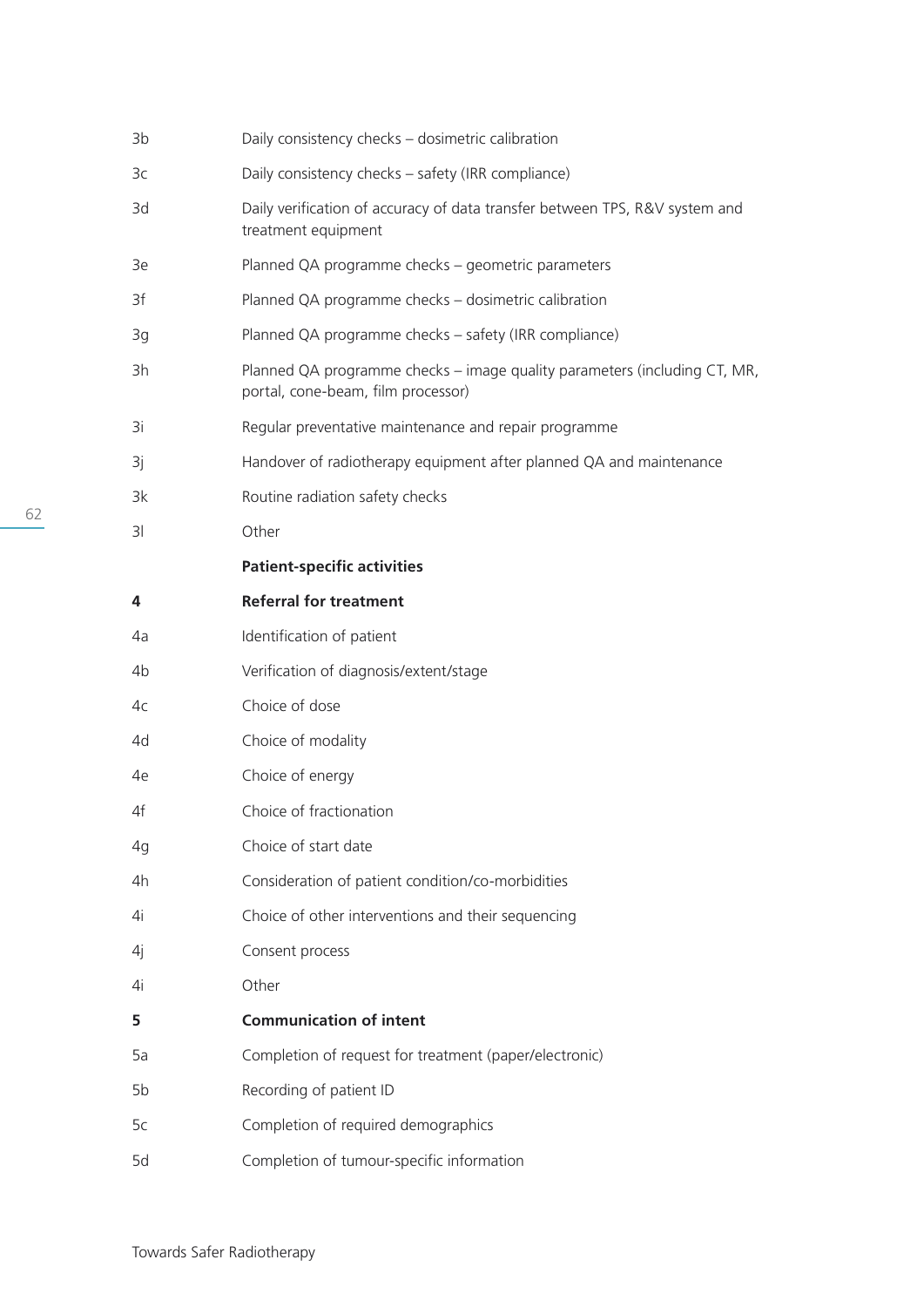| 5e             | Completion of radiation-specific information                         |
|----------------|----------------------------------------------------------------------|
| 5f             | Completion of details of other professionals                         |
| 5g             | Completion of administrative data                                    |
| 5h             | Recording of previous treatment details                              |
| 5i             | Recording of patient's specific requirements                         |
| 5j             | Recording of non-standard information/protocol variations            |
| 5k             | Authorisation to irradiate (IR(ME)R)                                 |
| 5 <sup>1</sup> | Other                                                                |
| 6              | <b>Booking process (pretreatment and treatment)</b>                  |
| 6a             | Bookings made according to protocol                                  |
| 6b             | Bookings made according to request details                           |
| бc             | Recording of booked appointments                                     |
| 6d             | Communication of appointments to patient                             |
| 6e             | Other                                                                |
| 7              | Processes prior to first appointment                                 |
| 7a             | New patient: registration with healthcare organisation's PAS         |
| 7b             | New patient: registration with department PAS                        |
| 7c             | New patient: generation of notes                                     |
| 7d             | Old patient: location of healthcare organisation's notes             |
| 7e             | Old patient: location of department notes/previous treatment details |
| 7f             | Availability of reports/imaging required by protocol for treatment   |
| 7g             | Availability of consent documentation                                |
| 7h             | Other                                                                |
| 8              | Pretreatment: preparation of patient                                 |
| 8a             | Confirmation of ID                                                   |
| 8b             | Confirmation of consent                                              |
| 8c             | Confirmation of fertility/pregnancy status                           |
| 8d             | Advice on procedure                                                  |
| 8e             | Other                                                                |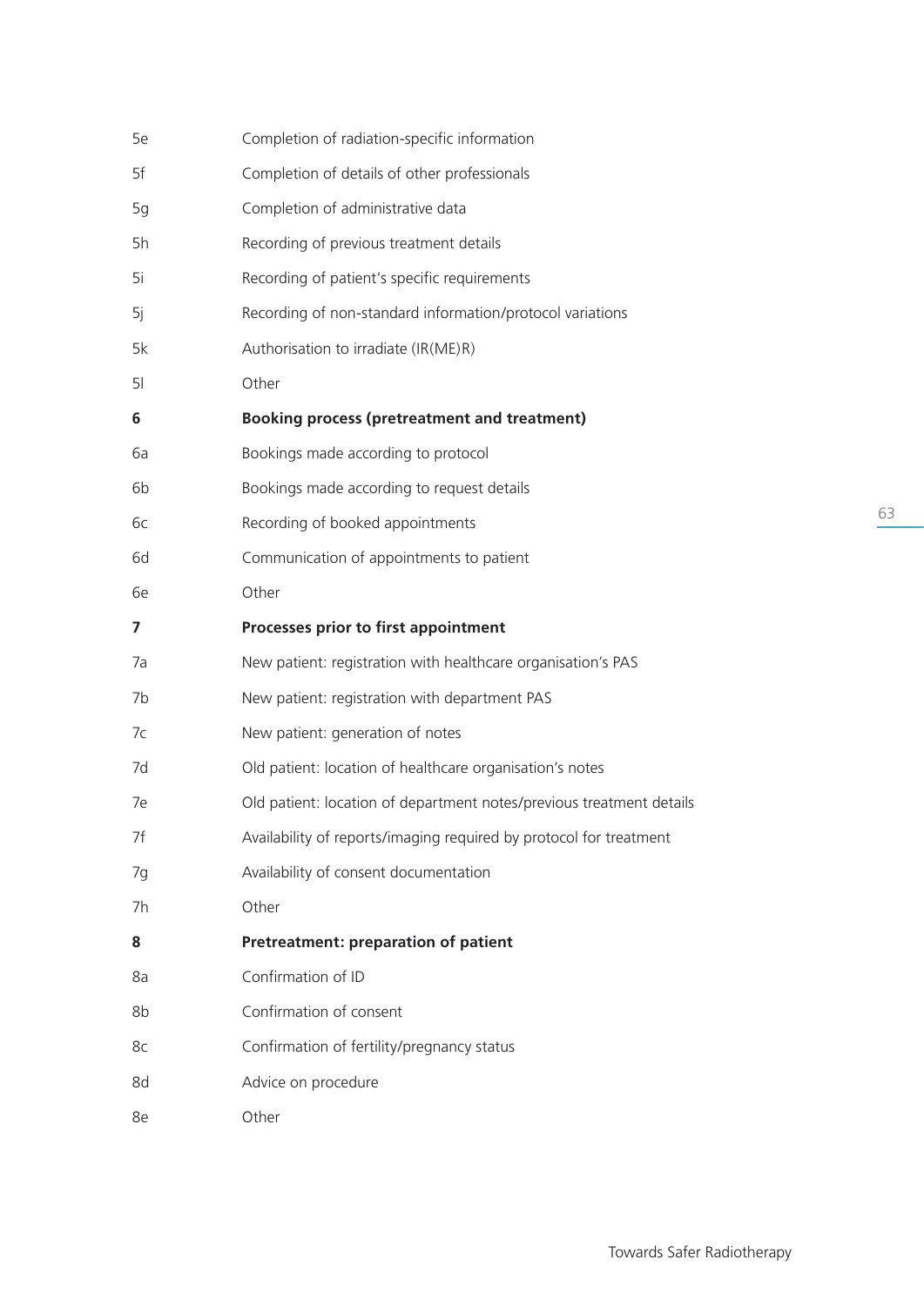| 9               | Mould room/workshop activities                                                |
|-----------------|-------------------------------------------------------------------------------|
| 9a              | Confirmation of ID                                                            |
| 9b              | Pre-mould room diagnostics/interventions                                      |
| 9c              | Production of immobilisation devices                                          |
| 9d              | Checking/fitting of immobilisation devices                                    |
| 9e              | Production of other accessories/personalised beam shaping device              |
| 9f              | Checking of other accessories/personalised beam shaping device                |
| 9g              | Labelling of mould room/workshop outputs                                      |
| 9h              | Recording of information in patient record                                    |
| 9i              | Instructions to patient                                                       |
| 9k              | End of process checks                                                         |
| 9               | Other                                                                         |
| 10              | Pretreatment activities/imaging (to include CT, simulation, clinical mark-up) |
| 10a             | Confirmation of ID                                                            |
| 10 <sub>b</sub> | Positioning of patient                                                        |
| 10 <sub>c</sub> | Localisation of intended volume                                               |
| 10d             | Production of images using correct imaging factors                            |
| 10e             | Production of images using appropriate field sizes                            |
| 10f             | Production of images demonstrating correct detail                             |
| 10 <sub>g</sub> | Labelling of images                                                           |
| 10h             | Saving of planning geometry data                                              |
| 10i             | Recording of radiation data                                                   |
| 10j             | Documentation of instructions/information                                     |
| 10k             | Marking of patient or immobilisation device                                   |
| 10 <sup>1</sup> | End of process checks                                                         |
| 10 <sub>m</sub> | Identification of staff                                                       |
| 10n             | Other                                                                         |
| 11              | <b>Pretreatment planning process</b>                                          |
| 11a             | Verification of patient ID to include all patient data, imaging etc           |
| 11 <sub>b</sub> | Recording of patient ID on plan                                               |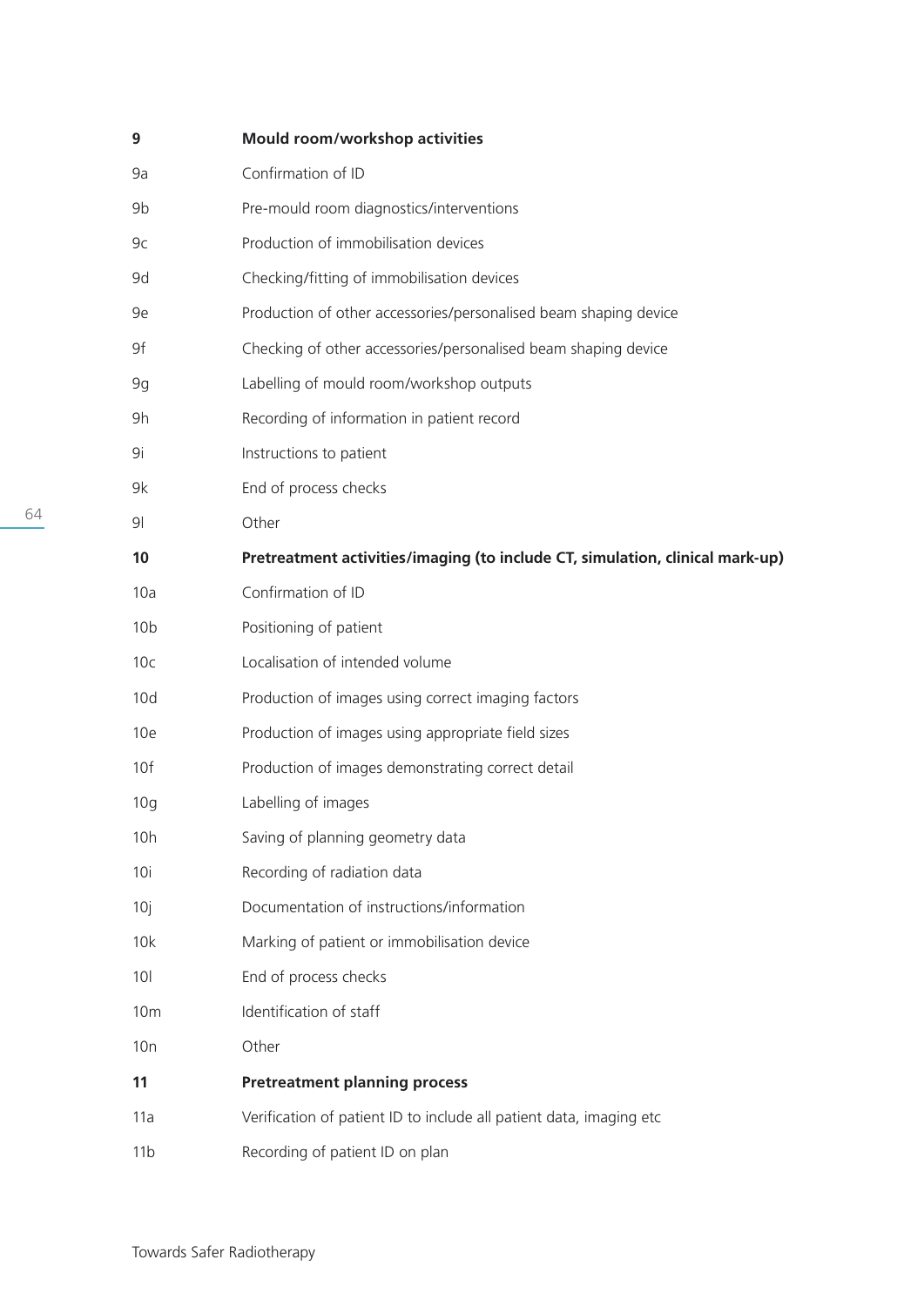| 11c             | Importing of data from external administrative sources       |
|-----------------|--------------------------------------------------------------|
| 11d             | Importing of data from external imaging sources              |
| 11e             | Choice of data                                               |
| 11f             | Choice of dose and fractionation inputs                      |
| 11g             | Availability of source data                                  |
| 11h             | Choice of technique                                          |
| 11i             | Target and organ at risk delineation                         |
| 11j             | Generation of plan for approval (to include DVH etc as app.) |
| 11k             | Authorisation of plan                                        |
| 11 <sup>1</sup> | Verification of plan/identification of responsible staff     |
| 11m             | Recording of definitive treatment prescription               |
| 11n             | Recording of patient-specific instructions                   |
| 11 <sub>O</sub> | Management of process flow within planning                   |
| 11p             | Management of authorisation process                          |
| 11q             | Timeliness of plan production                                |
| 11r             | Calculation process for non-planned treatments               |
| 11s             | Calculation checking process for non-planned treatments      |
| 11t             | End of process checks                                        |
| 11u             | Identification of responsible staff                          |
| 11v             | Other                                                        |
| 12              | <b>Treatment data entry process</b>                          |
| 12a             | Pre-data entry verification                                  |
| 12 <sub>b</sub> | Choice of data entry method (input vs transcription)         |
| 12c             | Use of correct data                                          |
| 12d             | Correct ID of patient/all patient input data                 |
| 12e             | Correct ID of patient output data                            |
| 12f             | Accuracy of data entry                                       |
| 12g             | End of process checks                                        |
| 12h             | Identification of responsible staff                          |
| 12i             | Other                                                        |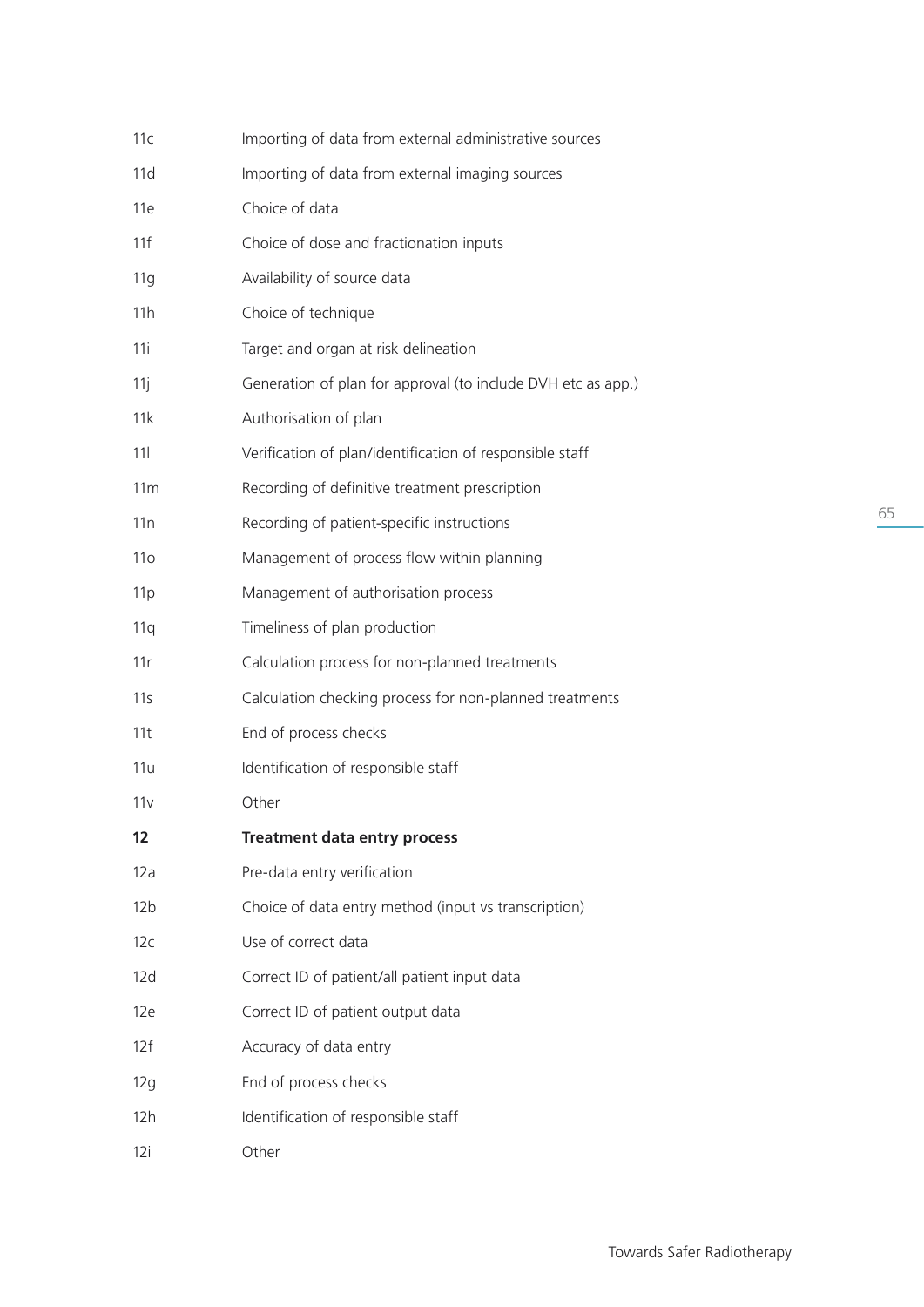| 13              | <b>Treatment unit process</b>                         |
|-----------------|-------------------------------------------------------|
| 13a             | Availability/timeliness of all required documentation |
| 13 <sub>b</sub> | Patient ID process                                    |
| 13c             | Patient data ID process                               |
| 13d             | Explanation/instructions to patient                   |
| 13e             | Confirmation of pregnancy/fertility status            |
| 13f             | Assessment of patient prior to treatment              |
| 13g             | Patient positioning                                   |
| 13h             | Use of IVD according to local protocol                |
| 13i             | Use of on-set imaging                                 |
| 13j             | Transfer of marks                                     |
| 13k             | ID of reference marks                                 |
| 131             | Movements from reference marks                        |
| 13 <sub>m</sub> | Setting of treatment machine parameters               |
| 13n             | Setting of collimator angle                           |
| 13 <sub>o</sub> | Setting of jaw position                               |
| 13p             | Setting of asymmetry                                  |
| 13q             | Setting of couch position/angle                       |
| 13r             | Use of immobilisation devices                         |
| 13 <sub>S</sub> | Use of beam shaping devices                           |
| 13t             | Use of beam direction aids/applicators                |
| 13u             | Use of compensators                                   |
| 13v             | Use of wedges                                         |
| 13w             | Availability of treatment accessories                 |
| 13x             | Setting of energy                                     |
| 13y             | Setting of monitor units                              |
| 13z             | On-set imaging: production process                    |
| 13aa            | On-set imaging: approval process                      |
| 13bb            | On-set imaging: recording process                     |
| 13cc            | Management of variations/unexpected events/errors     |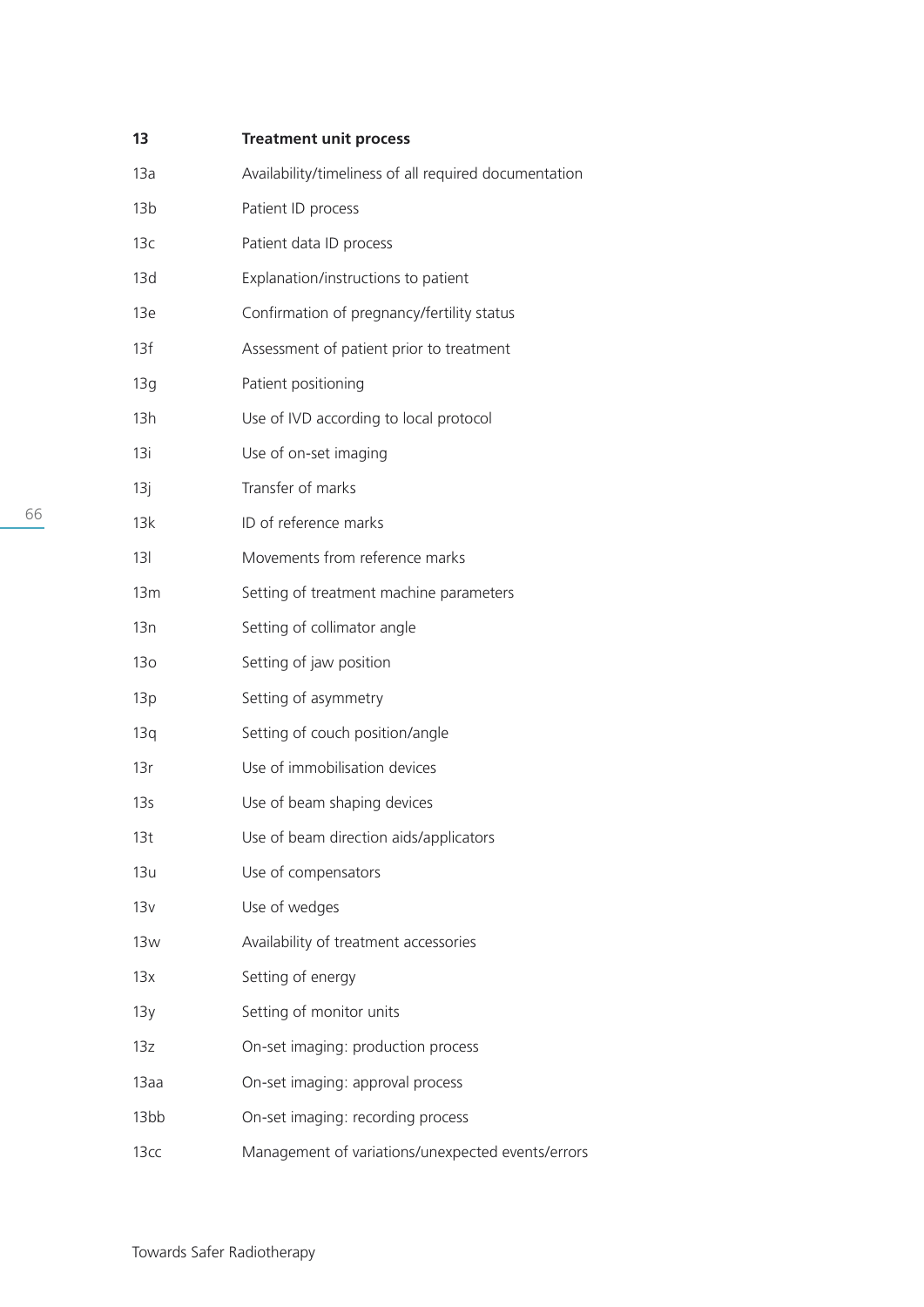| 13dd            | Communication between treatment unit and V&R                               |   |
|-----------------|----------------------------------------------------------------------------|---|
| 13ee            | Recording of patient attendance                                            |   |
| 13ff            | Recording of delivered treatment data                                      |   |
| 13gg            | Recording of additional information                                        |   |
| 13hh            | End of process checks                                                      |   |
| 13ii            | Identification of responsible staff                                        |   |
| 13jj            | Other                                                                      |   |
| 14              | <b>On-treatment review process</b>                                         |   |
| 14a             | On-treatment review of patient according to protocol by RT staff           |   |
| 14b             | On-treatment review of patient according to protocol by other professional |   |
| 14c             | On-treatment review of notes/data to according protocol                    |   |
| 14d             | Actions following on-treatment review                                      | 6 |
| 14e             | Other                                                                      |   |
| 15              | <b>Brachytherapy</b>                                                       |   |
| 15a             | Ordering of sources                                                        |   |
| 15 <sub>b</sub> | Delivery of sources                                                        |   |
| 15c             | Source calibration                                                         |   |
| 15d             | Sterility of sources                                                       |   |
| 15e             | Correct applicators/sources                                                |   |
| 15f             | Correct theatre equipment                                                  |   |
| 15g             | Initial positioning of applicators/sources                                 |   |
| 15h             | Planning of treatment                                                      |   |
| 15i             | Maintenance of position of applicators/sources                             |   |
| 15j             | Removing of applicators/sources                                            |   |
| 15k             | Other                                                                      |   |
| 16              | <b>End of treatment process</b>                                            |   |
| 16a             | Communication of appropriate end of treatment information to patient       |   |
| 16 <sub>b</sub> | Recording of treatment summary information in notes                        |   |
| 16d             | Communication of information to referring clinician/GP/CNS etc             |   |
| 16e             | Organisation of follow-up appointment to protocol                          |   |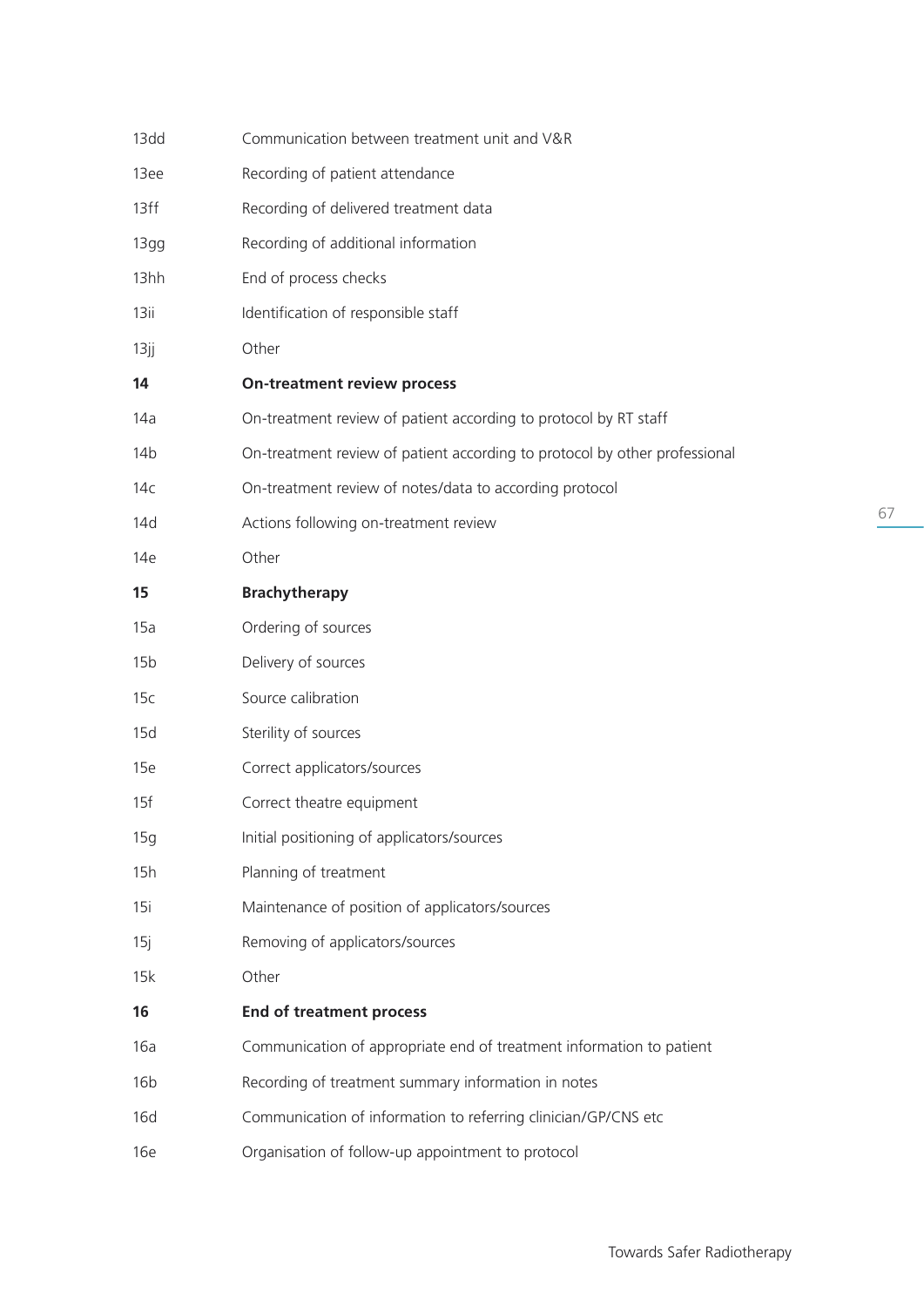| 16f             | Communication of follow-up to patient                          |
|-----------------|----------------------------------------------------------------|
| 16g             | Other                                                          |
| 17              | Follow-up process                                              |
| 17a             | Follow-up consultation and documentation                       |
| 17 <sub>b</sub> | Management of non-attendance                                   |
| 17c             | Archiving of details of treatment                              |
|                 | Other activities contributing to protocol violations           |
| 18              | <b>Timing</b>                                                  |
| 18a             | Timing of chemo/irradiation                                    |
| 18 <sub>b</sub> | Transport issues                                               |
| 18 <sub>c</sub> | Portering issues                                               |
| 19              | <b>Document management</b>                                     |
| 19a             | Availability of current protocol documentation                 |
| 20              | <b>Staff management</b>                                        |
| 20a             | Availability of staff with competency appropriate to procedure |
|                 |                                                                |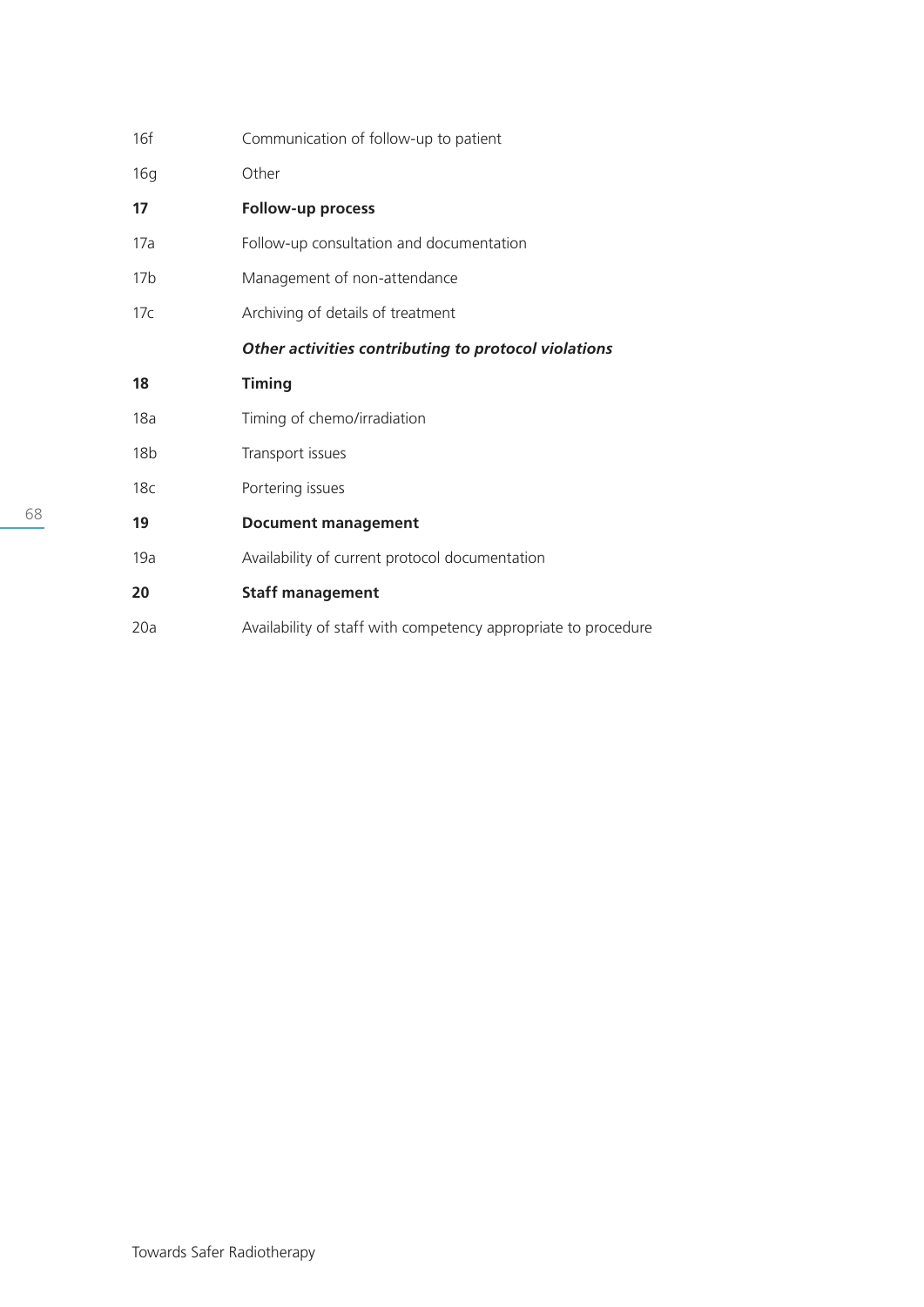# Appendix 4.1. Incident Decision Tree based on James Reason's culpability model



(reproduced with the permission of NPSA)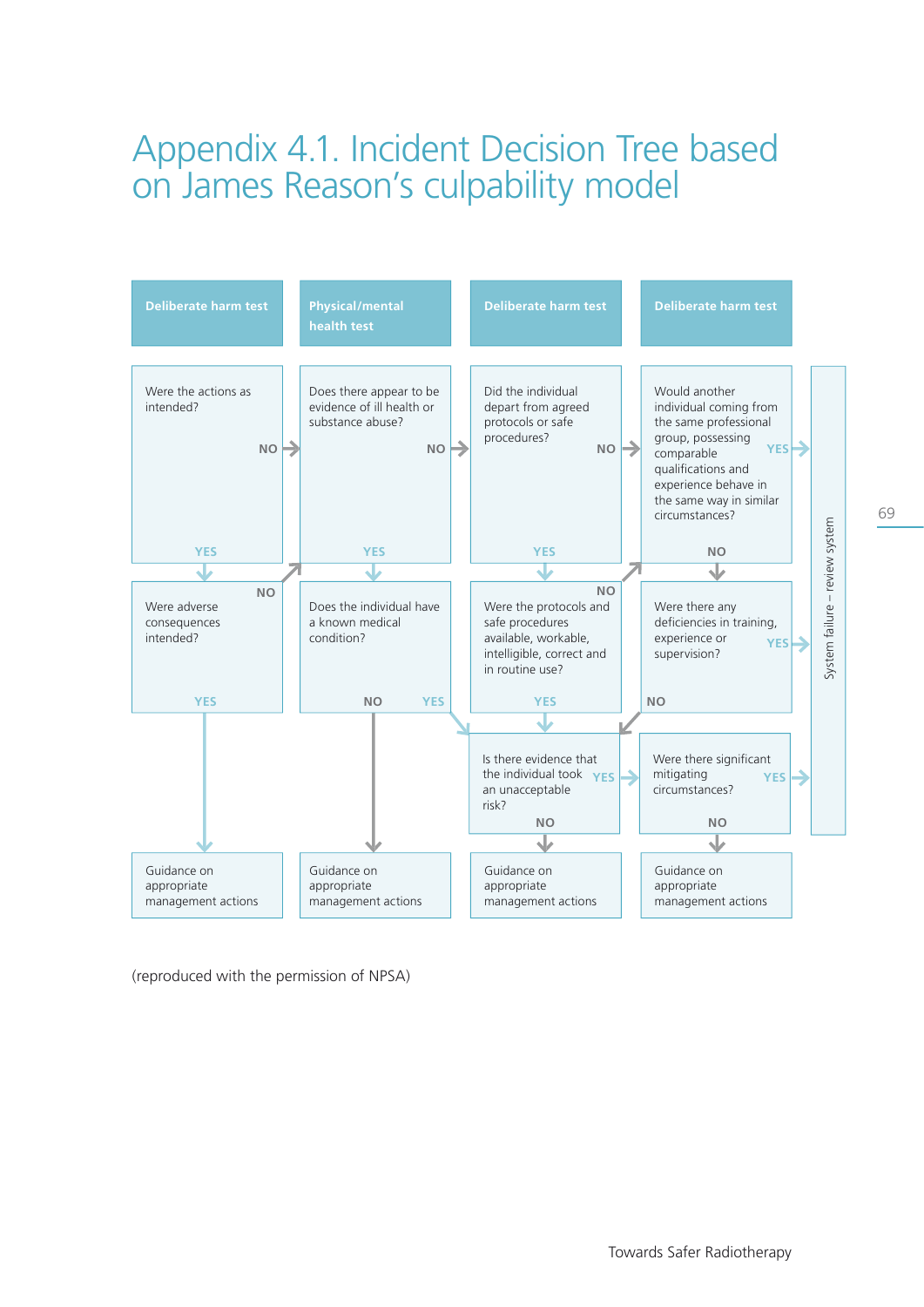# Appendix 6.1. Care delivery problem

Geographical miss, set-up to left instead of right of reference tattoo by 1.2 cm for 1 #, detected by off-line review of Day 1 verification images

#### **Patient**

New patient, anxious, full bladder, CT planned, with reference tattoos.

#### **Task**

Care for patient. Interpret and apply set-up instructions, deliver treatment and take Day 1 verification images.

#### **Environment**

Appropriate staffing and skill mix. Full workload. Staff were conscious that it would cause scheduling problems later if the patient had to get off the bed, empty bladder, re-fill and come back into the room.

Some of the set-up instructions were entered into the R&V free text box but not shifts so only visible to one operator. Couch parameters to be acquired on Day 1. Room lights lowered for set-up, written note difficult to see.

#### **Individual**

Two competent operators involved in treatment set-up, experienced in the technique which was performed about 30 times per day.

#### **Team**

More experienced operator reassuring patient, also reading instructions from treatment plan to colleague. Both staff aware of patient discomfort and need for completing treatment as soon as possible. Machine setting checks carried out before leaving the room. Full checks set out in procedure not completed, which included checking shifts from reference tattoos.

Very familiar with working together, no record of making errors.

#### **Management**

Data entry procedure in place but did not stipulate which information other than machine settings should be entered.

Checking procedure in place, not followed. Perhaps not designed on risk basis because it repeated the R&V data entry checks but did not assess which other factors were higher risk and concentrate on those.

Verification procedure in place, followed and error detected.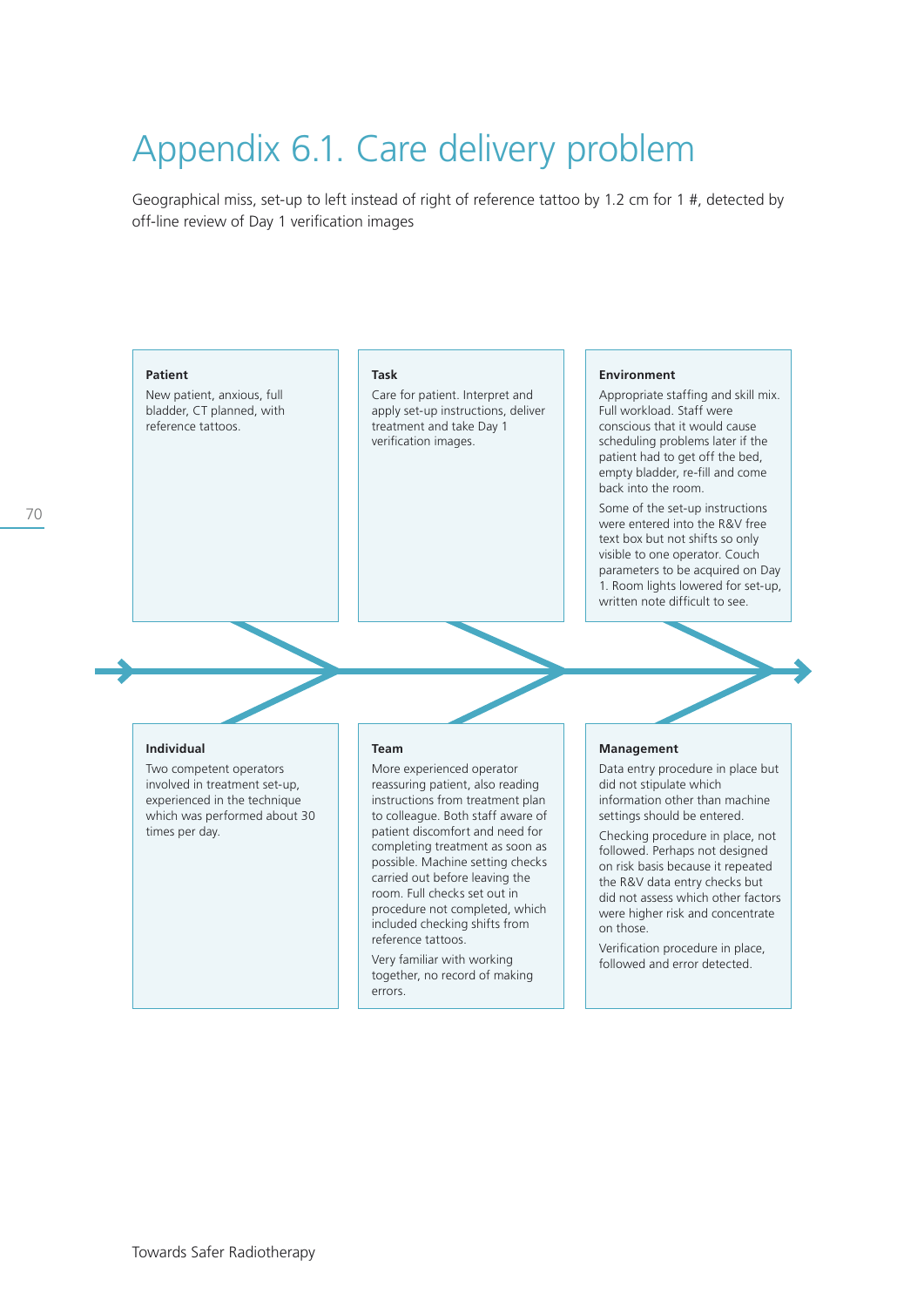# References

- 1. Delaney G, Jacob S, Featherstone C, Barton M. The role of radiotherapy in cancer treatment: estimating optimal utilization from a review of evidence-based clinical guidelines. *Cancer* 2005; **104:** 1129–1137.
- 2. Erridge SC, Featherstone C, Chalmers R *et al*. What will be the radiotherapy machine capacity required for optimal delivery of radiotherapy in Scotland in 2015? *Eur J Cancer* 2007; **43:** 1802–1809.
- 3. Department of Health National Radiotherapy Advisory Group. *Radiotherapy: developing a world class service for England*. London: Department of Health, 2007.
- 4. Frödin JE, Jonsson E, Möller T, Werkö L. Radiotherapy in Sweden a study of present use in relation to the literature and an estimate of future trends. *Acta Oncol* 1996; **35:** 967–979.
- 5. Scottish Executive. *Unintended overexposure of patient Lisa Norris during radiotherapy treatment at the Beatson Oncology Centre, Glasgow in January 2006. Report of the investigation by the Inspector appointed by the Scottish Ministers for the Ionising Radiation (Medical Exposures) Regulations 2000.* http://www.scotland.gov.uk/Resource/ Doc/153082/0041158.pdf (last accessed 24/1/08)
- 6. Independent review of the circumstances surrounding a serious adverse incident that occurred in the Cookridge Hospital. Redacted copy obtained under the Freedom of Information Act 2001.
- 7. Autorité de sûreté nucléaire (Nuclear Safety Authority). Summary of ASN report n° 2006 ENSTR 019 - IGAS n° RM 2007-015P on the Epinal radiotherapy accident. http://www.asn.fr/ sections/main/documents-available-in/documents-available-in-english/downloadFile/ attachedFile\_unvisible\_3\_f0/ASN\_report\_n\_2006\_ENSTR\_019\_-\_IGAS.pdf?nocache=1174581 960.71 (last accessed 24/1/08)
- 8. Williams MV, Summers ET, Drinkwater K, Barrett A. Radiotherapy dose fractionation, access and waiting times in the countries of the UK in 2005. *Clin Oncol* 2007; **19:** 273–286.
- 9. Horan G, Roques TW, Curtin J, Barrett A. 'Two are better than one': a pilot study of how radiologist and oncologists can collaborate in target volume definition. *Cancer Imaging* 2006; **6:** 16–19.
- 10. Giraud P, Elles S, Helfre S *et al*. Conformal radiotherapy for lung cancer: different delineation of the gross tumor volume (GTV) by radiologists and radiation oncologists. *Radiother Oncol* 2002; **62:** 27–36.
- 11. Weiss E, Richter S, Krauss T *et al*. Conformal radiotherapy planning of cervix carcinoma: differences in the delineation of the clinical target volume. A comparison between gynaecologic and radiation oncologists. *Radiother Oncol* 2003; **67:** 87–95.
- 12. Coles CE, Hoole AC, Harden SV *et al*. Quantitative assessment of inter-clinician variability of target volume delineation for medulloblastoma: quality assurance for the SIOP PNET 4 trial protocol. *Radiother Oncol* 2003; **69:** 189–194.
- 13. Hong TS, Tome WA, Chappell RJ, Harari PM. Variation in target delineation for head and neck IMRT: An international multi-institutional study. *Int J Radiat Oncol Biol Phys* 2004; **60:** S157–158.
- 14. Grégoire V, Levendag P, Ang KK *et al*. CT-based delineation of lymph node levels and related CTVs in the node-negative neck: DAHANCA, EORTC, GORTEC, NCIC, RTOG consensus guidelines. *Radiother Oncol* 2003; **69:** 227–236.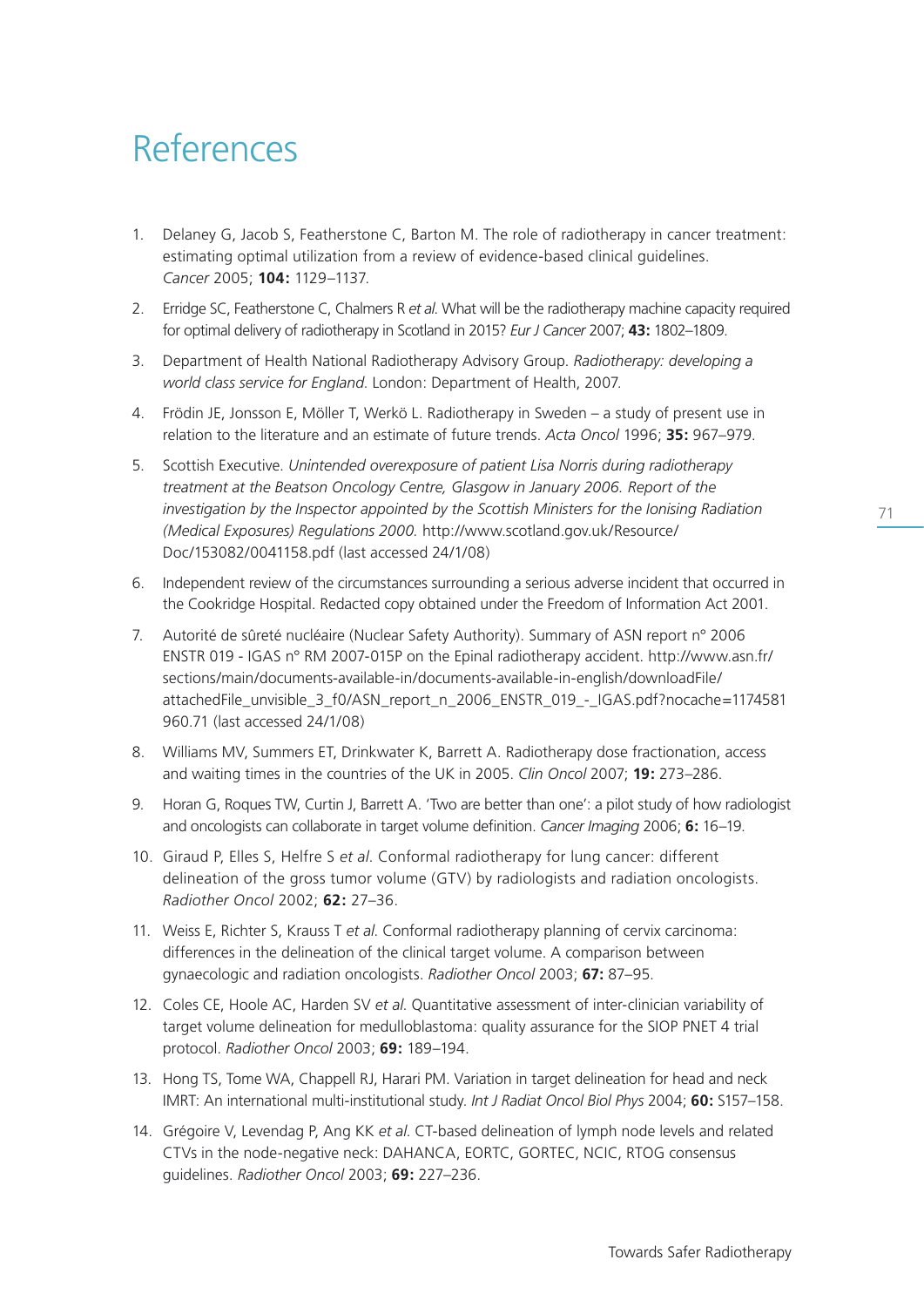- 15. Girinsky T, van der Maazen R, Specht L *et al*. Involved-node radiotherapy (INRT) in patients with early Hodgkin lymphoma: concepts and guidelines. *Radiother Oncol* 2006; **79:** 270–277.
- 16. Senan S, De Ruysscher D, Giraud P, Mirimanoff R, Budach V; Radiotherapy Group of European Organization for Research and Treatment of Cancer. Literature-based recommendations for treatment planning and execution in high-dose radiotherapy for lung cancer. *Radiother Oncol* 2004; **71:** 139–146.
- 17. Taylor A, Rockall AG, Reznek RH, Powell ME. Mapping pelvic lymph nodes: guidelines for delineation in intensity-modulated radiotherapy. *Int J Radiat Oncol Biol Phys* 2005; **63:** 1604–1612.
- 18. Boehmer D, Maingon P, Poortmans P *et al*; EORTC radiation oncology group. Guidelines for primary radiotherapy of patients with prostate cancer. *Radiother Oncol* 2006; **79:** 259–269.
- 19. Lengelé B, Nyssen-Behets C, Scalliet P. Anatomical bases for the radiological delineation of lymph node areas. Upper limbs, chest and abdomen. *Radiother Oncol* 2007; **84:** 335–347.
- 20. Vincent C. *Patient Safety*. London: Churchill Livingstone Elsevier Health Sciences, 2006.
- 21. Reason JT. Understanding adverse events: the human factor. In: Vincent CA (ed). *Clinical risk management: enhancing patient safety*, 2nd edn. London: BMJ Publications, 2001.
- 22. Toft B. *External Inquiry into the adverse event that occurred at Queen's Medical Centre, Nottingham, 4th January 2001.* London. Department of Health, 2001. http://www.dh.gov.uk/a ssetRoot/04/08/20/98/04082098.pdf (last accessed 24/1/08)
- 23. Society and College of Radiographers. *Code of Conduct and Ethics*. London: SCoR, 2008.
- 24. Health Professions Council. *Standards of Proficiency. Radiographers*. London: HPC, 2007. http://www.hpc-uk.org/assets/documents/10000DBDStandards\_of\_Proficiency Radiographers.pdf (last accessed 24/1/08)
- 25. Health Professions Council. *Standards of Conduct, Performance and Ethics.* London: HPC, 2004. http://www.hpc-uk.org/assets/documents/10001BFBSCPEs-cfw.pdf (last accessed 24/1/08)
- 26. West Midlands Regional Health Authority. *Second report of the independent inquiry into the conduct of isocentric radiotherapy at the North Staffordshire Royal Infirmary.* Birmingham: West Midlands Regional Health Authority, 1994.
- 27. Over 200 hurt or killed by botched radiation, *Sunday Times*, 30 April 2006. http://www.timesonline.co.uk/tol/news/uk/article711360.ece (last accessed 24/1/08)
- 28. BBC Frontline Scotland. *Critical Error: the Lisa Norris story*. Broadcast 11/06/07 http://news.bbc.co.uk/1/hi/scotland/6731117.stm (last accessed 24/1/08)
- 29. *Ionising Radiations Regulations 1999. SI 1999/3232*. London: The Stationery Office, 1999. http://www.opsi.gov.uk/si/si1999/19993232.htm (last accessed 24/1/08)
- 30. *Ionising Radiations Regulations* 1985 (IRR85)(SI 1985 No 1333).
- 31. *Ionising Radiation (Protection of Persons Undergoing Medical Examination or Treatment) Regulations 1988* (SI 1988/778).
- 32. *The Ionising Radiation (Medical Exposure) Regulations 2000*. London: The Stationery Office, 2000, SI 2000/1059. http://www.opsi.gov.uk/si/si2000/20001059.htm (last accessed 24/1/08)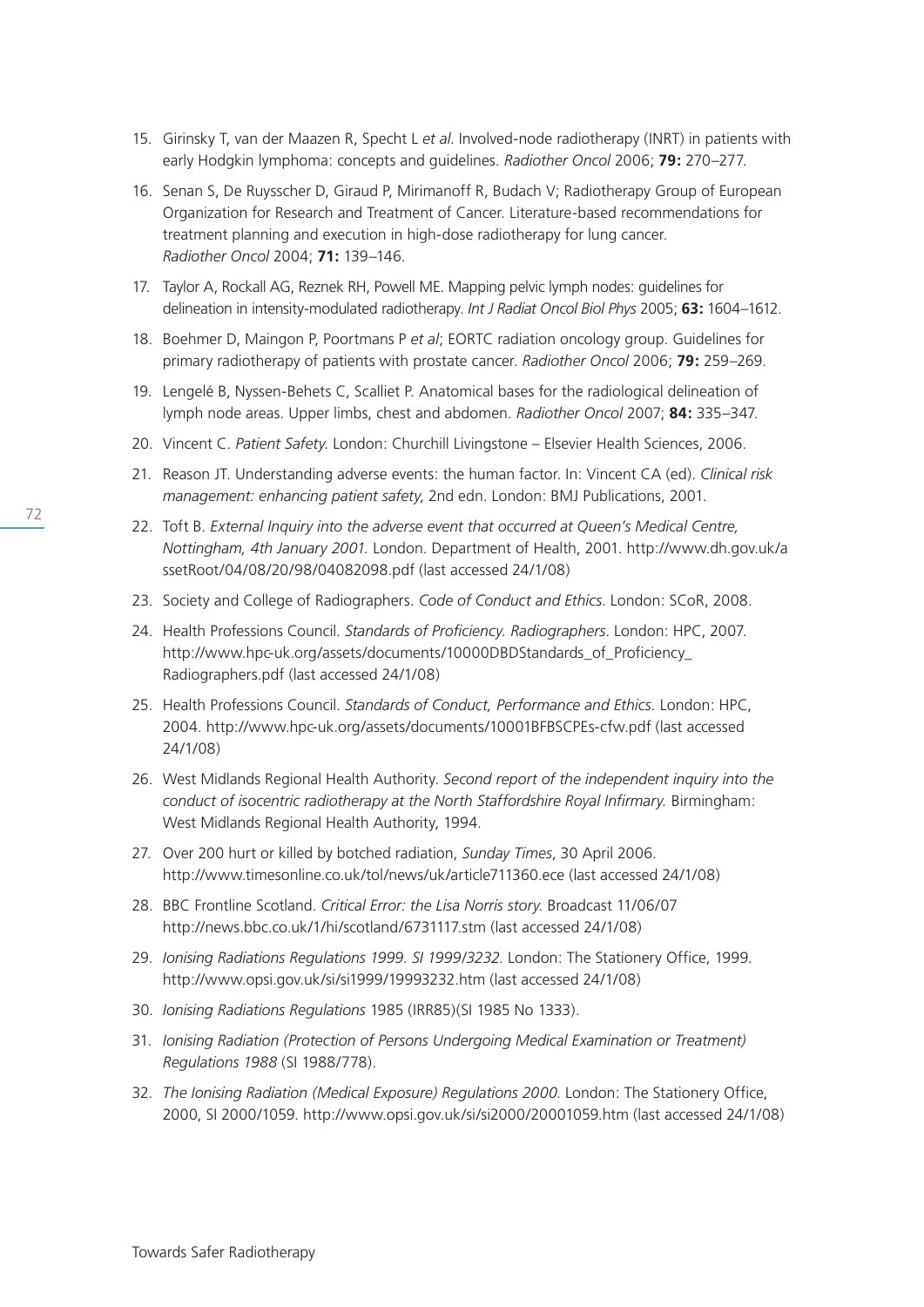- 33. Department of Health. *The Ionising Radiation (Medical Exposure) Regulations 2000 (together with notes on good practice).* London: DH, 2000. http://www.dh.gov.uk/en/Publicationsandst atistics/Publications/PublicationsPolicyAndGuidance/DH\_4007957 (last accessed 24/1/08)
- 34. Forbes H, personal communication.
- 35. Donaldson L. When will health care pass the orange-wire test? *Lancet* 2004; **364:** 1567–1568.
- 36. International Atomic Energy Agency. *Safety Reports Series No. 17. Lessons Learned from Accidental Exposures in Radiotherapy.* Vienna: IAEA, 2000. http://www-pub.iaea.org/MTCD/Publications/PDF/Pub1084\_web.pdf (last accessed 24/1/08)
- 37. Macklis RM, Meier T, Weinhous MS. Error rates in clinical radiotherapy. *J Clin Oncol* 1998; **16:** 551–556.
- 38. Huang G, Medlam G, Lee J *et al*. Error in the delivery of radiation therapy: results of a quality assurance review. *Int J Radiat Oncol Bio Phys* 2005; **61:** 1590–1595.
- 39. Report of the Committee of Enquiry into the Incident in the Radiotherapy Department. Exeter: Exeter Health Authority, 1998.
- 40. Department of Health. *Bleehen Report. Quality Assurance in Radiotherapy: A quality management system for radiotherapy PL/CMO (94).7*. London: DH, 1994.
- 41. Tamuz M, Thomas EJ, Franchois KE. Defining and classifying medical error: lessons for patient safety reporting systems. *Qual Saf Health Care* 2004; **13:** 13–20.
- 42. Hofer TP, Kerr EA, Hayward RA. What is an error? *Eff Clin Pract* 2000; **3:** 261–269.
- 43. Reason J. *Human Error.* Cambridge: Cambridge University Press, 1990.
- 44. World Health Organization. Report on the Results of the Web-Based Modified Delphi Survey of the International Classification for Patient Safety. Geneva: WHO, 2007. http://www.who.int/patientsafety/taxonomy/ps\_modified\_delphi\_survey.pdf (last accessed 24/1/08)
- 45. Dale RG, Jones B, Sinclair JA *et al*. Results of a UK survey on methods for compensating for unscheduled interruptions and errors in treatment delivery. *Br J Radiol* 2007; **80:** 367–370.
- 46. Sinclair JA, Dale RG. 'Radiobiological Calculations in Routine Radiotherapy'. In: Dale RG, Jones B (eds). *Radiobiological Modelling in Radiation Oncology.* London: BIR, 2007.
- 47. Ash D, Bates T. Report on the clinical effects of inadvertent radiation underdosage in 1045 patients. *Clin Oncol (R Coll Radiol)* 1994; **6:** 214–226.
- 48. Department of Health. *Good practice in consent implementation guide: consent to examination or treatment.* London: Department of Health, 2001. http://www.dh.gov.uk/prod\_consum\_dh/groups/dh\_digitalassets/@dh/@en/documents/ digitalasset/dh\_4019061.pdf (last accessed 24/1/08)
- 49. The General Medical Council. *Seeking patients' consent: the ethical considerations*, London: GMC, 1998. http://www.gmc-uk.org/guidance/current/library/consent.asp (last accessed 24/1/08)
- 50. The Royal College of Radiologists. *Examples of consent and information forms for oncology patients*. https://www.rcr.ac.uk/index.asp?PageID=727 (last accessed 24/1/08)
- 51. The Royal College of Radiologists. *Breaking the Mould: Roles, Responsibilities and Skills Mix in Departments of Clinical Oncology.* London: The Royal College of Radiologists, 2002.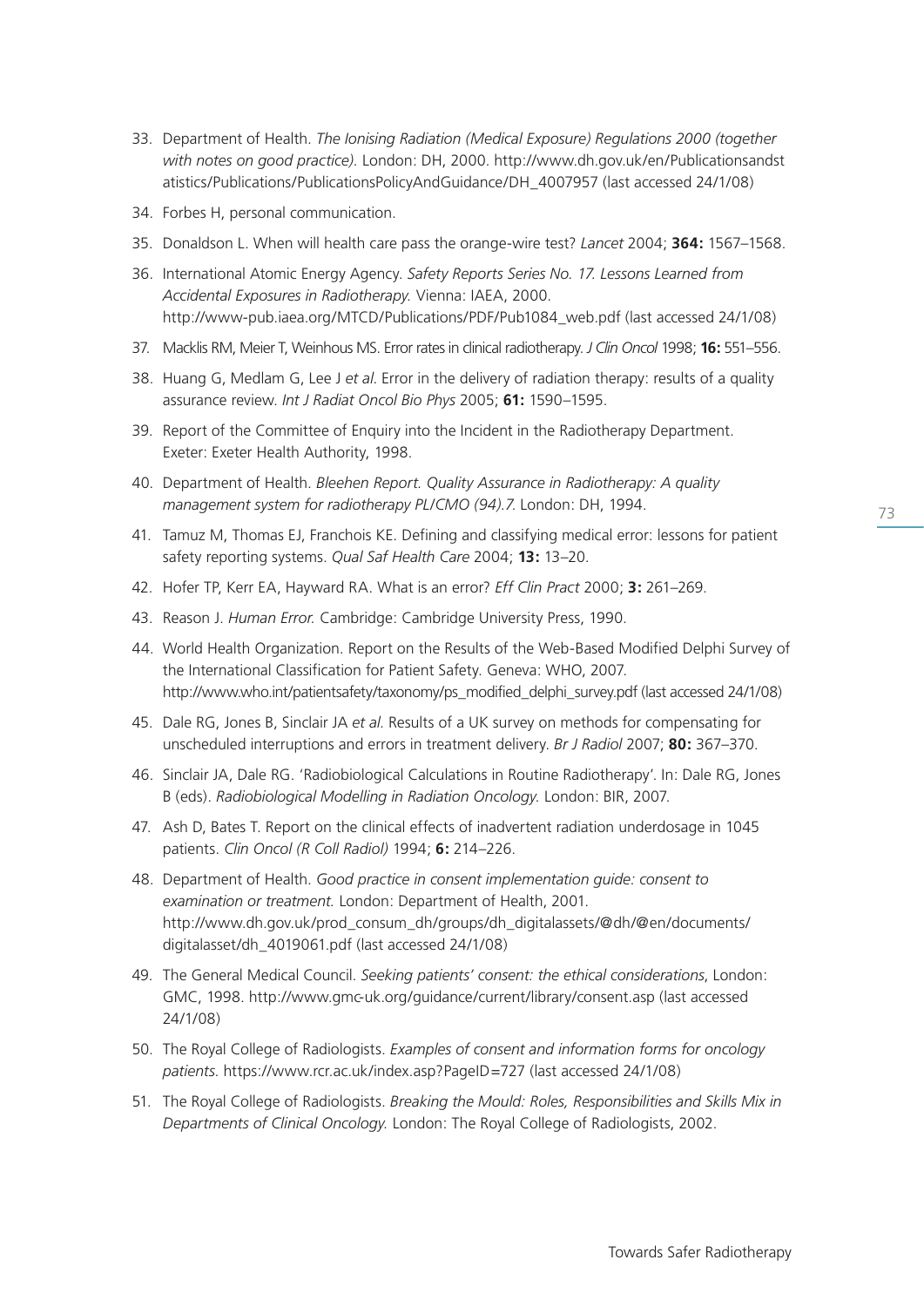- 52. Society and College of Radiographers. *Learning and Development Framework for Clinical Imaging and Oncology.* London: SCoR, 2007. http://www.sor.org/public/pdf/sor\_learning\_ and development framework.pdf (last accessed 24/1/08)
- 53. Institute of Physics and Engineering in Medicine. *Guidelines for the Provision of a Physics Service to Radiotherapy.* London: IPEM, 2002. http://www.ipem.ac.uk/docimages/825.pdf (last accessed 24/1/08)
- 54. The Royal College of Radiologists. *Structured Training Curriculum for Clinical Oncology.*  London: The Royal College of Radiologists, 2007. http://www.rcr.ac.uk/docs/oncology/pdf/ CurriculumCOFINALJanuary2007pdf.pdf (last accessed 24/1/08)
- 55. Scottish Executive. *Cancer in Scotland Radiotherapy Activity Planning for Scotland 2011–2015.* Scotland. Scottish Executive, 2006. http://www.scotland.gov.uk/Publications/2006/01/ 24131719/0 (last accessed 24/1/08)
- 56. The Royal College of Radiologists. *Guide to Job Plans in Clinical Oncology.* London: The Royal College of Radiologists, 2006.
- 57. The Society and College of Radiographers. *Radiographic Staffing: Short Term Guidance. 2005 Benchmark for Standard Core Functions in Radiotherapy.* London: SCoR, 2005. http://www.sor.org/public/pdf/rad\_staffing.pdf (last accessed 24/1/08)
- 58. The Royal College of Radiologists. *Accountability in Radiotherapy Departments.* London: The Royal College of Radiologists, 1998.
- 59. National Patient Safety Agency. *Seven steps to patient safety. An overview guide for NHS Staff.* London: NPSA, 2004. http://www.npsa.nhs.uk/patientsafety/improvingpatientsafety/7steps/ (last accessed 24/1/08)
- 60. International Organization for Standardization. ISO 9001:2000. *Quality management systems Requirements.* Geneva: ISO, 2000.
- 61. Department of Health. *Manual for cancer services.* London: DH, 2004.
- 62. Moore AH, Warrington AP, Aird EG *et al*. A versatile phantom for quality assurance in the UK Medical Research Council (MRC) RT01 trial in conformal radiotherapy for prostate cancer. *Radiother Oncol* 2006; **80:** 82–85.
- 63. Venables K, Miles EA, Aird EG, Hoskin PJ. What is the optimum breast plan: a study based on the START trial plans. *Br J Radiol* 2006; **79:** 734–739.
- 64. James ND, Robertson G, Squire CJ *et al*. A national audit of radiotherapy in head and neck cancer. *Clin Oncol (R Coll Radiol)* 2003; **15:** 41–46.
- 65. James ND, Summers ET, Jones K *et al*. The management of interruptions to radiotherapy in head and neck cancers: An audit of the effectiveness of introduction of national guidelines. (provisionally accepted for publication by *Clinical Oncology*).
- 66. British Standards Institution. *Medical electrical equipment. Particular requirements for the safety of electron accelerators in the range 1 MeV to 50 MeV*. London: BSI, 1998.
- 67. British Standards Institution. *Medical Electron Accelerators. Functional Performance Characteristics.* London: BSI, 2001.
- 68. Kirby M, Ryde S, Hall C. *Report 94. Acceptance Testing and Commissioning of Linear Accelerators.* London: IPEM, 2007.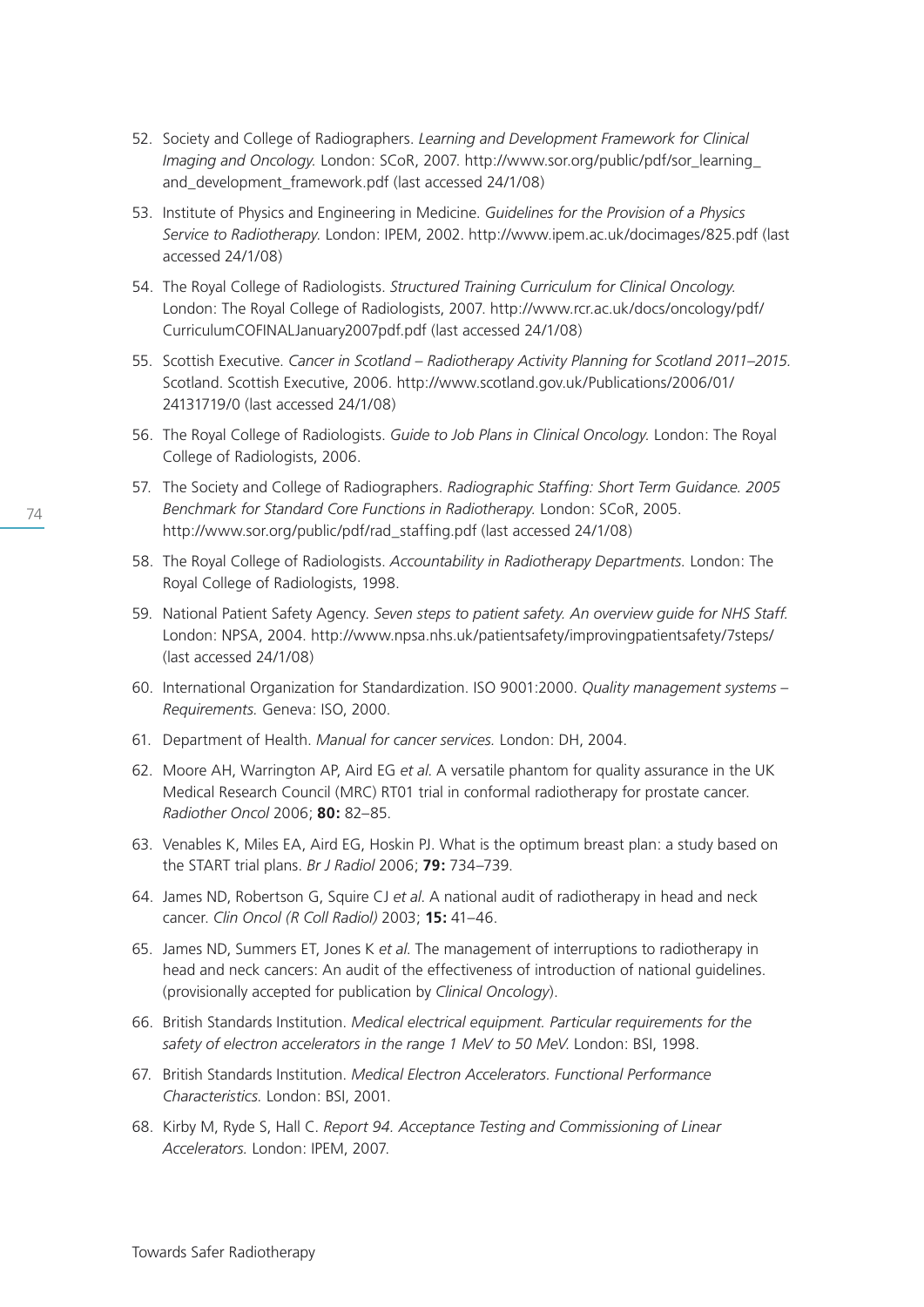- 69. Klein EE, Drzymala RE, Williams R *et al*. A change in treatment process with a modern record and verify system. *Int J Radiat Oncol Biol Phys* 1998; **42:** 1163–1168.
- 70. Fraass BA, Lash KL, Matrone GM *et al*. The impact of treatment complexity and computer-control delivery technology on treatment delivery errors. *Int J Radiat Oncol Biol Phys* 1998; **42:** 651–659.
- 71. Kirby M, Carpenter D, Lawrence G, Poynter A, Studdart P. *Report 93. Guidance for Commissioning and QA of a Networked Radiotherapy Department.* London: IPEM, 2006.
- 72. Mayles WPM, Lake RA, McKenzie AL *et al*. *Report 81. Physics Aspects of Quality Control in Radiotherapy*. London: IPEM, 1999.
- 73. Medicines and Healthcare products Regulatory Agency. *Device Bulletin. Managing Medical Devices. Guidance for healthcare and social services organizations.* London: MHRA, 2006. http://www.mhra.gov.uk/home/idcplg?IdcService=SS\_GET\_PAGE&useSecondary=true&ssDoc Name=CON2025142&ssTargetNodeId=572 (last accessed 24/1/08)
- 74. Toft B, Mascie-Taylor H. Involuntary automaticity: a work system induced risk to safe healthcare. *Health Serv Manage Res* 2005; **18:** 211–216.
- 75. Safety alert broadcast available at http://www.info.doh.gov.uk/sar/cmopatie.nsf (last accessed 24/1/08)
- 76. Institute of Physics and Engineering in Medicine. *Guidance for the Clinical Implementation of Intensity Modulated Radiation Therapy* (In press).
- 77. The Royal College of Radiologists. *Geometric treatment verification.* (In press).
- 78. Muller-Runkel R, Watkins SS. Introducing a computerized record and verify system: its impact on the reduction of treatment errors. *Med Dosim* 1991; **16:** 19–22.
- 79. Patton GA, Gaffney DK, Moeller JH. Facilitation of radiotherapeutic error by computerized record and verify systems. *Int J Radiat Oncol Biol Phys* 2003; **56:** 50–57.
- 80. Bidmead M, Coffey M, Crellin A *et al*. *Geometric uncertainties in radiotherapy: defining the target volume.* London: British Institute of Radiology, 2003.
- 81. International Commission on Radiological Protection. Publication 86. Prevention of Accidents to Patients Undergoing Radiation Therapy, 86. *Annals of the ICRP Volume 30/3.* Elsevier, 2001.
- 82. McKenzie A, personal communication.
- 83. McKenzie A, Briggs G, Buchanan R *et al*. *Report 92. Balancing Costs and Benefits of Checking in Radiotherapy.* York: IPEM, 2006.
- 84. Donaldson L. *Annual Report of Chief Medical Officer 2006.* London: Department of Health, 2006.
- 85. Ash D. Lessons from Epinal. *Clin Oncol (R Coll Radiol)* 2007; **19:** 614–615.
- 86. Huyskens D, Bogaerts R, Verstraete J *et al*. *Practical guidelines for the implementation of in vivo dosimetry with diodes in external radiotherapy with photon beams (entrance dose)*. Brussels: ESTRO, 2001.
- 87. American Association of Physicists in Medicine. *AAPM Report No 87. Diode in vivo dosimetry for patients receiving external beam radiotherapy.* Madison: Medical Physics Publishing, 2005. http://www.aapm.org/pubs/reports/rpt\_87.pdf (last accessed 24/1/08)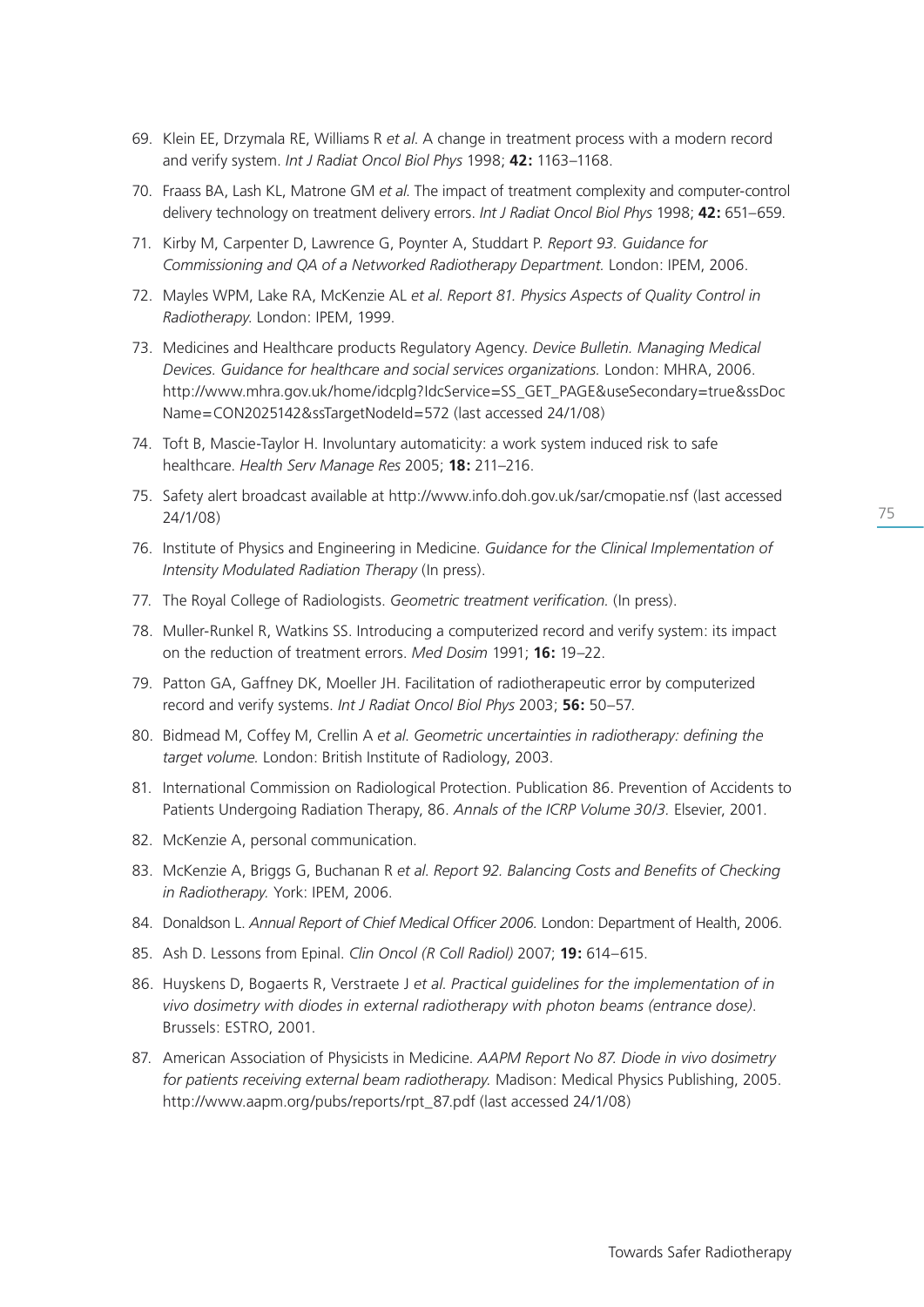- 88. Appleyard R, Ball K, Hughes FE *et al*. Systematic *in vivo* dosimetry for quality assurance using diodes 2: assessing radiotherapy techniques and developing an appropriate action protocol. *J Radiother Pract* 2005; **4:** 143–154.
- 89. Dutreix A. When and how can we improve precision in radiotherapy. *Radiother Oncol* 1984; **2:** 275–292.
- 90. Borras C. Overexposure of radiation therapy patients in Panama: problem recognition and follow-up measures. *Rev Panam Salud Publica* 2006; **20:** 173–187.
- 91. Taylor-Adams S, Vincent C. *Systems Analysis of Clinical Incidents. The London Protocol.* http://www.csru.org.uk/downloads/SACI.pdf (last accessed 24/1/08)
- 92. Radiation Oncology Safety Information System (ROSIS). http://www.clin.radfys.lu.se/Default. asp (last accessed 24/1/08)
- 93. Heinrich HW. *Industrial accident prevention; a scientific approach,* 1st edn. New York: McGraw-Hill Book Company, Inc., 1931.
- 94. Department of Health. *An organisation with a memory. Report of an expert group on learning from adverse events in the NHS.* London: The Stationery Office, 2000.
- 95. Department of Health. *Building a safer NHS for patients. Implementing an organisation with a memory.* London: The Stationery Office, 2002.
- 96. Toft B, Reynold S. *Learning from Disasters: a management approach.* Leicester: Perpetuity Press Ltd, 2005.
- 97. Wallace LM, Koutantji M, Spurgeon P, Vincent C, Benn J, Earll L. *Reporting Systems: A scoping study of methods of providing feedback within an organisation.* Report to the Department of Health Patient Safety Research Programme. Grant PS-028; 2007.
- 98. NPSA. *Being open. Communicating patient safety incidents with patients and their carers.* http:// www.npsa.nhs.uk/patientsafety/improvingpatientsafety/beingopen/ (last accessed 24/1/08)
- 99. Donaldson L. *Making amends: a consultation paper setting out proposals for reforming the approach to clinical negligence in the NHS. A report by the Chief Medical Officer.* London: Department of Health, 2003.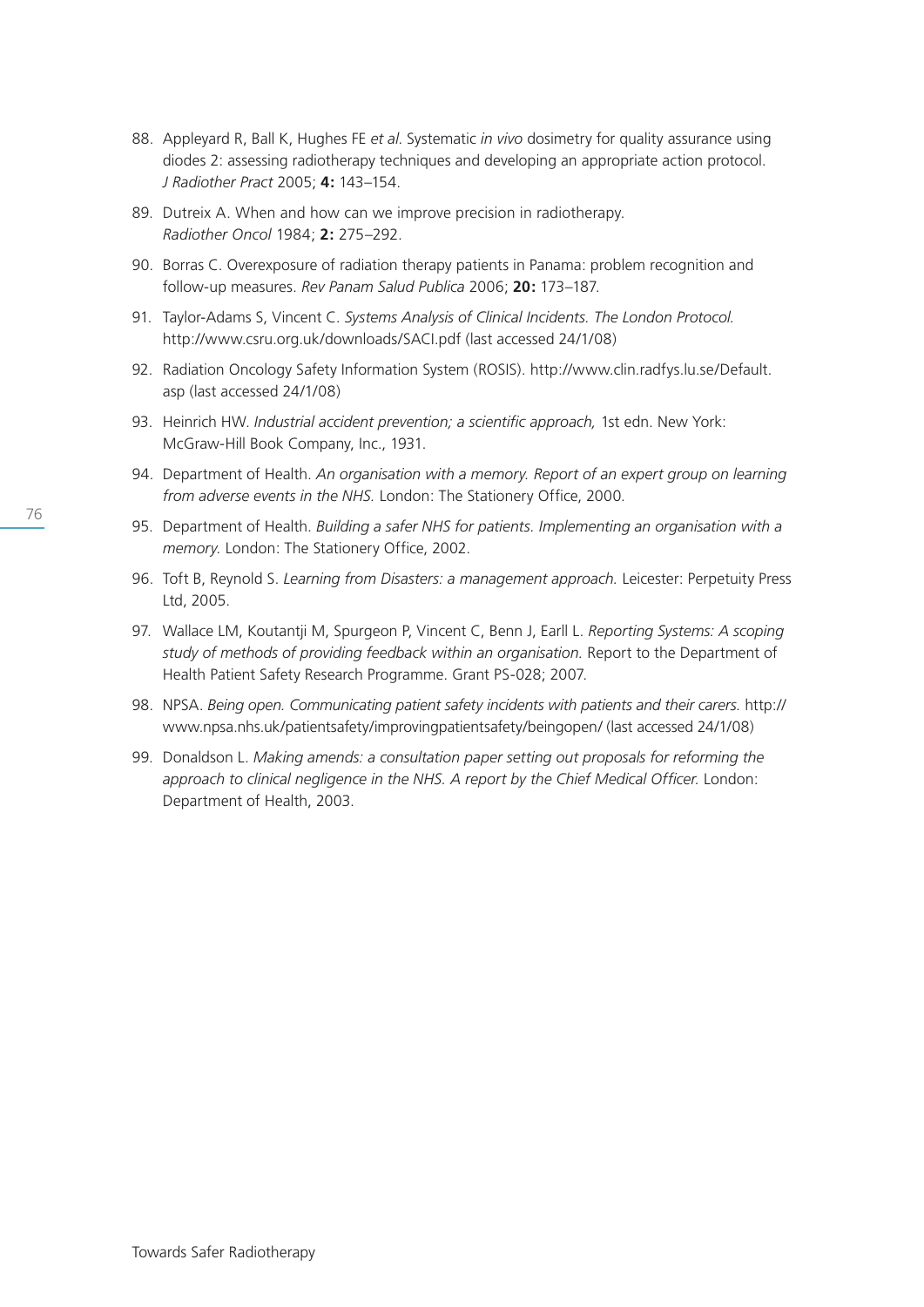# Further reading

Reason J. *Human Error.* Cambridge: Cambridge University Press, 1990.

Senders JW, Moray N. *Human error: course, prediction and reduction.* Hillsdale, NJ: Lawrence Earlbaum Associates, 1991.

Department of Health Chief Medical Officer. *An Organisation with a Memory: Report of an Expert Group on Learning from Adverse Events in the National Health Service.* London: The Stationery Office, 2000.

Reason JT. Human error: models and management. *BMJ* 2000; **320:** 768–770.

Vincent C. *Patient Safety*. London: Churchill Livingstone, 2005.

Toft B, Reynolds S. *Learning from Disasters: a management approach*. Leicester: Perpetuity Press Ltd, 2005.

Department of Health. *Safety First: A report for patients, clinicians and health care managers.* London: The Stationery Office, 2007.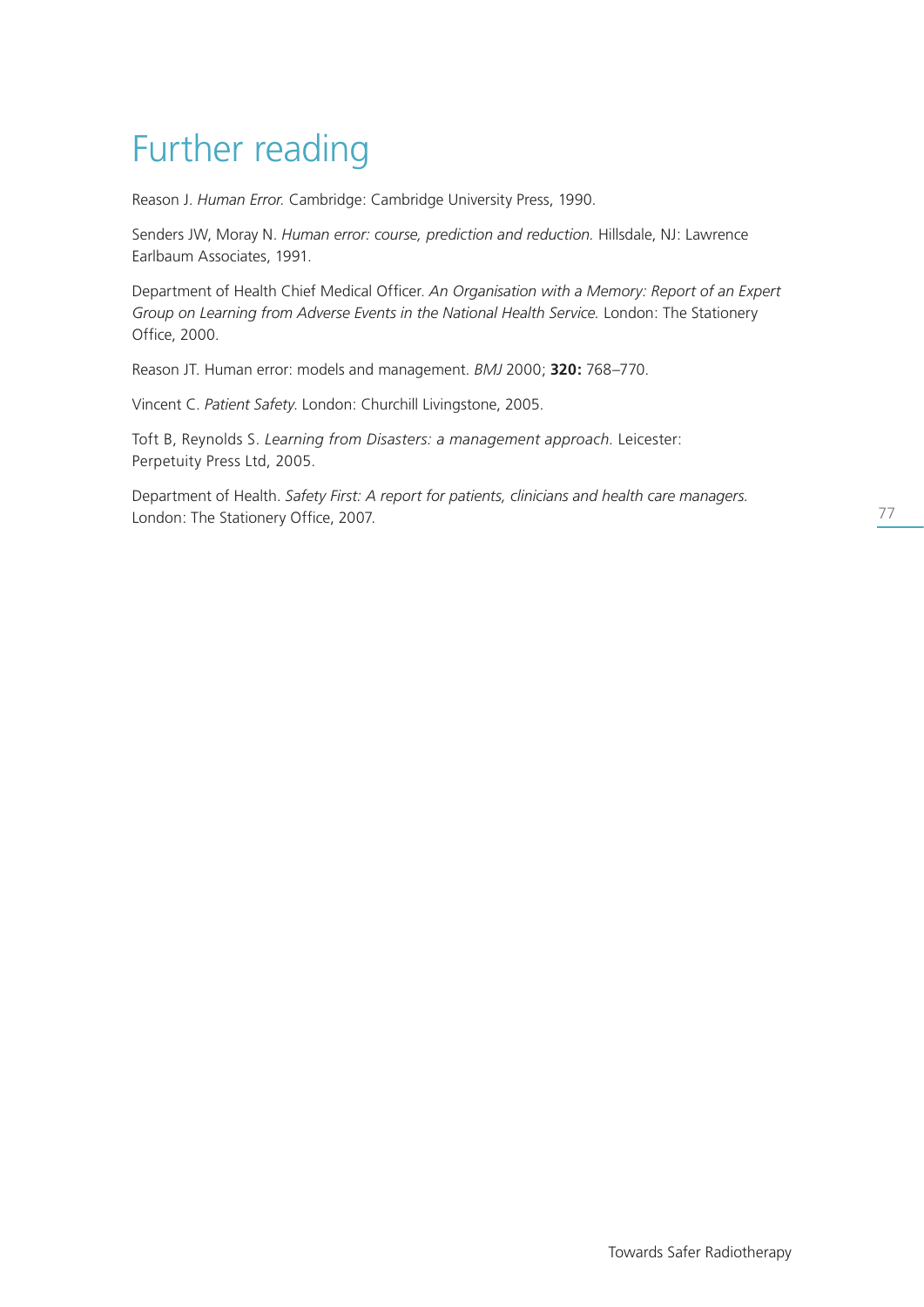# Glossary of terms

| Anthropomorphic phantom        | A model of a human into which radiotherapy detectors are placed<br>to measure dose delivered. Used prior to very complex treatments<br>or during developmental work                               |
|--------------------------------|---------------------------------------------------------------------------------------------------------------------------------------------------------------------------------------------------|
| Asymmetric fields              | Where the radiotherapy fields are set up so one half of the beam<br>is larger than the other. This is usually used to avoid critical<br>structures or plan the treatment around a specified point |
| <b>Bolus</b>                   | Tissue equivalent material laid on skin to increase the surface dose                                                                                                                              |
| Brachytherapy                  | Radiotherapy administered by implanting or placing a radioactive<br>material into, or close to, a tumour minimising the dose to<br>surrounding normal tissue                                      |
| Clinical oncologist            | A doctor who specialises in the treatment of cancers using<br>radiotherapy and chemotherapy                                                                                                       |
| Clinical scientist             | A specialist with scientific understanding providing advice and<br>innovation in the planning and delivery of radiotherapy treatment<br>and services                                              |
| Clinical target volume (CTV)   | The area of the body at risk of having tumour cells present,<br>included the GTV and areas of possible microscopic spread                                                                         |
| Clinical technologist          | A specialist in radiation treatment tasks such as planning and<br>verification, preparation of brachytherapy sources or manufacture<br>of immobilisation devices                                  |
| Cobalt-60                      | A radiotherapy machine which uses radioactive cobalt as a source<br>of radiation                                                                                                                  |
| Commissioning                  | When baseline data and characteristics of the equipment are<br>acquired to support the clinical delivery of precise and safe<br>treatment                                                         |
| Concession                     | Where a planned deviation from standard protocol is planned and<br>approved                                                                                                                       |
| Conformal radiotherapy         | Treatment technique, which aims to shape the 3D high-dose<br>volume to the planning target volume while minimising dose to<br>healthy tissue                                                      |
| Correctable radiation incident | See Section 3.1.2                                                                                                                                                                                 |
| Course(s)                      | A pre-planned set of fractions of radiotherapy given to a part of<br>the body                                                                                                                     |
| Cranio-spinal irradiation      | A specialised technique used to treat the brain and spinal cord                                                                                                                                   |
|                                |                                                                                                                                                                                                   |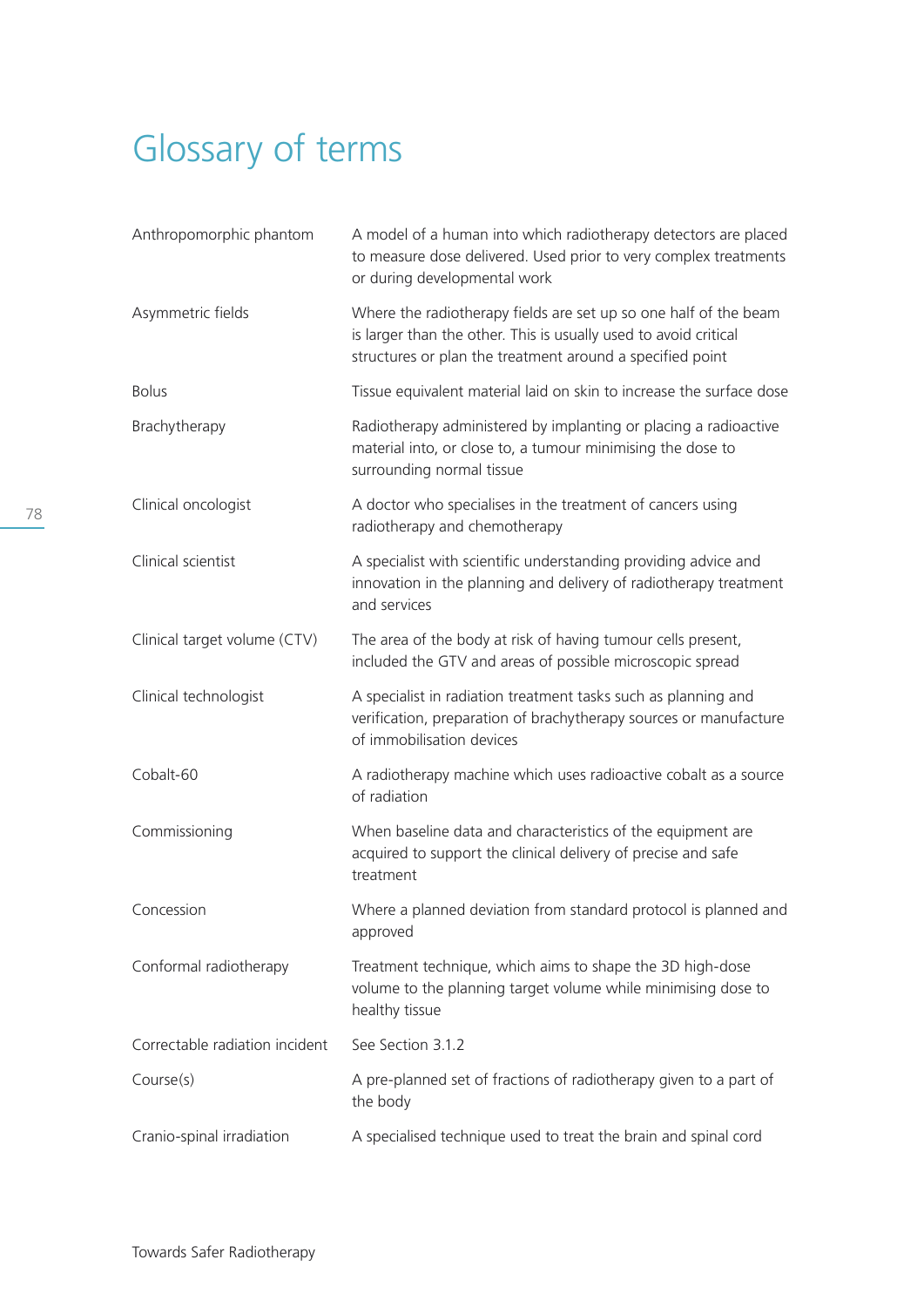| CT simulation                                                             | CT scanner with flat top couch and laser positioning system that<br>can simulate a patient's treatment                                                                                                                                     |
|---------------------------------------------------------------------------|--------------------------------------------------------------------------------------------------------------------------------------------------------------------------------------------------------------------------------------------|
| Definitive calibration                                                    | The measurement of radiation dose under reference conditions as<br>delivered by a treatment machine at the time of commissioning or<br>subsequent to major changes in configuration during the lifetime<br>of the machine                  |
| Dose                                                                      | A quantity of radiation                                                                                                                                                                                                                    |
| Dosimetrist                                                               | An individual who designs treatment plans and/or conducts<br>measurements of radiation dose                                                                                                                                                |
| Dosimetry                                                                 | The measurement of the dose of radiation                                                                                                                                                                                                   |
| Dose volume histogram (DVH)                                               | A graph showing the dose distribution to an outlined structure<br>used to assess the dose to the target or normal tissues                                                                                                                  |
| Exposure                                                                  | Each time the radiation beam is turned on to treat the patient<br>from a new direction                                                                                                                                                     |
| External beam radiotherapy                                                | Most common form of radiotherapy. High-energy electromagnetic<br>radiation delivered from outside the body, directed towards the<br>target region                                                                                          |
| Fraction(s)                                                               | Radiotherapy is usually delivered as a series of small, usually daily,<br>fractions in order to minimise damage to normal tissues. Up to 36<br>fractions may be given                                                                      |
| Focus skin distance<br>(FSD also called SSD<br>'source to skin distance') | Distance from radiation source to patient's skin                                                                                                                                                                                           |
| Gray (Gy)                                                                 | The unit of measure of absorbed radiation dose                                                                                                                                                                                             |
| Gross tumour volume (GTV)                                                 | The tumour palpable or visible on imaging                                                                                                                                                                                                  |
| Ionising radiation                                                        | Energetic particles or waves that have the potential to ionise an<br>atom or molecule                                                                                                                                                      |
| Ionising Radiation<br>(Medical Exposure)<br>Regulations 2000<br>(IR(ME)R) | Regulations that require employers undertaking medical radiation<br>to ensure patient and public safety                                                                                                                                    |
| <b>IMRT</b>                                                               | Intensity modulated radiotherapy. Treatment delivery technique<br>that modulates the intensities of the beams, as well as<br>geometrically shaping them. IMRT can enable the high-dose<br>volume to be shaped to avoid critical structures |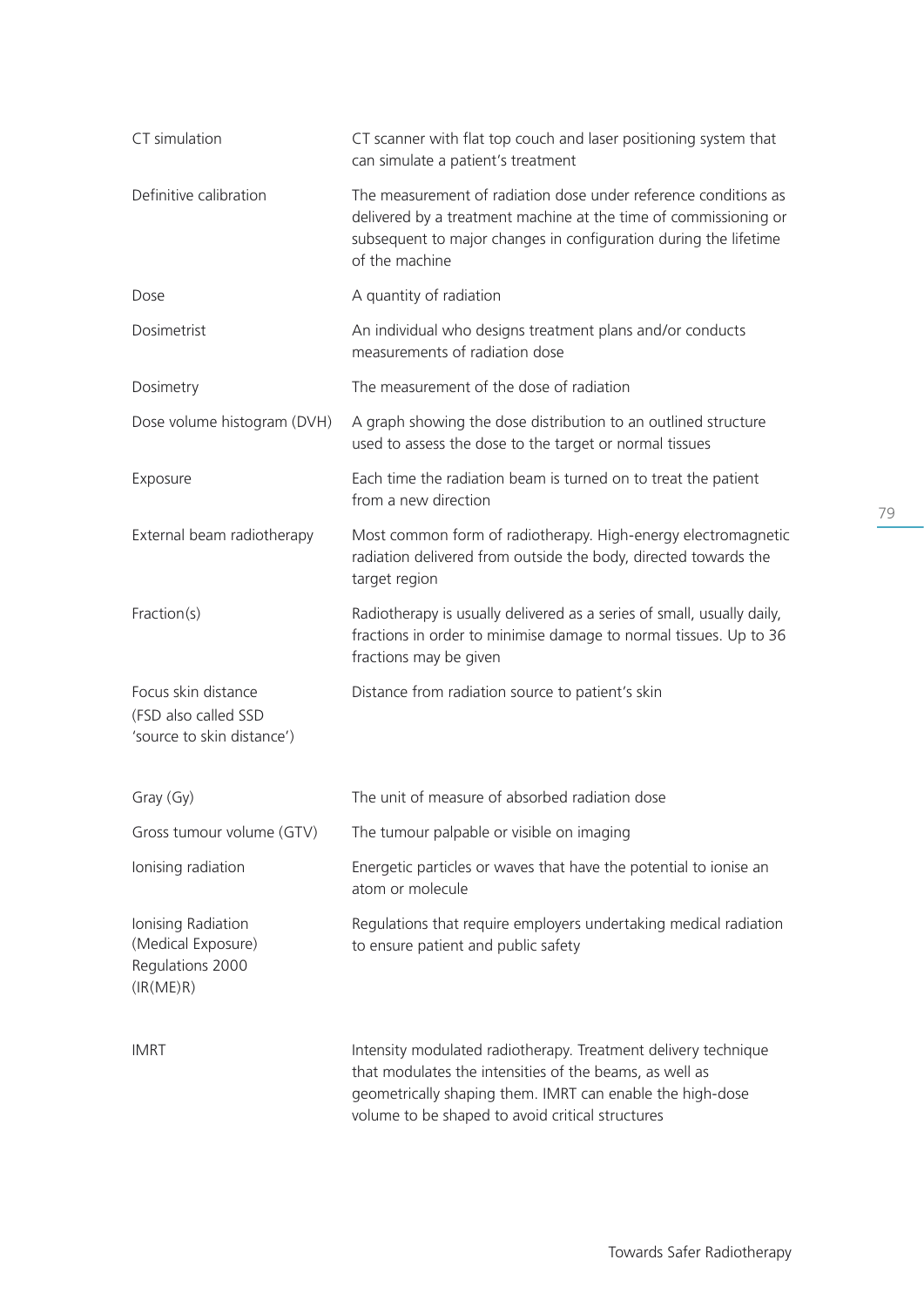| In vivo dosimetry                                  | Measurement of actual dose delivered to patient, usually with an<br>electronic detector (eg, a diode) or TLDs (see below) placed on<br>the skin or sometimes with electronic portal image detector (EPID) |
|----------------------------------------------------|-----------------------------------------------------------------------------------------------------------------------------------------------------------------------------------------------------------|
| Isocentric                                         | Radiotherapy which is delivered using a number of beams which<br>interest at the same point                                                                                                               |
| Isocentre tattoo                                   | A reference skin mark placed overlying the position of the<br>isocentre                                                                                                                                   |
| Isodose                                            | A line which passes through points in the tissue receiving a<br>specified dose of radiotherapy                                                                                                            |
| LinAc                                              | See linear accelerator                                                                                                                                                                                    |
| Linear accelerator                                 | A machine that produces high-energy radiation. Most external<br>beam radiotherapy in the UK uses these machines                                                                                           |
| Medical physics expert                             | A suitably qualified and experienced physicist whose knowledge<br>and training in radiation physics permits him or her to advise or<br>act on all aspects of radiation physics pertinent to radiotherapy  |
| Minor radiation incident                           | See Section 3.1.2                                                                                                                                                                                         |
| Monitor units                                      | The units set on the LinAc in order to deliver the intended dose of<br>radiotherapy                                                                                                                       |
| Near miss                                          | See Section 3.1.2                                                                                                                                                                                         |
| Non-conformance                                    | Non-compliance with some aspect of documented procedures                                                                                                                                                  |
| Non-reportable radiation<br>incident               | See Section 3.1.2                                                                                                                                                                                         |
| Overexposure                                       | When more radiation was delivered than was intended                                                                                                                                                       |
| Palliative radiotherapy                            | Radiotherapy which given with the intention of alleviating<br>symptoms or prolonging survival, but not to cure the patient                                                                                |
| Planning target volume (PTV)                       | The area to which the radiotherapy is delivered and encompasses<br>the GTV and CTV with a margin for tumour movement and<br>variations in day-to-day patient set-up                                       |
| Portal imaging                                     | Image taken on LinAc at time of treatment to ensure correct<br>positioning of patient. Usually taken with electronic portal<br>imaging device (EPID) or X-ray film                                        |
| <b>QART</b> (Quality<br>assurance in radiotherapy) | Quality management system aimed at ensuring safe delivery of<br>radiotherapy                                                                                                                              |
| Radical treatment course                           | A course of high-dose radiotherapy given with curative intent                                                                                                                                             |
| Radiobiological                                    | The biological impact of a dose of radiotherapy                                                                                                                                                           |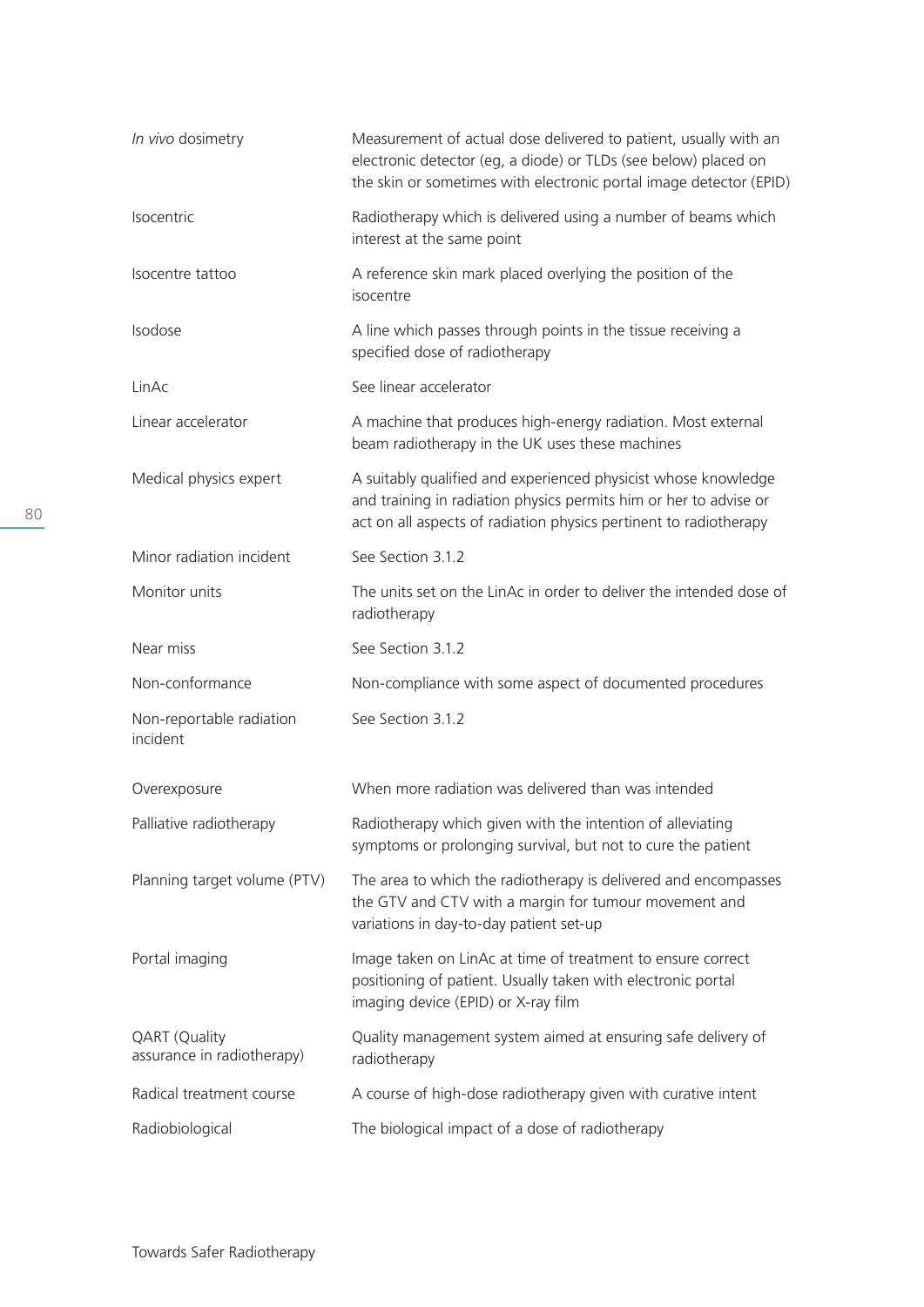| Radiotherapy                         | The treatment of disease, usually cancer, using high-energy<br>electromagnetic radiation or particles                                                           |
|--------------------------------------|-----------------------------------------------------------------------------------------------------------------------------------------------------------------|
| Radiotherapy error                   | See Section 3.1.2                                                                                                                                               |
| Radiotherapy treatment<br>pathway    | The route that a patient will take to the completion of their<br>treatment                                                                                      |
| Radiation incident                   | See Section 3.1.2                                                                                                                                               |
| Record and verify system (R&V)       | Computerised system into which planning data is entered and<br>transferred to LinAc and used each fraction to set up the field size<br>and dose to be delivered |
| Reportable radiation incident        | See Section 3.1.2                                                                                                                                               |
| Simulator                            | X-ray device used in radiotherapy to plan the radiotherapy and<br>provide geometric verification of treatment position and set-up                               |
| Specialist registrar                 | A doctor who is receiving advanced training in a specialist field of<br>medicine to become a consultant                                                         |
| Therapeutic radiographer             | An individual trained to plan and deliver radiotherapy and all<br>aspects of associated patient care along the radiotherapy<br>treatment pathway                |
| Thermoluminescent<br>dosimetry (TLD) | A small chip of a special absorbent material (eg, lithium fluoride) is<br>placed in the radiation beam to measure the dose delivered                            |
| Transit dosimetry                    | The process to calculate the actual dose delivered to a patient by<br>measuring the dose entering and exiting from the patient                                  |
| Treatment parameters                 | Size of treatment fields, use of wedge, angles of beam, number of<br>monitor units etc used to deliver the required radiation dose                              |
| Treatment planning<br>system (TPS)   | Computers and specialised software which enables planners to<br>design treatment plans                                                                          |
| Underdose                            | When less radiation has been delivered than was intended                                                                                                        |
| Verification                         | The process by which data is confirmed to be correct. For<br>example, confirming data entry or acquiring images to ensure<br>correct patient set-up             |
| Wedge                                | Used to vary the radiation intensity across a treatment field. Can<br>be used in a treatment plan to ensure an even dose distribution                           |
| Yellow Card scheme                   | A British scheme for reporting information on adverse events by<br>healthcare professionals and patients to the MHRA                                            |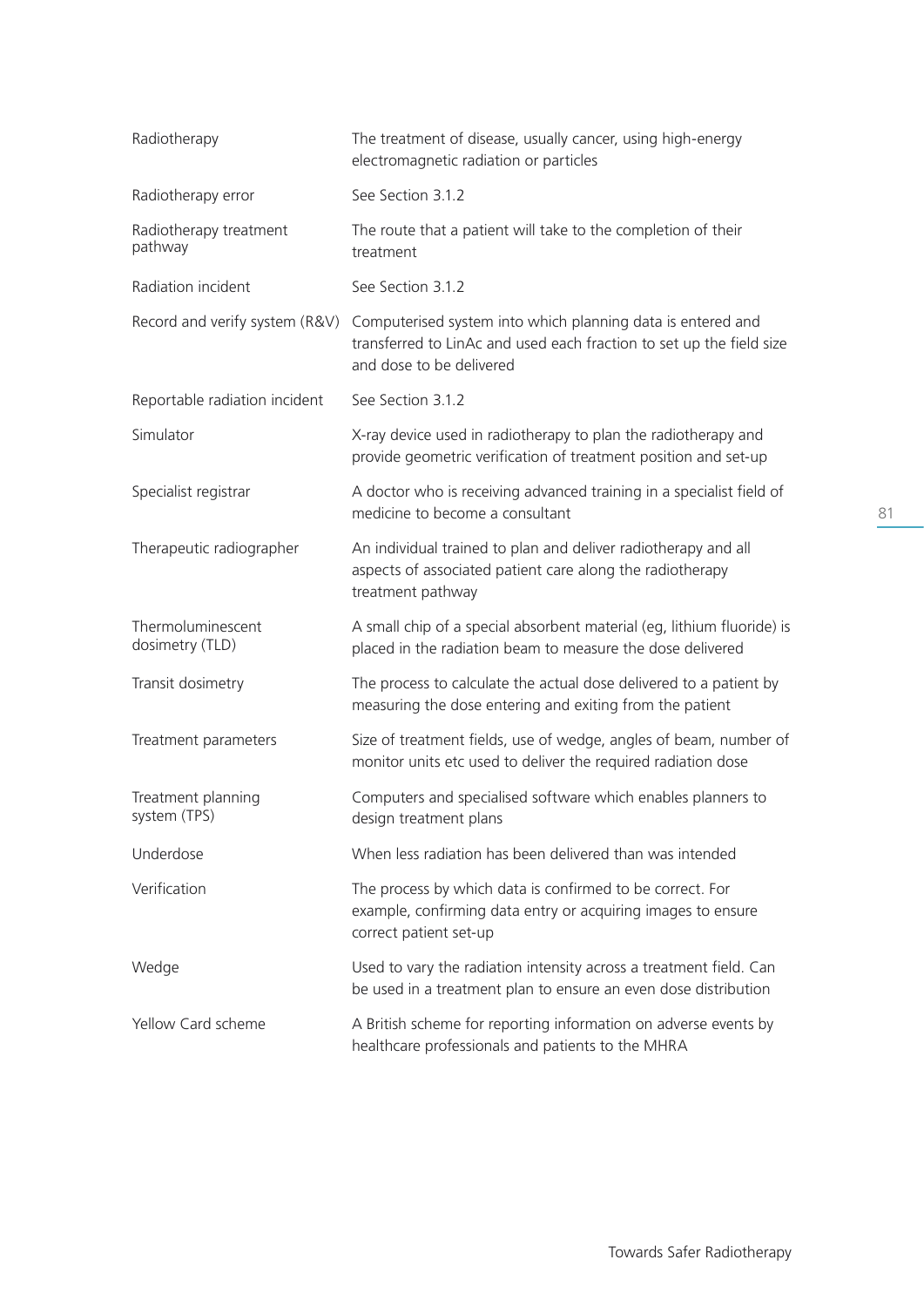# Abbreviations

| <b>BIR</b>       | British Institute of Radiology                               |
|------------------|--------------------------------------------------------------|
| <b>BSI</b>       | <b>British Standards Institution</b>                         |
| <b>CNS</b>       | Central nervous system                                       |
| CPD              | Continuous professional development                          |
| CT               | Computer tomography                                          |
| CTV              | Clinical target volume                                       |
| <b>DRR</b>       | Digitally reconstructed radiograph                           |
| <b>DVH</b>       | Dose volume histogram                                        |
| <b>EPIDS</b>     | Electronic portal imaging devices                            |
| <b>ESR</b>       | Electronic staff record                                      |
| e-KSF            | Electronic Knowledge and Skills Framework                    |
| <b>FSD</b>       | Focus-skin distance                                          |
| GP               | <b>General Practitioner</b>                                  |
| GTV              | Gross tumour volume                                          |
| <b>HPA</b>       | <b>Health Protection Agency</b>                              |
| <b>HSE</b>       | <b>Health Services Executive</b>                             |
| <b>ICRP</b>      | International Commission on Radiological Protection          |
| <b>ICRU</b>      | International Commission on Radiation Units and Measurements |
| <b>IMRT</b>      | Intensity modulated radiotherapy                             |
| <b>IPEM</b>      | Institute of Physics and Engineering in Medicine             |
| IR(ME)R          | Ionising Radiation (Medical Exposure) Regulations 2000       |
| <b>ISO</b>       | International Organisation for Standardisation               |
| <b>IVD</b>       | In vivo dosimetry                                            |
| <b>MHRA</b>      | Medicines and Healthcare products Regulatory Agency          |
| <b>NATCANSAT</b> | National Cancer Services Analysis Team                       |
| <b>NHS</b>       | National Health Service                                      |
| <b>NPL</b>       | National Physical Laboratory                                 |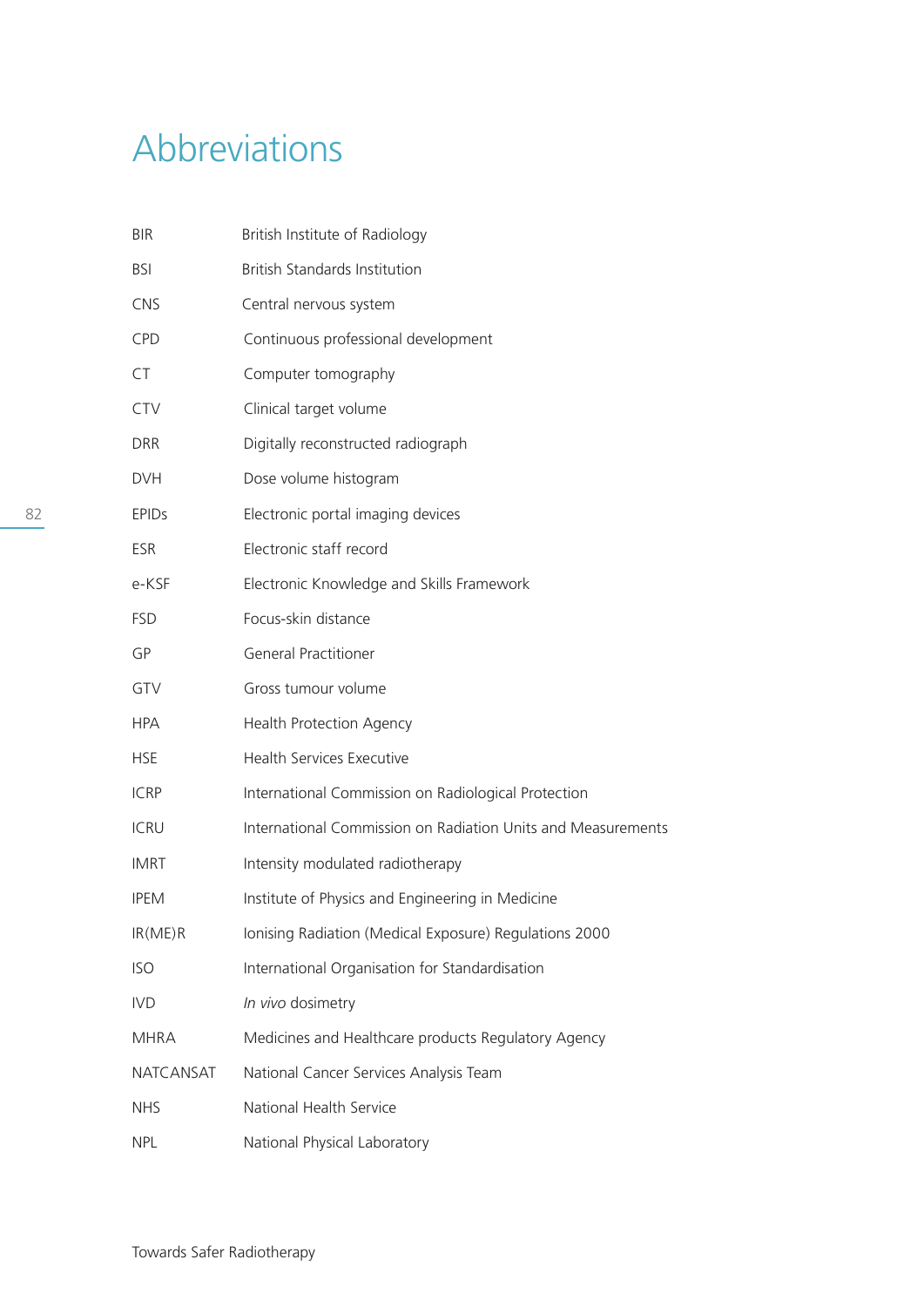| <b>NPSA</b>  | National Patient Safety Agency               |
|--------------|----------------------------------------------|
| <b>NRAG</b>  | National Radiotherapy Advisory Group         |
| PAS          | Patient administration system                |
| <b>PPM</b>   | Planned preventative maintenance             |
| <b>PTV</b>   | Planning treatment volume                    |
| QA           | Quality assurance                            |
| QART         | Quality assurance in radiotherapy            |
| RI           | Radiation incident                           |
| R&V          | Record and verify                            |
| <b>RCR</b>   | The Royal College of Radiologists            |
| <b>RES</b>   | Radiotherapy Episode Statistics              |
| <b>ROSIS</b> | Radiation Oncology Safety Information System |
| SABS         | Safety alert broadcast system                |
| <b>SCoR</b>  | Society and College of Radiographers         |
| SOPS         | Standard operating procedures                |
| SpR          | Specialist registrar                         |
| <b>TLD</b>   | Thermoluminescent dosimetry                  |
| <b>TPS</b>   | Treatment Planning System                    |
| 3D           | Three dimensional                            |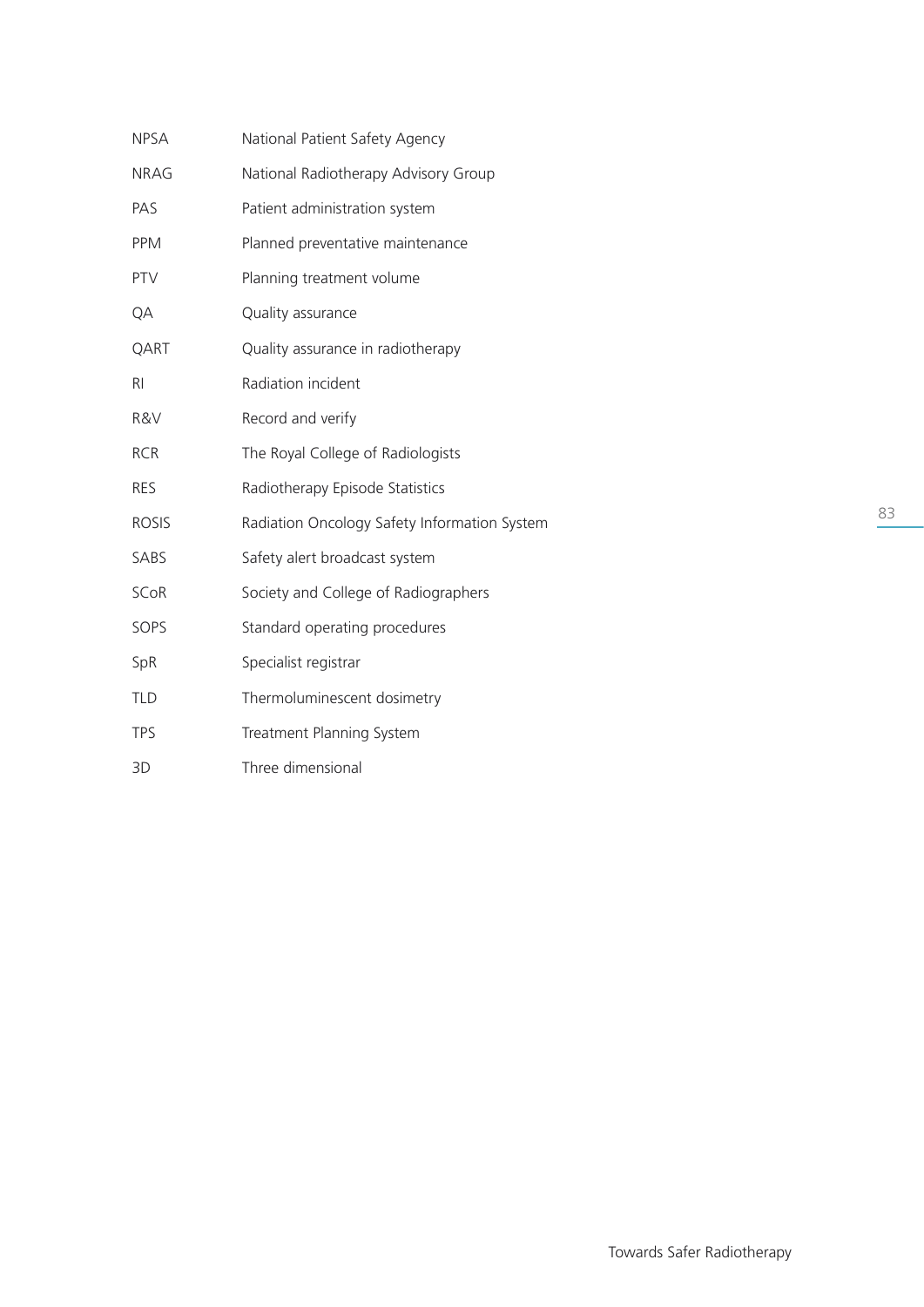# Membership of Working Party

#### **Ms Geri Briggs (Society and College of Radiographers)**

Quality Manager Berkshire Cancer Centre Royal Berkshire NHS Foundation Trust

#### **Mr Steve Ebdon-Jackson (Health Protection Agency)**

Head of the Medical Exposure Department, Radiation Protection Division Health Protection Agency

### **Dr Sara C Erridge (The Royal College of Radiologists, Chair)**

Consultant Clinical Oncologist and Honorary Senior Lecturer in Radiation Oncology Edinburgh Cancer Centre, Edinburgh

#### **Mr Michael Graveling (Society and College of Radiographers)**

President-Elect of Society and College of Radiographers Radiographer, Sheffield Teaching Hospitals NHS Foundation Trust

#### **Mr Stephen Hood (Patient representative)**

Lay member of Clinical Oncology Patients' Liaison Group, The Royal College of Radiologists

#### **Dr Alan McKenzie (Institute of Physics and Engineering in Medicine)**

Director of Medical Physics and Bioengineering United Bristol Healthcare NHS Trust

#### **Ms Carol Nix (Health Protection Agency)**

Medical Exposure Department Health Protection Agency

#### **Dr Ben Thomas (National Patient Safety Agency)**

Safer Practice Lead National Patient Safety Agency

#### **Professor Charles Vincent (Patient Safety Expert)**

Professor of Clinical Safety Research, Imperial College, London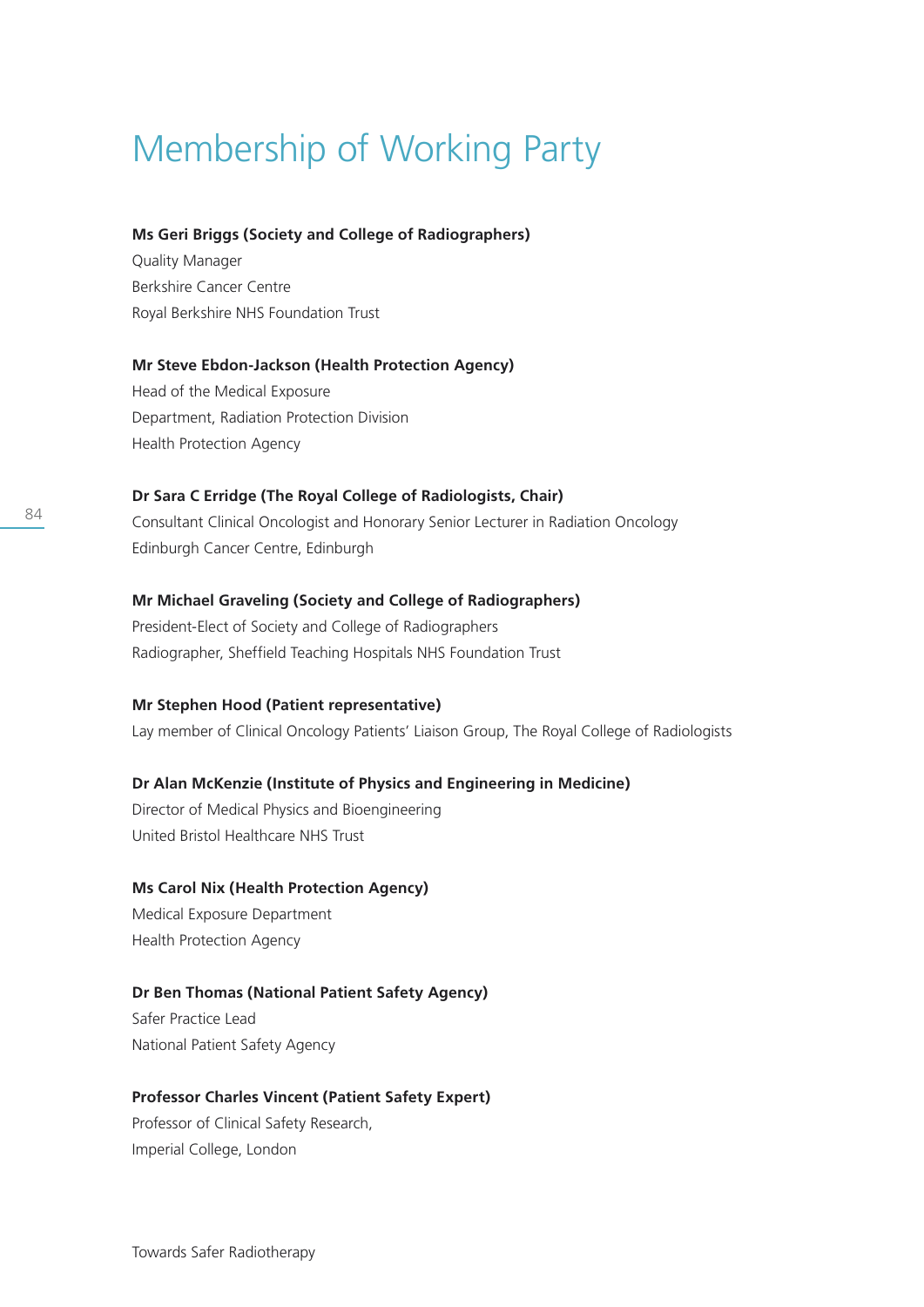Director, National Institute of Health Research Centre for Patient Safety and Service Quality

#### **Mr Jerry Williams (British Institute of Radiology)**

Consultant Medical Physicist Royal Infirmary, Edinburgh

## **Dr Michael Williams (The Royal College of Radiologists)**

Vice-President, The Royal College of Radiologists Consultant Clinical Oncologist, Oncology Centre Addenbrooke's Hospital, Cambridge

## **Professor Peter Williams (Institute of Physics and Engineering in Medicine)**

Director, North Western Medical Physics Christie Hospital, Manchester

## **Dr Hosney Yosef (British Institute of Radiology)**

Consultant Clinical Oncologist Beatson West of Scotland Cancer Centre, Glasgow

The working party would also like to thank the peer reviewers for their helpful comments on this report.

Approved by the Board of the Faculty of Clinical Oncology of The Royal College of Radiologists: October 2007

Approved by the Council of the Society and College of Radiographers: November 2007

Approved by the British Institute of Radiology: November 2007

Approved by the Institute of Physics and Engineering in Medicine: January 2008

Approved by the National Patient Safety Agency: January 2008